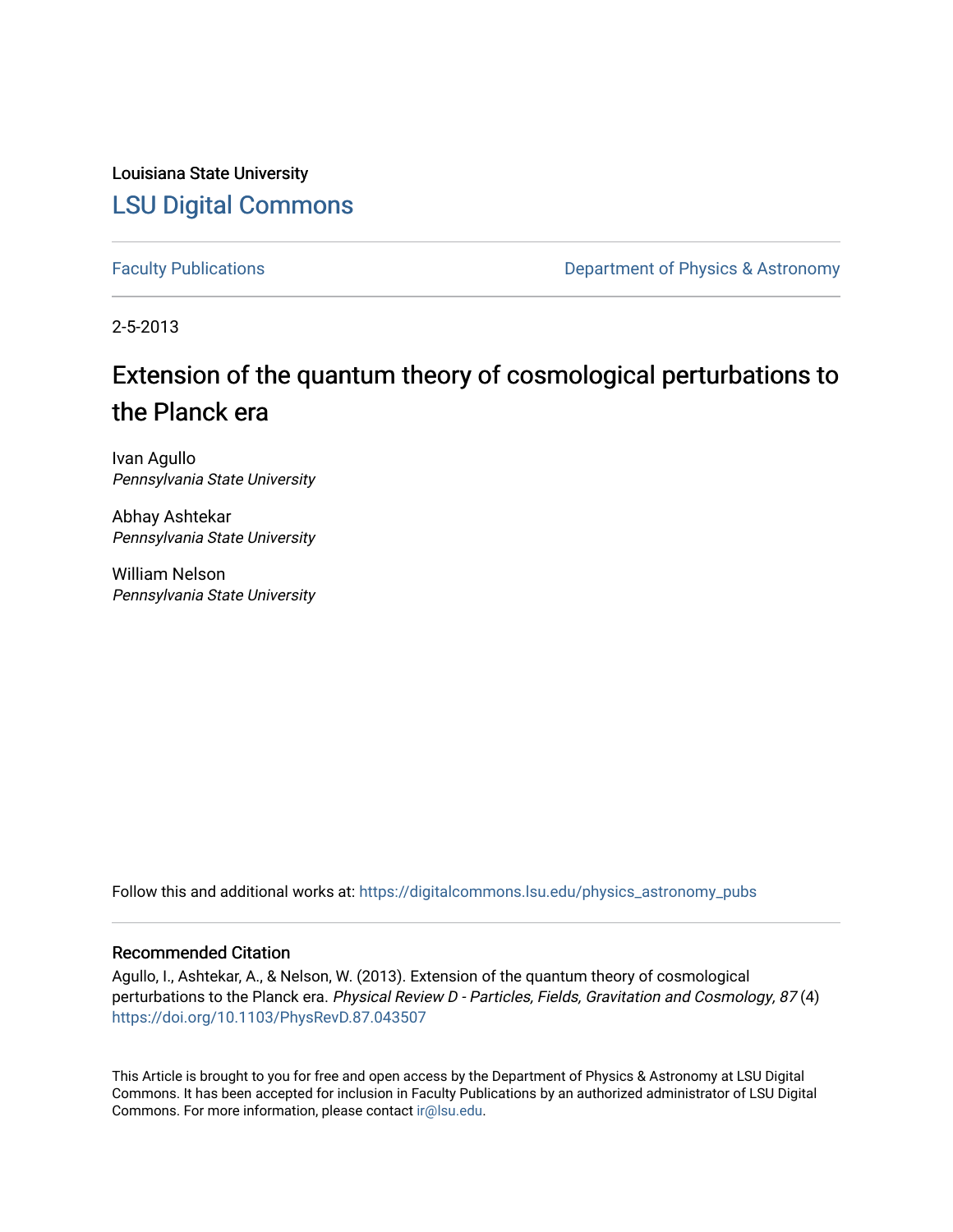



This is the accepted manuscript made available via CHORUS, the article has been published as:

## Extension of the quantum theory of cosmological perturbations to the Planck era Ivan Agullo, Abhay Ashtekar, and William Nelson

Phys. Rev. D **87**, 043507 — Published 5 February 2013 DOI: [10.1103/PhysRevD.87.043507](http://dx.doi.org/10.1103/PhysRevD.87.043507)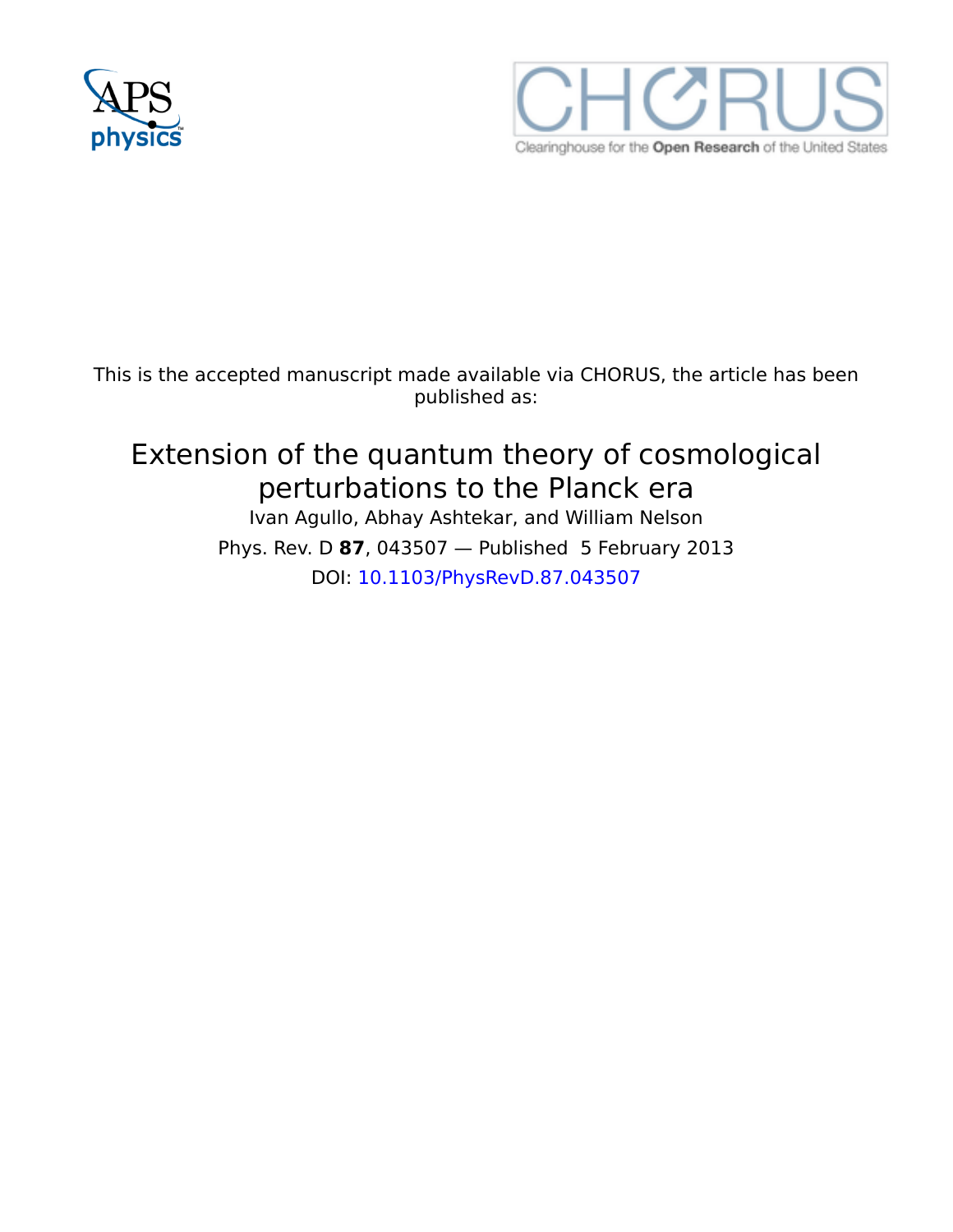## An Extension of the Quantum Theory of Cosmological Perturbations to the Planck Era

Ivan Agullo<sup>1,2</sup>,\* Abhay Ashtekar<sup>1</sup>,<sup>†</sup> and William Nelson<sup>1‡</sup>

1 *Institute for Gravitation and the Cosmos & Physics Department, Penn State, University Park, PA 16802, U.S.A.*

<sup>2</sup> *Center for Theoretical Cosmology, DAMTP, Wilberforce Road, University of Cambridge, Cambridge CB3 OWA, U.K.*

Cosmological perturbations are generally described by quantum fields on (curved but) classical space-times. While this strategy has a large domain of validity, it can not be justified in the quantum gravity era where curvature and matter densities are of Planck scale. Using techniques from loop quantum gravity, the standard theory of cosmological perturbations is extended to overcome this limitation. The new framework sharpens conceptual issues by distinguishing between the true and apparent trans-Planckian difficulties and provides sufficient conditions under which the true difficulties can be overcome within a quantum gravity theory. In a companion paper, this framework is applied to the standard inflationary model, with interesting implications to theory as well as observations.

PACS numbers: 98.80.Qc, 04.60.Pp, 04.60.Kz

## I. INTRODUCTION

This is the second in a series of papers whose goal is to investigate whether current scenarios of the early universe admit quantum gravity completions and, if they do, to study the implications of the resulting Planck scale dynamics. The first paper [1] summarized the underlying framework and its applications to inflation for a broad audience of theoretical physicists. This paper is primarily addressed to the quantum gravity community

<sup>∗</sup>Electronic address: I.AgulloRodenas@damtp.cam.ac.uk

<sup>†</sup>Electronic address: ashtekar@gravity.psu.edu

<sup>‡</sup>Electronic address: nelson@gravity.psu.edu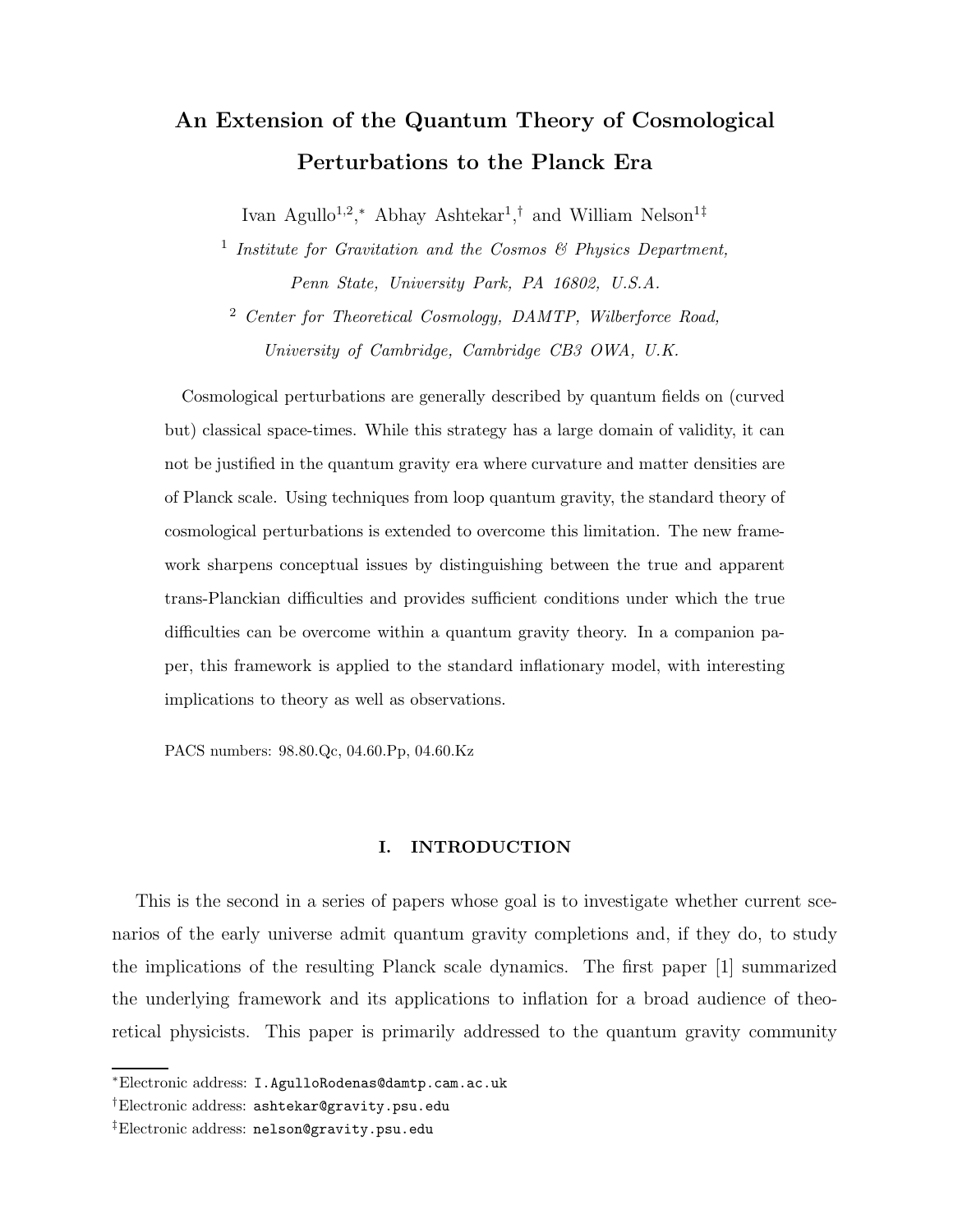and provides a detailed extension of the cosmological perturbation theory to the Planck regime. Specifically, we will consider gravity coupled to a scalar field and study the dynamics of quantum fields representing scalar and tensor perturbations on quantum cosmological space-times. In the third paper [2], addressed to cosmologists, this framework is used to show that the inflationary scenario admits a quantum gravity extension and to analyze the physical implications of pre-inflationary dynamics, i.e. the quantum evolution from the big bounce of loop quantum cosmology (LQC) to the onset of the standard slow roll inflation. In the future, we hope to examine whether alternatives to inflation also admit viable quantum gravity completions and, if so, explore the resulting Planck scale physics.

In the theoretical explorations of the early universe, one generally uses the Friedmann, Lemaître, Robertson, Walker (FLRW) solutions to the Einstein equations (with appropriate matter sources) as background space-times. The focus is on the dynamics of quantized fields representing linearized perturbations propagating on these backgrounds. (See, e.g., [3–6].) The necessary framework of quantum theory of linear fields in curved space-times has been well developed, thanks to the ongoing research that date back to the mid 1960s. (See, e.g., [7–9]). However, the FLRW space-times of interest are invariably incomplete in the past due to the big bang singularity where matter fields and space-time curvature diverge. It is widely believed that general relativity is simply not applicable once curvature reaches the Planck scale, whence there is no justification for using quantum field theory on solutions to Einstein's equations in this domain. Quantum gravity must intervene in an important fashion. Thus, to encompass the Planck regime, one needs a quantum gravity extension of the standard cosmological perturbation theory.

Loop quantum gravity (LQG) provides a promising avenue to meet this goal because by now the big bang singularity has been resolved in a variety of models in LQC; the k=0 FLRW model on which we will focus [10–15], as well as their generalizations that include spatial curvature [16, 17], a cosmological constant  $[18–20]$ , anisotropies [21–24] and the simplest type of inhomogeneities and gravitational waves [25–29]. (See, e.g., [30, 31] for summaries of these developments.) It is therefore natural to use LQC as the point of departure for extending the cosmological perturbation theory. However, to do so, we cannot just mimic the standard procedure used in general relativity because LQG does yet offer the quantum version of full Einstein's equations which one can linearize around a quantum FLRW spacetime. Therefore we will use the general strategy that has been repeatedly followed in LQG: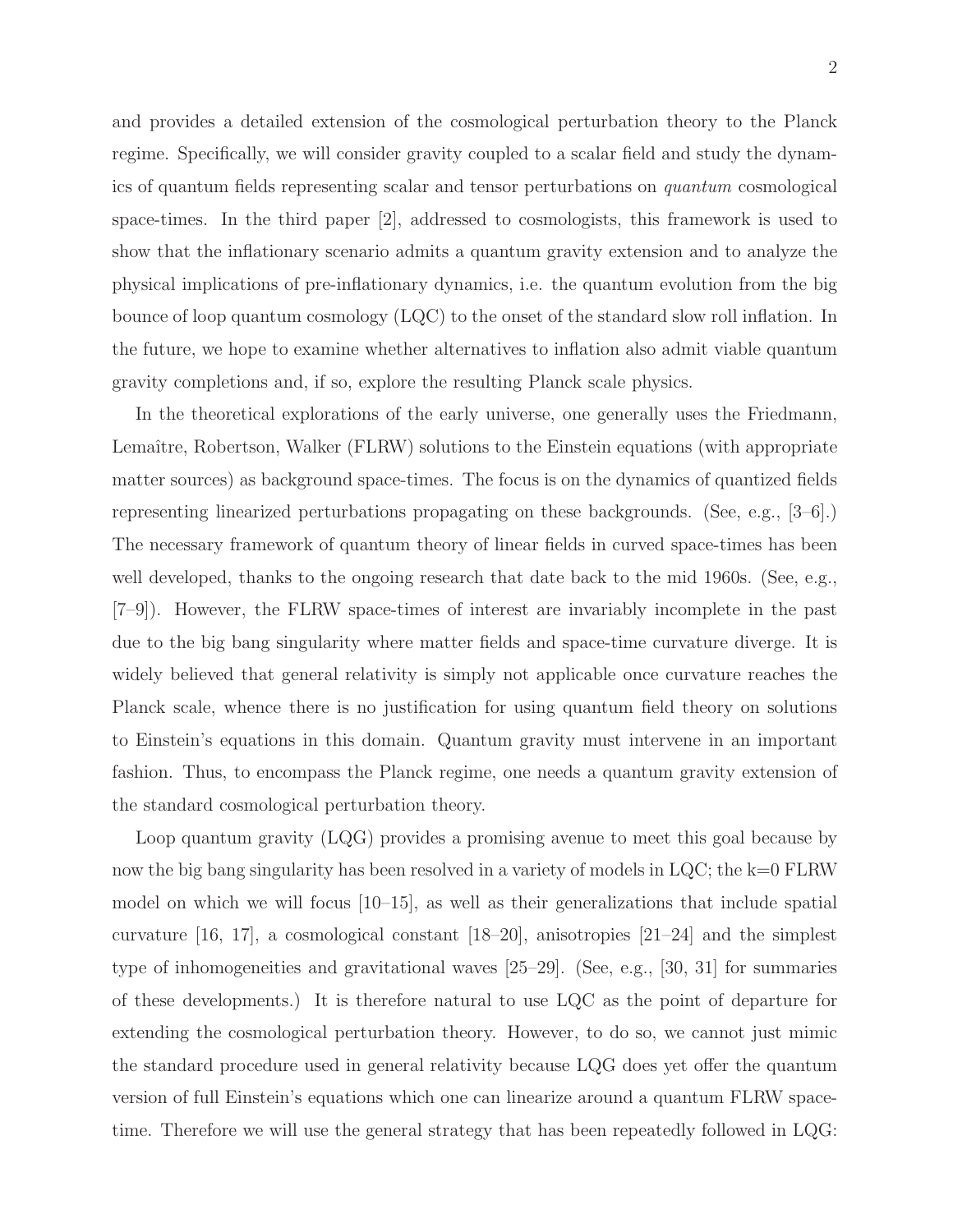First truncate the classical theory in a manner appropriate to the physical problem under consideration, then carry out quantization using LQG techniques, i.e., paying due attention to the underlying quantum geometry, and finally work out the physical implications of the framework. This strategy has led to advances in the cosmological models referred to above, as well as in the investigation of quantum black holes [32–34] and the spin foam derivation of the graviton propagator [35–37].

To extend the cosmological perturbation theory, then, we will begin by focusing on the following sector of the full phase space of general relativity: homogeneous, isotropic configurations together with first order inhomogeneous perturbations. However, to encompass the Planck regime, we must now use a *quantum* FLRW geometry as background, and study the dynamics of quantum fields representing scalar and tensor modes propagating on these quantum geometries. Since such a quantum geometry provides only probability amplitudes for various FLRW metrics, we no longer have a sharply defined, proper or conformal time. How can one then describe the dynamics of inhomogeneous perturbations? In [38], this issue was resolved for test quantum fields on quantum FLRW space-times by deparameterizing the Hamiltonian constraint in the background, homogeneous sector. Then one can regard the background scalar field  $\phi$  as a relational time variable with respect to which physical observables evolve. This is a new conceptual element, made necessary by quantum gravity considerations. We will use the same strategy.

However, to encompass cosmological perturbations, we will need three significant extensions of Ref. [38]. First, while that work discussed a test quantum scalar field, now the test fields include metric perturbations. Second, to systematically arrive at the evolution equation of perturbations on quantum geometry, one needs an improved strategy. The third and most important difference is that, because of its focus on conceptual issues such as the problem of time, the analysis in [38] was restricted only to a finite number of modes of the test scalar field, and thus avoided the ultraviolet difficulties from the start. In this paper, by contrast, we do not truncate the number of modes and much of the difficult analysis is devoted to these ultra-violet issues.

Indeed, these issues play a central role in testing self-consistency of our procedure. The key approximation underlying our truncation strategy is that inhomogeneities can be regarded as perturbations —i.e., their back-reaction on the space-time geometry can be ignored. In the classical theory, a solution obtained using this approximation is regarded as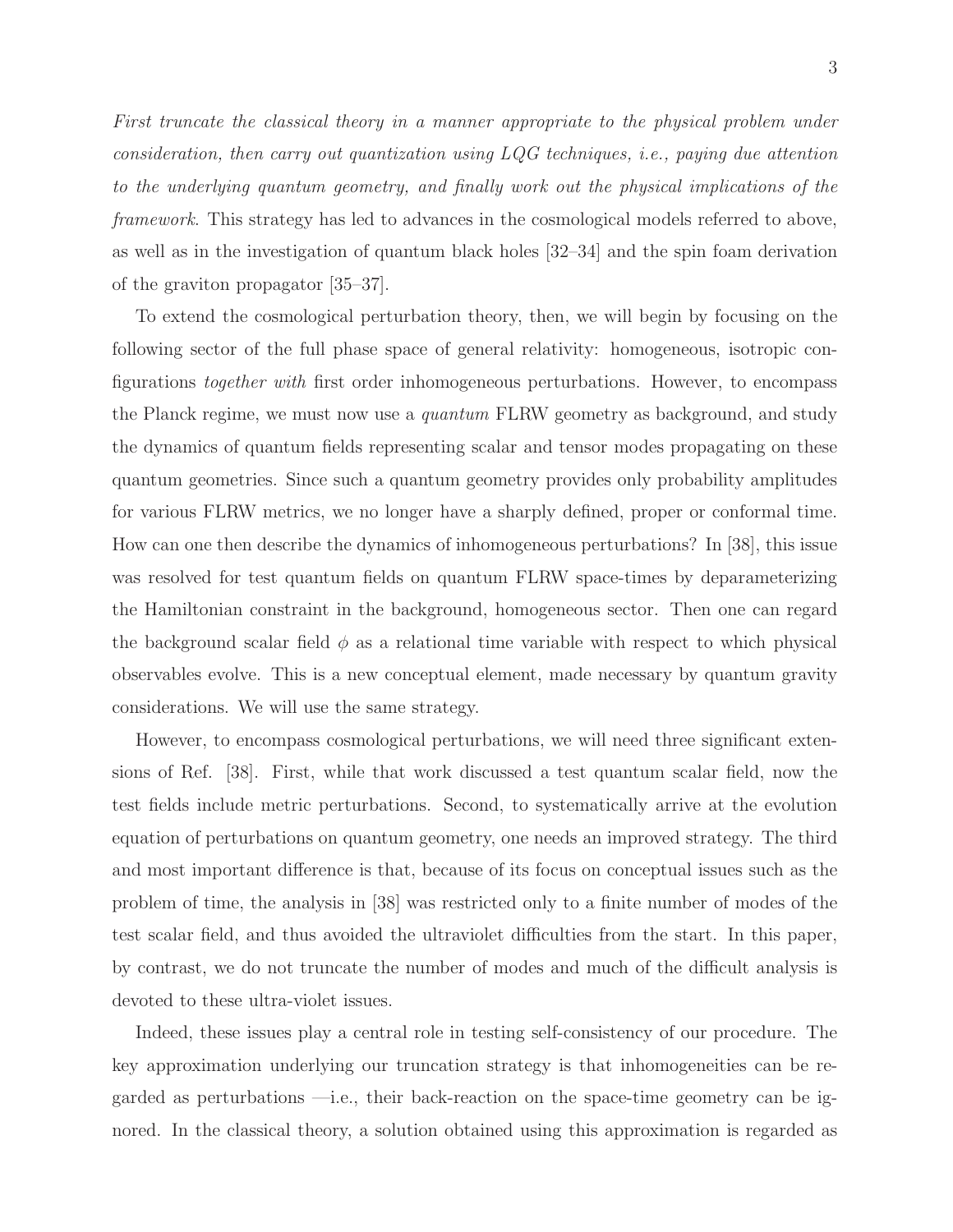self-consistent if the stress-energy in its inhomogeneities is negligible compared to that in the homogeneous background for the entire dynamical regime of interest. In our quantum theory of the truncated phase space, the situation will turn out be the following. Fix a quantum FLRW background geometry, described by a state  $\Psi_o$ , which evolves (with respect to the deparameterized, internal time) via a Hamiltonian  $\hat{H}_o$ . The state undergoes a quantum bounce at some time  $\phi = \phi_B$ . There are natural initial conditions for quantum states  $\psi$  of perturbations at  $\phi = \phi_{\rm B}$ . We will show that for these states, it suffices to focus just on the energy density, rather than the full stress-energy. If the inhomogeneities are to be regarded as perturbations, we have to choose the initial  $\psi$  so that the energy density in it is small at  $\phi = \phi_{\rm B}$ . The question is whether it continues to remain small in the entire duration of evolution of interest. This is not at all guaranteed, especially because of the Planck scale curvature during and following the superinflation phase immediately after the bounce. But if it does, then  $\Psi_o \otimes \psi$  would be a self-consistent solution to the truncated quantum theory.<sup>1</sup> Note that the very formulation and subsequent analysis of this self-consistency criterion requires a well-controlled definition of the Hamiltonians  $\hat{H}_o$  and  $\hat{H}_1$  (and the corresponding energy density operators). Existing results on LQC already provide a well-defined, specific  $\hat{H}_o$ . On the other hand,  $\hat{H}_1$  is a *composite* operator on the Hilbert space of perturbations; its formal expression involves products of operator valued distributions. Therefore, an appropriate ultraviolet regularization and renormalization is essential, first to obtain a well-defined evolution of  $\psi$ , and second to check that the energy density in the state  $\psi$  continues to remain small compared to that in the background. To properly handle this issue, we will carry over the well developed techniques of adiabatic regularization from the quantum field theory on classical FLRW space-times to that on quantum FLRW space-times.

Because this article is addressed primarily to the quantum gravity audience, we will make two assumptions that will enable us to have good mathematical control without unduly simplifying the essential conceptual underpinning. First, we will assume that the spatial topology is that of a 3-torus  $\mathbb{T}^3$  rather than  $\mathbb{R}^3$ . (In practice, there would be no obvious

 $1$  Of course, self-consistency by itself does not imply that a truncated solution is necessarily close to an exact one. This is so even in classical general relativity because, even if the first order perturbation remains very small, the sum of all higher order terms could be large. Yet, in classical cosmology and investigations of black hole perturbations, if the back-reaction due to first order perturbations remains negligible —i.e., if the test field approximation is self consistent— the first order truncation is generally regarded as a good approximation. We adopt the same viewpoint in this paper.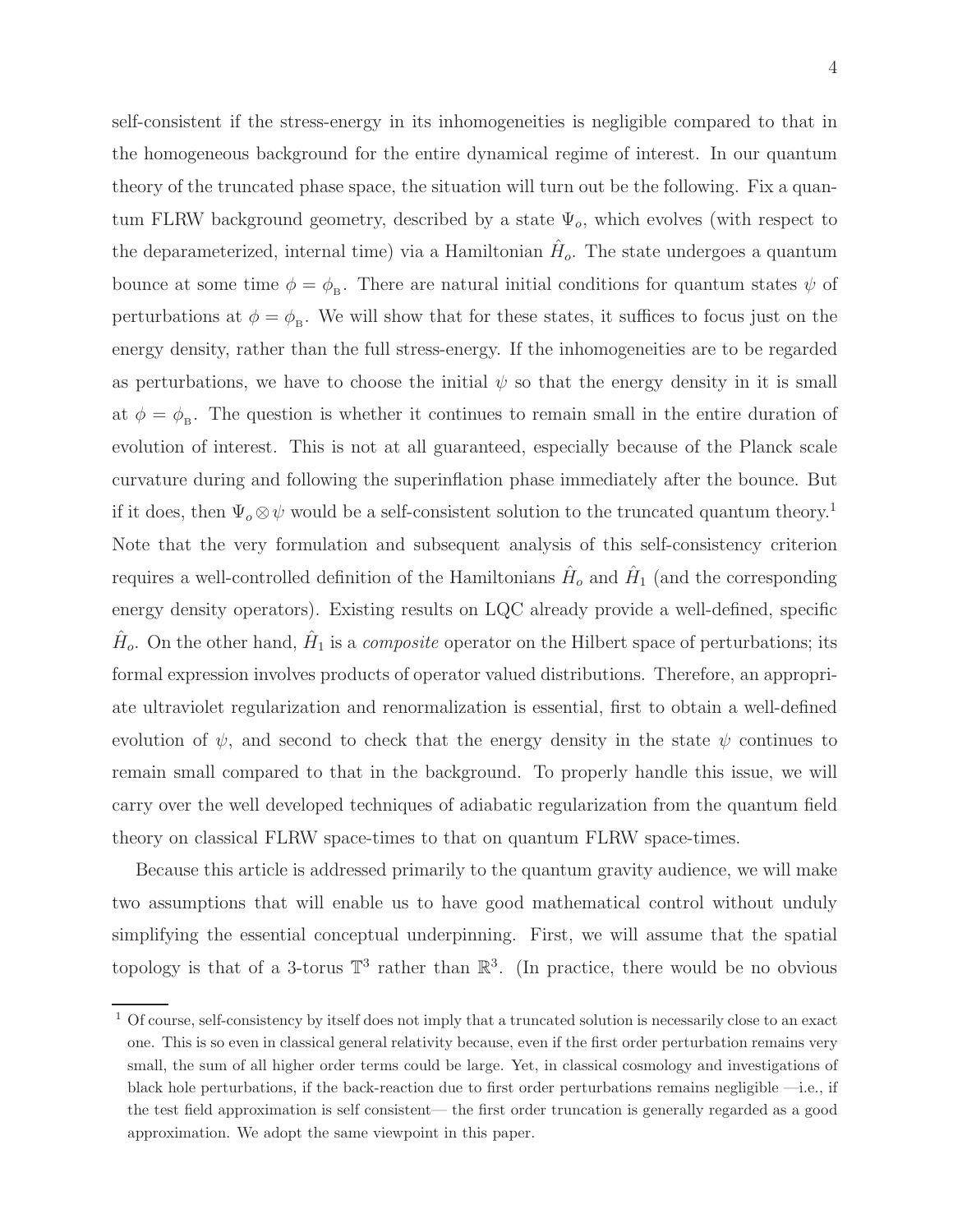conflicts with CMB observations if one lets the physical radius of each of the three  $S^1$  in  $\mathbb{T}^3$  at the last scattering surface to be greater than the known radius  $R_{obs}$  of the observable universe at that time [39].) This assumption lets us cleanly avoid spurious infinities that would arise with an  $\mathbb{R}^3$  topology simply because the background fields are homogeneous. However, our main results extend to the  $\mathbb{R}^3$  topology and at various junctures we will indicate how these issues are handled in that case. Second, we will assume that there is no potential;  $V(\phi) = 0$ . To incorporate inflation, one has to remove this assumption and the necessary modifications are summarized in the Appendix A of Ref. [2] which discusses inflation in detail.

The paper is organized as follows. To put this work in a broader perspective, in section II we first summarize a few procedures that have been followed in the literature to extend the cosmological perturbation theory using LQC, point out their merits and limitations, and then present our strategy. In section III we spell out the desired truncation in the classical theory. Specifically, we start with the full phase space of general relativity coupled to a scalar field, truncate the constraints to second order in inhomogeneities, and express the Hamiltonian  $H_1$  governing dynamics of the first order perturbations in terms of those gauge invariant variables that are most convenient for passage to the quantum theory. In this passage, certain conceptual subtleties arise that affect subsequent technical results. We discuss them in some detail because, while they are well known in the discussion of perturbations of black holes, they are often overlooked in the cosmological context, especially in the LQG literature. (See Appendix A for a discussion of these issues in a simpler context of the  $\lambda \phi^4$  theory in Minkowski space-time.)

In sections IV - VI we discuss the quantum theory. The main steps involved in the construction are first collected in section IV; the detailed construction of the Hilbert space of states follows in V; and the necessary regularization and renormalization of composite operators is then discussed in section VI.

Physical states  $\Psi(\nu, \phi; \mathcal{Q}, \mathcal{T},)$  depend on  $\nu \sim a^3$  (the cube of the scale factor), the background scalar field  $\phi$ , and on the gauge invariant scalar mode  $\mathcal Q$  and the two tensor modes  $\mathcal T$  of inhomogeneous perturbations. As is standard in LQC, the form of (the homogeneous part of the) quantum constraint will enable us to regard  $\phi$  as a relational time variable so that, at a fundamental level, dynamics refers to this internal or emergent time. Since the back-reaction of perturbations is neglected, one can express  $\Psi(\nu, \phi; Q, \mathcal{T})$  as a tensor product  $\Psi_o(\nu, \phi) \otimes \psi(Q, \mathcal{T}, \phi)$  and study its evolution. Then, a surprising and key simplification oc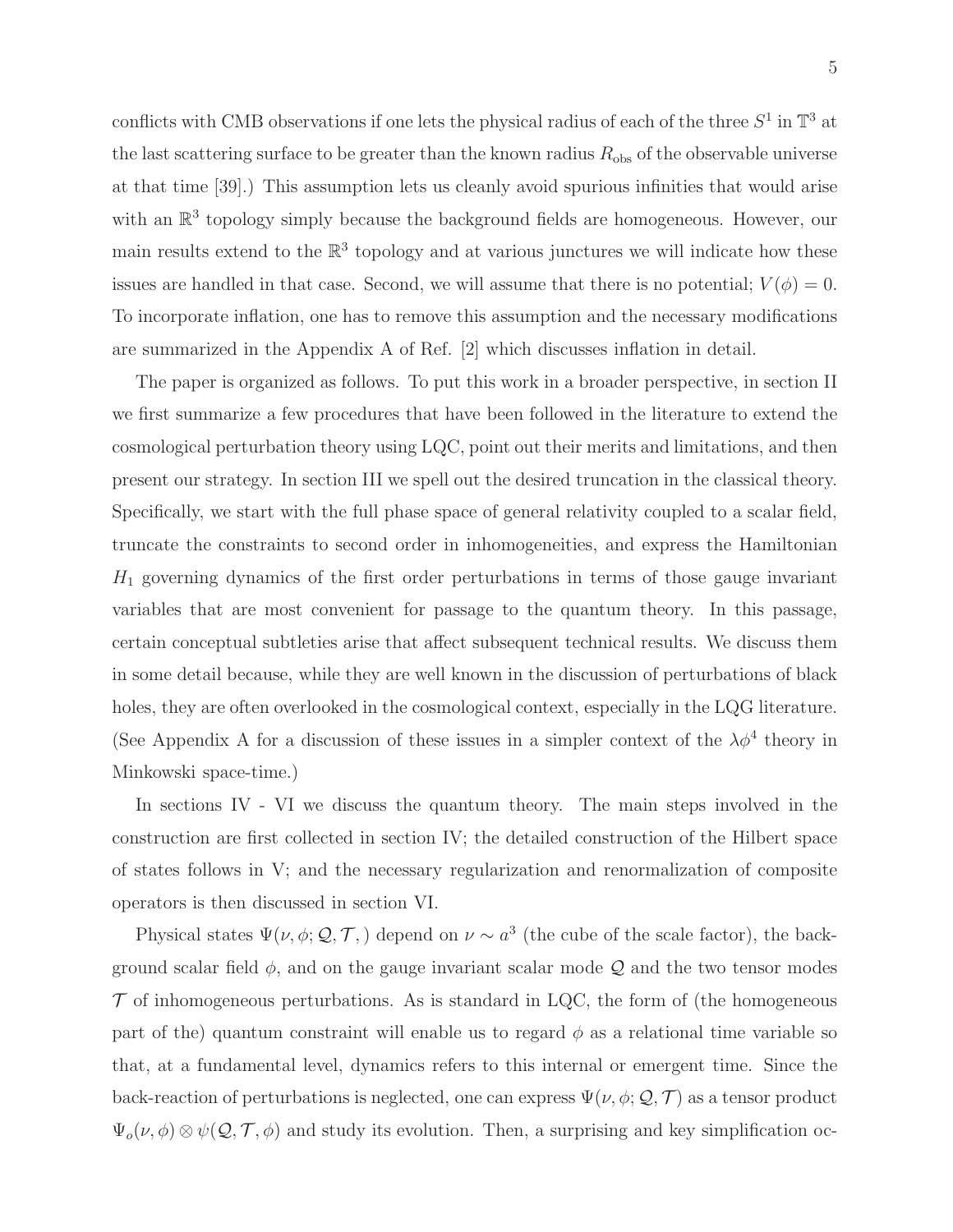curs: The evolution of the quantum fields  $\hat{Q}, \hat{\mathcal{T}}$  on the *quantum* geometry defined by  $\Psi_o$  (in relational time  $\phi$ ) is mathematically equivalent to their evolution on an effective background metric  $\tilde{g}_{ab}$  (in its conformal time  $\tilde{\eta}$ ) where  $\tilde{g}_{ab}$  is an effective metric, 'dressed' with quantum corrections. Physically, while the evolution of the quantum fields  $\hat{Q}, \hat{\mathcal{T}}$  is sensitive to the quantum nature of geometry defined by  $\Psi_o$ , it does not 'see' all the details of this quantum geometry: It is sensitive only to the expectation value and certain aspects of the fluctuations of the quantum metric which, it turns out, can be captured by  $\tilde{g}_{ab}$ . At late times  $\tilde{g}_{ab}$  can be well approximated by a FLRW solution to Einstein's equation. Therefore, this passage from the relational time  $\phi$  to  $\tilde{\eta}$  also makes it manifest that, while the quantum constraint provides an evolution w.r.t.  $\phi$  starting right from the bounce, away from the Planck regime this evolution reduces to that used in the familiar treatment [3–6] of quantum perturbations.

The key question, as we have already indicated, is whether our basic assumption that the back-reaction can be neglected is borne out in the resulting solutions, especially in the Planck era. The technical discussion of section VI is devoted to this issue and leads to a sufficient condition for the solution  $\Psi_o(\nu, \phi) \otimes \psi(Q, \mathcal{T}, \phi)$  to be self-consistent within the truncation approximation. In the next paper [2] we will show that for a large class of initial conditions, this criterion is met in presence of a quadratic potential  $V(\phi)$  all the way from the bounce to the onset of slow roll inflation. In section VII we summarize the main results and discuss various issues, including the choice of initial conditions.

Our conventions are as follows. The space-time metric will be assumed to have signature -,+,+,+. we set  $c = 1$  but keep (G and)  $\hbar$  explicitly in various equations to facilitate the distinction between classical and quantum effects. Finally, as in the quantum gravity literature, we will use Planck (rather than the reduced Planck) units. (Thus, our  $\ell_{\text{Pl}} = \sqrt{\hbar G}$ and our Planck mass  $m_{\text{Pl}} = \sqrt{\hbar/G}$  is related to the reduced planck mass  $M_{\text{Pl}}$  via  $m_{\text{Pl}} =$  $\sqrt{8\pi}M_{\text{Pl}}$ .)

## II. STRATEGIES INSPIRED BY LQC

The singularity resolution in LQC has motivated a large number of investigations aimed at incorporating the underlying quantum geometry effects in the standard cosmological paradigms. In this section we will first briefly summarize the main strategies and then explain the approach that is followed in the rest of the paper. This concise summary should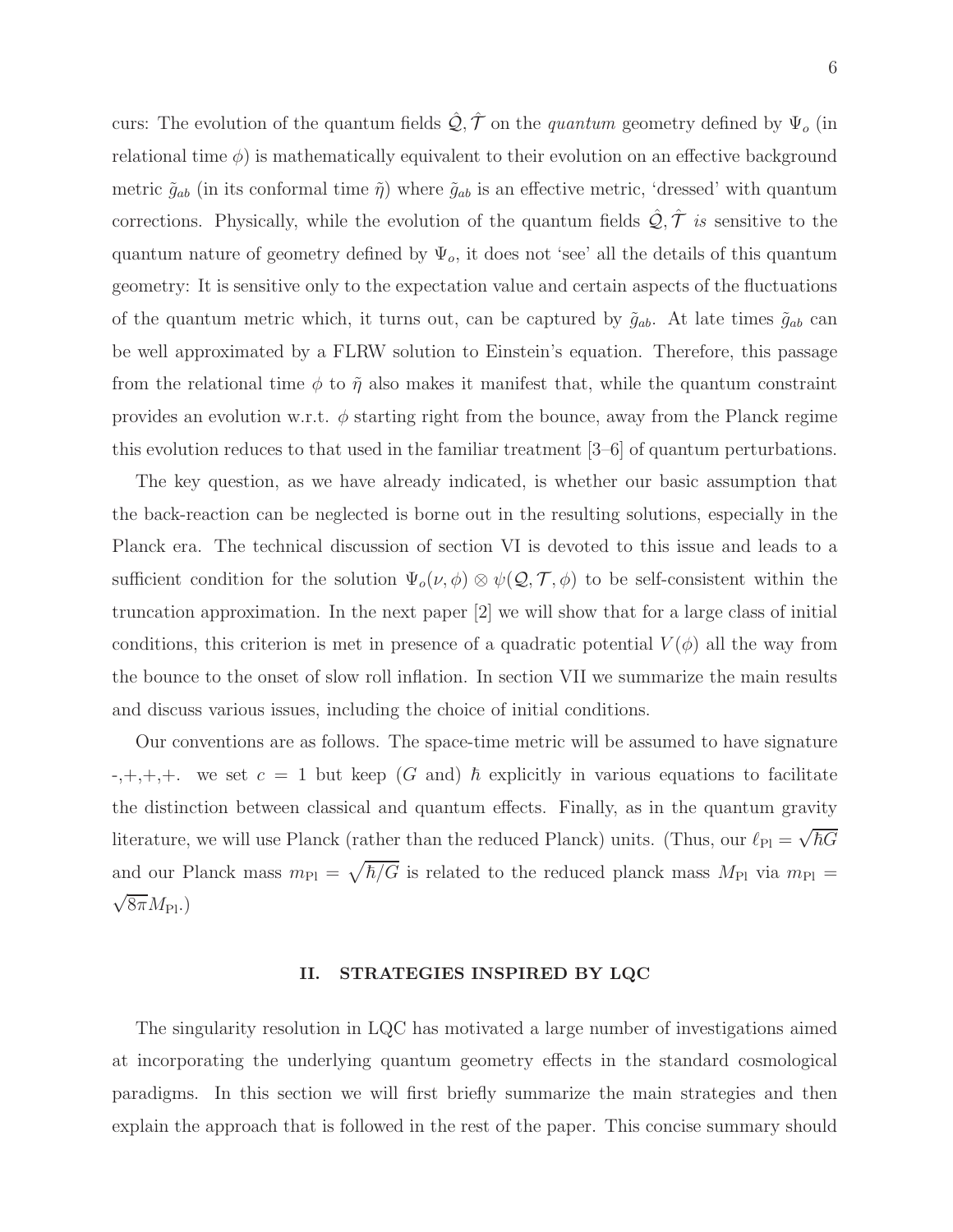help non-experts to see the inter-relation (or lack thereof) between the rich set of ideas that are being pursued in the LQG literature. For experts, it should help clarify some subtle issues that have not been emphasized in the literature and also bring out the continuity and coherence of the approach used here.

### A. A brief summary

Recall first that in the FLRW models the LQC quantum states of interest remain sharply peaked along the bouncing solution of effective equations that incorporate leading order quantum corrections. This surprising behavior was first encountered in numerical simulations but subsequent work led to an analytic understanding through a change of representation [14], use of coherent states [40] and the WKB approximation [41]. Early attempts sought to exploit this property to incorporate quantum gravity corrections right before the onset of the slow roll inflation [42], or, for the evolution of perturbations during inflation (see, e.g.,  $|43|$ ). However, to incorporate these corrections to the evolution, the LQC effective equations for the FLRW background do not suffice; one also needs the LQG modified perturbation equations. Since a well established set of quantum Einstein's equations is not yet available in full LQG, the strategy was to simply use the first order perturbation equations from general relativity, the FLRW background space-time being simply replaced by the effective solution in LQC. Unfortunately, this procedure is conceptually unsatisfactory because the background LQC space-time is no longer a solution to Einstein's equations. Indeed, now there is an ambiguity in what one means by 'linearized Einstein's equations': Two sets which are equivalent when the background is a solution to the exact Einstein's equations are generically no longer equivalent if the background is a solution to a different set of equations. To our knowledge, a systematic procedure to handle this ambiguity was not part of the general strategy.

Another set of papers, geared to capture the 'inverse triad (or inverse volume) corrections' of LQC, is based on the notion of 'lattice refinement' (see, e.g., [44–46]). In the homogeneous, spatially compact case, these corrections are meaningful and physically interesting. In the spatially non-compact case, typically the corrections depend on the choice of a fiducial cell used as an infrared regulator [13] and disappear when the regulator is removed [31]. In more recent versions, one considers  $\mathbb{R}^3$  spatial topology but decomposes the spatial manifold in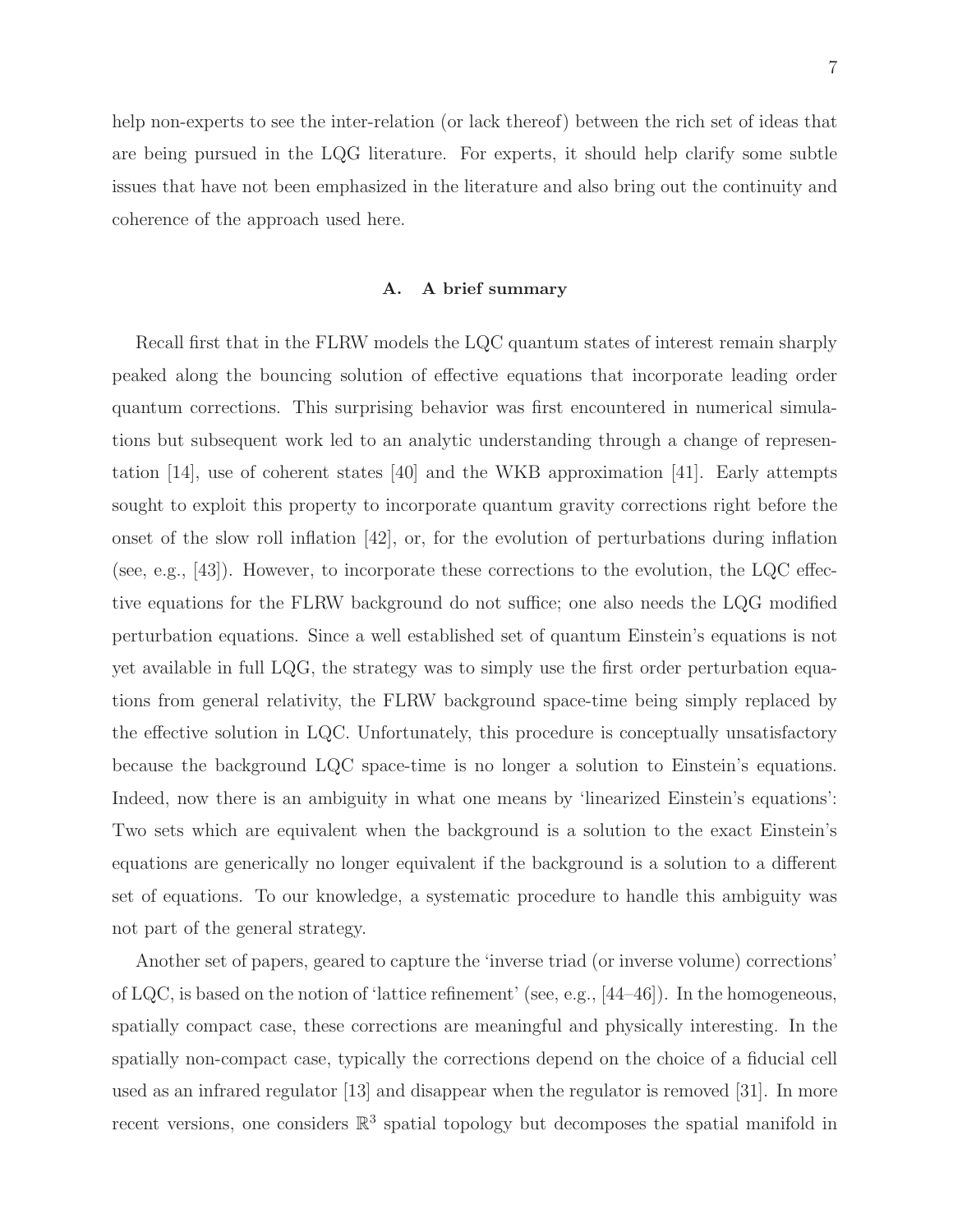elementary cells and approximates the inhomogeneous configurations of physical interest by configurations which are homogeneous within any one cell but vary from one cell to another. Physically, this is an attractive strategy. However it requires a fresh input —that of the cell size (or 'lattice spacing')— and the inverse volume effects are now sensitive to this new scale: The fiducial cell of the homogeneous model is in effect replaced by a physical cell in which the universe can be taken to be homogeneous. However, so far there is neither a theoretical principle nor observational guidance on what this scale should be during the inflationary epoch when perturbations are generated in these schemes. On the other hand, the more striking predictions of these frameworks —such as enhancement of quantum gravity signature by several orders of magnitude over the factor  $H^2/m_{\text{Pl}}^2 \sim 10^{-11}$  one would expect during inflation— appear to depend on the choice of the new scale one makes. Therefore, although the underlying idea of lattice refinement is attractive, at present there appears to be an inherent ambiguity in the size and importance of the inverse volume effects in this setting. Overcoming these limitations is an interesting prospect for future work.

In these investigations the focus was on quantum gravity effects during inflation. Some of the more recent investigations have recognized that, because the energy density is  $\sim$  $10^{-11}\rho_{\rm Pl}$  during this era, quantum gravity corrections during inflation would be too small to be observable in the foreseeable future and shifted the emphasis to studying quantum gravity corrections from the bounce to the onset of the slow roll. Many of them employ a new strategy that goes under the broad theme of 'anomaly cancelation' [47–53]. This analysis is based on the Hamiltonian framework and focuses on the constraint algebra. The idea is to arrive at the desired LQG theory of cosmological perturbations by studying the permissible modifications of the constraints of general relativity that are to encode quantum corrections. Recall that two key features of general relativity are: i) the Poisson algebra of constraints closes; and, ii) the evolution is generated by these constraints. Keeping these features in mind, one proceeds in the following steps: i) One assumes that the 'effective theory' that incorporates the LQG corrections would have the same phase space for the homogeneous isotropic background and first order perturbations; ii) allows for a modified set of constraints on this phase space by making an ansatz for possible modifications; iii) calculates the undetermined functions of the background geometry in the ansatz by requiring that the constraint algebra should again close; and, finally, iv) defines the desired effective dynamics as the Hamiltonian flow of the new, modified constraints. In the quantum theory, if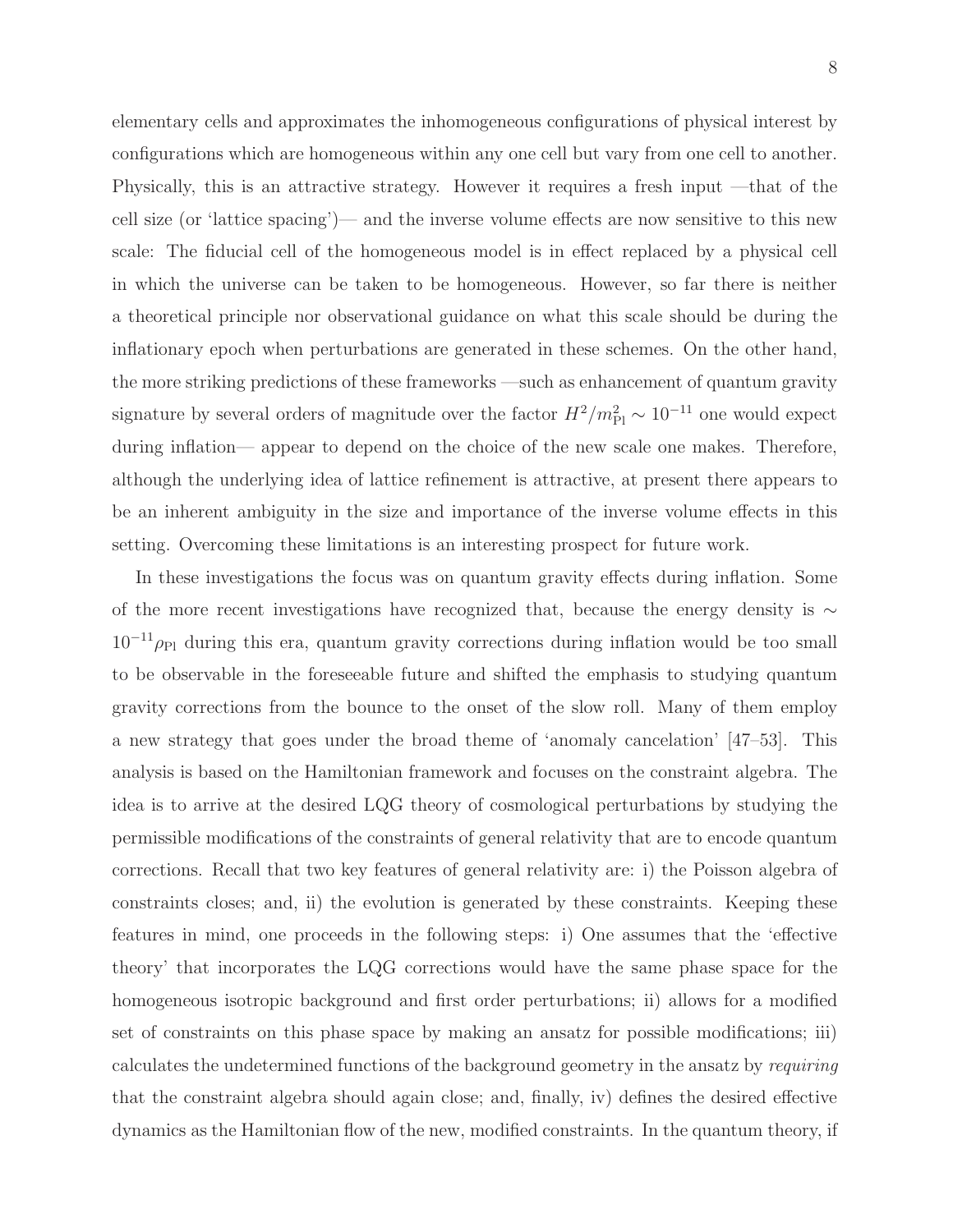the commutator algebra of constraints did not close, there would be an anomaly. Therefore, the method is called 'anomaly cancelation' even though one is dealing only with Poisson brackets.

Until recently, the modifications that were arrived at did not change the structure functions in the constraint algebra of general relativity. In a recent work on scalar perturbations [53], on the other hand, the structure function in the Poisson bracket between two Hamiltonian constraint is modified by a function of the ratio  $\rho/2\rho_{\text{max}}$  where  $\rho$  is the matter density in the background and  $\rho_{\text{max}}$  the maximum density in FLRW LQC. This has been interpreted to mean that there is a change in the space-time signature at the end of the superinflation phase of the background, so that the signature is Euclidean to the past of this event [54].

The central idea in this 'anomaly cancelation' strategy is potentially powerful in constraining the type of quantum corrections cosmological perturbation theory can inherit from any consistent quantum gravity theory. However, its implementation has some puzzling aspects.

First, the form of permissible modifications of the constraint functionals is chosen primarily for mathematical convenience and not derived systematically from general physical principles. Second, the phase space of the quantum corrected theory is assumed to be the same as that in classical general relativity while typically, quantum corrections add higher derivative terms to the action which significantly enlarge the phase space. Third, since the phase space is kept unchanged, the general analysis due to Hojman, Kuchar and Teitelboim [55] is applicable and their results bring out a puzzling feature of this framework. Hojman et al began with 4-dimensional, globally hyperbolic space-times  $(M, g_{ab})$  with non-spinorial matter and, using embeddings of a 3-manifold  $M$  as a Cauchy surface in  $M$ , constructed a 'hypersurface deformation' algebra  $\mathcal D$  on the space  $\mathcal E$  of embeddings which encodes spacetime covariance. This is a purely geometric construction without any reference to field equations. Then they showed that, on the standard phase space of general relativity (coupled to the matter under consideration) based on M, there is only one way to represent the algebra  $D$  by canonical transformations in a time reversible manner: the representation given by the Poisson algebra of the standard Einstein constraint functionals. For the anomaly cancelation program, this implies that if the modification of constraint functionals is genuine (i.e., not just a field re-definition), then the modified Hamiltonian theory will not have a consistent space-time interpretation. Therefore would not be possible to associate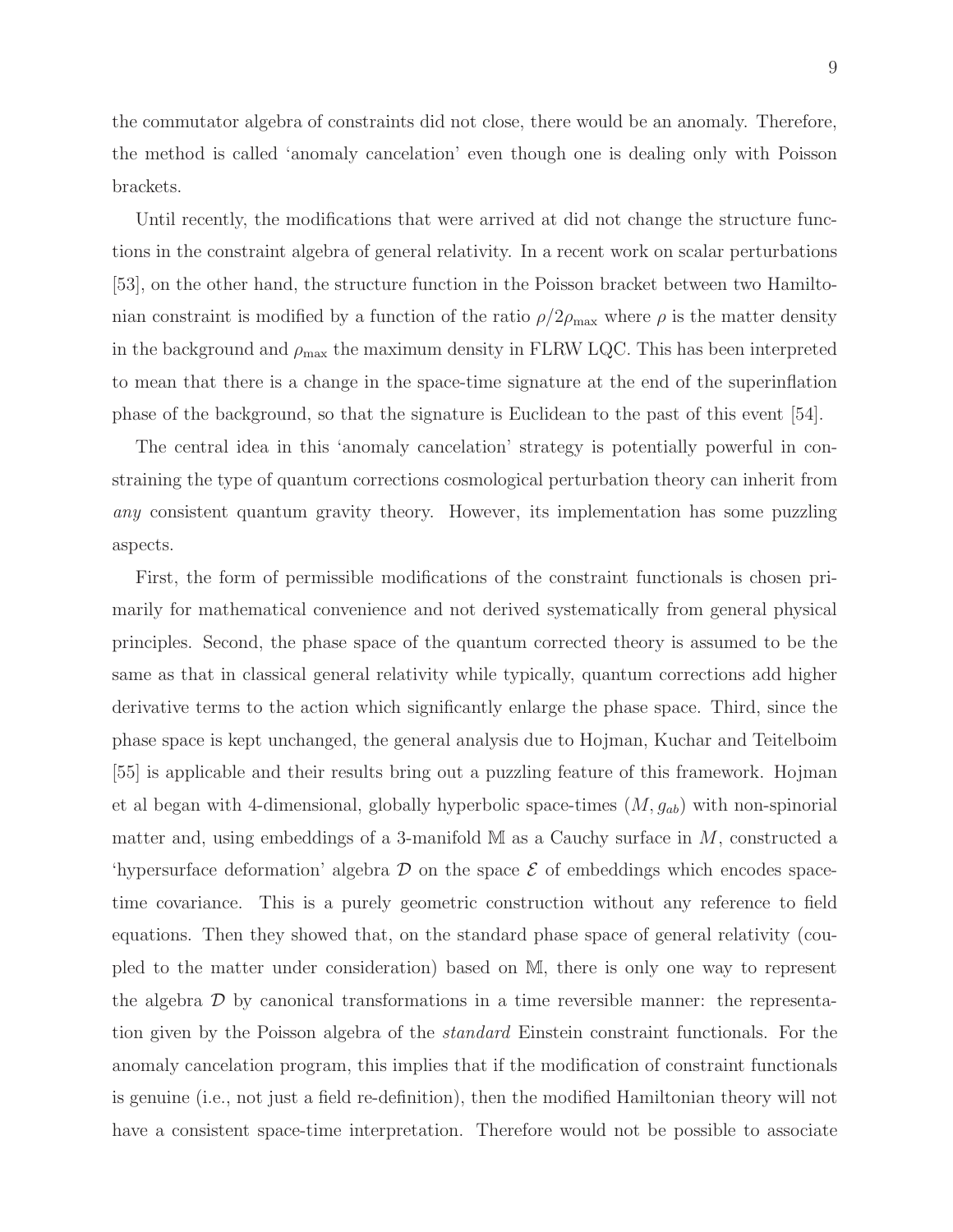a well-defined space-time metric to (portions of) dynamical trajectories in this modified Hamiltonian theory, let alone examine its signature. Fourth, even if one were to ignore this point, signature change is such a drastic effect that it seems difficult to justify the validity of the first order cosmological perturbation theory in the subsequent treatment. The fifth and a more 'global' limitation arises from the fact that the conceptual underpinning of the overall strategy is rather unclear in some of the recent applications. Effective equations are meant to incorporate all quantum corrections. Therefore, one would have thought that the dynamical equations derived from them would already contain quantum effects. Yet, in some works, these fields are quantized again to obtain the power spectrum for scalar, vector and tensor modes, as in the standard treatment of cosmological perturbations on classical FLRW backgrounds in general relativity. The overall logic underlying this scheme is thus rather puzzling. Indeed, already in the homogeneous sector the logical procedure is the opposite: one first obtains the quantum evolution equations and then derives effective equations from them using dynamics of appropriate, sharply peaked coherent states.

To summarize, investigations to date have provided useful mathematical infrastructure (see, e.g., [47]) and in some cases also the much needed qualitative insights into mechanisms through which quantum gravity effects could provide corrections to the standard inflationary scenario (see, e.g.,  $[51–53, 56]$ ). The viewpoint that appears to have emerged from the 'anomaly cancelation' strategy —namely, quantum effects could be neatly encoded in the Hamiltonian framework but would lead to a fuzziness if the phase space trajectories are interpreted as 4-dimensional space-time geometries— could well be an imprint of some deep result on the nature of space-time in LQG. However, it seems fair to say that, at the current level of understanding, this and other strategies used so far also have a number of puzzling features and face conceptual limitations in their treatment of inhomogeneous perturbations.

#### B. Strategy used in this paper

In this sub-section we will outline the avenue used in this paper to extend the standard theory of cosmological perturbations all the way to the Planck regime. As explained in section I, the main idea is simply to use the strategy that has driven LQG so far: Construct the Hamiltonian framework of the sector of general relativity of interest and then pass to the quantum theory using quantum geometry that underlies LQG. In order to bring out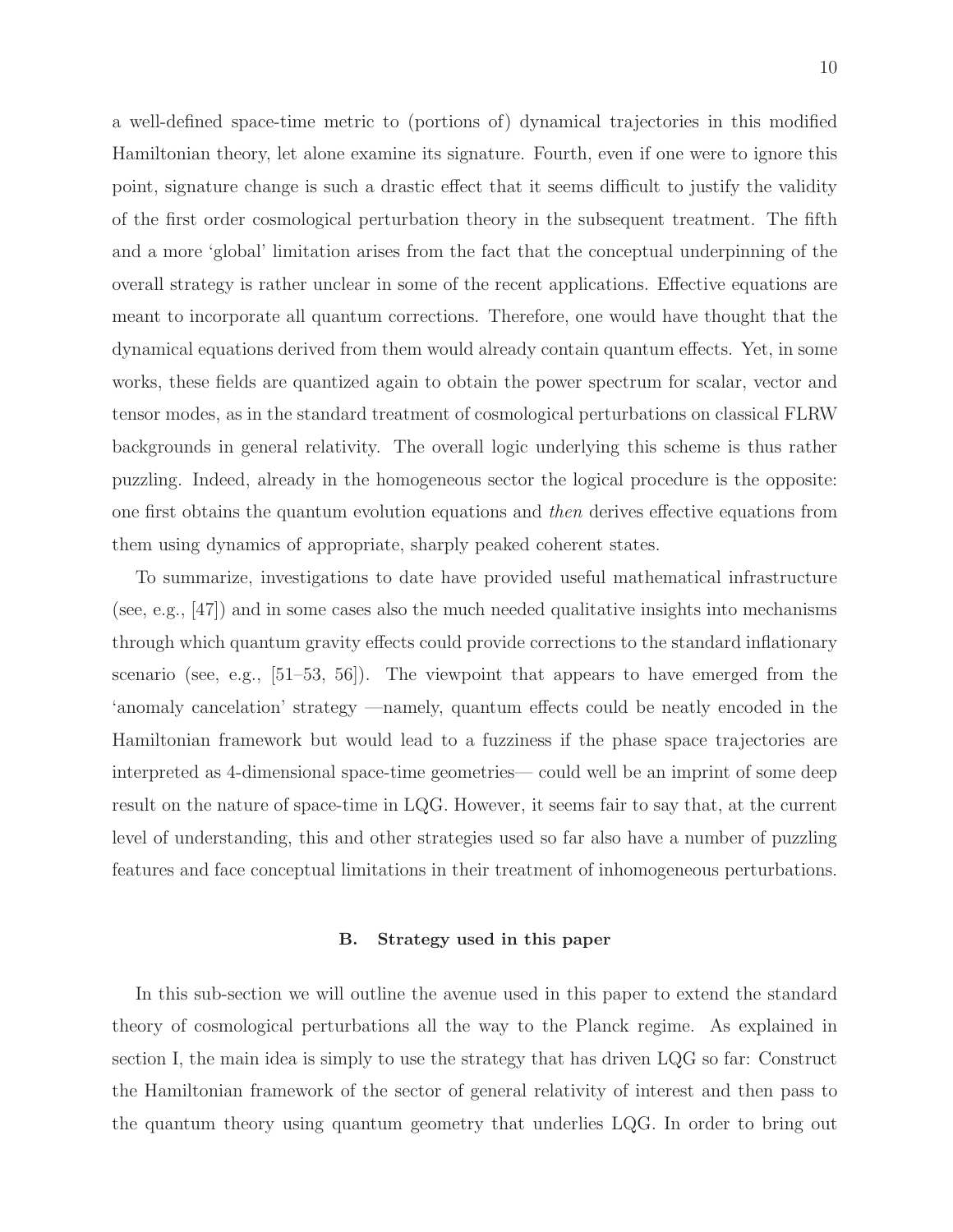differences from other approaches, and to address questions regarding truncation and gauge choices that are sometimes raised, we will now spell out this strategy using illustrations where is has already been successfully used.

The FLRW models provide the simplest illustration. Here, one starts out with the full phase space  $\Gamma$  of general relativity (coupled to matter) in the connection dynamics framework [57, 58] and truncates it to its homogeneous, isotropic sector  $\Gamma_{\rm HI}$ . By fixing gauge, one coordinatizes the gravitational part of  $\Gamma_{\text{HI}}$  simply with a pair  $(\nu, b)$  of real numbers, where (in appropriate units)  $\nu$  denotes the physical volume of the universe (or, if the spatial topology is non-compact, of a fiducial cell) and b is its conjugate momentum. This gauge fixing leads us to the classically reduced phase space with respect to the Gauss and the diffeomorphism constraints. Therefore the reduced phase space carries only the Hamiltonian constraint, expressed in terms of just  $\nu$ , b and matter variables. This provides the starting point for quantization a la LQG. In the first step, a specific kinetic framework [59] can be selected by a uniqueness theorem [60] along the lines of those in full LQG [61, 62]. By representing curvature in the Hamiltonian constraint by holonomies around plaquettes selected by the underlying quantum geometry, one constructs the quantum Hamiltonian constraint operator [13, 31]. In this construction there are, as is usual in any quantization procedure, some factor ordering ambiguities. (Compare, e.g., the Hamiltonian constraint in [13] (which is geared to proper time) with that in [14] (geared to harmonic time). See also [63].) However, these affect only details of the quantum evolution; general features are robust. Finally, the effective equations that encode leading quantum effects are systematically derived starting from the quantum theory [40].

In the generalization to the homogeneous but anisotropic (i.e., Bianchi) models, one again follows the same conceptual procedure: appropriate truncation of the phase space  $\Gamma$  to  $\Gamma_{\text{hom}}$ , eliminating the Gauss and diffeomorphism constraints by passing to the classically reduced phase space, and passing to quantum theory via LQG techniques [21, 23, 24]. The singularity resolution persists. Furthermore, there is a detailed consistency check: by tracing over the anisotropy degrees of freedom of the Bianchi I model one recovers the quantum Hamiltonian constraint of the FLRW model [21]. As one would expect, in presence of anisotropies, the quantum dynamics is significantly richer [64–66]. Note that the starting point in this analysis is again a truncated phase space  $\Gamma_{\text{hom}}$  of general relativity, but the truncation is now enlarged to incorporate physics of interest, namely anisotropies.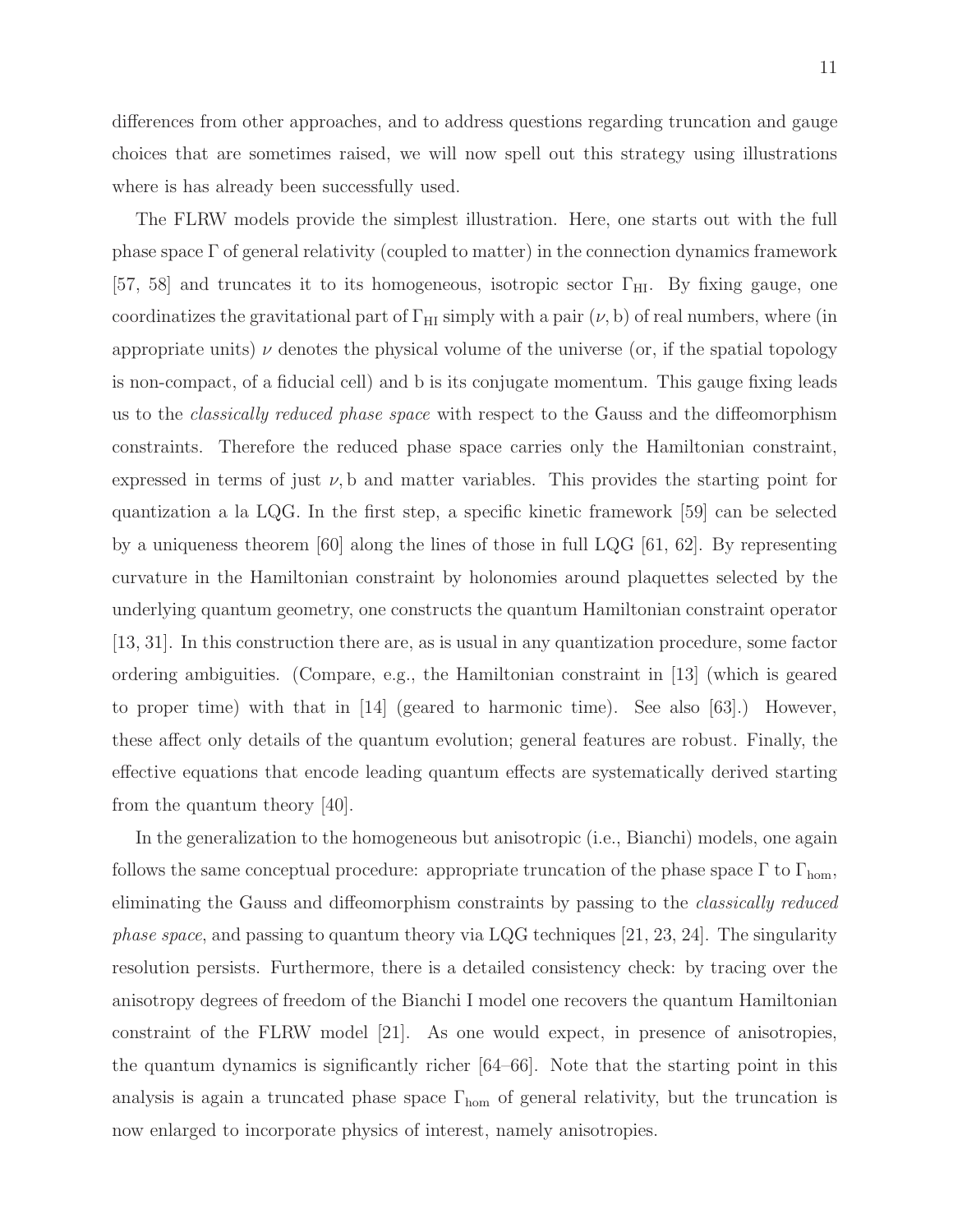The last example, Gowdy models, [25–29] illustrate our strategy most closely because now the truncated phase space  $\Gamma_{\text{Gowdy}}$  is an *infinite* dimensional subspace of  $\Gamma$ : the model allows for inhomogeneities induced by a class of (fully non-linear) gravitational waves, in addition to those in the matter fields. The constraints are now rewritten in terms of an infinite number of conveniently chosen 'modes' of canonical variables coordinatizing  $\Gamma_{\text{Gowdy}}$ , obtained by appropriate gauge fixing. Thanks to this choice, we are led to a classical reduction of the phase space with respect to the Gauss and the purely inhomogeneous parts of the diffeomorphism and Hamiltonian constraints. Thus, one is left with only 'global' Hamiltonian and diffeomorphism constraints (corresponding to a homogeneous lapse and shift). One then passes to quantum theory using a 'hybrid' scheme where one employs LQC quantum kinematics for homogeneous modes and a Fock-type quantum kinematics for the inhomogeneous modes representing gravitational waves. This is an internally consistent quantization. One finds that, thanks to the quantum geometry effects, the singularity of general relativity is resolved. This is in striking contrast to the early attempts predating LQC, where singularity could not be resolved (see, e.g.  $[67-70]$ ). It is interesting to note that, if one 'switches off' inhomogeneities, Gowdy models reduce to Bianchi I models. Using effective equations, it has been shown that the general dynamical behavior of the Bianchi I models —including the bounces— carries over to the Gowdy models [26, 29]. This analysis has also provided valuable information on the changes in the amplitudes of gravitational waves resulting from the bounce. Finally note that, although one obtains the Bianchi I model by switching off inhomogeneities, in contrast to some of the strategies summarized in section II A, one does not begin with the inhomogeneous modes propagating on an effective, quantum corrected Bianchi I background and then quantize them. Rather, one truncates the full phase space  $\Gamma$  to  $\Gamma_{\text{Gowdy}}$  and quantizes the full Gowdy model, which includes both homogeneous and inhomogeneous modes.

To develop a quantum gravity theory of cosmological perturbations, then, we will continue along the same path that has been successfully used so far. Our first task is to identify the appropriate truncation of the classical phase space Γ. By introducing a fiducial flat triad for mathematical convenience, we can decompose fields into Fourier modes. With this convenient coordinatization, constraints of the full theory can be expressed in terms of modes. We will start with a homogeneous background and expand out the deviations from it as a sum of first, second, ... nth, ... order terms in inhomogeneities. The truncation will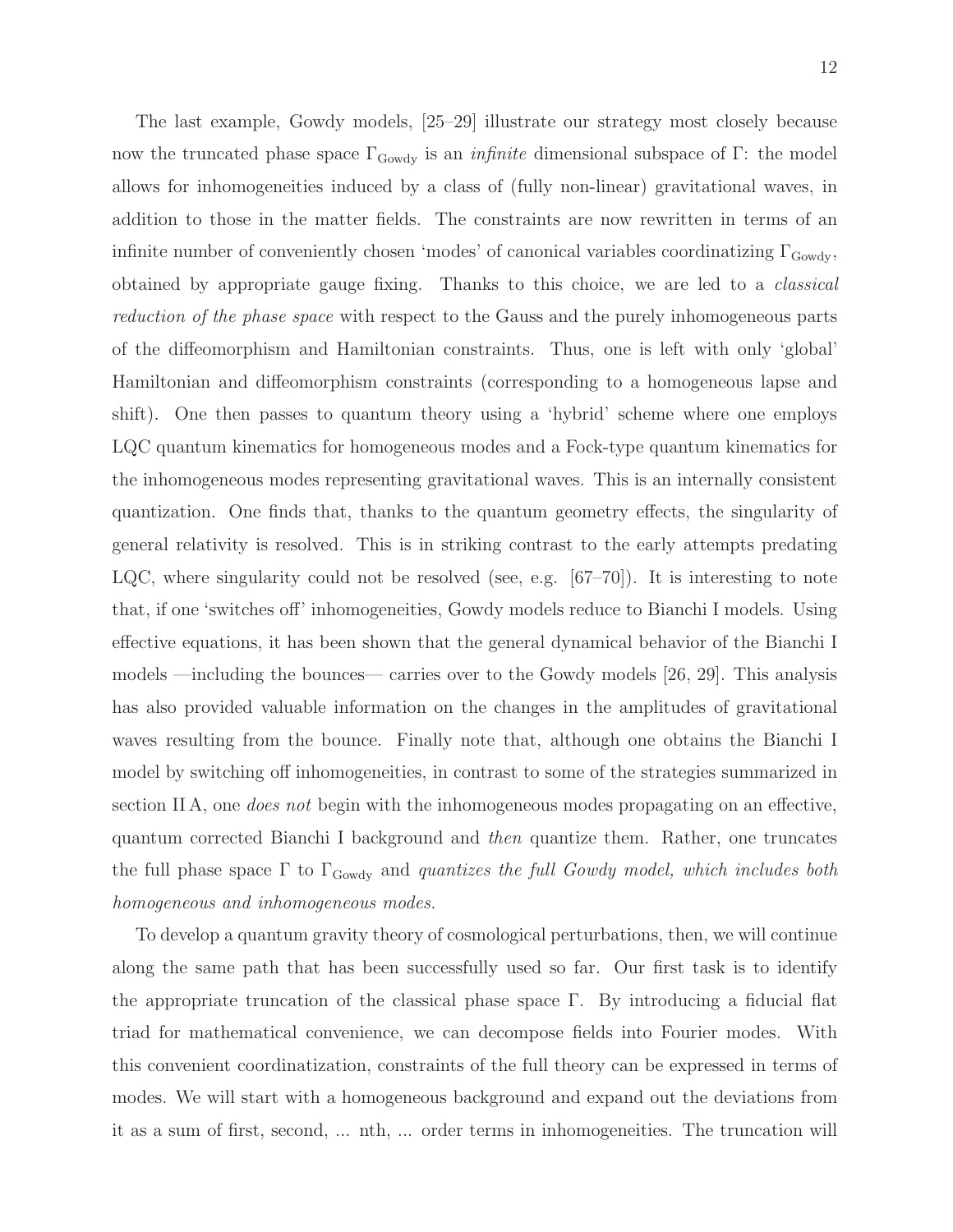now consist of keeping terms which depend on the background and are at most quadratic in the first order perturbations. In general relativity, this truncation enables one to study dynamics of the background homogeneous space-time and that of linearized perturbations propagating on these backgrounds. Back-reaction of these first order perturbations on the background (which is encoded in the second order perturbations) is neglected.<sup>2</sup>

The idea again is to use LQG techniques to pass to the quantum theory, using a hybrid scheme that broadly mimics the one used in the Gowdy models. (As we will see in subsequent sections, some differences arise because, unlike in the Gowdy model, we are now dealing with *linear perturbations*.) It will again be possible to interpret the homogeneous quantum Hamiltonian constraint as providing 'evolution' of the quantum state of the background geometry in the relational time variable —the scalar field. Solutions to this equation provide background quantum geometries on which quantum perturbations evolve. In this conceptual setting, one does not start out with classical perturbations on an effective, smooth FLRW space-time and *then* quantize them. The passage to quantum theory is carried out in one go for the full truncated phase space that includes both the background and perturbations. Finally, as emphasized in section I, much of the technical discussion will be devoted to finding a criterion to test whether the final theory admits self-consistent solutions that justify the viability of the underlying truncation scheme.

This overall strategy was briefly reported in [71, 72]. At the same time the 'hybrid approach' was used in [73] to study cosmological perturbations in the  $k=1$  FLRW context. The main conceptual difference between that approach and ours is that we are able to go beyond formal considerations in the quantum theory by exploiting the relation between quantum fields on quantum geometry and those on a dressed effective geometry discussed in section IV B.

### III. TRUNCATED HAMILTONIAN FRAMEWORK

In cosmology of the very early universe, one generally restricts oneself to the sector of general relativity consisting of homogeneous FLRW space-times together with linear perturbations thereon. In much of the cosmology literature one works with the solution space of

<sup>&</sup>lt;sup>2</sup> There are some subtleties in this procedure that are sometimes overlooked. For a discussion in a simpler example, see Appendix A.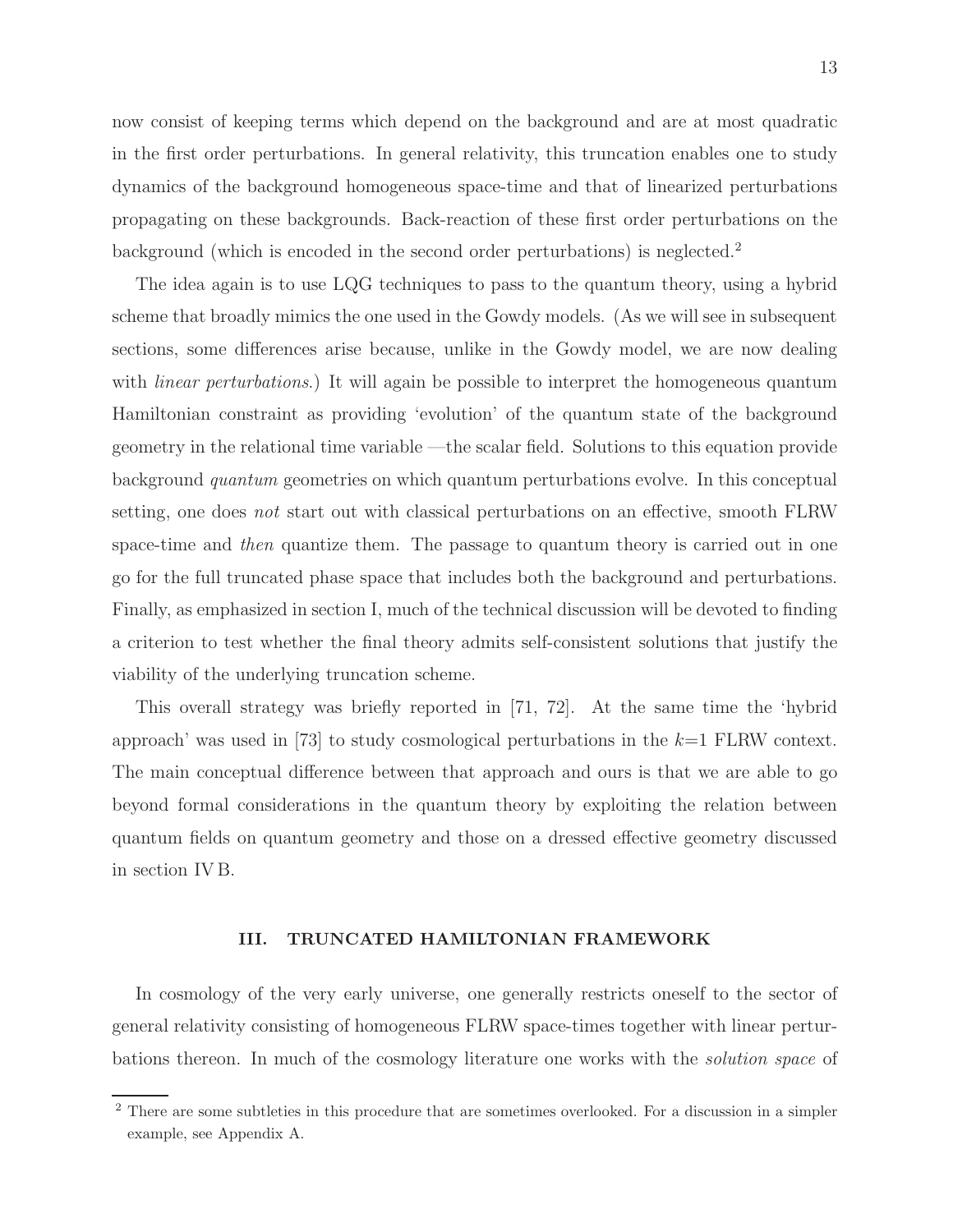this truncated theory. However, as pointed out in Ref. [74], the task of finding gauge invariant variables is more stream-lined in the Hamiltonian framework. More importantly, since we are now interested in treating the background geometry quantum mechanically, a natural avenue is to follow the Dirac quantization procedure based on phase space. Therefore, in this section we will first construct the truncated phase space and then discuss dynamics thereon. This will provide a natural starting point to apply the well established LQG techniques in the next section.

## A. The Phase space

Let us begin with general relativity coupled to a scalar field on a space-time manifold  $M = \mathbb{M} \times \mathbb{R}$ , where  $\mathbb M$  is topologically  $\mathbb{T}^3$ . For completeness and continuity with the LQC literature, we will begin with the connection variables [57] and then pass to the Arnowitt Deser Misner (ADM) variables for perturbations that are more commonly used in the cosmological literature.

Let us first focus on geometry. Let  $q_{ab}$  denote positive definite metrics on M,  $e_i^a$  and  $\omega_a^i$ , orthonormal frames and co-frames with respect to  $q_{ab}$ , and let  $K_{ab}$  denote the extrinsic curvature on M. In connection dynamics, the canonically conjugate pair consists of real  $SU(2)$  connections  $A_a^i$  and su(2) valued vector densities  $E_i^a$  of weight 1, both defined on M. (Here indices  $a, b, c, \ldots$  refer to the tangent space of M and  $i, j, k, \ldots$  to the Lie algebra  $su(2)$ ). They are related to the ADM variables via:

$$
E_i^a = \sqrt{q} e_i^a \quad \text{and} \quad A_a^i = \Gamma_a^i + \gamma K_a^i \tag{3.1}
$$

where q denotes the determinant of  $q_{ab}$ ,  $\Gamma_a^i$ , the spin connection determined by  $e_i^a$ ,  $K_a^i$  =  $K_{ab}e^{bi}$  and  $\gamma$ , the Barbero-Immirzi parameter of LQG. Since we are interested in the spatially flat FLRW background geometries, as usual it is convenient to introduce some fiducial structures. Fix a flat metric  $\mathring{q}_{ab}$ , an orthonormal frame  $\mathring{e}^a_i$ , and the corresponding co-frame  $\mathring{\omega}_a^i$  on M. We will denote by  $\mathring{q}$  the determinant of  $\mathring{q}_{ab}$  and assume that each of the circles in M has length  $\ell$  with respect to  $\mathring{q}_{ab}$  so that the fiducial volume of M is  $\mathring{V} = \ell^3$ . The natural 'Cartesian' coordinates defined on M by  $\mathring{q}_{ab}$  will be denote by  $\vec{x} \equiv (x_1, x_2, x_3)$ .

Even though we are still considering full general relativity, it is convenient to decompose the basic canonically conjugate fields into purely homogeneous and purely inhomogeneous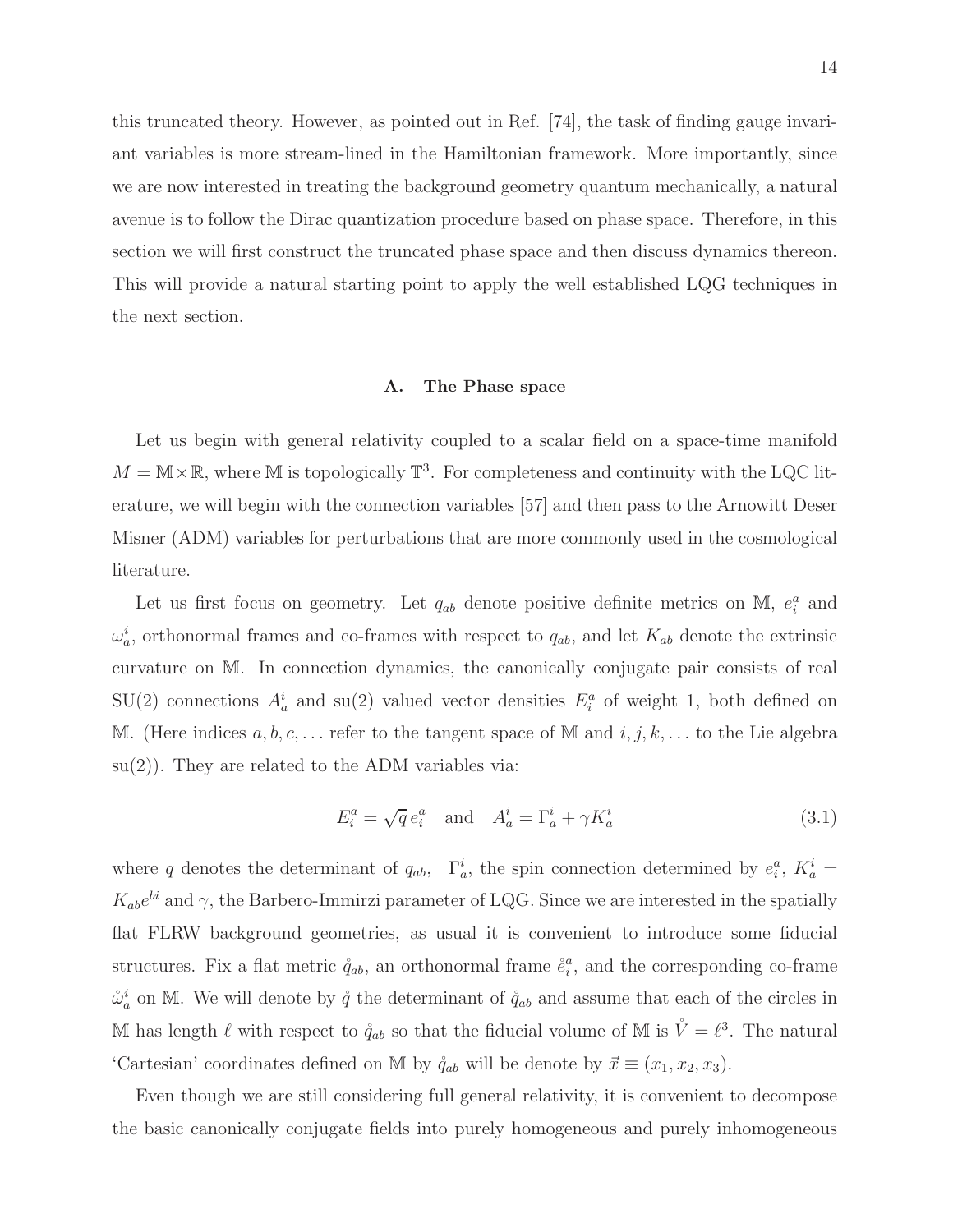parts:

$$
A_a^i(\vec{x}) = c\ell^{-1}\mathring{\omega}_a^i + \mathfrak{a}_a^i(\vec{x}) \quad \text{and} \quad E_i^a(\vec{x}) = \sqrt{\mathring{q}} \left( p\ell^{-2}\mathring{e}_i^a + \mathfrak{e}_i^a(\vec{x}) \right) \tag{3.2}
$$

where  $\int (A_a^i \mathring{e}_j^a) d\mathring{v} =: c\ell^2 \delta_i^j$  $\int_a^j$  and  $\int (E_i^a \mathring{\omega}_a^j) d^3 \vec{x} =: p \ell \delta_i^j$  so that  $\mathfrak{a}_a^i$  and  $\mathfrak{e}_i^a$  are purely inhomogeneous:

$$
\int \mathfrak{a}_a^i \mathring{e}_j^a d\mathring{v} = 0, \quad \text{and} \quad \int \mathfrak{e}_i^a \mathring{\omega}_a^j d\mathring{v} = 0.
$$
 (3.3)

(Here and in what follows, unless otherwise specified, the integrals are over M and  $d\mathring{v}$  denotes the volume element on it with respect to  $\mathring{q}_{ab}$ .) Thus, the geometrical part of the phase space is naturally coordinatized by quadruples  $(c, p; \mathfrak{a}_a^i(\vec{x}), \mathfrak{e}_i^a(\vec{x}))$  where  $c, p$  are real numbers and  $\mathfrak{a}_a^i$ ,  $\mathfrak{e}_i^a$  are purely inhomogeneous fields. The matter field can also be decomposed into purely homogeneous and purely inhomogeneous parts:

$$
\Phi(\vec{x}) = \phi + \varphi(\vec{x}) \quad \text{and} \quad \Pi(\vec{x}) = \sqrt{\mathring{q}} \left( \ell^{-3} p_{(\phi)} + \pi(\vec{x}) \right) \tag{3.4}
$$

The symplectic structure on the total phase space  $\Gamma$  is given by

$$
\Omega(\delta_1, \delta_2) = \frac{3}{\kappa \gamma} [\delta_1 c \delta_2 p - \delta_2 c \delta_1 p] + \int (\delta_1 \mathfrak{a}_a^i \delta_2 \mathfrak{e}_i^a - \delta_2 \mathfrak{a}_a^i \delta_1 \mathfrak{e}_i^a) d\mathring{v}
$$
  
+  $\delta_1 \phi \delta_2 p_{(\phi)} - \delta_2 \phi \delta_1 p_{(\phi)} + \int (\delta_1 \varphi \delta_2 \pi - \delta_2 \pi \delta_1 \pi) d\mathring{v}$  (3.5)

where  $\delta \equiv (\delta c, \delta p, \delta \mathfrak{a}_a^i, \delta \mathfrak{e}_i^a; \delta \phi, \delta p_{(\phi)}, \delta \varphi, \delta \pi)$  denote tangent vectors to  $\Gamma$  and  $\kappa = 8\pi G$ . Thus, the only non-zero Poisson brackets between the basic variables are:

$$
\{c, p\} = \frac{\kappa \gamma}{3}, \qquad \{\mathfrak{a}_a^i(\vec{x}_1), \mathfrak{e}_j^b(\vec{x}_2)\} = \delta_j^i \delta_a^b \bar{\delta}(\vec{x}_1, \vec{x}_2), \{\phi, p_{(\phi)}\} = 1, \qquad \{\varphi(\vec{x}_1), \pi(\vec{x}_2)\} = \bar{\delta}(\vec{x}_1, \vec{x}_2),
$$
\n(3.6)

where  $\bar{\delta}(\vec{x}_1, \vec{x}_2) = ((1/\sqrt{\tilde{q}})\delta(\vec{x}_1, \vec{x}_2) - (1/\ell^3))$  is the Dirac delta distribution on the space of purely inhomogeneous fields.<sup>3</sup> Thus, the total phase space  $(\Gamma, \Omega)$  has a product structure:  $\Gamma = \Gamma_{\text{hom}} \times \Gamma_{\text{inh}}, \ \Omega = \Omega_{\text{hom}} + \Omega_{\text{inh}}.$ 

There are three sets of first class constraints:

$$
\mathbb{G}[\Lambda] = \int \Lambda^i(\vec{x}) G_i(\vec{x}) d^3 \vec{x} = \int \Lambda^i(\vec{x}) D_a E_i^a(\vec{x}) d^3 \vec{x}
$$
  
\n
$$
\mathbb{V}[\vec{N}] = \int N^a(\vec{x}) V_a(\vec{x}) d^3 \vec{x}, \qquad \mathbb{S}[N] = \int N(\vec{x}) S(\vec{x}) d^3 \vec{x}.
$$
\n(3.7)

<sup>&</sup>lt;sup>3</sup> The  $1/\ell^3$  factor ensures that the Poisson brackets are compatible with the fact that the perturbations are purely inhomogeneous, i.e., satisfy (3.3).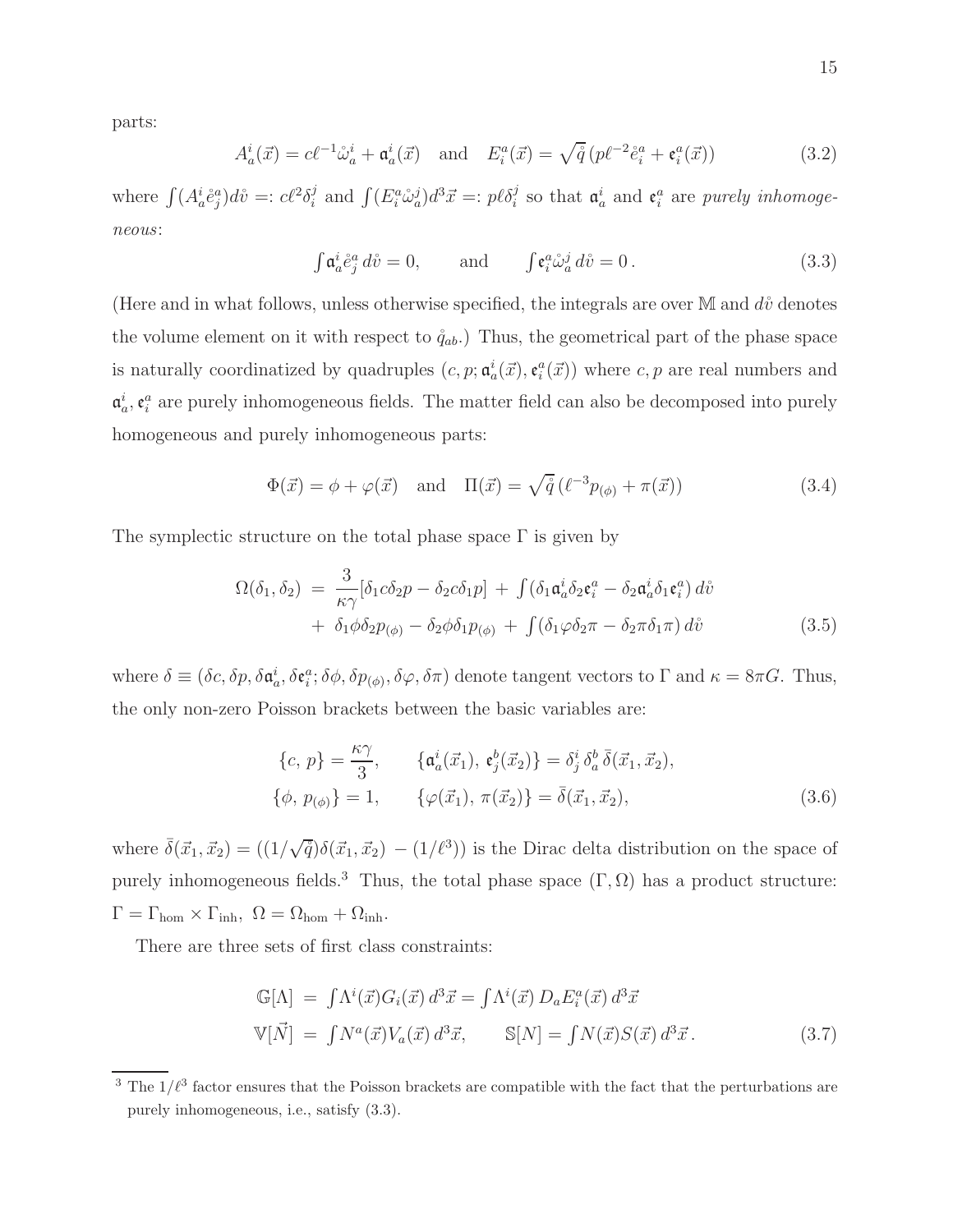Here, the vector and the scalar constraints are smeared by a shift  $\vec{N}$  and a lapse N and the Gauss constraint —which we have explicitly written out because it does not feature in the ADM framework— by a generator  $\Lambda^i$  of su(2). The Gauss and the vector constraints generate, respectively, internal SU(2) rotations and spatial diffeomorphism, both of which are generally regarded as 'kinematic motions.' Dynamics is generated by the Hamiltonian constraint.

Remark: If the spatial topology is  $\mathbb{R}^3$  rather than  $\mathbb{T}^3$ , the symplectic structure on the homogeneous subspace induced by that of full general relativity diverges. Therefore, to obtain a consistent phase space description, one has to introduce a cubical fiducial cell  $\mathcal C$ aligned with these axes and with edge-length  $\ell$  and restrict integrations of homogeneous fields to it. This is an infrared cut-off, to be removed, as usual, in the *final* results (see e.g. [31]).

### B. Expansions around the FLRW subspace

In physical cosmology one is primarily interested in a neighborhood of the 4-dimensional, homogeneous sub-space  $\Gamma_{\text{hom}}$  of the full phase space  $\Gamma$ . To fix notation for the rest of the paper, we begin with certain expansions of fields near homogeneity. While this technique is well known in the perturbation theory around black holes, it appears not to be as familiar in the cosmology literature.

Consider curves  $\gamma[\epsilon]$  in  $\Gamma$  parameterized by  $\epsilon$ , with  $\epsilon \in ]-1, 1[$ , say, which pass through  $\Gamma_{\text{hom}}$  at  $\epsilon = 0$ :

$$
A_a^i[\epsilon](\vec{x}) = c\ell^{-1}\hat{\omega}_a^i + \epsilon \mathfrak{a}^{(1)i}{}_{a}(\vec{x}) + \ldots + \frac{\epsilon^n}{n!}\mathfrak{a}^{(n)i}{}_{a}(\vec{x}) + \ldots
$$
  
\n
$$
E_i^a[\epsilon](\vec{x}) = \sqrt{\mathfrak{q}}\left[p\ell^{-2}\hat{e}_i^a + \epsilon \mathfrak{e}^{(1)}{}_{i}(\vec{x}) + \ldots + \frac{\epsilon^n}{n!}\mathfrak{e}^{(n)}{}_{i}(\vec{x}) + \ldots\right]
$$
  
\n
$$
\Phi[\epsilon](\vec{x}) = \phi + \epsilon \varphi^{(1)}(\vec{x}) + \ldots + \frac{\epsilon^n}{n!}\varphi^{(n)}(\vec{x}) + \ldots
$$
  
\n
$$
\Pi[\epsilon](\vec{x}) = \sqrt{\mathfrak{q}}\left[\ell^{-3}p_{(\phi)} + \epsilon \pi^{(1)}(\vec{x}) + \ldots + \frac{\epsilon^n}{n!}\pi^{(n)}(\vec{x}) + \ldots\right]
$$
\n(3.8)

where  $\mathfrak{a}^{(1)}_a^i$ ,  $\mathfrak{e}^{(1)}_i^a$ ,  $\varphi^{(1)}$ ,  $\pi^{(1)}$  are *purely inhomogeneous* tangent vectors to the curves  $\gamma[\epsilon]$  pointing away from  $\Gamma_{\rm hom}$ . Here  $\epsilon$  is a mathematical parameter that keeps track of the 'order' of the perturbation (it could be taken to be  $\sqrt{\kappa}$  but for simplicity we will assume it to be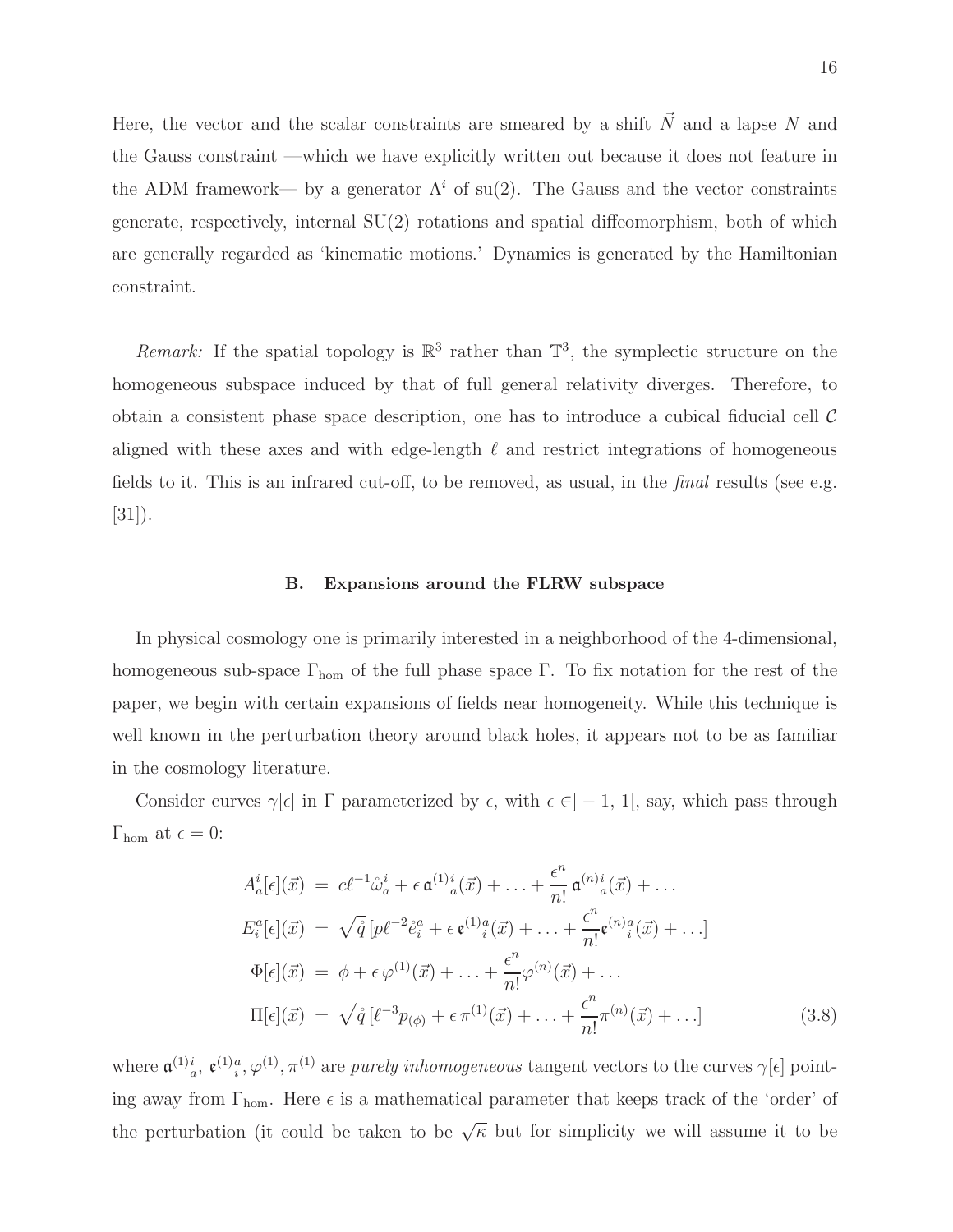dimensionless here). Geometrically, keeping only the first order perturbations corresponds to considering the normal bundle over the homogeneous subspace  $\Gamma_{\text{hom}}$  of  $\Gamma$  (since purely inhomogeneous tangent vectors are 'orthogonal to'  $\Gamma_{\text{hom}}$  in the  $L^2$ -norm). Retaining terms only up to the nth order corresponds to considering the nth order, inhomogeneous jet bundle on Γhom. (Appendix A summarizes the meaning and utility of this expansion procedure using the simpler example of the  $\lambda \Phi^4$  theory.)

Of special interest are the curves  $\gamma[\epsilon]$  that lie in the constraint hypersurface of Γ. We will use a collective label  $C(A, E, \Phi, \Pi)$  for the smeared constraint functions (suppressing the smearing fields for simplicity). Then along each curve  $\gamma[\epsilon]$  the constraints become  $C[\epsilon] = 0$ . By Taylor expanding in  $\epsilon$  we obtain a hierarchy of equations:

$$
C|_{\epsilon=0} = 0, \quad \frac{dC}{d\epsilon}|_{\epsilon=0} = 0, \quad \dots \quad \frac{d^n C}{d\epsilon^n}|_{\epsilon=0} = 0, \quad \dots \tag{3.9}
$$

The zeroth-order equation in the hierarchy,  $C|_{\epsilon=0}=0$  is just the restriction of the full constraint to the homogeneous subspace  $\Gamma_{\rm hom}$ . As noted above, because of gauge fixing, the Gauss and the vector constraints vanish identically and we are left with only one non-trivial constraint smeared with a homogeneous lapse [31]:

$$
\mathbb{S}_o[N_{\text{hom}}] := N_{\text{hom}} \left[ -\frac{3}{\kappa \gamma^2} c^2 |p|^{\frac{1}{2}} + \frac{p_{(\phi)}^2}{2|p|^{\frac{3}{2}}} \right] = 0. \tag{3.10}
$$

(As noted in section I, in this paper we have set the potential  $V(\Phi)$  of the scalar field to zero. See the Appendix in [2] for inclusion of the potential). As usual, although the lapse is homogeneous, it can depend on dynamical variables; see section III D for a further discussion. Eq  $(3.10)$  is a non-linear but *algebraic* equation constraining the homogeneous fields.

The first order equation,  $[dC/d\epsilon]|_{\epsilon=0} = 0$ , is a linear partial differential equation (PDE) for  $\mathfrak{a}^{(1)}{}_{a}^{i}(\vec{x}), \mathfrak{e}^{(1)}{}_{i}(\vec{x}), \varphi^{(1)}(\vec{x}), \pi^{(1)}(\vec{x})$ . For example, the Gauss constraint yields:

$$
\int \Lambda_{\text{inh}}^b \left[ \ell \partial^a \mathfrak{e}^{(1)}{}_{ab} + c \,\mathring{\epsilon}_b{}^{mn} \mathfrak{e}^{(1)}{}_{mn} - p \,\ell^{-1} \,\mathring{\epsilon}_b{}^{mn} \mathfrak{a}^{(1)}{}_{mn} \right] d\mathring{v} = 0 \tag{3.11}
$$

where we have converted the internal indices  $i, j, \ldots$  into tangent space indices  $a, b \ldots$  using the *fiducial* frame  $\mathring{e}_i^a$  and co-frame  $\mathring{\omega}_a^i$  and indices are raised and lowered with the fiducial metric  $\mathring{q}_{ab}$ . Only purely inhomogeneous smearing fields  $\Lambda_{\text{inh}}^b$  contribute because the first order perturbations are all purely inhomogeneous. This equation involves  $\mathfrak{a}^{(1)}{}_{ab}, \mathfrak{e}^{(1)}{}_{ab}$  linearly but also contains the background variables  $c, p$  which solve the zeroth order constraint (3.10).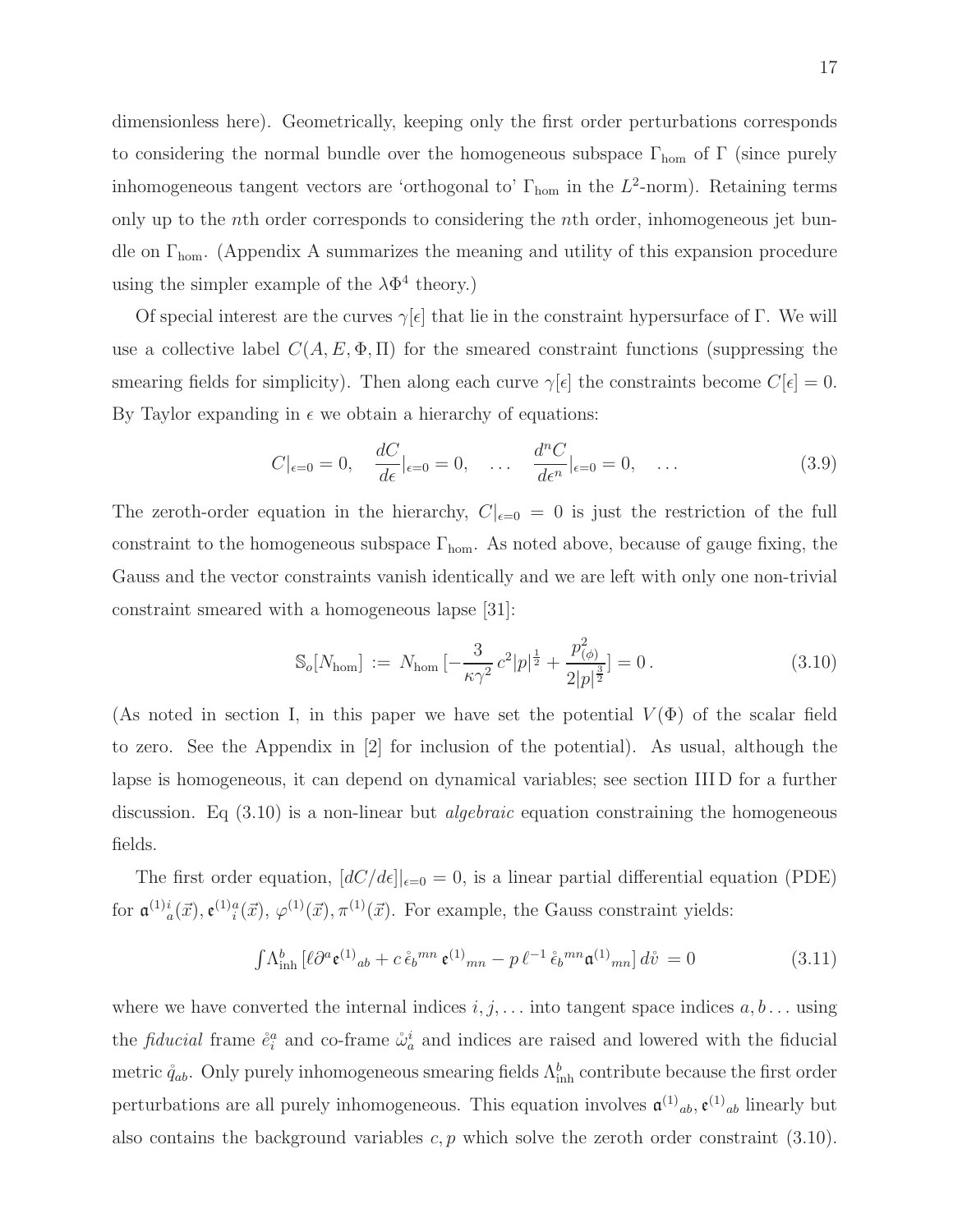In this equation  $(c, p)$  happen to enter linearly. But in general the coefficients can be complicated non-linear functions of the background fields. Thus, for example, quadratic combinations appear in the first order vector constraint,

$$
\int N_{\text{inh}}^a \left[ \ell \, p(\partial^b \mathfrak{a}^{(1)}{}_{ab} - \partial_a \mathfrak{a}^{(1)} \right) - c p \mathring{\epsilon}_b{}^{mn} \mathfrak{a}^{(1)}{}_{mn} - c^2 \ell \mathring{\epsilon}_a{}^{mn} \mathfrak{e}^{(1)}{}_{mn} - \kappa \gamma p_{(\phi)} \partial_a \varphi^{(1)} \right] d\mathring{v} = 0 \,, \tag{3.12}
$$

where  $\mathfrak{a} = \mathfrak{a}_{ab} \mathring{q}^{ab}$  is the trace of  $\mathfrak{a}_{ab}$ . Note that the first order constraints are linear 'homogeneous' PDEs in the sense that there are no (zeroth order) source terms on the right hand side. The structure of the first order scalar constraint is the same.

In the second order equations on the other hand are 'inhomogeneous' as PDEs since the zeroth and first order fields now act as 'sources'. These equations determine the 'Coulombic' parts of the second order fields in terms of the zeroth and first order ones. For example, the second order Gauss constraint is given by

$$
\int \Lambda^b \left[ \ell \partial^a \mathfrak{e}^{(2)}{}_{ab} + c \, \mathring{e}_b{}^{mn} \mathfrak{e}^{(2)}{}_{mn} - p \, \ell^{-1} \mathring{e}_b{}^{mn} \mathfrak{a}^{(2)}{}_{mn} \right] d\mathring{v} = - \int \Lambda^a \left[ \ell \mathring{e}_a{}^{bc} \mathfrak{a}^{(1)}{}_{db} \mathfrak{e}^{(1)}{}^{d}{}_{c} \right] d\mathring{v} \,. \tag{3.13}
$$

While this is again a linear PDE —in fact the operator on the left side is the same as that in (3.11), but now acts on the second order fields,  $(\mathfrak{a}^{(2)}_a^i, \mathfrak{e}^{(2)}_i^a)$ — there is now a source term which is *quadratic* in the first order fields which are already known as solutions to  $(3.11).<sup>4</sup>$ The structure of the second order vector and the scalar constraints is the same. Finally, note that the nth order equations in this hierarchy *constrain only the nth order fields*; they do not impose further conditions on lower order fields. This pattern continues to all orders. In particular, to obtain the full set of constraints on the zeroth and the first order fields, we need to solve only  $C|_{\epsilon=0} = 0$  and  $\left[\frac{dC}{d\varphi}\right]|_{\epsilon=0} = 0$ . This property will be important in what follows.

The key point about the hierarchy is that it greatly simplifies the problem of solving the complicated, non-linear PDEs  $C(A, E; \Phi, \Pi) = 0$ . For  $n = 0$  we obtain a non-linear but *algebraic* equation. For  $n > 0$ , each equation in the hierarchy is a *linear* PDE for the *n*th order fields, with the same linear differential operator on the left side but order dependent source terms which are already determined by solutions to the *lower order* equations in the

 $4$  Because the source terms on the right side of  $(3.13)$  are quadratic in first order perturbations, it follows that the integral on the right side does not necessarily vanish if the smearing field  $\Lambda^a$  is purely homogeneous. The left side of  $(3.13)$  now implies that the second (and higher order terms) in our  $\epsilon$ -expansion  $(3.8)$ *cannot* be assumed to be purely inhomogeneous.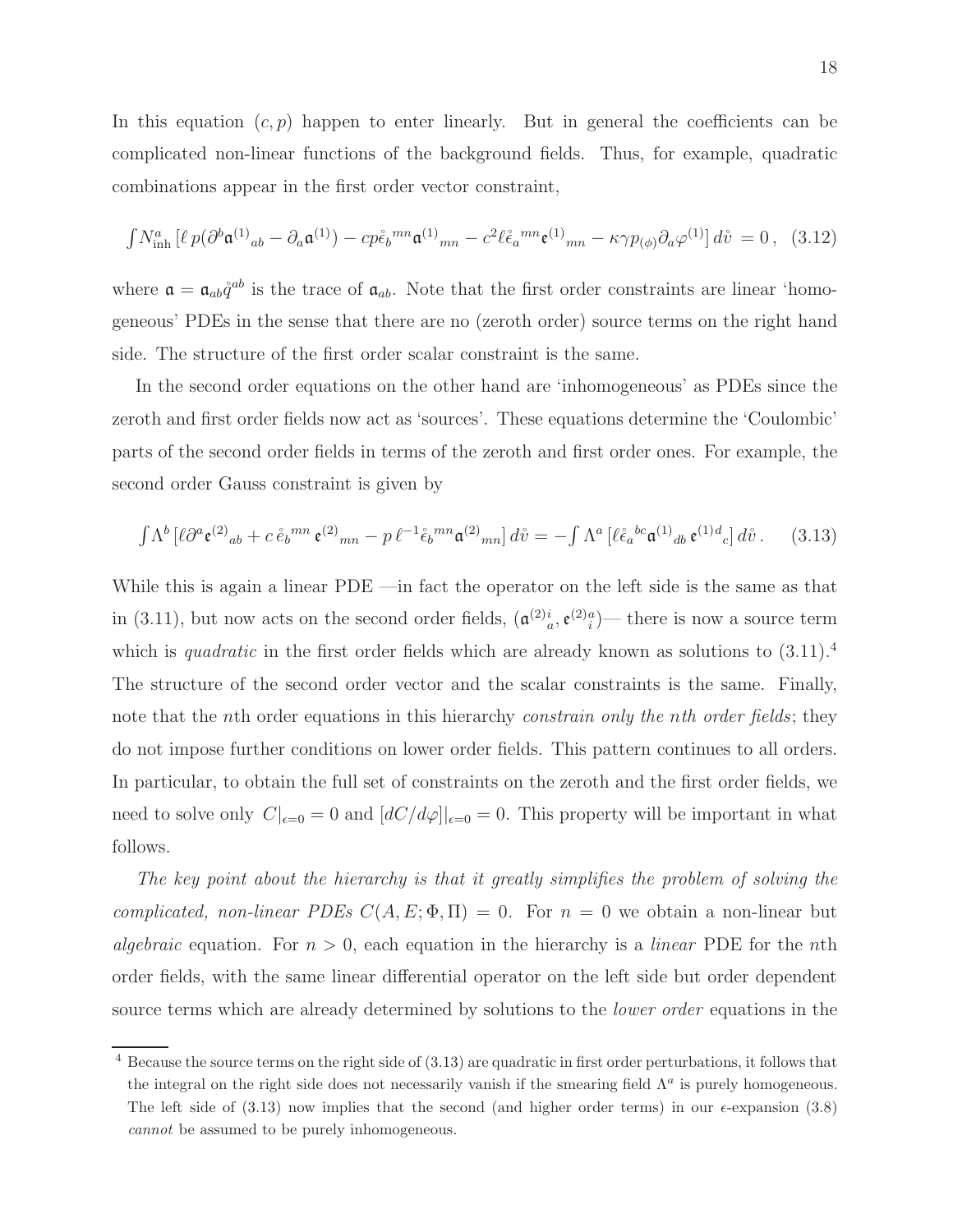hierarchy. The value of the system lies in the hope that by truncating it to a low order, one would obtain a good approximate solution to the full system with small inhomogeneities. (For further discussion, see Appendix A.) Although it is not easy to rigorously control the approximation, this truncation scheme has proved to be a valuable and indispensable tool in cosmological and black hole sectors of classical general relativity. In practice, the domain of validity of the chosen truncation is checked by self-consistency: one only verifies that, if the truncation is of order n, then the source terms in equations governing  $(n + 1)$ st order fields are negligibly small compared to the fields that are kept.

What is the relation between this hierarchy of constraints and dynamics? On the full phase space  $(\Gamma, \Omega)$ , dynamics is generated by constraints. In particular, in the homogeneous sector, the scalar constraint smeared with a homogeneous lapse can be thought of as generating 'pure time evolution'. What happens if we truncate the theory at first order? Then, the truncated phase space  $\Gamma_{\text{Trun}}$  will be the normal bundle over  $\Gamma_{\text{hom}}$ . The Hamiltonian flow generated by  $\mathbb{S}[N_{\text{hom}}]$  on  $\Gamma$  is tangential to its homogeneous subspace  $\Gamma_{\text{hom}}$ . It suffices to consider this flow in an arbitrarily small neighborhood of  $\Gamma_{\text{hom}}$ . Under this flow, tangent vectors  $v \equiv (\mathfrak{a}^{(1)}_a^i, \mathfrak{e}^{(1)}_i^a, \varphi^{(1)}, \pi^{(1)})$  at any point on  $\Gamma_{\text{hom}}$  also have an unambiguous evolution. Thus, given a specific  $v_o$  at a point, say  $\gamma(t_o)$ , of any dynamical trajectory  $\gamma(t)$  on  $\Gamma_{\text{hom}}$ , the trajectory  $\gamma(t)$  can be unambiguously lifted to a trajectory in  $\Gamma_{\text{Trun}}$ , passing through  $(\gamma(t_o), v_o)$ . We will see in section IIID that this lift has a simple geometrical interpretation in the phase space.

*Remark:* In the LQC literature, in place of the  $\epsilon$  expansion (3.8) one often uses a decomposition of the type  $A_a^i = c\ell^{-1}\omega_a^i + \delta A_a^i$ , etc. Then the 'perturbations'  $\delta A_a^i$ ,... include terms of all orders  $n \geq 1$  in our  $\epsilon$  expansion. Therefore, in light of footnote 4, it is not consistent to assume that these perturbations  $\delta A_a^i$ , ... are purely inhomogeneous. On the other hand, if one allows them to have homogeneous parts, then the Poisson brackets between the unperturbed and perturbed fields do not all vanish and so the symplectic structure is more complicated. This complication is often overlooked. In constraint equations, keeping terms linear in these fields is interpreted as the first order truncation, keeping terms quadratic as second order truncation, etc. In this scheme, the second and higher order truncation would lead to *non-linear* PDEs on perturbations  $\delta A_a^i$ , ...; the simplification that was achieved in the  $\epsilon$ -expansion (3.8) would be lost. Truncations in the two schemes are equivalent only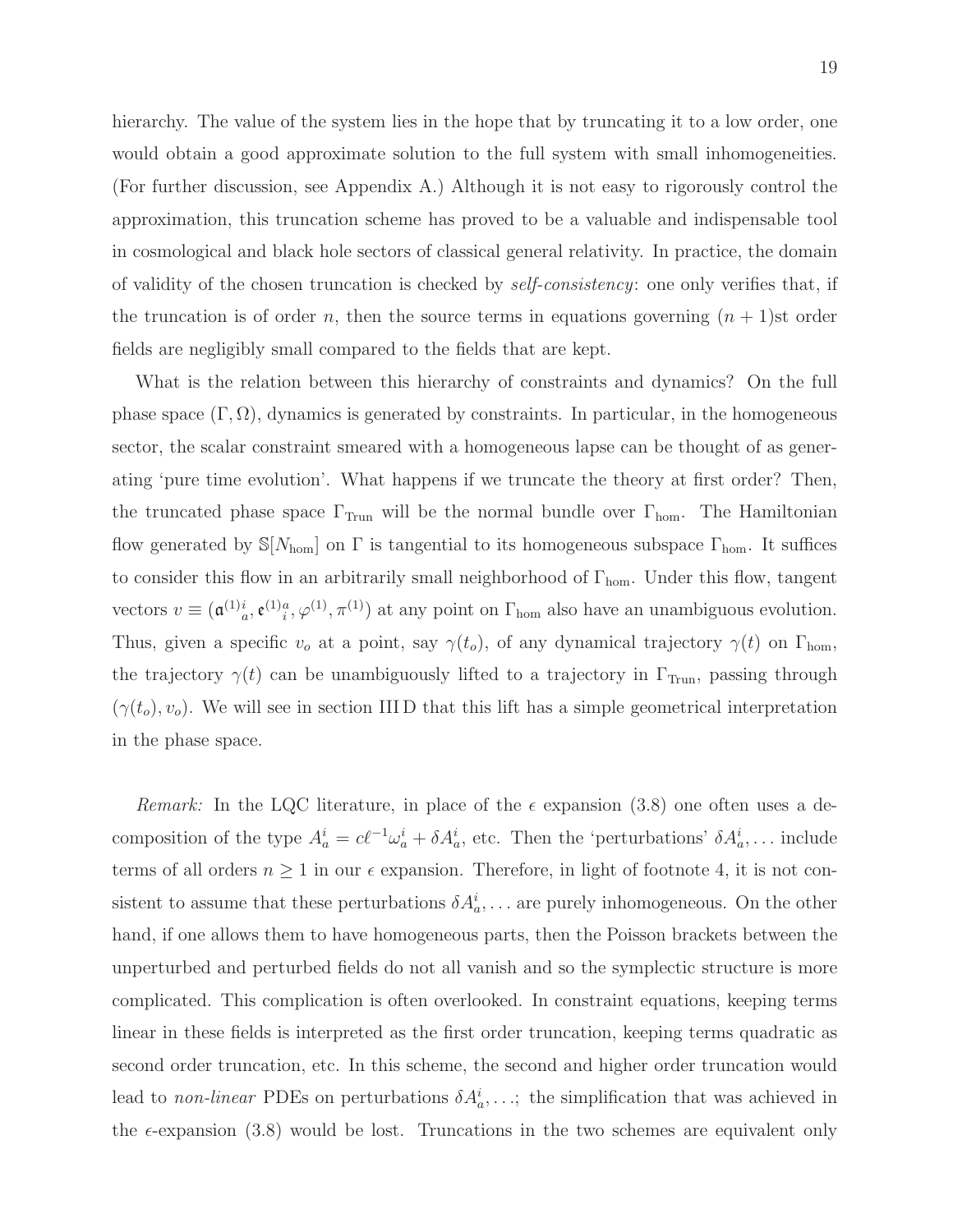to the linear order. These considerations apply also to the Hamiltonian treatment of cosmological perturbations in terms of metric variables, used outside the LQC literature as well.

## C. First order truncation

Since the temperature fluctuations in the cosmic microwave background are only one part in 10<sup>5</sup>, much of the literature on the early universe has focused on FLRW backgrounds with *first order* linear perturbations thereon. We will now analyze this truncation in some detail. The relevant phase space is the normal bundle  $\Gamma_{\text{Trun}} = \Gamma_o \times \Gamma_1$  where  $\Gamma_o = \Gamma_{\text{hom}}$ is the 4-dimensional homogeneous subspace of the full phase space  $\Gamma$  and  $\Gamma_1$  is spanned by the first order fields in the expansion (3.8). It turns out that the description of the FLRW quantum geometries is easier in terms of variables  $(b, \nu)$ , rather than the original  $(c, p)$ :

$$
b = \frac{c}{|p|^{1/2}}, \quad \nu = \frac{4|p|^{3/2}}{\kappa \gamma \hbar} \text{sgn } p, \quad \text{so that} \quad \{b, \nu\} = \frac{2}{\hbar}. \tag{3.14}
$$

The geometrical meaning of these variables is as follows<sup>5</sup>: The physical volume of the universe is given by  $a^3\ell^3 = 2\pi\gamma |\nu|\ell_{\rm Pl}^2$ , where a is the scale factor, and on any solution b equals the Hubble parameter modulo a multiplicative constant,  $b = \gamma(\dot{a}/a)$ . Thus, we will now coordinatize  $\Gamma_o$  by  $(\nu, b; \phi, p_{(\phi)})$ . For simplicity of notation, from now on we will drop the suffix  $(1)$  on the first order perturbations. Thus,

$$
(\nu, \mathbf{b}, \phi, p_{(\phi)}; \mathfrak{a}_{ab}, \mathfrak{e}_{ab}, \varphi, \pi) \in \Gamma_{\text{Trun}}.
$$
\n(3.15)

The perturbations Poisson commute with the background fields and the Poisson brackets among themselves are given by (3.6) so that  $\Omega_{\text{Trun}} = \Omega_o + \Omega_1$ . Thus, mathematically,  $(\Gamma_{\text{Trun}}, \Omega_{\text{Trun}}) = (\Gamma, \Omega)$ . But the physical interpretation of  $\mathfrak{a}_a^i, \mathfrak{e}_a^i, \varphi, \pi$  is different: in  $\Gamma_{\text{Trun}}$ they represent only the first order perturbations, i.e, just the coefficients of  $\epsilon$  in the expansion (3.8). As a result, the constraints and dynamical equations they satisfy are very different from those of the full theory.

As noted in section II B, to zeroth order we only have the scalar constraint, smeared with

<sup>&</sup>lt;sup>5</sup> Like p, the variable  $\nu$  takes values in the entire real line, positive values corresponding to triads  $e_i^a$  with the same orientation as the fiducial  $\hat{e}^a_i$ , and negative values corresponding to triads with opposite orientation.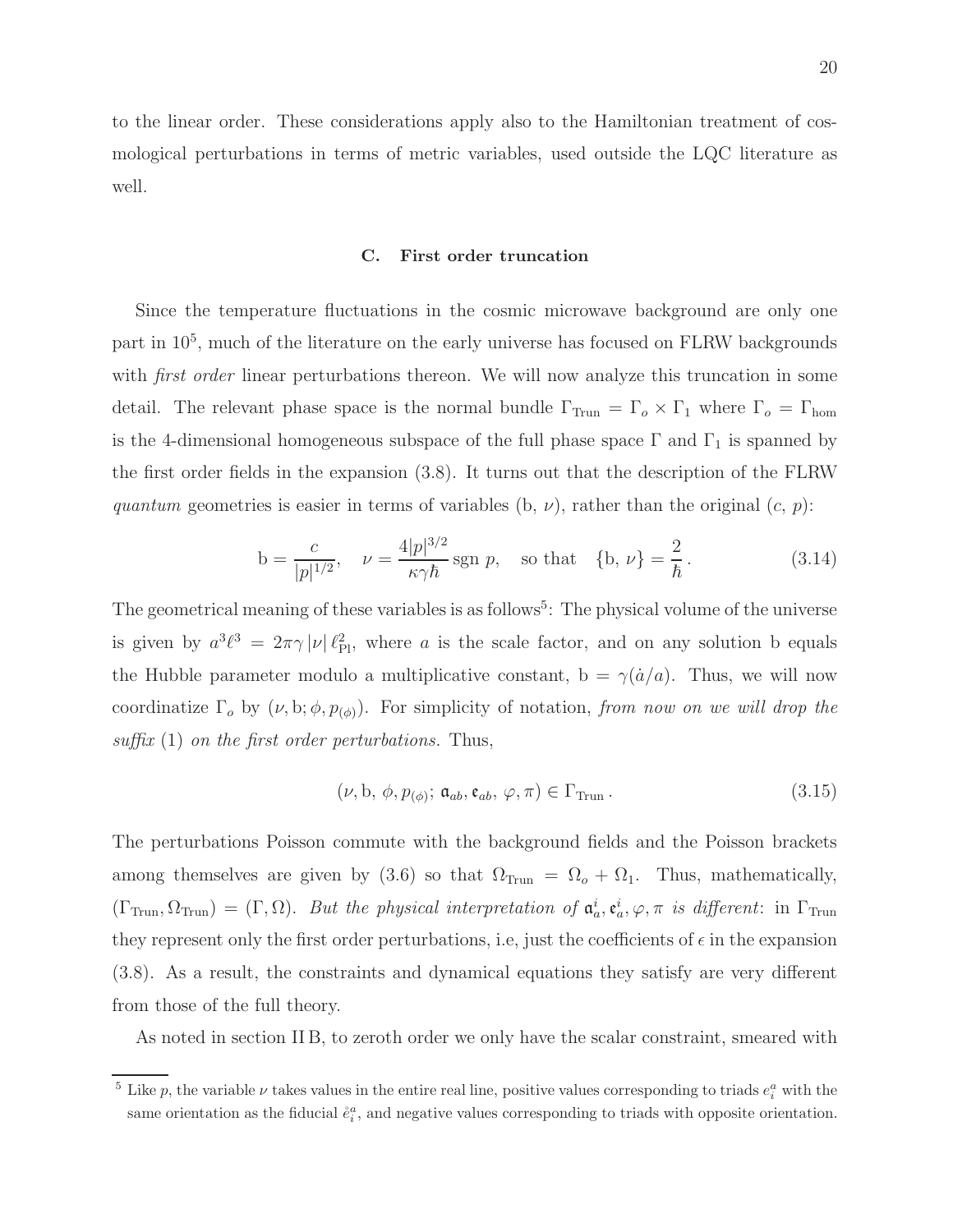a homogeneous lapse. In terms of  $\nu$ , b variables it becomes:

$$
\mathbb{S}_o[N_{\text{hom}}] = N_{\text{hom}} \left[ -\frac{3\hbar}{4\gamma} b^2 \nu + \frac{2p_{(\phi)}^2}{\kappa \gamma \hbar \nu} \right] = 0. \tag{3.16}
$$

To first order in  $\epsilon$ , we obtain linear equations on first order fields with functions of b,  $\nu$ ,  $p_{(\phi)}$ ,  $\phi$ as coefficients. Let us first focus on the Gauss constraint (3.11):

$$
\int \Lambda_{\text{inh}}^b \left[ \ell \partial^a \mathfrak{e}^{(1)}{}_{ab} + c \,\mathring{\epsilon}_b{}^{mn} \mathfrak{e}^{(1)}{}_{mn} - p \,\ell^{-1} \,\mathring{\epsilon}_b{}^{mn} \mathfrak{a}^{(1)}{}_{mn} \right] d\mathring{v} \, = \, 0 \,. \tag{3.17}
$$

It generates the following infinitesimal gauge transformations:

$$
\mathfrak{a}_{ab} \to \mathfrak{a}_{ab} - \partial_a \Lambda_b + c \, \ell^{-1} \mathring{\epsilon}_{abm} \Lambda^m, \quad \mathfrak{e}_{ab} \to \mathfrak{e}_{ab} + p \, \ell^{-2} \mathring{\epsilon}_{abm} \Lambda^m. \tag{3.18}
$$

Thus, the symmetric part of  $\mathfrak{e}_{ab}$  is gauge invariant and furthermore it has a simple interpretation. Since  $E_i^a E^{bi} = qq^{ab}$  in the full theory, where  $q^{ab}$  is the physical 3-metric on M and q its determinant, it follows that

$$
\mathfrak{e}_{(ab)} = -\frac{\ell^2}{2p} \left( \mathfrak{q}_{ab} - \mathfrak{q} \, q_{ab}^{(o)} \right), \quad \text{where} \quad q_{ab} = q_{ab}^{(o)} + \epsilon \mathfrak{q}_{ab} + O(\epsilon^2) \,. \tag{3.19}
$$

(Note that  $q_{ab}^{(o)} = (a^2) \dot{q}_{ab}$  is the zeroth order *physical* metric. It is purely homogeneous while  $\mathfrak{q}_{ab}$  is purely inhomogeneous.  $\mathfrak{q} := \mathfrak{q}_{ab}\mathring{q}^{ab}$ .) Next, recall from (3.1) that  $A_a^i(\epsilon) =$  $\Gamma_a^i(\epsilon) - \gamma K_a^i(\epsilon)$ . Linearizing this equation one finds that the first order Gauss constraint serves only to determine the skew symmetric part of

$$
\mathfrak{K}_{ab} := \mathring{\omega}_{bi} \frac{d}{d\epsilon} K_a^i(\epsilon)|_{\epsilon=0} \tag{3.20}
$$

in terms of  $e_{ab}$  and the zeroth order fields. Thus imposition of this constraint implies that  $\mathfrak{K}_{(ab)}$  is the free part of  $\mathfrak{K}_{ab}$ . Furthermore it is gauge invariant. Hence the reduced phase space with respect to the first order Gauss constraint (3.11) is coordinatized simply by the linearized metric  $q_{ab}$  and the linearized extrinsic curvature  $\mathcal{R}_{ab}$ , both of which are symmetric tensors. The three Gauss constraint have removed three degrees of freedom from each of the two first order fields  $(\mathfrak{a}_a^i, \mathfrak{e}_i^a)$ , taking us from the linearized connection variables to the linearized ADM ones,  $(q_{ab}, \hat{\mathcal{R}}_{ab})$ . This is precisely the structure one expects from the Gauss reduction of the full theory [57].

It now remains to impose the first order vector and scalar constraints on the linearized pairs  $(q_{ab}, \hat{R}_{ab})$ . For this we can draw on the huge body of existing literature. Let us begin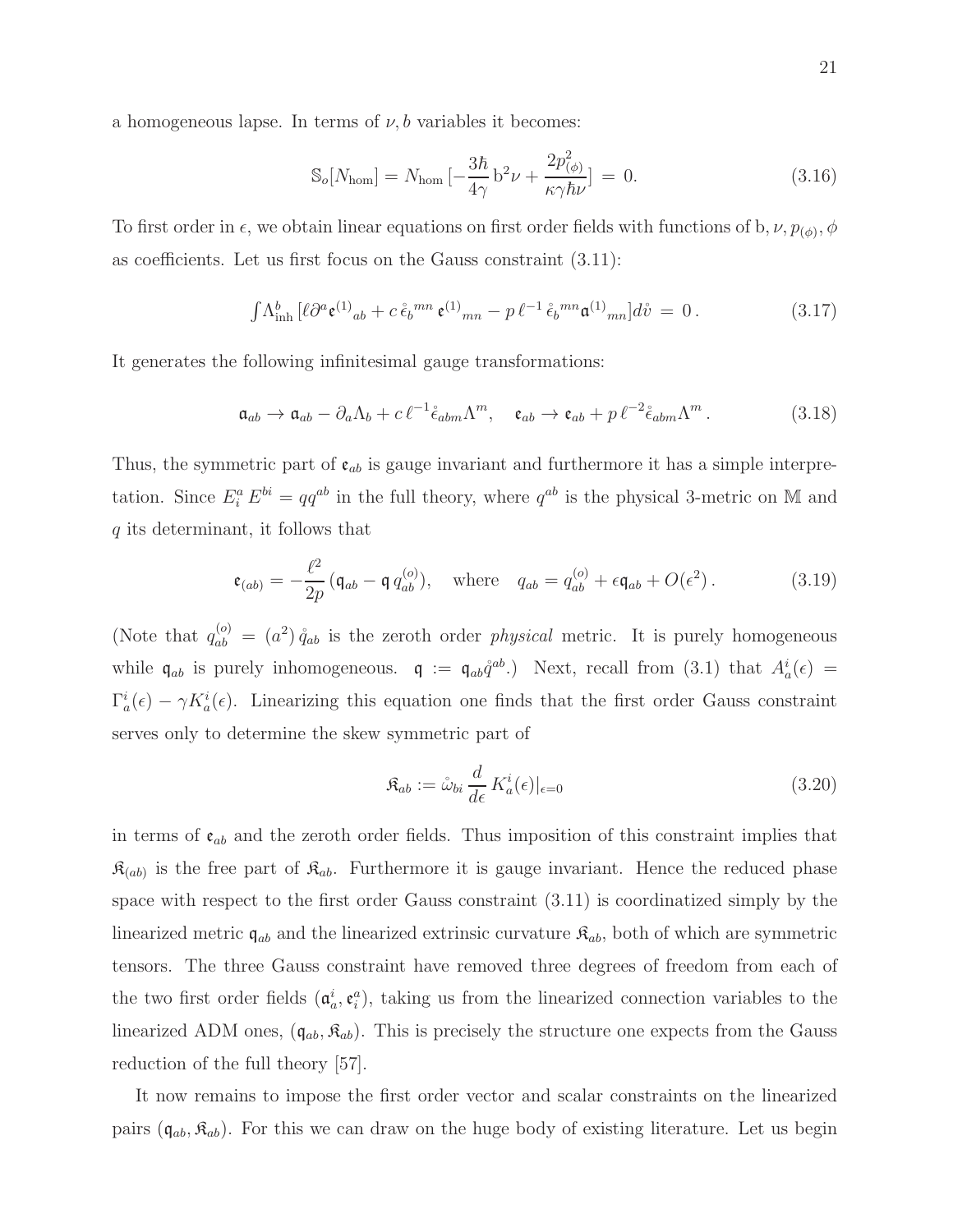by fixing the notation. The ADM variables are  $(q_{ab}, p^{ab} = \sqrt{q} (K_{ab} - Kq_{ab}))$ . To first order, they can be expanded as

$$
q_{ab}(\epsilon) = q_{ab}^{(o)} + \epsilon \mathfrak{q}_{ab} + \dots \quad \text{and} \quad p^{ab}(\epsilon) = \sqrt{\mathring{q}} \left( p^{(o) \, ab} + \epsilon \mathfrak{p}^{ab} + \dots \right) \tag{3.21}
$$

where the zeroth order fields are given by  $q_{ab}^{(o)} = a^2 \mathring{q}_{ab}$  and  $p^{(o)ab} = -(ab/\kappa \gamma) \mathring{q}^{ab}$ . As in the cosmology literature, we can expand out the first order fields using Fourier transforms:

$$
\mathfrak{q}_{ab}(\vec{x}) = \frac{1}{\hat{V}} \sum_{\vec{k} \in \mathcal{L}} \tilde{\mathfrak{q}}_{ab}(\vec{k}) e^{i\vec{k}\cdot\vec{x}} \qquad \varphi(\vec{x}) = \frac{1}{\hat{V}} \sum_{\vec{k} \in \mathcal{L}} \varphi_{\vec{k}} e^{i\vec{k}\cdot\vec{x}}
$$

$$
\mathfrak{p}_{ab}(\vec{x}) = \frac{1}{\hat{V}} \sum_{\vec{k} \in \mathcal{L}} \tilde{\mathfrak{p}}_{ab}(\vec{k}) e^{i\vec{k}\cdot\vec{x}} \qquad \pi(\vec{x}) = \frac{1}{\hat{V}} \sum_{\vec{k} \in \mathcal{L}} \pi_{\vec{k}} e^{i\vec{k}\cdot\vec{x}} \qquad (3.22)
$$

where  $\mathcal L$  is the lattice defined by  $\vec k \in ((2\pi/\ell)\mathbb Z)^3, \vec k \neq \vec{0}, \mathbb Z$  being the set of integers. (The zero  $\vec{k}$  is excluded because, by construction, the fields are all purely inhomogeneous.) Since all four fields in the  $\vec{x}$  space are real, their Fourier transforms satisfy the relations  $\tilde{\mathfrak{q}}_{ab}(\vec{k}) = \tilde{\mathfrak{q}}_{ab}^{\star}(-\vec{k}),$  etc. It is convenient to expand out the metric perturbations into scalar, vector and tensor modes [75]:

$$
\tilde{\mathfrak{q}}_{ab}(\vec{k}) = S_{\vec{k}}^{(1)} \dot{q}_{ab} + S_{\vec{k}}^{(2)} (\hat{k}_a \hat{k}_b - \frac{1}{3} \dot{q}_{ab}) + \sqrt{2} V_{\vec{k}}^{(1)} \hat{k}_{(a} \hat{x}_{b)} \n+ \sqrt{2} V_{\vec{k}}^{(2)} \hat{k}_{(a} \hat{y}_{b)} + \frac{1}{\sqrt{2}} T_{\vec{k}}^{(1)} (\hat{x}_a \hat{x}_b - \hat{y}_a \hat{y}_b) + \sqrt{2} T_{\vec{k}}^{(2)} (\hat{x}_{(a} \hat{y}_{b)})
$$
\n(3.23)

and,

$$
\tilde{\mathfrak{p}}_{ab}(\vec{k}) = \frac{1}{3} \mathfrak{p}_{\vec{k}}^{(S_1)} \dot{q}_{ab} + \frac{1}{2} \mathfrak{p}_{\vec{k}}^{(S_2)} (3 \hat{k}_a \hat{k}_b - \dot{q}_{ab}) + \sqrt{2} \mathfrak{p}_{\vec{k}}^{(V_1)} \hat{k}_{(a} \hat{x}_{b)} \n+ \sqrt{2} \mathfrak{p}_{\vec{k}}^{(V_2)} \hat{k}_{(a} \hat{y}_{b)} + \frac{1}{\sqrt{2}} \mathfrak{p}_{\vec{k}}^{(T_1)} (\hat{x}_a \hat{x}_b - \hat{y}_a \hat{y}_b) + \sqrt{2} \mathfrak{p}_{\vec{k}}^{(T_2)} (\hat{x}_{(a} \hat{y}_{b)}).
$$
\n(3.24)

(Here  $\hat{k}$  is a unit vector in the  $\vec{k}$  direction and  $\hat{k}, \hat{x}, \hat{y}$  constitutes a field of orthonormal triads with respect to  $\mathring{q}_{ab}$  in the momentum space. Throughout, indices are lowered, raised and contracted using  $\mathring{q}_{ab}$ .) Then, the canonically conjugate pairs are  $(S_{\vec{i}}^{(1)}$  $\mathfrak{p}_{\vec{k}}^{(1)}, \mathfrak{p}_{-\vec{l}}^{S_1}$  $\binom{S_1}{-\vec{k}}, (S_{\vec{k}}^{(2)})$  $\mathfrak{p}_{\vec{k}}^{(2)}, \mathfrak{p}_{-\vec{l}}^{S_2}$  $\frac{S_2}{-\vec{k}}$ , ...  $(\varphi_{\vec{k}}, \pi_{-\vec{k}})$ , with Poisson brackets  $\{S_{\vec{k}}^{(1)}\}$  $\mathfrak{p}_{\vec{k}}^{(1)},\ \mathfrak{p}_{-\vec{l}}^{S_1}$  $\{\frac{S_1}{-\vec{k}'}\} = \ell^3 \delta_{\vec{k},\vec{k}'} , \ldots$ These fields are subject to three vector constraints and a scalar constraint, each of which is linear in these fields but also contains background fields. As is well known, one can pass to the reduced, truncated phase space  $\tilde{\Gamma}^{(1)}_{\text{Trun}}$  by solving them and finding gauge invariant variables [74, 76]:

$$
\tilde{\Gamma}_{\text{Trun}}^{(1)} = \{ (\mathcal{Q}_{\vec{k}}, T_{\vec{k}}^{(1)}, T_{\vec{k}}^{(2)}; \mathfrak{p}_{\vec{k}}^{(\mathcal{Q})}, \mathfrak{p}_{\vec{k}}^{(T_1)}, \mathfrak{p}_{\vec{k}}^{(T_2)}) \}.
$$
\n(3.25)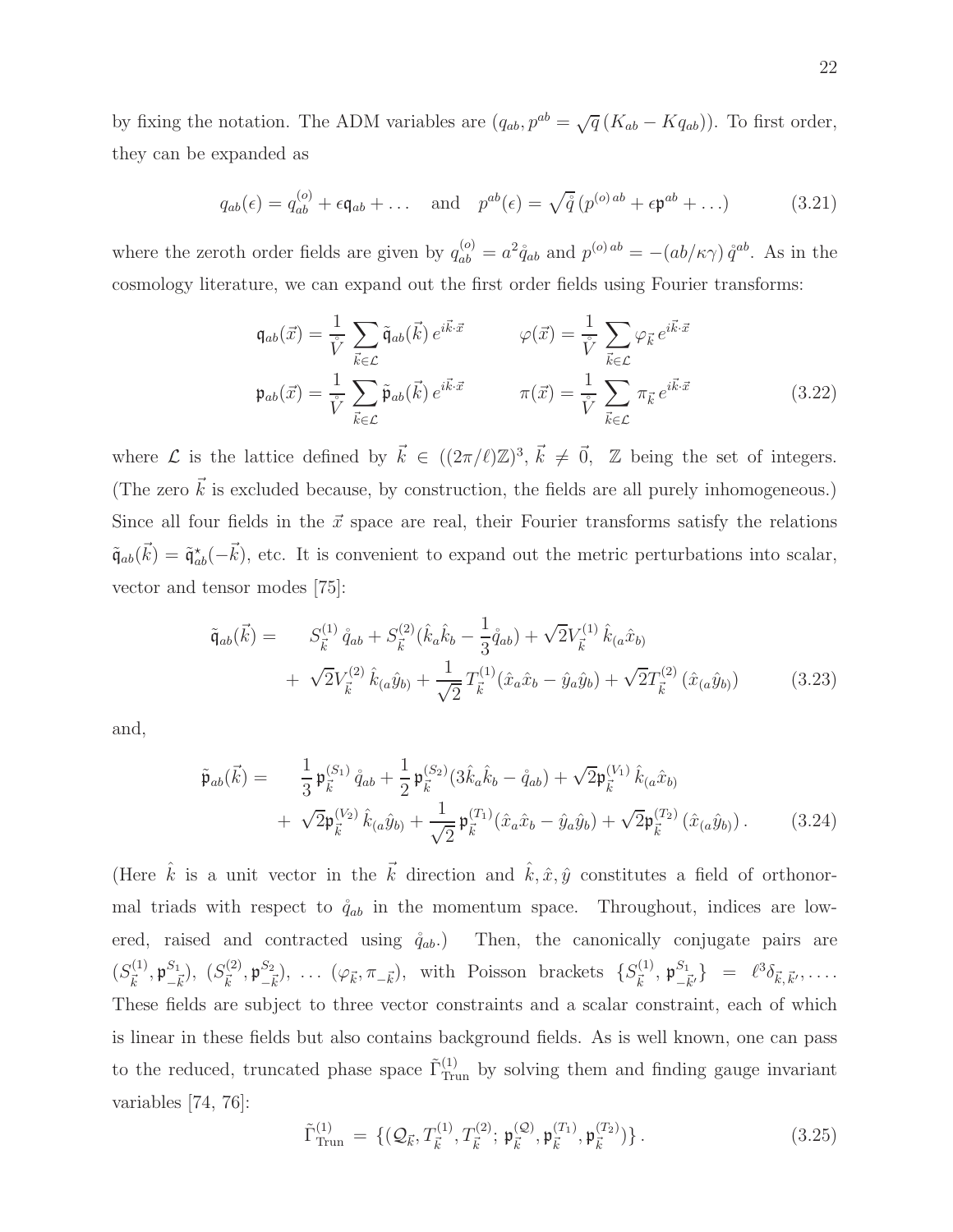Here  $T_{\vec{k}}^{(1)}$  $T_{\vec{k}}^{(1)}$  and  $T_{\vec{k}}^{(2)}$  $\frac{k^{(2)}}{k}$  are the two tensor modes (which are automatically gauge invariant) and  $\mathcal{Q}_{\vec{k}}$ , the gauge invariant Mukhanov-Sasaki variable, is given by

$$
\mathcal{Q}_{\vec{k}} = \varphi_{\vec{k}} - \frac{p(\phi)\gamma}{2a^5\ell^3 b} \left( S_{\vec{k}}^{(1)} - \frac{1}{3} S_{\vec{k}}^{(2)} \right). \tag{3.26}
$$

Its conjugate momentum is given by

$$
\mathfrak{p}_{\vec{k}}^{\mathcal{Q}} = \pi_{\vec{k}} + \frac{\kappa \gamma p_{(\phi)}^2}{2\ell^6 a^3 b} \varphi_{\vec{k}} - \frac{\kappa \gamma^2 p_{(\phi)}^3}{4\ell^9 a^8 b^2} S_{\vec{k}}^{(1)} - \left(\frac{p_{(\phi)}}{2a^2 \ell^3} - \frac{\kappa \gamma^2 p_{(\phi)}^3}{12\ell^9 a^8 b^2}\right) S_{\vec{k}}^{(2)}.
$$
 (3.27)

The initial configuration variable  $\mathfrak{q}_{ab}$  had six degrees of freedom and the scalar field  $\varphi$ , one. Each of the four linearized constraints reduces the configuration degrees of freedom by one, leaving us with 3 degrees of freedom  $(Q, T<sup>(1)</sup>, T<sup>(2)</sup>)$  in the reduced configuration space.

Let us summarize. Note first that in the passage to the reduced phase space  $\tilde{\Gamma}_{\text{Trun}}$ , we used only the kinematical structure on  $\Gamma_{\text{Trun}}$ ; dynamical equations were not used. Thus, the procedure is completely analogous to that followed in other LQC models to extract the physical degrees of freedom (see II B).  $\tilde{\Gamma}_{\text{Trun}}$  has the form

$$
\tilde{\Gamma}_{\text{Trun}} = \Gamma_o \times \tilde{\Gamma}^{(1)}, \quad \text{with} \quad (\nu, b; \phi, p_{(\phi)}) \in \Gamma_o, \quad (\mathcal{Q}_{\vec{k}}, T_{\vec{k}}^{(1)}, T_{\vec{k}}^{(2)}; \mathfrak{p}_{\vec{k}}^{\mathcal{Q}}, \mathfrak{p}_{\vec{k}}^{T_1}, \mathfrak{p}_{\vec{k}}^{T_2}) \in \tilde{\Gamma}^{(1)} \tag{3.28}
$$

These variables are subject to only the zeroth order scalar constraint:

$$
\mathbb{S}_o[N_{\text{hom}}] = N_{\text{hom}} \left[ -\frac{3\hbar}{4\gamma} b^2 \nu + \frac{2p_{(\phi)}^2}{\kappa \gamma \hbar \nu} \right] = 0. \tag{3.29}
$$

We have already taken care of the first order constraints. As noted above, the second and higher order constraints do not restrict the first order variables.

## Remarks:

1. In the CMB, we can only observe modes up to a (finite) maximum wave length  $\lambda_o$  which equals the radius of the observable universe at the surface of last scattering. Therefore, it is physically appropriate to absorb modes with wave-lengths  $\lambda \gtrsim 10\lambda_o$  in the homogeneous background. This amounts to putting a physical infrared cut-off on perturbative modes, making the arbitrariness in the choice of the radius of the 3-torus  $\mathbb{T}^3$  irrelevant. In phenomenological applications, these considerations have to be folded into the calculation of the renormalized energy density and checking self-consistency.

2. We use the Mukhanov-Sasaki variable  $\mathcal{Q}_{\vec{k}}$  —rather than the curvature perturbation  $\mathcal{R}_{\vec{k}}$ — to coordinatize the reduced phase space because it is better suited for our discussion of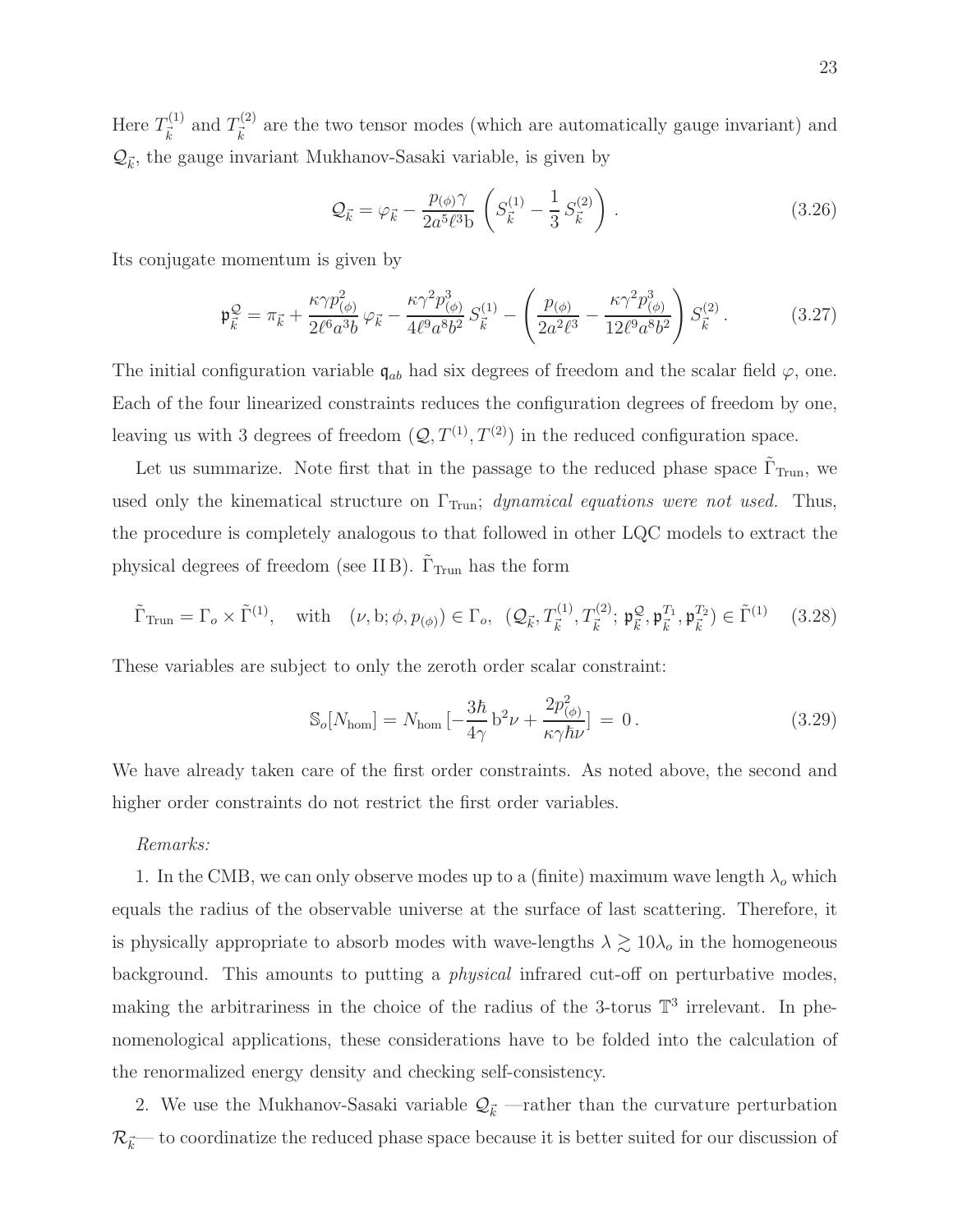inflation in [2]. There, we find that  $\mathcal{R}_{\vec{k}}$  is not well-defined along effective trajectories because it carries  $p_{(\phi)}$  in the denominator and  $p_{(\phi)}$  vanishes at 'turning points' of the inflaton.  $\mathcal{Q}_{\vec{k}}$  on the other hand is well defined all along these trajectories. In absence of a potential  $V(\phi)$ , as in this paper, they are related just by a constant:  $\mathcal{R}_{\vec{k}} = \sqrt{\kappa/6} \mathcal{Q}_{\vec{k}}$ .

#### D. Truncated Dynamics

As mentioned in section III A, to obtain dynamical trajectories on  $\tilde{\Gamma}_{\text{Trun}}$  one has to proceed in two steps: First obtain a dynamical trajectory on  $\Gamma_o$  and then lift it to  $\tilde{\Gamma}_{\text{Trun}}$ . On  $\Gamma_o$ , dynamics is generated by the scalar constraint  $\mathbb{S}[N_{\text{hom}}]$ , i.e., the Hamiltonian vector field is just the restriction to  $\Gamma_o$  of the full Hamiltonian vector field<sup>6</sup>  $X^{\alpha} = \Omega^{\alpha\beta}\partial_{\beta} \mathbb{S}[N_{\text{hom}}]$  on  $\Gamma$ :  $X^{\alpha}|_{\Gamma_o} = \Omega_o^{\alpha\beta} \partial_{\beta} \mathbb{S}_o[N_{\text{hom}}]$ . Full dynamics on  $\Gamma$  unambiguously induces a flow on  $\tilde{\Gamma}_{\text{Trun}}$ . The general procedure for non-linear systems, summarized in Appendix A, now implies that the time evolution on the truncated phase space  $\Gamma_{\text{Trun}}$  is given by the dynamical vector field  $X_{\text{Dyn}}^{\alpha}$ 

$$
X^{\alpha}_{\text{Dyn}} = \Omega^{\alpha\beta}_{o} \partial_{\beta} \mathbb{S}_{o}[N_{\text{hom}}] + \Omega^{\alpha\beta}_{1} \partial_{\beta} \mathbb{S}'_{2}[N_{\text{hom}}], \qquad (3.30)
$$

where  $\mathbb{S}'_2$  is obtained from the coefficient  $\mathbb{S}_2[N_{\text{hom}}]$  of  $\epsilon^2$  in the expansion of the full scalar constraint  $\mathbb{S}[N_{\text{hom}}]$  on  $\Gamma$ , by keeping just those terms which are quadratic in the first order quantities  $(\mathfrak{a}_a^{(1)}^i, \mathfrak{e}^{(1)}^a, \varphi^{(1)}, \pi^1)$  and discarding terms linear in the second order quantities  $(\mathfrak{a}_a^{(2)i}, \mathfrak{e}^{(2)a}, \varphi^{(2)}, \pi^{(2)})$ . It is important to note that it is only  $\mathbb{S}_2[N_{\text{hom}}]$  that is constrained to vanish; there is no constraint on  $\mathbb{S}'_2[N_{\text{hom}}]$ . Finally, because  $\mathbb{S}'_2$  depends on the background fields,  $X^{\alpha}_{\text{Dyn}}$  is not generated by  $\mathbb{S}_o + \mathbb{S}'_2$ ; i.e.,  $X^{\alpha}_{\text{Dyn}} \neq \Omega^{\alpha\beta} \partial_\beta (\mathbb{S}_o + \mathbb{S}'_2)$ . But one might wonder if one can find another 'effective Hamiltonian' that generates this dynamical flow. The answer is in the negative: One can check that  $X_{\text{Dyn}}^{\alpha}$  does not Lie drag the total symplectic structure  $\Omega = \Omega_o + \Omega_1$  on the truncated phase space, whence it is impossible to find an effective Hamiltonian.

Remark: We have spelled out these results because there has been some confusion in the recent LQC literature. Quantum dynamics is often assumed to be captured by a

<sup>6</sup> Here the Greek indices refer to the (infinite dimensional) tangent space to the full or truncated phase space. They are to be regarded as abstract indices a la Penrose. This index notation can be avoided; it is used only as a pedagogical aid.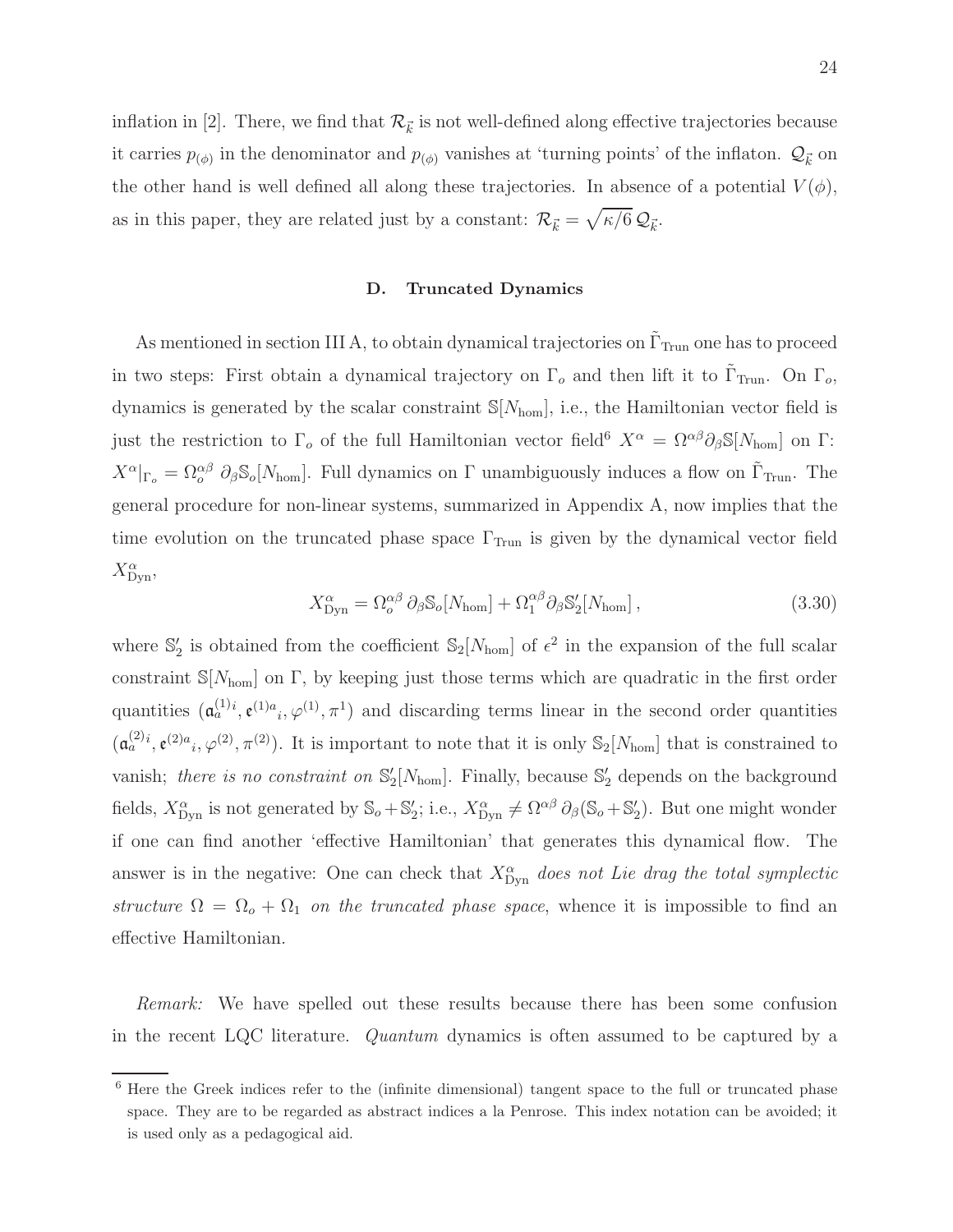quantum constraint  $\hat{\underline{C}}_H \Psi = 0$ . Our detailed discussion of truncation and dynamics of the truncated system implies that this assumption cannot be justified. First, as Eq. (3.30) shows, the dynamical vector field  $X^{\alpha}_{\text{Dyn}}$  on  $\Gamma_{\text{Trun}}$  is not generated by a constraint (or indeed by any Hamiltonian). Therefore there is no reason to expect that the correct quantum dynamics could be recovered by imposing any quantum constraint. Second, even the part  $\Omega_1^{\alpha\beta}\partial_\beta S_2'[N_{\text{hom}}]$  of  $X^{\alpha}_{\text{Dyn}}$  describing the evolution of perturbations is not generated by the second order constraint  $\mathbb{S}_2[N_{\text{hom}}]$  but by  $\mathbb{S}'_2[N_{\text{hom}}]$ , which is unconstrained.

Finally, we are interested only in the dynamics of gauge invariant variables, i.e., only in dynamics on  $\tilde{\Gamma}_{\text{Trun}}$ . As one would expect, the functions  $\mathbb{S}_o$  and  $\mathbb{S}'_2$  that determine  $X^{\alpha}$  are gauge invariant and therefore projects down to  $\tilde{\Gamma}_{\text{Trun}}$ . In particular,  $\mathbb{S}'_2 = \mathbb{S}'_2^{(2)} + \mathbb{S}'_2^{(T_1)} + \mathbb{S}'_2^{(T_2)}$ and the form of the last two terms is exactly the same. Therefore, from now on, we will denote the two tensor modes collectively by  $\mathcal T$ . Then [74],

$$
S_{2}^{\prime}{}^{(\mathcal{Q})}[N_{\text{hom}}] = \frac{N_{\text{hom}}}{2\overset{\circ}{V}} \sum_{\vec{k}} \frac{1}{a^{3}} |\mathfrak{p}_{\vec{k}}^{(\mathcal{Q})}|^{2} + ak^{2} |\mathcal{Q}_{\vec{k}}|^{2}
$$
  

$$
S_{2}^{\prime}{}^{(\mathcal{T})}[N_{\text{hom}}] = \frac{N_{\text{hom}}}{2\overset{\circ}{V}} \sum_{\vec{k}} \frac{4\kappa}{a^{3}} |\mathfrak{p}_{\vec{k}}^{(\mathcal{T})}|^{2} + \frac{ak^{2}}{4\kappa} |\mathcal{T}_{\vec{k}}|^{2}.
$$
 (3.31)

Note that if we were to replace  $2\sqrt{\kappa}\mathcal{Q}_k$  by  $\mathcal{T}_k$  (and the corresponding momenta by a reciprocal factor to maintain the Poisson brackets),  $\mathbb{S}'_2^{(Q)}[N_{\text{hom}}]$  reduces to  $\mathbb{S}'_2^{(T)}[N_{\text{hom}}]$ . Therefore, it suffices to focus just on (one of the two tensor modes)  $\mathcal{T}_{\vec{k}}$  and its conjugate momentum which we will denote simply by  $\mathfrak{p}_{\vec{k}}$ .

The resulting dynamical evolution can be best understood in geometric terms as follows. Note first that  $\tilde{\Gamma}_{\text{Trun}}$  is naturally a bundle over the homogeneous phase space  $\Gamma_o$ . Fix an integral curve of  $X^{\alpha}$  on the 'base space'  $\Gamma_o$ , i.e. a homogeneous solution. Fix a point  $\gamma_o \equiv (\nu^o, b^o; \phi^o, p^o_{(\phi)})$  on this trajectory and a tangent vector  $\mathcal{T}^o_{\vec{k}}, \mathfrak{p}^o_{\vec{k}}$  at that point. To describe the evolution of this perturbation on the chosen background trajectory, we need to lift the trajectory from  $\Gamma_o$  to  $\tilde{\Gamma}_{\text{Trun}}$ . This can be done simply by considering the integral curve of  $X^{\alpha}_{\text{Dyn}}$  passing through the point  $(\nu^o, b^o; \phi^o, p^o_{(\phi)}; \mathcal{T}^o_{\vec{k}}, \mathfrak{p}^o_{\vec{k}})$  of  $\tilde{\Gamma}_{\text{Trun}}$ .

Next, let us list the commonly used lapse functions  $N_{\text{hom}}$  and the corresponding time variables:

•  $N_{\text{hom}} = 1$  corresponds to proper time t so that the physical space-time metric has the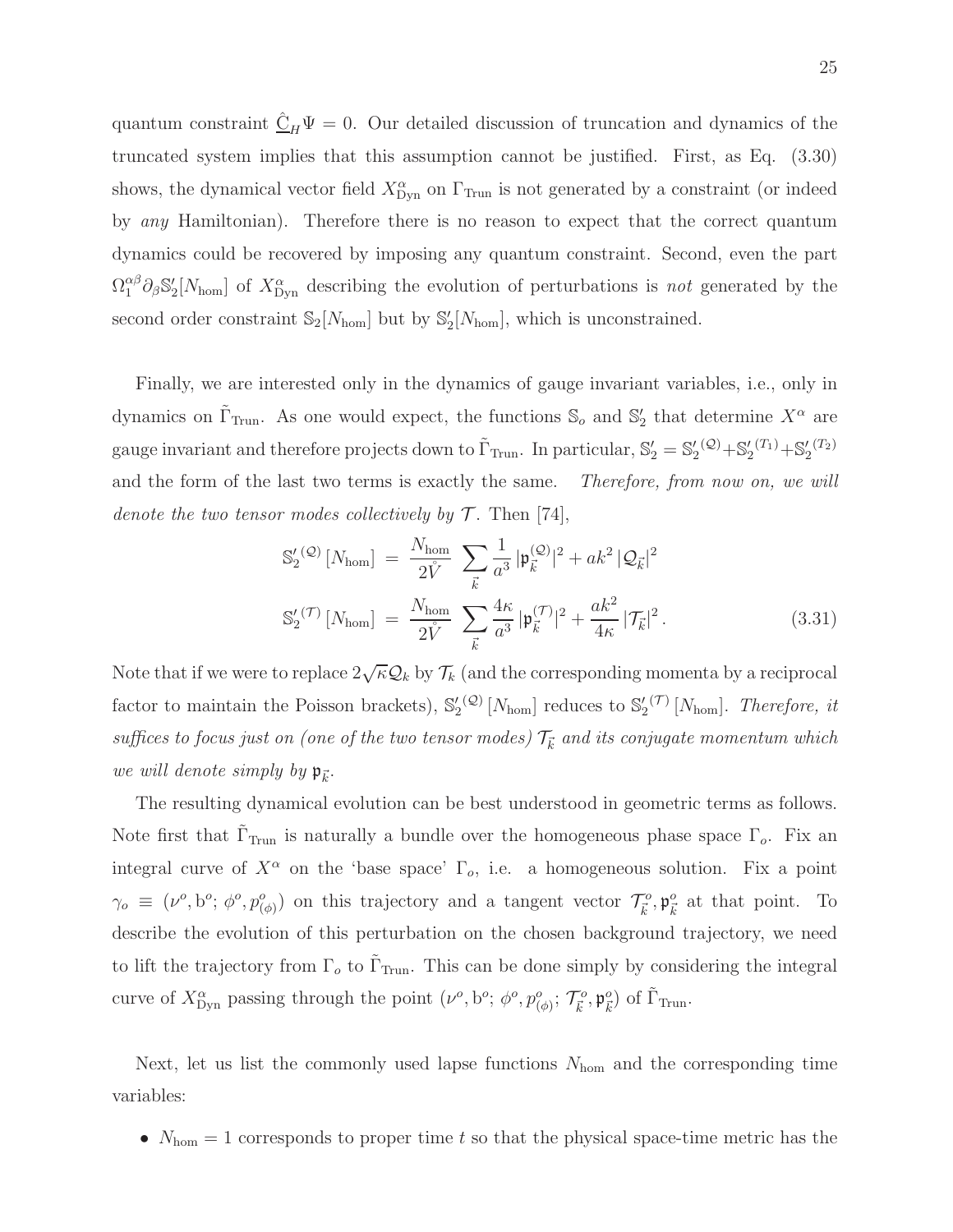form  $ds^2 = -dt^2 + a^2 d\vec{x}^2$ .

- $N_{\text{hom}} = a$  corresponds to conformal time  $\eta$  so that the physical space-time metric has the form  $ds^2 = a^2(-d\eta^2 + d\vec{x}^2)$ . This is the most common choice in the cosmology literature.
- $N_{\text{hom}} = a^3$  corresponds to harmonic time  $\tau$  which satisfies the wave equation,  $\Box \tau =$ 0. The physical space-time metric now assumes the form  $ds^2 = -a^6 d\tau^2 + a^2 d\vec{x}^2$ . The zeroth order scalar constraint  $\mathcal{S}_o[N_{\text{hom}}]$  takes the simplest form with this choice. Therefore, harmonic time is commonly used in LQC not only for the  $k=0$ ,  $\Lambda=0$  FLRW cosmology but also for models that admit spatial curvature, a non-zero cosmological constant and anisotropies [14, 21, 23, 24, 31].
- $N = (\mathring{V}/p_{(\phi)})a^3$  corresponds to choosing the scalar field  $\phi$  itself as time. It turns out that irrespective of the initial choice of lapse in the classical theory, the quantum scalar constraint has a form that naturally leads one to use  $\phi$  as a relational or internal time variable [13, 14]. In the case now under consideration, where the scalar field  $\phi$ also satisfies the wave equation  $\Box \phi = 0$ , the internal time defined by  $\phi$  and the harmonic time  $\tau$  are related just by a constant in any classical solution:  $\phi = (p_{(\phi)}/V)\tau$ . However, since the constant varies from one solution to another, in the quantum theory, conceptually, the two choices are quite different. In LQC it is simplest to begin with the harmonic time in the classical theory and reinterpret the quantum scalar constraint as providing time evolution in the relational time  $\phi$ .

Since one generally uses the conformal time  $\eta$  in the cosmology literature, we will conclude by writing down the equation of motion that follows from (3.31) with the choice  $N_{\text{hom}} = a$ :

$$
\mathcal{T}''_{\vec{k}} + 2\frac{a'}{a}\mathcal{T}'_{\vec{k}} + k^2 \mathcal{T}_{\vec{k}} = 0
$$
\n(3.32)

where a 'prime' denotes derivative with respect to the conformal time  $\eta$ . One often rescales  $\mathcal{T}_{\vec{k}}$  to obtain a field  $\chi_{\vec{k}}$  with physical dimensions of a scalar field,

$$
\chi_{\vec{k}} := \frac{a}{2\sqrt{\kappa}} \mathcal{T}_{\vec{k}},\tag{3.33}
$$

for which, furthermore, the equation of motion resembles that of a harmonic oscillator (with time dependent frequency):

$$
\chi_{\vec{k}}'' + \left(-\frac{a''}{a} + k^2\right)\chi_{\vec{k}} \equiv \chi_{\vec{k}}'' + a^2\left(-\frac{R}{6} + \frac{k^2}{a^2}\right)\chi_{\vec{k}} = 0\,,\tag{3.34}
$$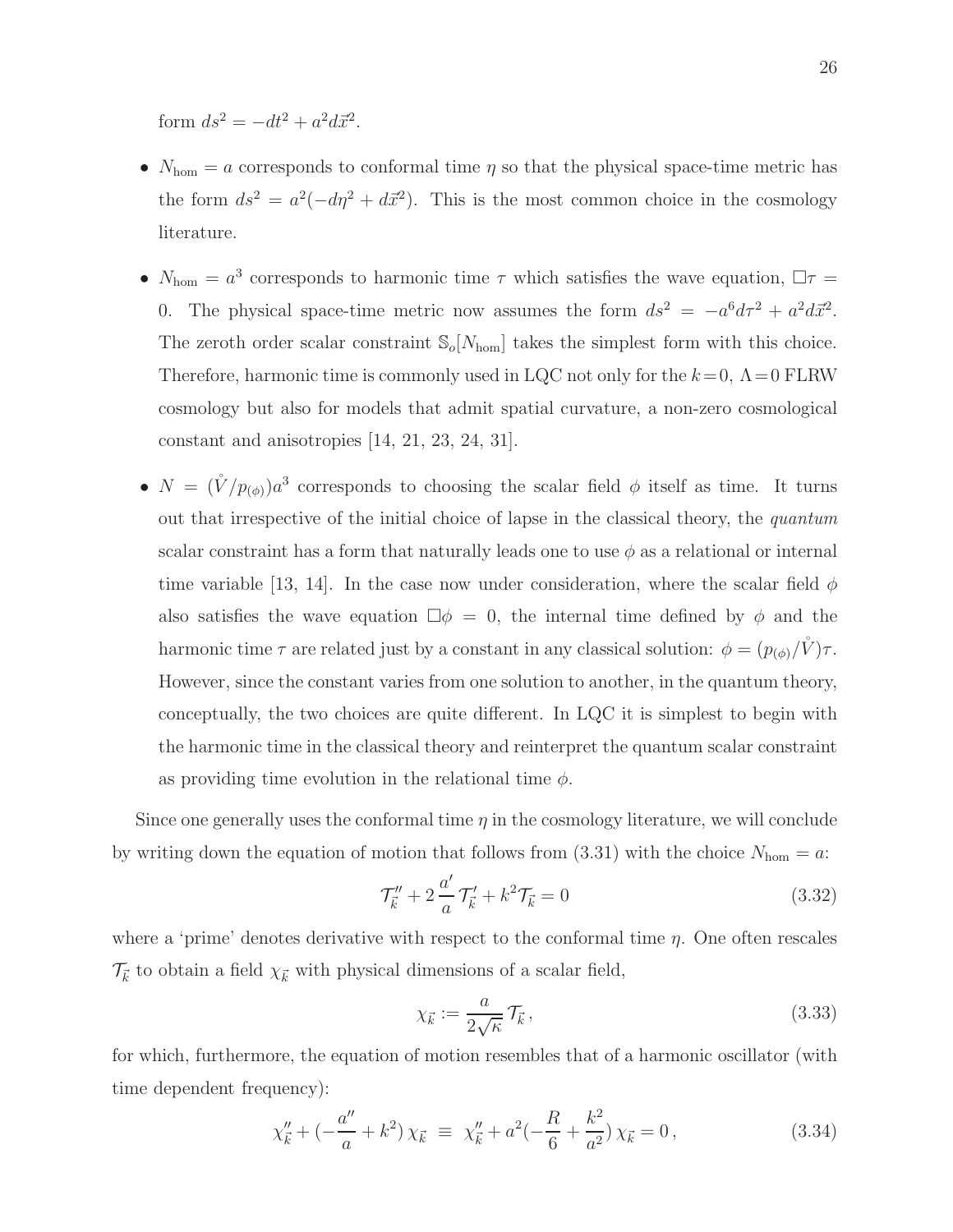where R denotes the scalar curvature of the background homogeneous space-time.<sup>7</sup> This form of the perturbation equations has also been exploited in [77–79] in singling out a physically motivated quantization.

Remark: In our presentation we began with the connection variables employed in the LQG literature because conceptually they are essential for the new quantum kinematics used in LQG, and the subsequent treatment of the singularity-free quantum dynamics of our background FLRW space-times. But we passed to the ADM variables for first order perturbations by solving the Gauss constraint because much of the cosmological perturbation analysis is carried out in terms of these variables. For a treatment of cosmological perturbations in connection variables, see in particular [76, 80–84].

## IV. QUANTUM THEORY: MAIN STEPS

We will now use the phase space  $\tilde{\Gamma}_{\text{Trun}}$  as the point of departure for quantization. Since the truncated second order constraints for the scalar and two tensor modes are identical (except for unimportant numerical factors), as in section III D we will focus just on one tensor mode  $\mathcal{T}_{\vec{k}}$ . Thus, from now on,  $\tilde{\Gamma}_{\text{Trun}}$  will be taken to be spanned by three canonically conjugate pairs  $(\nu, b; \phi, p_{(\phi)}; \mathcal{T}_{\vec{k}}, \mathfrak{p}_{\vec{k}})$ , the first two representing the background, and the third representing the first order perturbation. They are subject to the single constraint  $\mathcal{S}_o[N_{\text{hom}}] = 0$  (see Eq. (3.29)). Dynamics is governed by the vector field  $X^{\alpha}_{\text{Dyn}} = \Omega^{\alpha\beta}_{o} \partial_{\beta} \mathbb{S}_{o} + \Omega^{\alpha\beta}_{1} \partial_{\beta} \mathbb{S}'_{2}$  where  $\mathbb{S}'_{2}$  is given by  $(3.31)$ .

In this section we present the general program without entering into details of how the states and operators related to first order perturbations are defined. In particular, the expression of the Hamiltonian operator dictating the dynamics of first order perturbations is formal. The precise definitions of these states, operators and the necessary regularization procedure are provided in the next two sections

<sup>&</sup>lt;sup>7</sup> For the scalar perturbation,  $\psi_{\vec{k}} = aQ_{\vec{k}}$  has the same properties as  $\chi_{\vec{k}}$ :  $\psi_{\vec{k}}$  also has the physical dimensions of a scalar field and satisfies the same equation of motion as (3.34).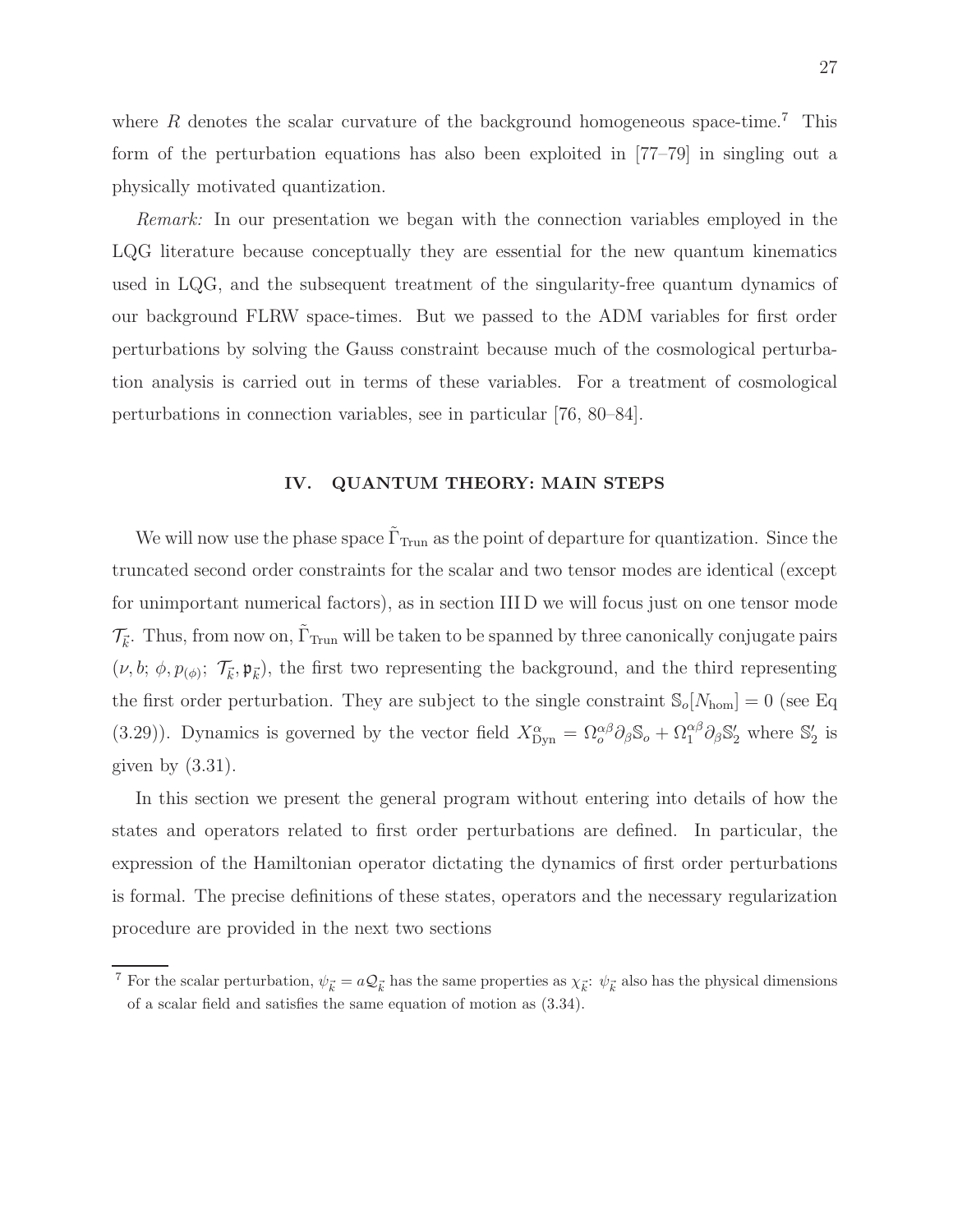#### A. Background quantum geometry

Let us begin by recalling the quantum theory of the homogeneous sector (for details, see e.g. [13, 14, 31]). As mentioned in section II, LQC provides a kinematical Hilbert space  $\mathcal{H}_{kin}$ which, as in full LQG  $[61, 62]$  is uniquely determined by the physical requirement independence w.r.t. background (and fiducial) structures [60]. In the configuration representation, kinematical quantum states are given by wave functions  $\Psi(\nu, \phi)$ . As noted in section IIID, dynamics is simplest if one uses harmonic time by setting  $N = a<sup>3</sup>$ . Then, the scalar constraint becomes a well-defined operator on  $\mathcal{H}_{kin}$ . Physical states  $\Psi_o(\nu, \phi)$  are annihilated by this constraint, i.e., they satisfy

$$
\hat{\mathbb{S}}_o \Psi_o(\nu, \phi) \equiv -\frac{\hbar^2}{2\ell^3} \left( \partial_{\phi}^2 + \Theta \right) \Psi_o(\nu, \phi) = 0, \qquad (4.1)
$$

where the action of  $\Theta$  is given by

$$
\Theta\Psi_o(\nu,\phi) = \frac{3\pi G}{\lambda^2} \nu \left[ (\nu + 2\lambda) \Psi_o(\nu + 4\lambda, \phi) - 2\nu \Psi_o(\nu, \phi) + (\nu - 2\lambda) \Psi_o(\nu - 4\lambda, \phi) \right]. \tag{4.2}
$$

Thus,  $\Theta$  is a second order difference operator that acts only on the argument  $\nu$  of  $\Psi_o$ , with step size  $4\lambda$  where  $\lambda^2 = 4\sqrt{3}\pi\gamma \ell_{\rm Pl}^2$  is the 'area gap' of LQG.  $\Theta$  is self-adjoint and positive definite on  $\mathcal{H}_{kin}$  [85]. As is common in the Dirac quantization procedure, none of the solutions to (4.1) are normalizable in the kinematic inner product. But there is a standard 'group averaging' method to endow the space of solutions with a physical inner product [86–88]. The resulting physical states  $\Psi_o \in \mathcal{H}_{\text{phy}}^o$  turn out to be solutions to

$$
-i\hbar \partial_{\phi} \Psi(\nu, \phi) = \hat{H}_o \Psi_o(\nu, \phi) \quad \text{where} \quad \hat{H}_o = \hbar \sqrt{\Theta}, \quad (4.3)
$$

which are symmetric under  $\nu \rightarrow -\nu$  and have finite norm

$$
||\Psi_o||^2 = \frac{\lambda}{\pi} \sum_{\nu \in 4N\lambda; \ N \in \mathbb{Z}} |\nu|^{-1} |\Psi_o(\nu, \phi_o)|^2, \tag{4.4}
$$

where  $\phi_o$  is any fixed instant of the internal time  $\phi$ . (The scalar product defined by (4.4) is insensitive to the choice of  $\phi_o$ . Heuristically (4.3) can be thought of as the positive frequency square-root of  $(4.1)$  in the internal time  $\phi$ .

The most noteworthy feature of this outcome is that the *quantum* Hamiltonian constraint is naturally de-parameterized: its form suggests that the scalar field  $\phi$  can be interpreted as a 'relational or internal time' with respect to which physical states  $\Psi_o$  evolve. Thus, as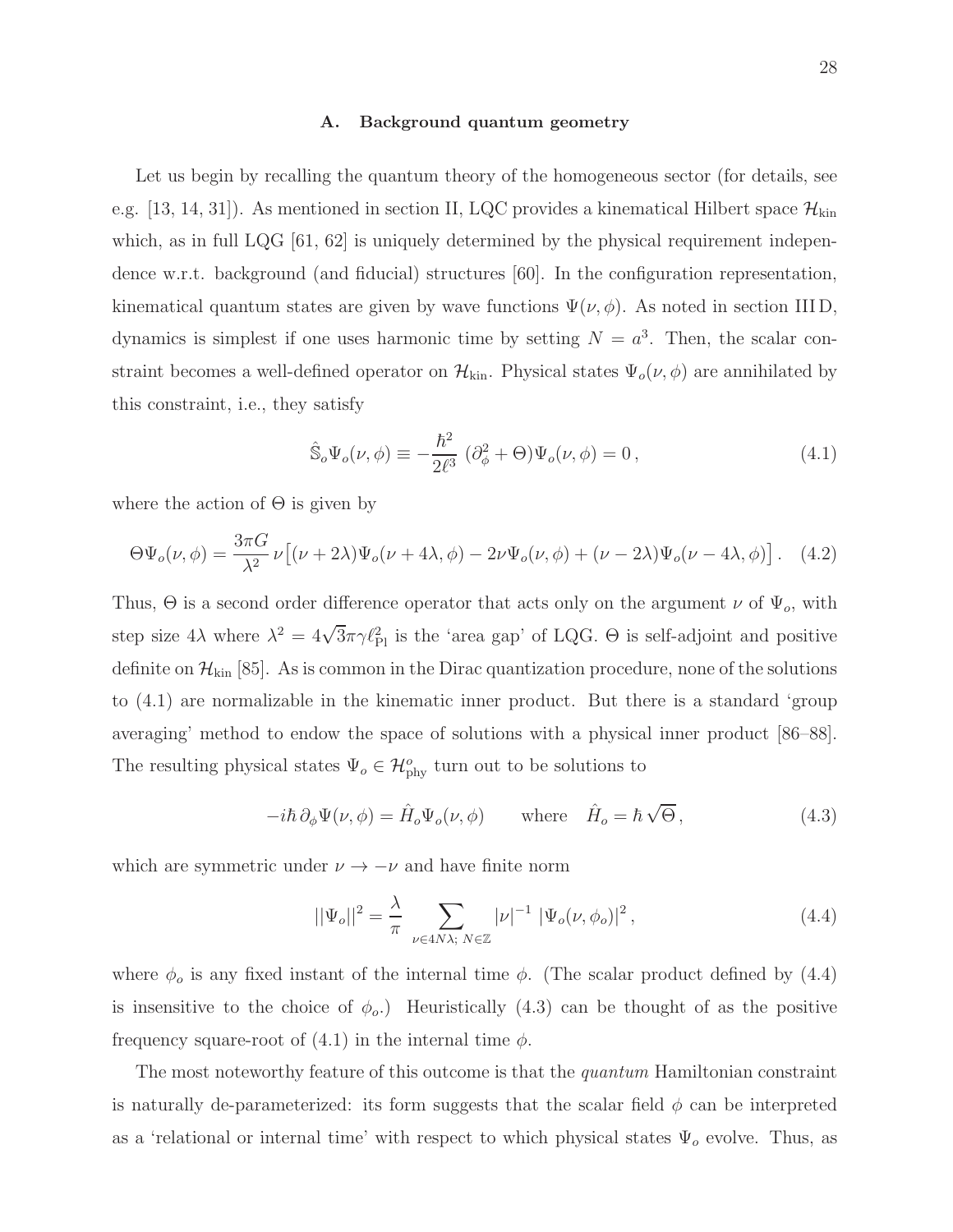one would hope, the imposition of the quantum constraint a la Dirac has naturally led us to dynamics. Interestingly, while our use of a lapse function corresponding to the harmonic time  $\tau$  simplified the form of  $\hat{H}_o$ , it was not essential to arrive at this interpretation of  $\phi$ . Indeed this interpretation was initially arrived at with lapse set to 1 corresponding to proper time [13] (but a more complicated form of  $\hat{H}_o$ .)

Thus, as is usual, the Dirac quantization procedure has naturally led to a Schrödinger picture in which the scalar field  $\phi$  is simply a time parameter and the sole dynamical variable is  $\nu$  that determines the volume of the universe via

$$
\hat{V}\Psi_o(\nu) = 2\pi \gamma \ell_{\rm Pl}^2 |\nu| \Psi_o(\nu). \tag{4.5}
$$

In the Heisenberg picture, the volume evolves in time from the bounce via

$$
\hat{V}(\phi) = e^{(i/\hbar)\hat{H}_o(\phi - \phi_B)} (2\pi \gamma \ell_{\rm Pl}^2 |\nu|) e^{-(i/\hbar)\hat{H}_o(\phi - \phi_B)}.
$$
\n(4.6)

Every element  $\Psi_o$  of  $\mathcal{H}_{\text{phy}}^o$  represents a 4-dimensional quantum geometry. However, for our purposes, only a subset of these states is relevant. Choose a classical, expanding FLRW space-time in which  $p_{(\phi)} \gg \hbar$  (in the classical units  $G=c=1$ ) and a homogeneous slice at a late time  $\phi = \phi_o$ , when the matter density and curvature are negligibly small compared to the Planck scale. This defines a point  $\gamma_o$  in  $\Gamma_o$ . Then, in the Schrödinger representation, one can introduce 'coherent states'  $\Psi_o(\nu, \phi_o)$  in  $\mathcal{H}_{\text{phy}}^o$  which are sharply peaked at  $\gamma_o$  [12]. By a quantum background geometry, we will mean a physical state  $\Psi_o(\nu, \phi)$  obtained by evolving these initial states using  $(4.3)$ . There is a large class of such states and our considerations will apply to all of them. One can show that these states remain sharply peaked on the classical trajectory passing through  $\gamma_o$  for all  $\phi > \phi_o$ . In the backward time-evolution, they do so only till the density reaches a few hundredths of the Planck density. Even in the deep Planck regime the wave function remains sharply peaked but now the peak follows an effective trajectory which undergoes a quantum bounce. At the bounce point the matter density attains a maximum,  $\rho_{\text{max}} \approx 0.41 \rho_{\text{Pl}}$ . While there is good agreement with general relativity once the matter density falls below a few hundredths of the Planck density, Einstein's equations break down completely in the Planck regime. But the quantum state (and even the effective trajectory) remains well-defined throughout the entire evolution, including the Planck scale neighborhood of the bounce [13, 14, 31].

Finally, in the Heisenberg picture, we can define the space-time metric operator. Recall first that in the classical theory the lapse function corresponding to the scalar field time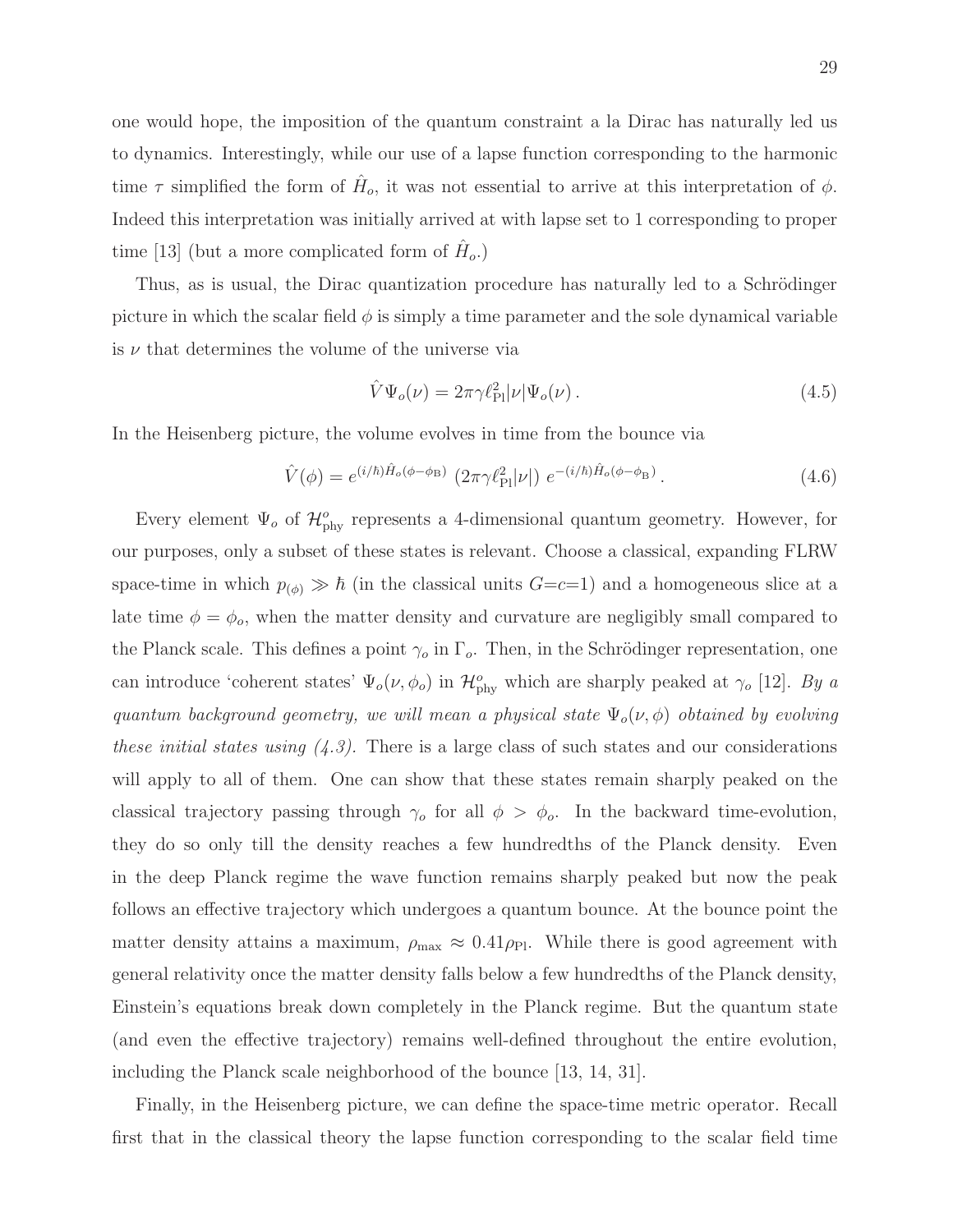is given by  $N = a^3(\phi) \ell^3 p_{(\phi)}^{-1}$  $\hat{\mu}_{(\phi)}^{-1}$ . Since  $\hat{p}_{(\phi)}\Psi_o = \hat{H}_o\Psi_o$  for any  $\Psi_o \in \mathcal{H}_{\text{phy}}^o$ , in the Heisenberg representation, the metric operator is given by

$$
\hat{g}_{ab} dx^a dx^b \equiv d\hat{s}^2 = \hat{H}_o^{-1} \ell^6 \hat{a}^6(\phi) \hat{H}_o^{-1} d\phi^2 + \hat{a}^2(\phi) d\vec{x}^2 \tag{4.7}
$$

where we have used a symmetric factor ordering in the first term and defined the (positive definite, self-adjoint) scale factor operator in the Heisenberg picture via:

$$
\ell \hat{a}(\phi) = [\hat{V}(\phi)]^{\frac{1}{3}}.
$$
\n(4.8)

In the Heisenberg picture, the geometry is quantum because the metric coefficients are now quantum operators on  $\mathcal{H}_{\text{phy}}^o$ .

#### B. Perturbations on the quantum geometry  $\Psi_o$

Because we were able to reinterpret the quantum constraint equation  $\hat{S}_o\Psi_o = 0$  as providing an evolution of physical states in the internal time variable  $\phi$ , we were naturally led to work in the Schrödinger picture for the homogeneous background geometry. Furthermore, because  $\Psi_o$  represents a quantum state of the background geometry and  $\psi$  of perturbations, it is natural to assume that the total state has a simple tensor product structure

$$
\Psi(\nu, \mathcal{T}_{\vec{k}}, \phi_0) = \Psi_o(\nu, \phi_0) \otimes \psi(\mathcal{T}_{\vec{k}}, \phi_0)
$$
\n(4.9)

at some initial time  $\phi_0$ . Then, because the back-reaction is neglected, the evolution of  $\Psi_o$ is dictated just by  $(4.3)$ ; it is insensitive to the form of  $\psi$ . (This is entirely analogous the situation in the classical theory.) Therefore the tensor product structure is preserved under evolution. As in the classical theory, our task is to evolve  $\psi$  on the specified background quantum geometry  $\Psi_o$ , i.e., to lift the given homogeneous 'quantum trajectory'  $\Psi_o(\nu, \phi)$  to a 'trajectory'  $\Psi_o(\nu, \phi) \otimes \psi(\mathcal{T}_{\vec{k}}, \phi)$  of the truncated quantum theory, where the background state is the given one. To carry out this task we need to first complete two preliminary steps.

On the classical phase space  $\tilde{\Gamma}_{\text{Trun}} = \Gamma_o \times \tilde{\Gamma}^{(1)}$ , the part  $\Omega_1^{\alpha\beta} \partial_\beta S_2'$  of the dynamical vector field  $X^{\alpha}_{\text{Dyn}}$  dictates how perturbations propagate on a homogeneous background solution  $\nu(\phi)$ . Now,  $\mathbb{S}'_2$  depends not only on the perturbations  $(\mathcal{T}_{\vec{k}}, \mathfrak{p}_{\vec{k}})$  but also on the *time dependent* scale factor of the background solution. Therefore, to construct the operator  $\hat{\mathbb{S}}'_2$ , it is simplest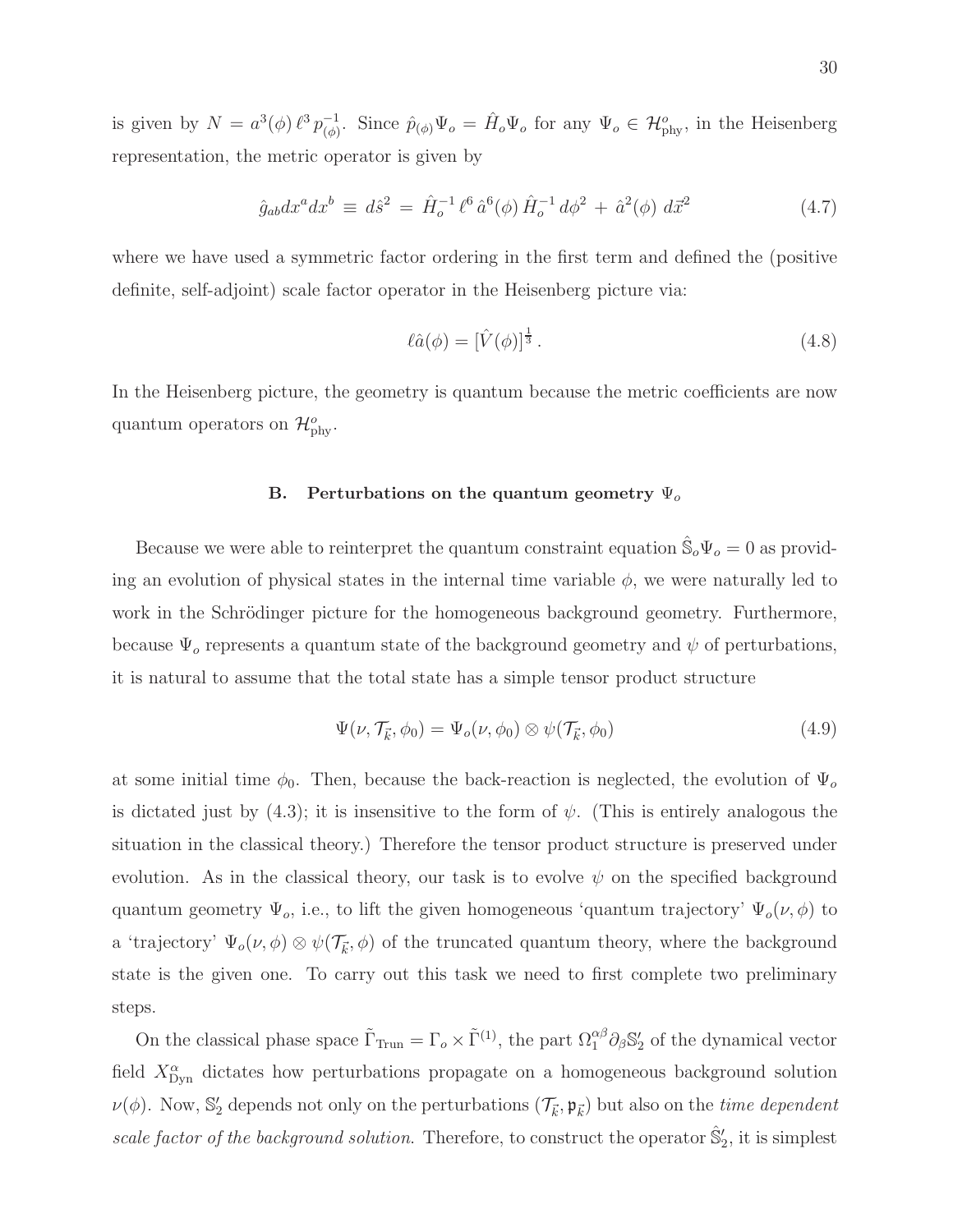to work in the 'interaction picture' where the background scale factor operators evolve in the relational time  $\phi$  and the background state  $\Psi_o$  is frozen at a time, which we will take to be the bounce time  $\phi = \phi_B$ . The first preliminary step is to carry out this passage to the interaction picture via

$$
\Psi_{\text{Int}}(\nu, \mathcal{T}_{\vec{k}}, \phi) = e^{-(i/\hbar) \hat{H}_o(\phi - \phi_B)} \left( \Psi_o(\nu, \phi) \otimes \psi(\mathcal{T}_{\vec{k}}, \phi) \right).
$$
\n(4.10)

A second step is needed because now the evolution is with respect to the relational time  $\phi$ . Therefore, we have to choose a specific lapse function,  $N_{\text{hom}} = a^3 \ell^3 / p_{(\phi)}$ , in the expression  $(3.31)$  of  $\mathbb{S}'_2$  and then use an appropriate factor ordering to convert it to an operator. In this step, we will use the same factor ordering as in the expression (4.7) of the quantum metric operator and make a simplification using the evolution equation  $\hat{p}_{(\phi)}\Psi_o \equiv -i\hbar \partial_\phi \Psi_0 = \hat{H}_0 \Psi_0$ .

These two steps, and the form  $(3.31)$  of  $\mathbb{S}'_2$  lead us to the following evolution equation for the total state in the interaction picture:

$$
i\hbar \partial_{\phi} \Psi_{\text{Int}}(\nu, \mathcal{T}_{\vec{k}}, \phi) = \Psi_{o}(\nu, \phi_{B}) \otimes i\hbar \partial_{\phi} \psi(\mathcal{T}_{\vec{k}}, \phi)
$$
  

$$
= \frac{1}{2} \sum_{\vec{k}} 4\kappa [\hat{H}_{o}^{-1} \Psi_{o}(\nu, \phi_{B})] \otimes [|\hat{\mathfrak{p}}_{\vec{k}}|^{2} \psi(\mathcal{T}_{\vec{k}}, \phi)]
$$
  

$$
+ \frac{k^{2}}{4\kappa} [(\hat{H}_{o}^{-\frac{1}{2}} \hat{a}^{4}(\phi) \hat{H}_{o}^{-\frac{1}{2}}) \Psi_{o}(\nu, \phi_{B})] \otimes [|\hat{\mathcal{T}}_{\vec{k}}|^{2} \psi(\mathcal{T}_{\vec{k}}, \phi)]. \qquad (4.11)
$$

Let us take the scalar product of this equation with  $\Psi_o$  (which we assume to be normalized). the result is the required evolution equation for the quantum state  $\psi(\mathcal{T}_{\vec{k}},\phi)$  of the perturbation propagating on the quantum background geometry  $\Psi_o$ :

$$
i\hbar \partial_{\phi}\psi(\mathcal{T}_{\vec{k}},\phi) = \hat{H}_1\psi(\mathcal{T}_{\vec{k}},\phi) := \frac{1}{2}\sum_{\vec{k}} 4\kappa \langle \hat{H}_o^{-1} \rangle |\hat{\mathfrak{p}}_{\vec{k}}|^2 \psi(\mathcal{T}_{\vec{k}},\phi) + \frac{k^2}{4\kappa} \langle \hat{H}_o^{-\frac{1}{2}} \hat{a}^4(\phi) \hat{H}_o^{-\frac{1}{2}} \rangle |\hat{\mathcal{T}}_{\vec{k}}|^2 \psi(\mathcal{T}_{\vec{k}},\phi),
$$
(4.12)

where, by construction, the expectation values of the background geometry operators are taken in the given state  $\Psi_o$  of the background quantum geometry.

Note that, at a fundamental level,  $\psi$  now evolves in a probability amplitude  $\Psi_o$  of background geometries  $g_{ab}$ , rather than a fixed  $g_{ab}$ . But (4.12) implies that its evolution is not sensitive to *all* the details of the fluctuations of this quantum geometry; it is sensitive to only two 'moments'  $\langle \hat{H}_{o}^{-1} \rangle$  and  $\langle \hat{H}_{o}^{-\frac{1}{2}} \hat{a}^{4}(\phi) \hat{H}_{o}^{-\frac{1}{2}} \rangle$ . This is so even though (4.12) is an exact consequence of (4.11) with no further approximations. Furthermore, since the back-reaction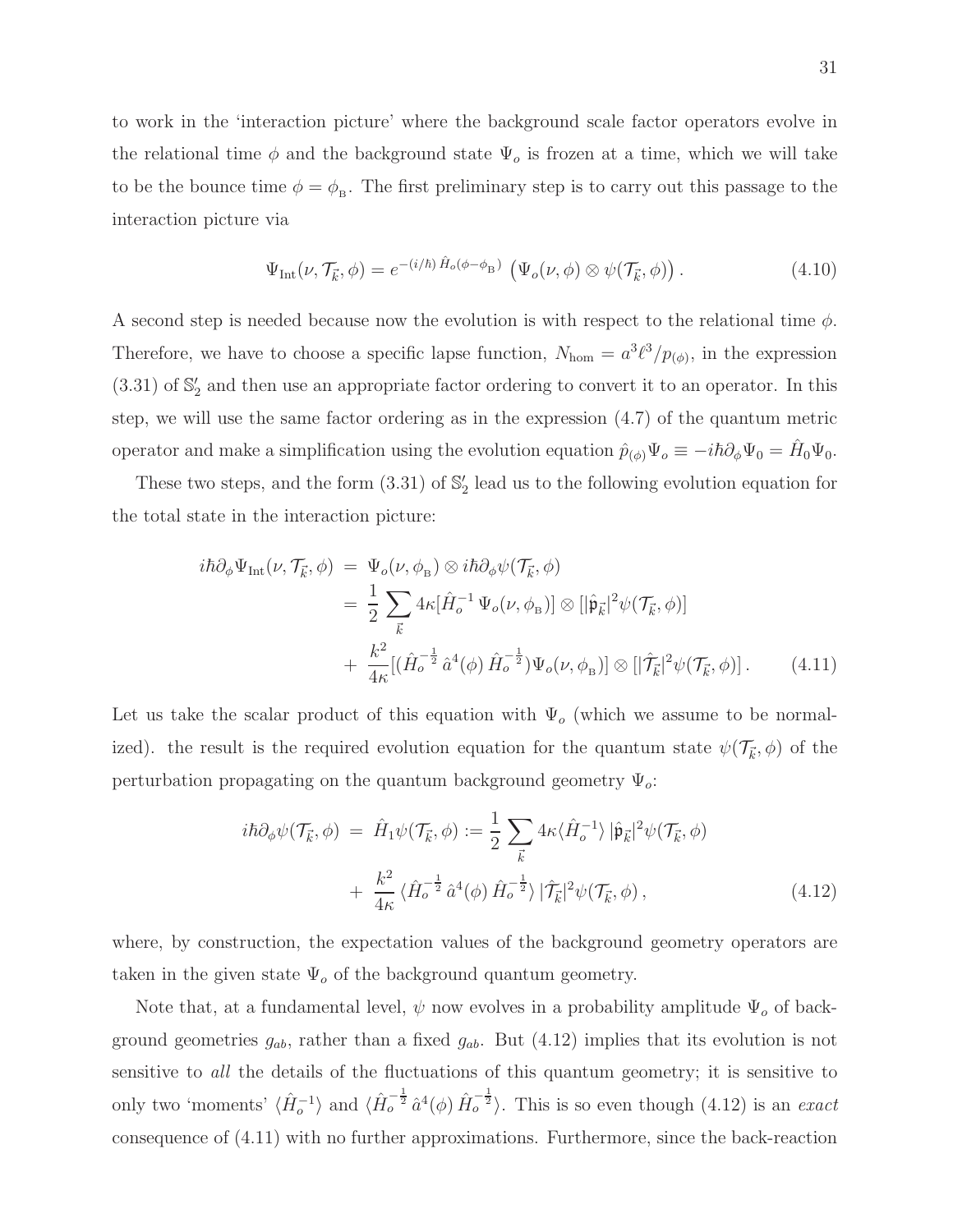of the perturbation on  $\Psi_o$  is neglected within the test field approximation inherent to our truncation scheme, nothing is lost by projecting (4.11) along  $\Psi_o$  in arriving at (4.12). That is, within the test field approximation,  $(4.12)$  captures the full information about the evolution of  $\psi$  that is contained in the original equation (4.11).

Next, recall that in the standard cosmology literature one regards the quantum state  $\psi(\mathcal{T}_{\vec{k}}, \phi)$  of perturbations as propagating on a *classical* FLRW metric, specified by the scale factor  $a_{\rm cl}(\phi)$ . In the Schrödinger picture now under consideration, the evolution is given by

$$
i\hbar\partial_{\phi}\psi(\mathcal{T}_{\vec{k}},\phi) = \frac{1}{2}\sum_{\vec{k}} 4\kappa(p_{(\phi)}^{-1})|\hat{\mathfrak{p}}_{\vec{k}}|^2\psi(\mathcal{T}_{\vec{k}},\phi) + \frac{k^2}{4\kappa}\left[p_{(\phi)}^{-1}a_{\text{cl}}^4(\phi)\right]|\hat{\mathcal{T}}_{\vec{k}}|^2\psi(\mathcal{T}_{\vec{k}},\phi) \tag{4.13}
$$

where  $p_{(\phi)}$  can also be expressed using geometric variables using the constraint equation satisfied by the background. Comparing (4.13) with (4.12), we find that the evolution of the test perturbation  $\hat{\mathcal{T}}_{\vec{k}}$  on the *quantum* background geometry given by  $\Psi_o(\nu, \phi)$  is indistinguishable from that of a test perturbation propagating on a smooth FLRW background

$$
\tilde{g}_{ab}dx^{a}dx^{b} \equiv d\tilde{s}^{2} = -(\tilde{p}_{(\phi)})^{-2} \ell^{6} \tilde{a}^{6}(\phi) d\phi^{2} + \tilde{a}(\phi)^{2} d\vec{x}^{2}
$$
\n(4.14)

where

$$
(\tilde{p}_{(\phi)})^{-1} = \langle \hat{H}_o^{-1} \rangle \quad \text{and} \quad \tilde{a}^4 = \frac{\langle \hat{H}_o^{-\frac{1}{2}} \hat{a}^4(\phi) \hat{H}_o^{-\frac{1}{2}} \rangle}{\langle \hat{H}_o^{-1} \rangle}.
$$
 (4.15)

Again, this is an exact equivalence between our truncated LQG and the theory of quantum fields on a smooth FLRW geometry determined by  $\tilde{a}$  and  $\tilde{p}_{(\phi)}$ .

At a technical level, the existence of such a simple relation is quite surprising at first. But this result should *not* be interpreted to mean that the standard quantum theory of perturbations on a classical FLRW solution to Einstein's equations holds in the Planck regime. It does not! For, the  $\tilde{a}(\phi)$  seen by  $\hat{\mathcal{T}}_{\vec{k}}$  is very different from the  $a_{\text{cl}}(\phi)$  of a classical solution; in particular,  $(\tilde{a}(\phi), \tilde{p}_{(\phi)})$  do not satisfy Einstein's equations. Indeed, their expressions involve  $\hbar$ ; although  $\tilde{g}_{ab}$  is smooth, it incorporates quantum corrections which are so large in the Planck regime that they tame the big bang singularity. Furthermore, the pair does not even satisfy the effective equations of  $LQC$  which track the peak of the wave function  $\Psi_o(\nu, \phi)$  of the background geometry. Certain aspects of quantum fluctuations inherent in  $\Psi_o(\nu, \phi)$  are absorbed in these tilde fields. Thus,  $\tilde{g}_{ab}$  may be thought of as a dressed effective geometry that is relevant for propagation of linear perturbations on the full quantum (background) geometry determined by  $\Psi_o(\nu, \phi)$ . In retrospect, from what we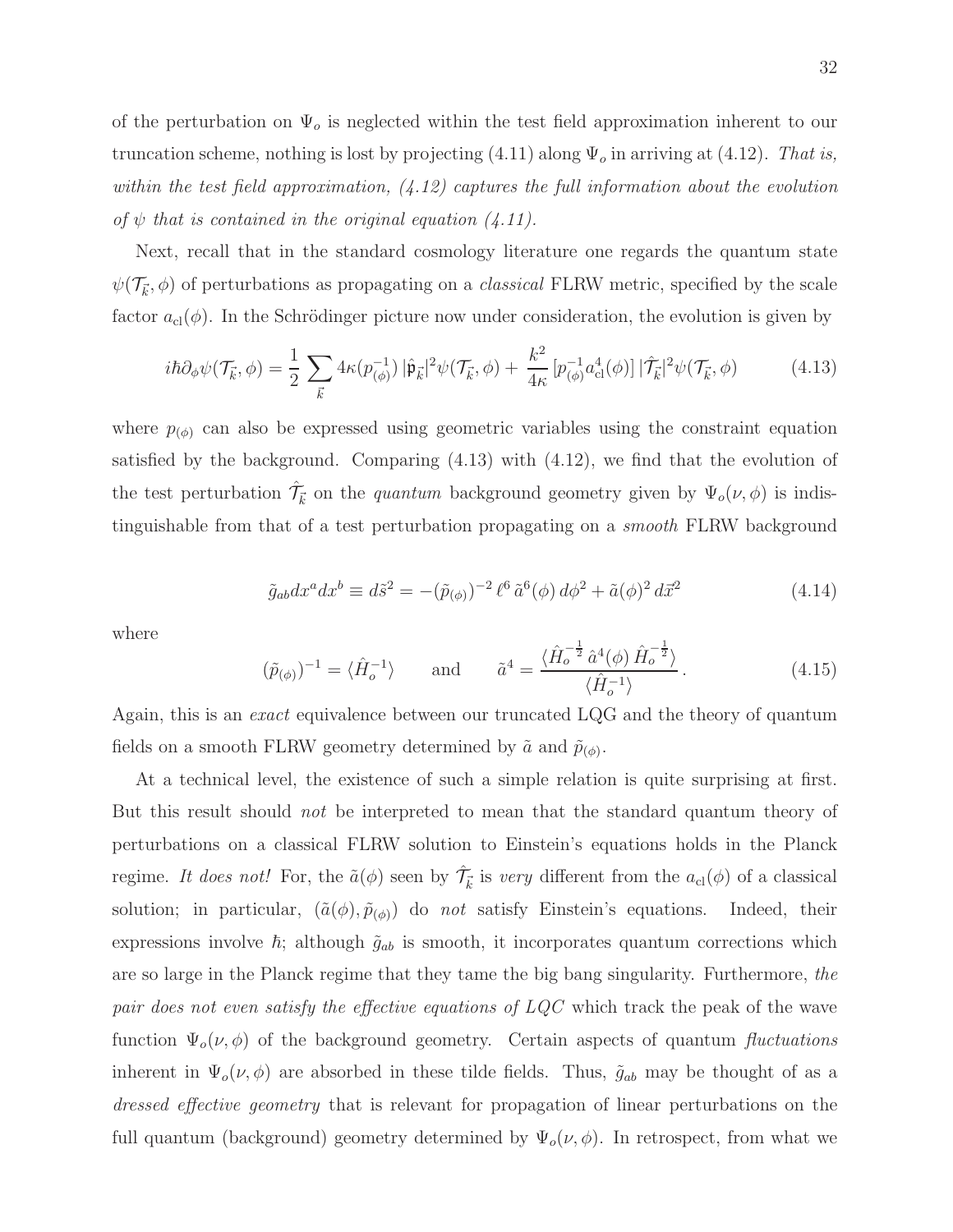know in other areas of physics, such a result is not entirely unexpected. For example, light propagating in a medium interacts with its atoms but the net effect of these interactions can be encoded just in a few parameters such as the refractive index of the medium. In our case, the 'medium' is the quantum geometry and the tilde variables  $\tilde{a}, \tilde{p}_{(\phi)}$  encode the interaction between this 'medium' and the perturbations. Only two parameters suffice simply because the background quantum geometry is homogeneous and isotropic. Already in the anisotropic Bianchi models, (an extension of the discussion of [89] implies that) one would need additional parameters characterizing the dressed, effective anisotropies. Finally, the encoding is rather sophisticated: prior to the calculation, it would have been impossible to guess the precise 'moments' of the fluctuations of geometry that are to capture this interaction.

Remark: Several equations in this sub-section closely resemble those in [38]. However the conceptual under-pinning is quite different. The discussion in [38] began by assuming that quantum dynamics can be obtained by imposing the constraint analogous to  $[\hat{\mathbb{S}}_o + \hat{\mathbb{S}}'_2] \Psi_o \otimes \psi = 0$ . This 'quantum constraint' was then expanded and sub-leading terms were discarded to arrive at an equation analogous to (4.11). Consequently it was not appreciated that, within the truncation scheme, (4.12) carries the full information about the quantum evolution of  $\psi$ . As discussed in section IIID (see also Appendix A), a more careful examination has revealed that the strategy of imposing a quantum constraint cannot be justified. Therefore, we adopted a different route here. We mimicked the strategy from the classical theory: Just as  $X^{\alpha}_{\text{Dyn}}$  provides a lift of the dynamical trajectories on  $\Gamma_o$  to  $\Gamma_o \times \Gamma_1$ , we lifted the 'quantum dynamical trajectories'  $\Psi_o$  on  $\mathcal{H}_{\text{phy}}^o$  to  $\Psi_o \otimes \psi$  on  $\mathcal{H}_{\text{phy}}^o \otimes \mathcal{H}^1$ . This route is also more direct in that we did not have to discard any terms to arrive at (4.11).

Finally, let us translate this result using conformal time  $\eta$  commonly used in the literature on cosmological perturbations. The dressed, effective metric can be written as:

$$
\tilde{g}_{ab}dx^a dx^b \equiv d\tilde{s}^2 = \tilde{a}^2(\phi) \left( -d\tilde{\eta}^2 + d\vec{x}^2 \right) \tag{4.16}
$$

where

$$
d\tilde{\eta} = \left[\ell^3 \tilde{a}^2(\phi)\right] \tilde{p}_{(\phi)}^{-1} d\phi \,. \tag{4.17}
$$

Therefore, in the truncated theory, the exact evolution equation for the quantum perturba-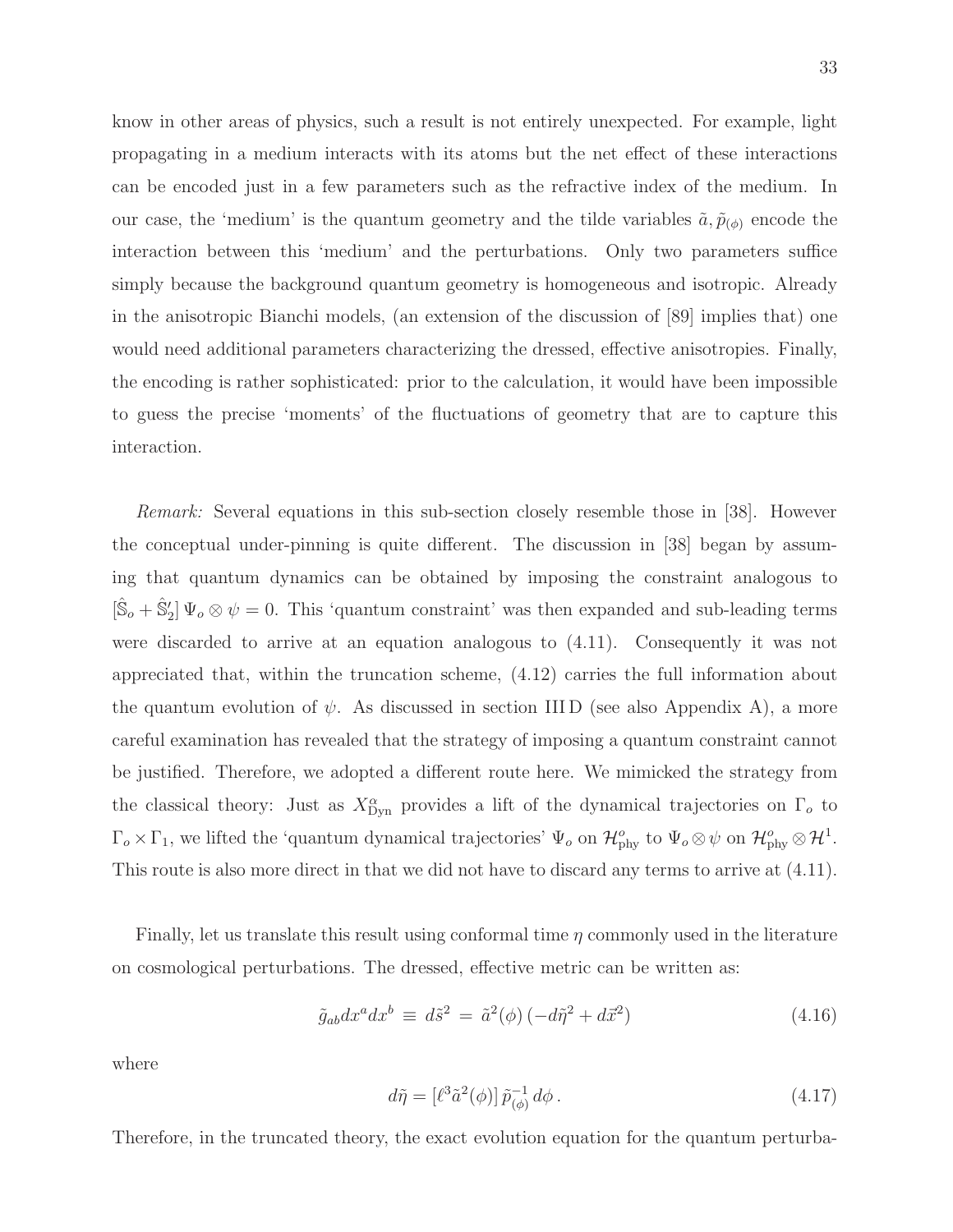tion  $\hat{\mathcal{T}}_{\vec{k}}$  on the background quantum geometry is given by

$$
\hat{\mathcal{T}}''_{\vec{k}} + 2\frac{\tilde{a}'}{\tilde{a}}\hat{\mathcal{T}}'_{\vec{k}} + k^2 \hat{\mathcal{T}}_{\vec{k}} = 0
$$
\n(4.18)

where the prime now denotes a derivative with respect to  $\tilde{\eta}$ . This mathematical equivalence simplifies both conceptual and technical aspects of our analysis considerably because the well-developed techniques from quantum field theory in curved space-times can now be readily imported into the quantum field theory of perturbations  $\psi$  on quantum geometries  $\Psi_o$ . In section VI, we will use this strategy to define in detail the quantum states for perturbations and composite operators that are needed to complete the quantum theory.

## Remarks:

1. We can make a further simplification through a 'mean field' approximation in which the fluctuations are ignored. More precisely, let us first recall [13, 14, 31] that even in the Planck regime the state  $\Psi_o(\nu, \phi)$  is sharply peaked on an effective geometry

$$
\bar{g}_{ab} dx^a dx^b \equiv d\bar{s}^2 = \bar{a}^6 \frac{\ell^6}{p_{(\phi)}^2} d\phi^2 + \bar{a}^2(\phi) d\vec{x}^2 \tag{4.19}
$$

which agrees with the general relativity solution (for the same value of  $p_{(\phi)}$ ) for large  $a(\phi)$ but has a in-built bounce at  $\bar{a}(\phi)^6 = p_{(\phi)}^2/(2\ell^6 \rho_{\text{max}})$ , with  $\rho_{\text{max}} = 3/(8\pi G \gamma^2 \lambda^2) \approx 0.41 \rho_{\text{Pl}}$ . In terms of our quantum geometry state  $\Psi_o$ , the scale factor is given just by the expectation value  $\bar{a}(\phi) = \langle \hat{a}(\phi) \rangle$  in this state. Suppose we ignore quantum fluctuations, i.e., use a mean field approximation in which the expectation values of powers of  $\hat{a}$  and  $\hat{H}_o$  are replaced by the same powers of their expectation values. In this approximation, the quantum perturbation  $\hat{\mathcal{T}}_{\vec{k}}$  would seem to propagate on the effective geometry determined by the pair  $(\bar{a}(\phi), p_{(\phi)})$ . Now, one knows that there exist background quantum geometries  $\Psi_o$  which are very sharply peaked on this effective geometry even in the Planck regime. If one uses such a  $\Psi_o$ , the mean field approximation is excellent for studying the propagation of perturbations on quantum geometries under consideration.<sup>8</sup> The exact evolution of  $\hat{\mathcal{T}}_{\vec{k}}$ , on the other hand, sees the more sophisticated, 'dressed' effective geometry determined by  $(\tilde{a}, \tilde{p}_{(\phi)})$ .

<sup>&</sup>lt;sup>8</sup> In numerical simulations of the evolution of the quantum state  $\psi$  of perturbations, for example, if  $\Psi_o$  is chosen appropriately, the numerical errors would be much higher than those introduced by the mean field approximation.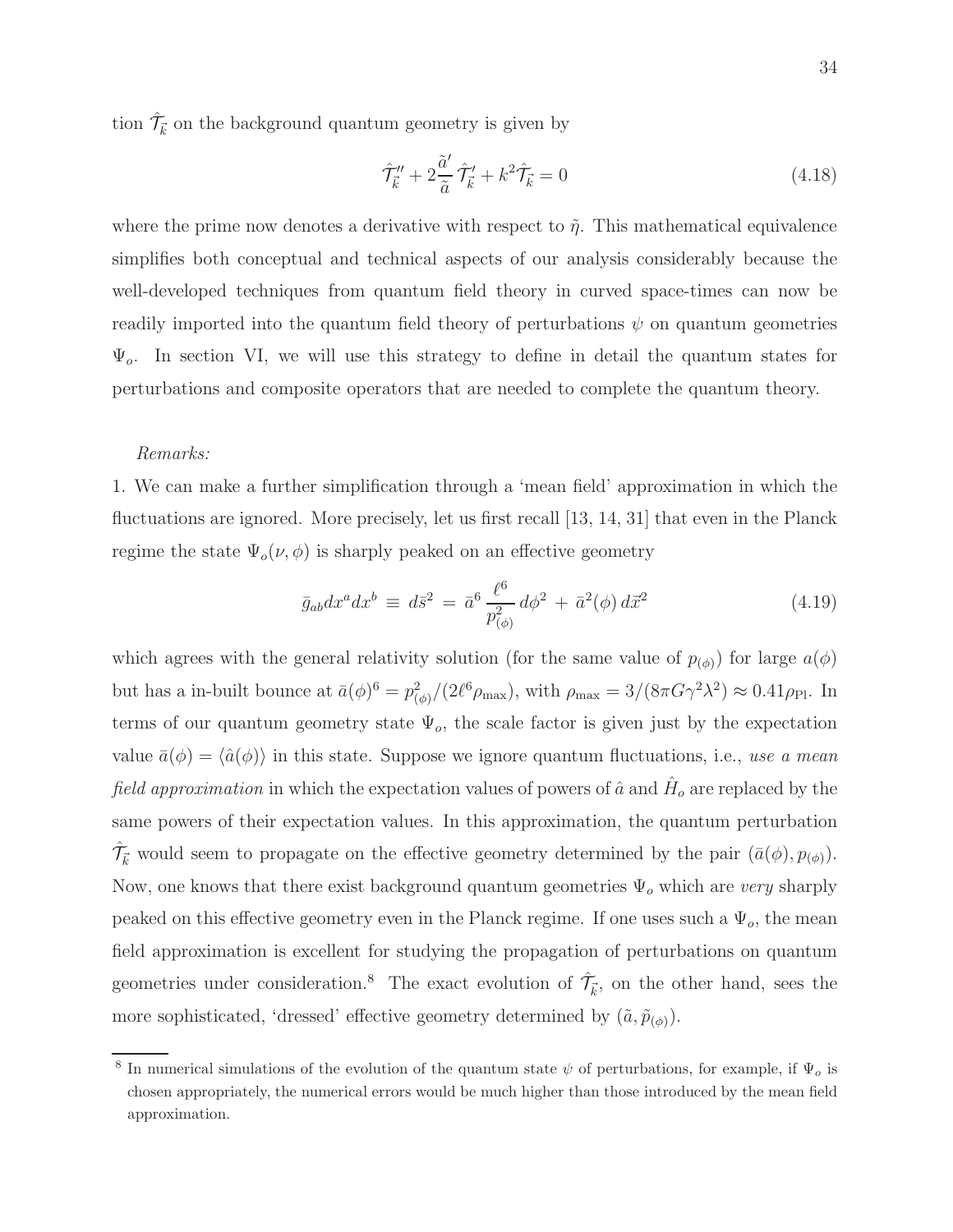2. If one were to use the mean field approximation, the quantum perturbations would satisfy (4.18) with the tilde quantities replaced by the barred quantities that refer to the effective LQC solutions. At first sight, it may therefore seem one could have arrived at these equations simply by perturbing the effective equations of LQC. This could have been a viable interpretation had there been a clear set of effective equations in full LQG to perturb around backgrounds satisfying the LQC solutions. But as emphasized in sections I and II: i) we do not yet have effective equations in full LQG, and, ii) if one were to adopt the naive strategy of considering a set of linearized equations in general relativity and simply replacing the background solution to Einstein's equations by a solution to the effective equations, one faces a very large ambiguity in the choice of equations with which to begin and, furthermore, the set of final equations need not be internally consistent when the background does not satisfy Einstein's equations. Our procedure is free of these drawbacks because we first constructed the quantum theory and arrived at Eq. (4.18) by showing an exact equivalence of fields  $\hat{Q}, \hat{\mathcal{T}}$  propagating on the quantum geometry  $\Psi_o$  and those propagating on the geometry determined by  $\tilde{g}_{ab}$ . Nowhere did this procedure use effective equations of LQC.

# V. HILBERT SPACES OF STATES OF  $\hat{\mathcal{T}}_{\vec{k}}$

In this section we will construct the Hilbert space of quantum states of gauge invariant perturbations following two different but complementary avenues. The first is geared to mathematical physicists and well adapted to the Hamiltonian framework used in our classical considerations. The second follows the route that is more often taken in analyzing cosmological perturbations. We show that the two are equivalent. Therefore, to ensure conceptual continuity and coherence, one can start with quantization given in section V A and then use the framework presented in V B which is better adapted to regularization, renormalization and numerical simulations. We also provide the explicit expression of the 2-point function which makes it manifest that the group of space-translations continues to be a symmetry in the quantum theory.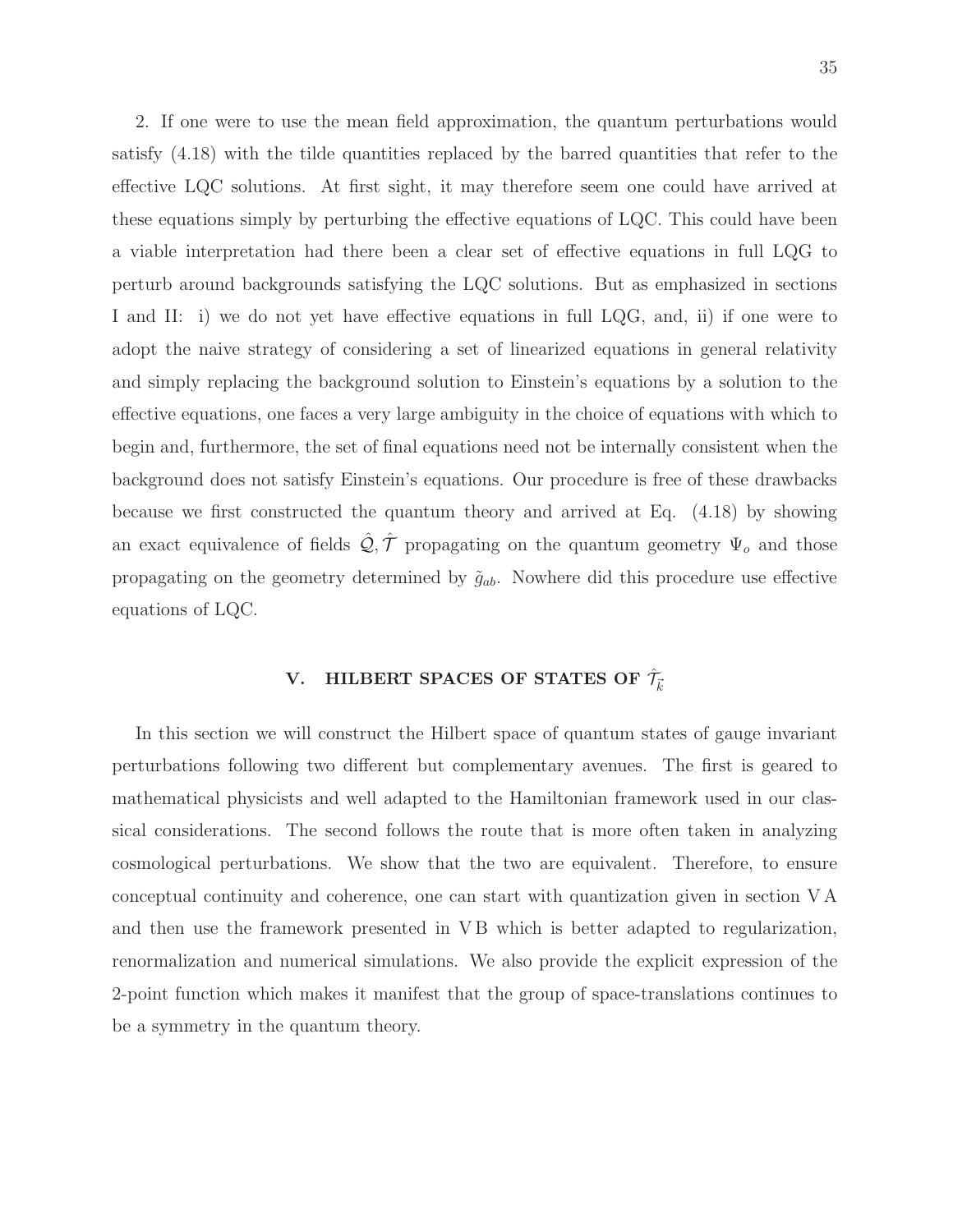#### A. The Weyl algebra and its representations

The classical phase space  $\Gamma_{\mathcal{T}}$  for the tensor modes is spanned by canonically conjugate pairs  $(\mathcal{T}_{\vec{k}}, \mathfrak{p}_{\vec{k}})$ . The corresponding operators  $\hat{\mathcal{T}}_{\vec{k}}, \hat{\mathfrak{p}}_{\vec{k}}$  satisfy the canonical commutation relations and generate the Heisenberg algebra in the quantum theory. For technical simplicity, it is convenient to exponentiate them to obtain the Weyl algebra  $\mathfrak W$  whose representations provide the required Hilbert spaces of quantum states.

One begins with the observation that, with each vector  $(\lambda, \mu) \in \Gamma_T$ , one can associate a natural linear combination of smeared configuration and momentum operators:

$$
\hat{F}(\lambda,\mu) := \Omega((\hat{\mathcal{T}},\hat{\mathfrak{p}}),\ (\lambda,\mu)) = \frac{1}{\hat{V}} \sum_{\vec{k}} \mu_{\vec{k}}^{\star} \hat{\mathcal{T}}_{\vec{k}} - \lambda_{\vec{k}}^{\star} \hat{\mathfrak{p}}_{\vec{k}}
$$
\n
$$
= \int_{\mathbb{M}} d^3 \vec{x} \left( \mu(\vec{x}) \hat{\mathcal{T}}(\vec{x}) - \lambda(\vec{x}) \hat{\mathfrak{p}}(\vec{x}) \right). \tag{5.1}
$$

The Weyl operators  $\hat{W}(\lambda,\mu)$  are their exponentials:

$$
\hat{W}(\lambda,\mu) := e^{\frac{i}{\hbar}\hat{F}(\lambda,\mu)}.
$$
\n(5.2)

It is more convenient to work with these exponentials for two reasons. First, while the field operators  $\hat{F}$  are unbounded, the  $\hat{W}$  are unitary and hence bounded operators in any representation. Therefore one avoids the awkward issues of specifying operator domains. Second, the vector space generated by finite linear combinations of the Weyl operators is automatically closed under the Hermitian-conjugation operation  $\hat{W}^{\dagger}(\lambda,\mu) = \hat{W}(-\lambda, -\mu)$ , and, more importantly, under the product:

$$
\hat{W}(\lambda_1, \mu_1) \hat{W}(\lambda_2, \mu_2) = e^{\frac{1}{i\hbar} \int d^3 \vec{x} (\lambda_1 \mu_2 - \mu_1 \lambda_2)} \hat{W}(\lambda_1 + \lambda_2, \mu_1 + \mu_2).
$$
\n(5.3)

Thus, the vector space has the structure of a  $\star$ -algebra. This is the Weyl algebra  $\mathfrak{W}$ . (It can be easily endowed the structure of a  $C^*$  algebra but this will not be necessary for our purposes.)

To find the representations of  $\mathfrak{W}$ , it is simplest to use the standard Gel'fand, Naimark, Segal (GNS) construction [90]: Given a positive linear function (PLF) on  $\mathfrak{W}$ , the construction provides an explicit Hilbert space  $\mathcal{H}_1$  and a representation of elements of  $\mathfrak W$  by concrete operators on that  $\mathcal{H}_1$ . This representation is cyclic: every state in  $\mathcal{H}_1$  arises from the action of operators representing elements of  $\mathfrak W$  on a 'vacuum'. In this representation, the PLF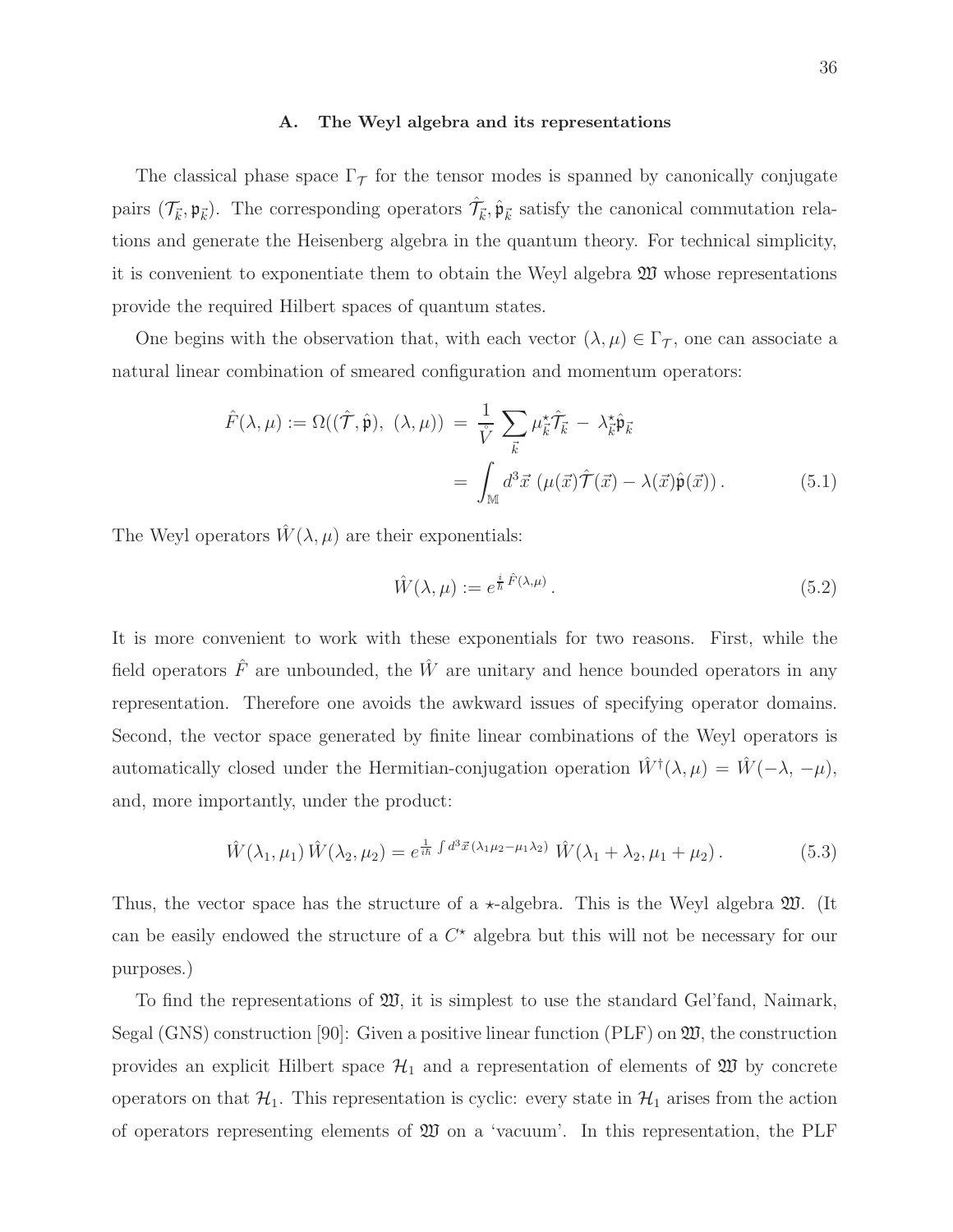turns out to be just the vacuum expectation value functional. A natural strategy for linear fields is to first find a complex structure on the phase space that is compatible with the symplectic structure thereon and then use the Hermitian inner product provided by the resulting Kähler structure to define the required PLF on  $\mathfrak{W}$  [91, 92]. We will follow this conceptual strategy but in a manner that retains close contact with the cosmology literature. Therefore, prior knowledge of the complex and Kähler structures will not be necessary to follow the construction.

In linear field theories in Minkowski space, one narrows the selection of the positive linear functional by requiring that it (and hence the vacuum state) be Poincaré invariant. In the present case, it is natural to require that the PLF be invariant under the 3-dimensional translational symmetry of the background geometry. Such PLFs can be constructed as follows. Choose a set of complex coefficients  $(e_k, f_k)$  (with  $k \geq 0$ ) such that

$$
e_k f_k^* - e_k^* f_k \equiv 2i \operatorname{Im} \left( e_k f_k^* \right) = i \quad \text{for all } k \tag{5.4}
$$

(For a massless scalar field in Minkowski space,  $e_k = e^{-i\omega t_o}/\sqrt{2\omega}$  and  $f_k = (-i\omega e^{-i\omega t_o})/\sqrt{2\omega}$ with  $\omega = |\vec{k}|$ .) Then, one can extract the 'positive frequency' part  $a_{\vec{k}}$  of any vector  $(\lambda, \mu) \in$  $\Gamma_{\mathcal{T}}$  as follows:

$$
a_{\vec{k}} := -i \left( f_{k}^{\star} \lambda_{\vec{k}} - e_{k}^{\star} \mu_{\vec{k}} \right) \tag{5.5}
$$

so that

$$
\lambda_{\vec{k}} = e_k a_{\vec{k}} + e_k^* a_{\vec{k}}^*, \quad \text{and} \quad \mu_{\vec{k}} = f_k a_{\vec{k}} + f_k^* a_{\vec{k}}^*.
$$
 (5.6)

(Note that while  $\lambda$ ,  $\mu$  satisfy the 'reality condition'  $\lambda_{\vec{k}}^* = \lambda_{-\vec{k}}$ ,  $\mu_{\vec{k}}^* = \mu_{-\vec{k}}$ , the 'positive frequency parts' don't:  $a_{\vec{k}} \neq a_{-\vec{k}}$ .) The required PLF is then simply

$$
\langle \hat{W}(\lambda,\mu) \rangle = e^{-\frac{1}{2\hbar} \frac{1}{V} \sum |a_{\vec{k}}|^2}
$$
\n(5.7)

Under the action of a translation  $\vec{x} \to \vec{x} + \vec{v}$  on M, we have:  $\hat{\mathcal{T}}(\vec{x}) \to \hat{\mathcal{T}}(\vec{x} + \vec{v})$ , and  $\hat{\mathfrak{p}}(\vec{x}) \to \hat{\mathfrak{p}}(\vec{x} + \vec{v}),$  whence  $\hat{W}(\lambda(\vec{x}), \mu(\vec{x})) \to \hat{W}(\lambda(\vec{x} - \vec{v}), \mu(\vec{x} - \vec{v}))$ , or, in the momentum space,  $\lambda_{\vec{k}} \to e^{-i\vec{k}\cdot\vec{v}}\lambda_{\vec{k}}, \ \mu_{\vec{k}} \to e^{-i\vec{k}\cdot\vec{v}}\mu_{\vec{k}}$ . This trivially implies  $a_{\vec{k}} \to e^{-i\vec{k}\cdot\vec{v}}a_{\vec{k}}$ . Hence the PLF (5.7) is left invariant and the translation is represented by a unitary transformation on the GNS Hilbert space  $\mathcal{H}_1$  under which the GNS vacuum is invariant. Thus, each choice of coefficients  $(e_k, f_k)$  satisfying (5.4) leads to a representation of the Weyl algebra in which the (GNS) vacuum is invariant under translations.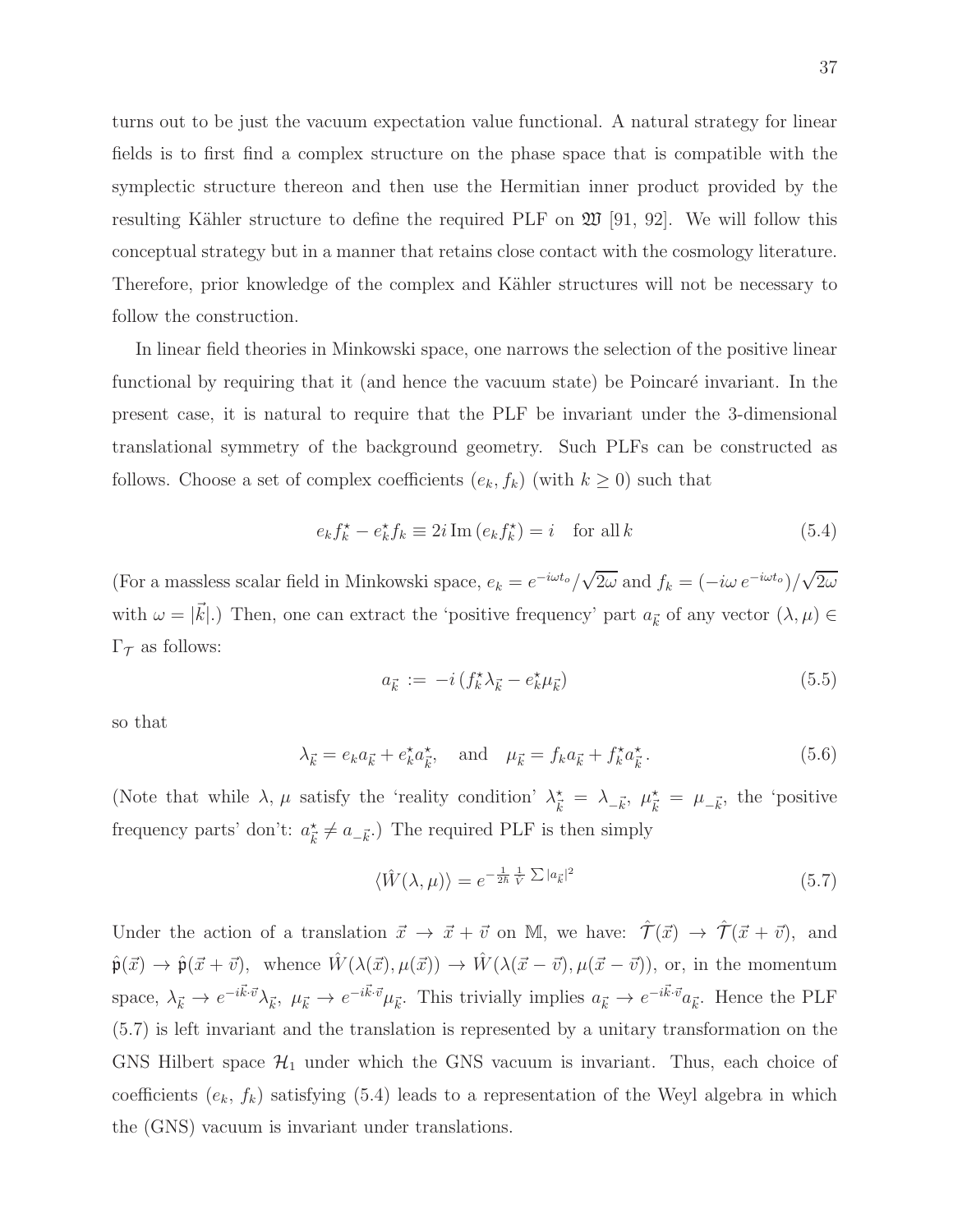#### B. Space-time description

At this stage it is convenient to make the construction more explicit using the familiar expansions in terms of the creation and annihilation operators. This entails going to the Heisenberg picture. In terms of the conformal time  $\tilde{\eta}$  of the dressed effective metric of section IV A, the space-time operator is represented as  $\hat{\mathcal{T}}(\vec{x}, \tilde{\eta})$ . It satisfies the field equation and the canonical commutation relations, and is self-adjoint. These properties can be neatly captured by an expansion of the form

$$
\hat{\mathcal{T}}(\vec{x}, \tilde{\eta}) = \frac{1}{\tilde{V}} \sum_{\vec{k}} \left( e_k(\tilde{\eta}) \hat{A}_{\vec{k}} + e_k^{\star}(\tilde{\eta}) \hat{A}_{-\vec{k}}^{\dagger} \right) e^{i\vec{k}\cdot\vec{x}}.
$$
\n(5.8)

We require that  $e_k(\tilde{\eta})$  should satisfy (4.18):

$$
e_k''(\tilde{\eta}) + 2\frac{\tilde{a}'}{\tilde{a}}e_k'(\tilde{\eta}) + k^2 e_k(\tilde{\eta}) = 0,
$$
\n(5.9)

so that  $\hat{\mathcal{T}}(\vec{x}, \tilde{\eta})$  satisfies the desired equation of motion. (In relation to the more familiar expansion in Minkowski space-time,  $e_k(\tilde{\eta})$  now plays the role of the *positive frequency* basis functions  $e^{-i\omega t}/\sqrt{2\omega}$ .) Next, for each  $\vec{k}$ , the space of solutions to (5.9) is two dimensional and one chooses a complex solution  $e_k(\tilde{\eta})$  satisfying the normalization condition:

$$
\frac{\tilde{a}^2}{4\kappa} \left( e_k(\tilde{\eta}) e_k^{\prime \star}(\tilde{\eta}) - e_k^{\star}(\eta) e_k^{\prime}(\eta) \right) = i. \tag{5.10}
$$

This condition needs to be imposed only at some initial instant of time  $\tilde{\eta}_o$ ; Eq (5.9) then guarantees that it is then automatically satisfied for all  $\tilde{\eta}$ . With this normalization, if the time independent operators  $\hat{A}_{\vec{k}}$  and  $\hat{A}_{\vec{k}}^{\dagger}$  satisfy the commutation relations

$$
[\hat{A}_{\vec{k}}, \ \hat{A}_{\vec{k}'}^{\dagger}] = \hbar \,\ell^3 \,\delta_{\vec{k},\vec{k}'}, \tag{5.11}
$$

then

$$
\hat{\mathcal{T}}(\vec{x}, \tilde{\eta}) \quad \text{and} \quad \hat{\mathfrak{p}}(\vec{x}, \tilde{\eta}) = \frac{\tilde{a}^2}{4\kappa} \frac{1}{\tilde{V}} \sum_{\vec{k}} \left( e'_k(\tilde{\eta}) \hat{A}_{\vec{k}} + e^{*'}_k(\tilde{\eta}) \hat{A}_{-\vec{k}}^{\dagger} \right) e^{i\vec{k}\cdot\vec{x}}.
$$
 (5.12)

satisfy the required canonical commutation relations at any fixed value of  $\tilde{\eta}$ . In view of their properties, one can interpret  $\hat{A}_{\vec{k}}$  as annihilation operators, define the vacuum  $|0\rangle$  as the state annihilated by all  $\hat{A}_{\vec{k}}$ , and generate the Fock space  $\mathcal{H}_1$  by repeatedly acting on the vacuum by creation operators  $\hat{A}^{\dagger}_{\vec{k}}$ . It is straightforward to calculate the vacuum expectation value of the Weyl operator

$$
\hat{W}(\lambda,\mu)|_{\tilde{\eta}_o} = e^{\frac{i}{\hbar \tilde{V}} \sum_{\vec{k}} \mu_{\vec{k}}^* \hat{\mathcal{T}}_{\vec{k}} - \lambda_{\vec{k}}^* \hat{\mathfrak{p}}_{\vec{k}}}
$$
(5.13)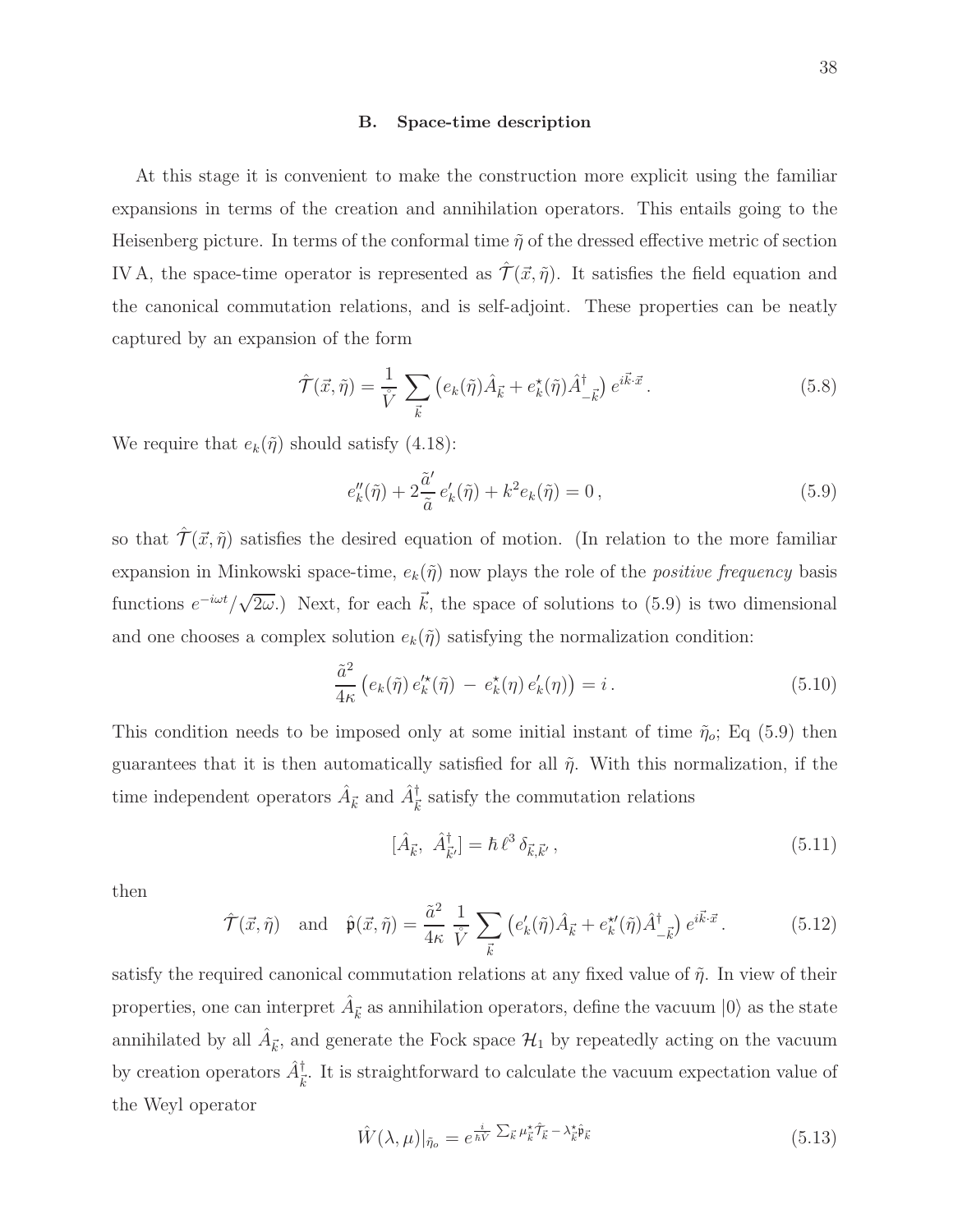at any conformal time  $\tilde{\eta}_o$ . It is given by (5.7) where  $e_k = e_k(\tilde{\eta}_o)$  and  $f_k = (a^2/4\kappa) e'_k(\tilde{\eta}_o)$ .

Thus, our second description of the Hilbert space  $\mathcal{H}_1$  adapted to the covariant space-time picture, is completely equivalent to the first description, adapted to the Weyl algebra that was constructed starting from the phase space. The first description serves to bring out the conceptual structure of the quantum theory that emerges from the phase space description of section III while the second is better adapted to calculations, e.g. regularization of the stress-energy tensor discussed in section VI.

To summarize, for each choice of solutions  $e_k(\tilde{\eta})$  satisfying the normalization condition (5.10) we obtain a vacuum state and hence a Fock representation of the canonical commutation relations (or, of the Weyl algebra). Since these representations are completely characterized by their 2-point functions, it is instructive to write them out explicitly. Using the expansion (5.8) of  $\hat{\mathcal{T}}(\vec{x}, \tilde{\eta})$ , we obtain:

$$
\langle 0 | \hat{\mathcal{T}}(\vec{x}_1, \tilde{\eta}_1) \hat{\mathcal{T}}(\vec{x}_2, \tilde{\eta}_2) | 0 \rangle = \frac{\hbar}{\tilde{V}} \sum_{\vec{k}} e^{i\vec{k} \cdot (\vec{x}_1 - \vec{x}_2)} e_k(\tilde{\eta}_1) e_k^{\star}(\tilde{\eta}_2).
$$
 (5.14)

By inspection the 2-point function is invariant under the action of space-translations. This is an independent proof of the translational invariance of the vacuum state, now geared to the cosmology literature.

Remark: While each choice of the family of solutions  $e_k(\tilde{\eta})$  to (5.9) satisfying the normalization condition (5.10) determines a vacuum state (and the associated Hilbert space  $\mathcal{H}_1$  of states), this is a many to one map: The families  $e_k(\tilde{\eta})$  and  $e^{i\theta_k}e_k(\tilde{\eta})$  that differ just by a k-dependent phase factor determine the same vacuum. There is a 1-1 correspondence between the equivalence classes  $\{e_k(\tilde{\eta})\}$  of families that differ by such phase factors and complex structures J on the phase space  $\Gamma_{\mathcal{T}}$  which are compatible with the symplectic structure and are invariant under the action of space-translations. Thus there is a 1-1 correspondence between the vacua  $|0\rangle$  we have constructed and complex structures on  $\Gamma_{\tau}$ satisfying the two properties listed above.

A natural question about these representations of the Weyl or the Heisenberg algebra is now the following: Does a change of the complex structure  $J$  —i.e., the choice of 'generalized positive frequency solutions'  $\{e_k(\tilde{\eta})\}$ — always result in unitarily equivalent representations? As is well-known, in general the answer is in the negative. In the terminology used in the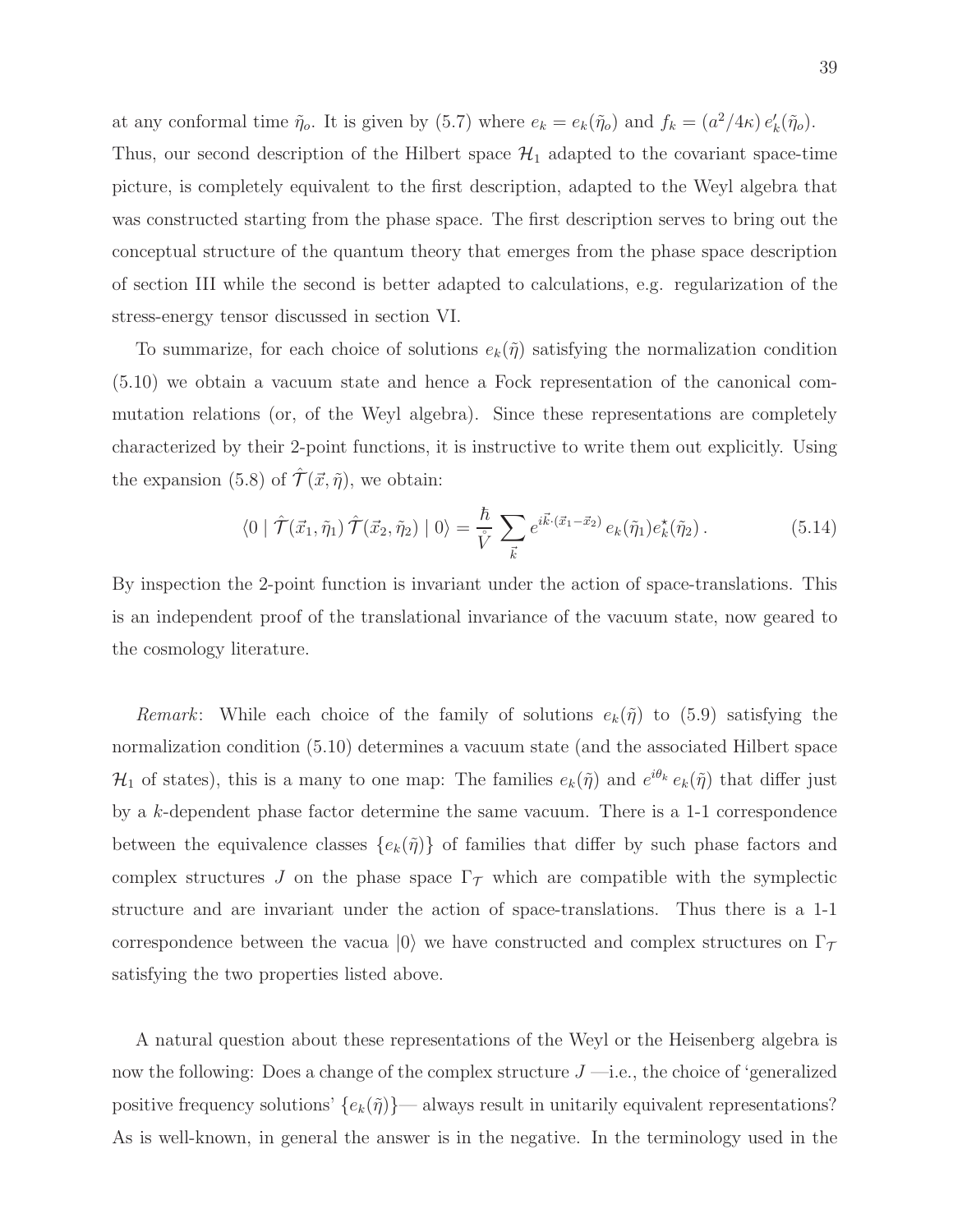cosmology literature, in general the vacuum state selected by any one complex structure may contain an infinite number of particles corresponding to another complex structure. A priori this would be a key obstacle to extracting physics because different choices would in general lead to very different predictions. Furthermore, in a general representation so constructed, there is no natural prescription to regulate products of operator-valued distributions, e.g.  $\hat{\mathcal{T}}^2(x,\tilde{\eta})$ , and hence to define basic physical operators such as the Hamiltonian of (4.12).

Fortunately, as we will see in section VI, both these problems can be resolved in one stroke by imposing certain regularity requirements on the basis functions  $\{e_k(\tilde{\eta})\}$ . Then, the representations of the Weyl algebra that result from equivalence classes  ${e_k(\tilde{\eta})}$  of any of the regular basis functions —or 'regular' complex structures  $J$ — will turn out to be unitarily equivalent. In this sense there is a unique class of unitarily equivalent representations and one can work with a unique Hilbert space  $\mathcal{H}_1$ . Therefore the more general framework of algebraic quantum field theory is not essential in the cosmological context under consideration.<sup>9</sup>

All the regular translationally invariant vacua and states containing a finite number of excitations over any of them belong to the Hilbert space  $\mathcal{H}_1$ . However, the translationally invariant vacua span an *infinite dimensional* subspace of  $\mathcal{H}_1$  and none of them is preferred from a full space-time perspective. Thus,  $\mathcal{H}_1$  will not admit a 'canonical' vacuum we are used to in Minkowski or (strictly) stationary space-times.

# VI. REGULARITY CONDITIONS ON STATES AND OPERATORS

In this section we will first summarize the notion of regularity conditions on states  $\psi$  of quantum perturbations and then use it to regulate products of operator-valued distributions, such as the ones that appear in the quantum stress-energy tensor or Hamiltonian. There exist several methods of regularization. We will work with the adiabatic scheme because it is particularly suitable to perform explicit computations, including numerical implementations, and can be directly extended to our quantum field theory on quantum FLRW geometries.

<sup>9</sup> See also [77–79] where one arrives at a rigorous uniqueness result using the form (3.34) of equations of motion. However, the 'vacua' they are led to consider are not necessarily of 4th adiabatic order whence it would be difficult to regularize and renormalize physically interesting composite operators, such as the energy density, in that framework. It would be interesting to see in detail the precise relation between that approach and the adiabatic treatment pursued here and in much of the cosmological literature.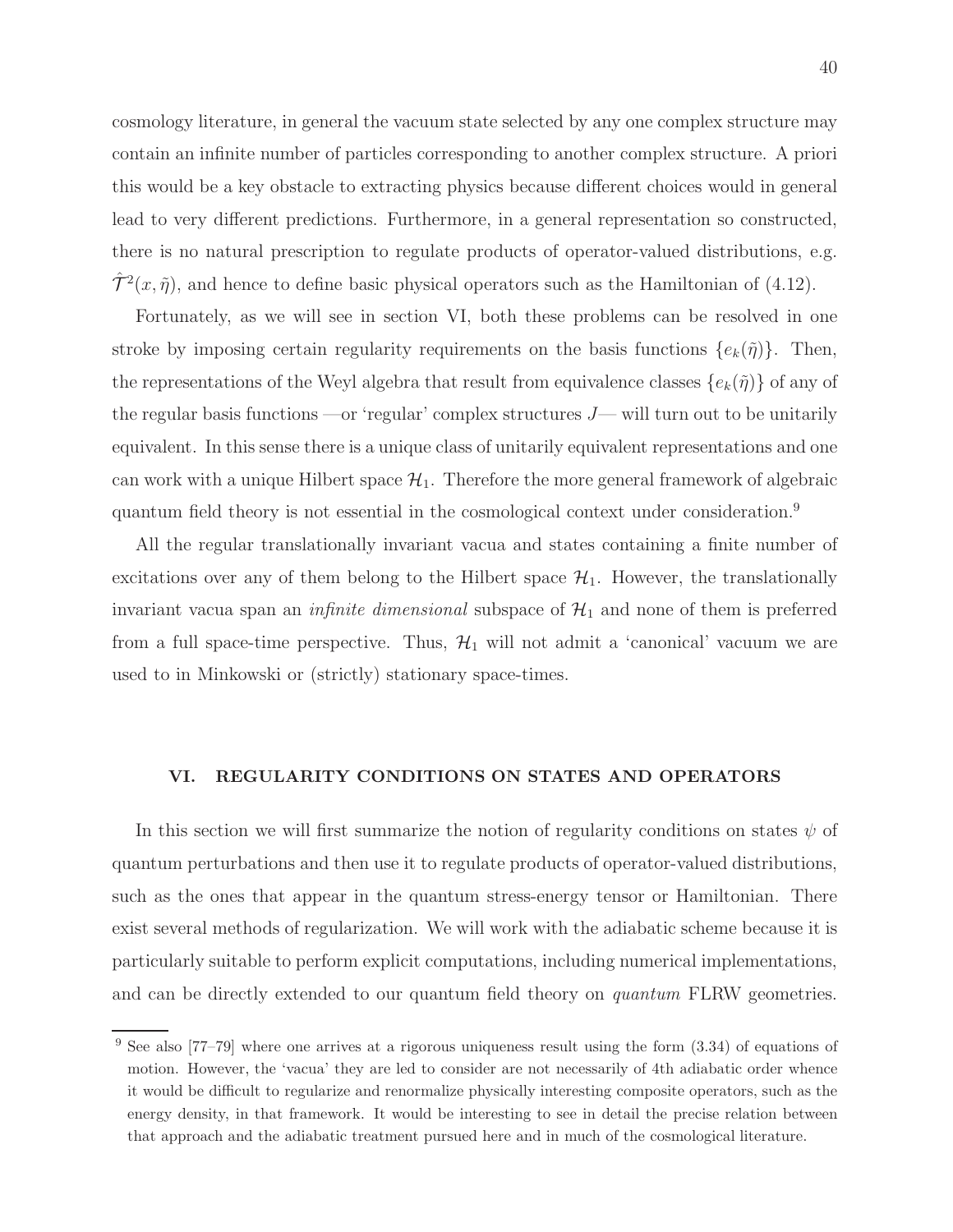In this paper of course we will focus on the  $k = 0$ ,  $\Lambda = 0$  case but our considerations will extend to other contexts such as the  $k=1$  FLRW case where the underlying isometries make a mode decomposition naturally available.

Much of the discussion in the first two sub-sections is taken from the rich literature on adiabatic regularization in cosmology (see, e.g., [8, 9, 95, 99]). But there are two new elements as well: i) the specific formulation of the adiabatic condition (which is succinct and yet clarifies some subtleties); and ii) the discussion of the regularized Hamiltonian operator  $\hat{H}_1$ .

## A. The adiabatic condition

As explained in Section V B, a choice of a basis of 'generalized positive frequency' solutions  $e_k(\tilde{\eta})$  satisfying the normalization condition (5.10) determines a vacuum state,  $|0\rangle$ , from which a Fock space  $\mathcal{H}_1$  can be constructed. Since each of these (complex) basis vectors  $e_k(\tilde{\eta})$  satisfies the second order, linear, ordinary differential equation (5.9), any two bases  $e_k(\tilde{\eta})$  and  $\underline{e}_k(\tilde{\eta})$  are related simply by [93, 94]

$$
e_k(\tilde{\eta}) = \alpha_k \underline{\mathbf{e}}_k(\tilde{\eta}) + \beta_k \underline{\mathbf{e}}_k^{\star}(\tilde{\eta}), \qquad (6.1)
$$

where the *time-independent* Bogoluibov coefficients  $\alpha_k$  and  $\beta_k$  satisfy the relation  $|\alpha_k|^2$  –  $|\beta_k|^2 = 1$ . Substituting this equation in the expression (5.8) of the field operator  $\hat{\mathcal{T}}(\vec{x}, \tilde{\eta})$ , we find a linear relation between the creation and annihilation operator associated with the two families

$$
\hat{\underline{A}}_{\vec{k}} = \alpha_k \,\hat{A}_{\vec{k}} + \beta_k^* \,\hat{A}_{-\vec{k}}^\dagger. \tag{6.2}
$$

This relation shows that, as long as the  $\alpha_k$  coefficient are not trivial, i.e.  $\alpha_k \neq e^{i\theta_k}$  for all k, the associated vacua  $|0\rangle$  and  $|0\rangle$  are distinct. The number of 'under-barred' quanta with momentum  $\vec{k}$  that the state  $|0\rangle$  contains is given by

$$
\langle 0|\hat{\underline{\mathrm{N}}}_{\vec{k}}|0\rangle := \langle 0|(\hbar\ell^3)^{-1}\hat{\underline{\mathrm{A}}}_{\vec{k}}\hat{\underline{\mathrm{A}}}_{\vec{k}}^{\dagger}|0\rangle = |\beta_k|^2, \qquad (6.3)
$$

where we have used  $(6.2)$  and the commutation relation  $(5.11)$  in the last step. The right hand side provides the expected number of 'under-barred exitations/particles' with momentum  $\vec{k}$  in the vacuum  $|0\rangle$ . Therefore, at the power counting level, it follows that if  $|\beta_k|^2$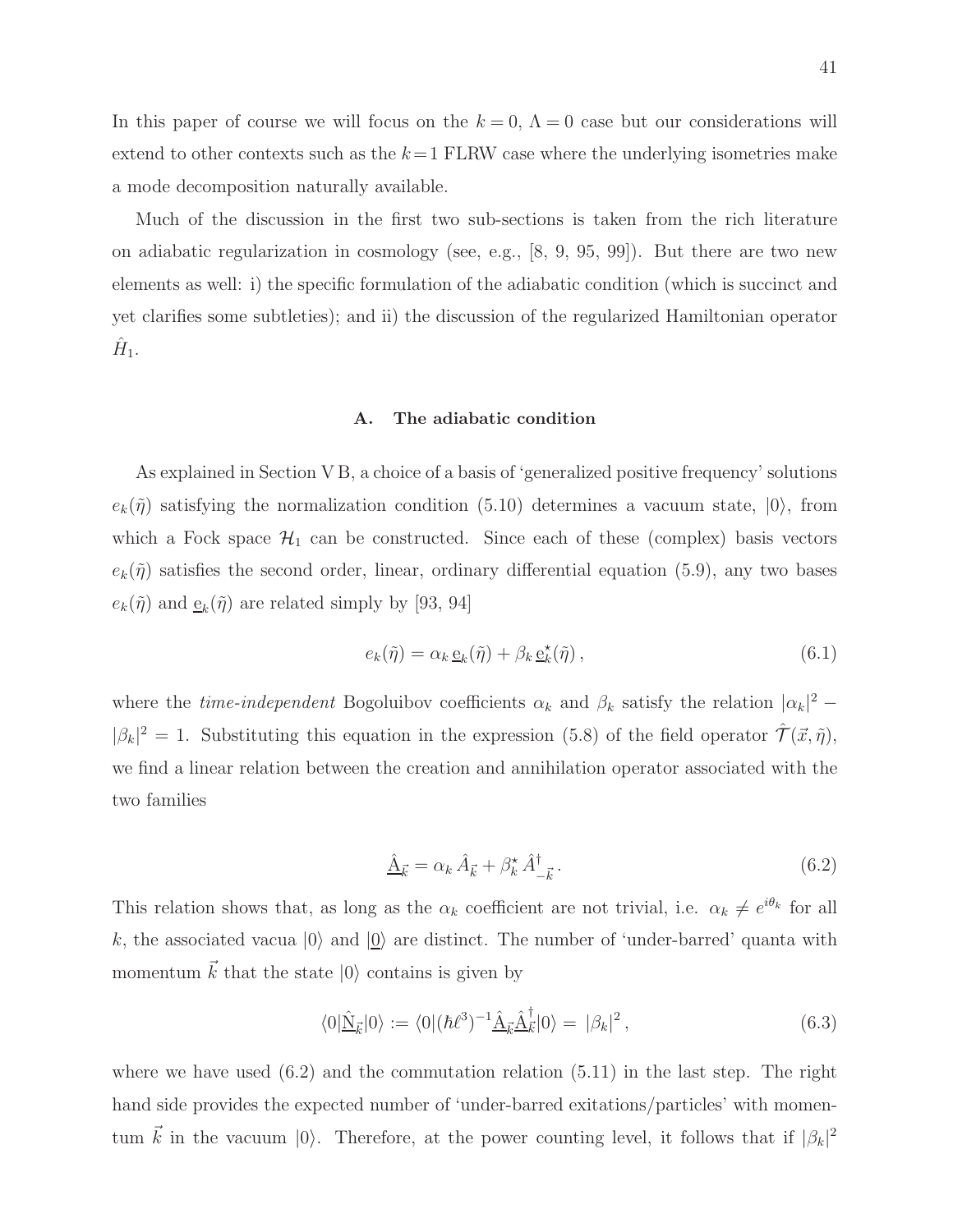does not fall-off faster than  $k^{-3}$  when  $k \to \infty$ , the total number of 'under-barred quanta' in the vacuum  $|0\rangle$  would diverge. In this case,  $|0\rangle$  would not belong to the under-barred Fock space; the two representations of the Heisenberg or Weyl algebra would be unitarily inequivalent.

This inequivalence is related to the large  $k$  limit and, as indicated in section VB, can arise because so far there is no restriction on the ultraviolet behavior of the basis states  $e_k(\tilde{\eta})$ . The physical idea behind the appropriate restriction becomes clearer if one works with the variable  $\chi_k(\tilde{\eta}) := (\tilde{a}(\tilde{\eta})/2\sqrt{\kappa}) e_k(\tilde{\eta})$ , for which (5.9) becomes

$$
\chi_k''(\tilde{\eta}) + \left(k^2 - \frac{\tilde{a}''(\tilde{\eta})}{\tilde{a}(\tilde{\eta})}\right) \chi_k(\tilde{\eta}) = 0.
$$
\n(6.4)

Note that (6.4) reduces to the equation satisfied by the standard basis functions in Minkowski space if  $\tilde{a}''/\tilde{a} = 0$ . Now,  $6\tilde{a}''/\tilde{a}^3$  is just the scalar curvature of  $\tilde{g}_{ab}$  and introduces a physical length scale  $L(\tilde{\eta})$  into the problem. The form of (6.4) suggests that for modes with large momentum, i.e., with  $k/\tilde{a} \gg 1/L$ , curvature would have negligible effect and they would evolve almost as if they were in Minkowski space. Therefore, it is natural to impose the following regularity condition on the choice of basis functions in the ultraviolet limit: for  $k/\tilde{a} \gg 1/L$ ,  $\chi_k(\tilde{\eta})$  should approach the canonical Minkowski space *positive frequency* solutions  $e^{ikt}/\sqrt{2k}$  at an appropriate rate. (In the terminology of section VB, we would then be restricted to a preferred family of complex structures all of which have the same ultraviolet behavior as the canonical complex structure in Minkowski space-time.) This is the crux of the idea behind adiabatic condition.

To make this idea precise, we have to sharpen the required rate of approach. For this, one first introduces a set of specific 'generalized WKB' solutions to (6.4) that approach the Minkowski space positive frequency modes as  $k \to \infty$  in a controlled fashion. In a second step, one requires that the permissible basis functions  $\chi_k(\tilde{\eta})$  —which are exact solutions to (6.4)— should approach the WKB solutions to the desired order.

The generalized WKB solutions  $\chi_k^{(N)}$  $\binom{N}{k}(\tilde{\eta})$  of order N are given by [95]: <sup>10</sup>

<sup>&</sup>lt;sup>10</sup> For this prescription to be well-defined,  $W_k^{(N)}(\tilde{\eta})$  must be non-negative. For any given smooth  $\tilde{a}(\tilde{\eta})$ , this can be ensured by going to high enough k. Since it is only the behavior of  $W_k^{(N)}(\tilde{\eta})$  in the  $k \to \infty$  that matters for the adiabiticity considerations, if  $W_k^{(N)}$  were to become negative in some k-range, one can just suitably modify its form for low  $k$ .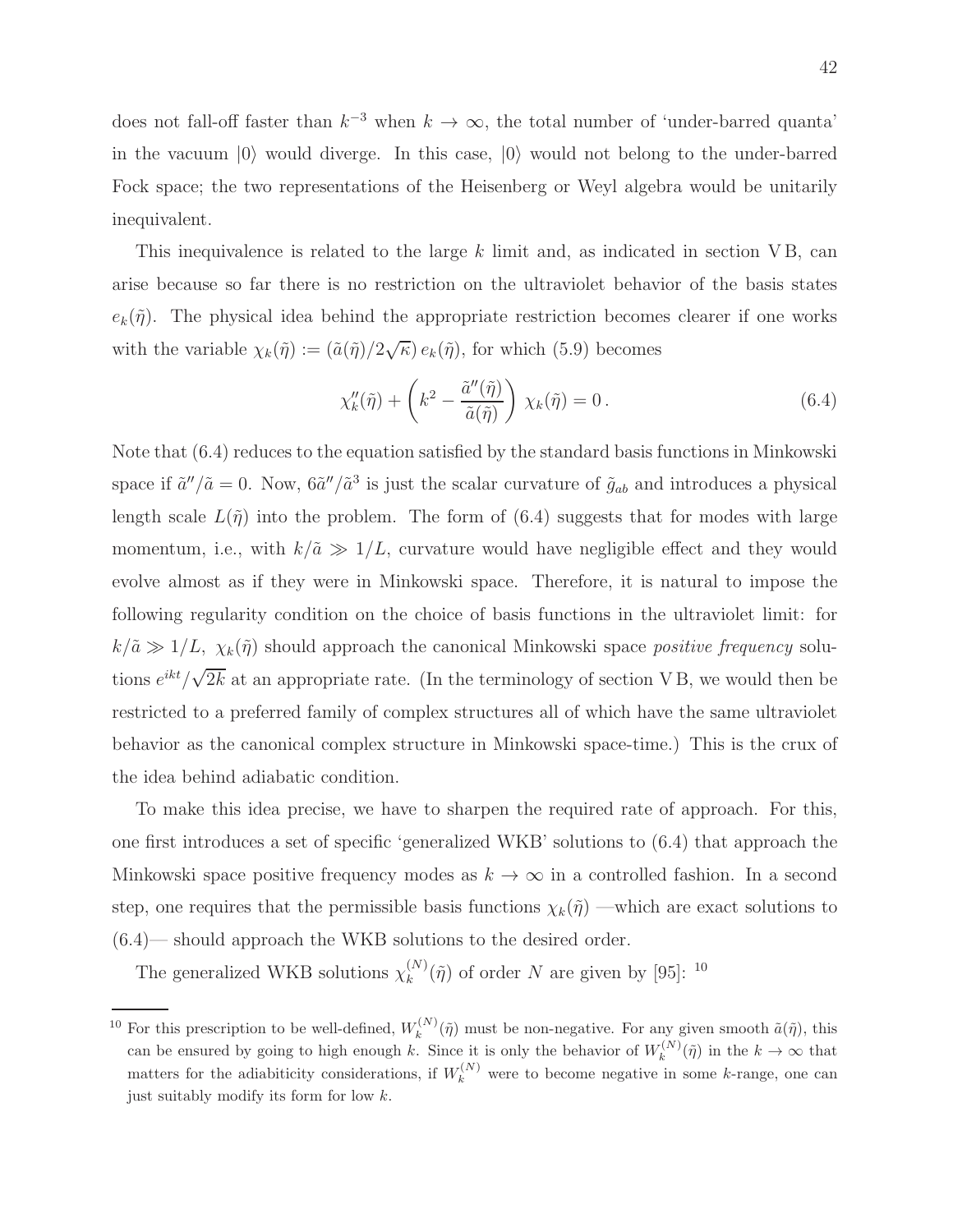$$
\chi_k^{(N)}(\tilde{\eta}) = \frac{1}{\sqrt{2 \, W_k^{(N)}(\tilde{\eta})}} \, e^{-i \int^{\tilde{\eta}} W_k^{(N)}(\tau) \, d\tau} \tag{6.5}
$$

where  $W_k^{(N)}$  $k_k^{(N)}(\tilde{\eta}) = W_0 + W_1 + ... + W_N$ , with

$$
W_0 = k; \quad W_2 = -\frac{1}{2k} \frac{\tilde{a}''}{\tilde{a}}; \quad W_4 = \frac{2\tilde{a}''\tilde{a}'^2 - 2\tilde{a}''^2\tilde{a} - 2\tilde{a}\tilde{a}'\tilde{a}''' + \tilde{a}^2\tilde{a}'''}{8k^3\tilde{a}^3}; \quad \dots
$$
  
and  $W_i = 0$  if *i* is odd. (6.6)

Note that, because the lower bound on the integral in the phase factor is not fixed,  $\chi_k^{(N)}$  $\binom{N}{k}$  is well-defined only up to an overall phase (which is time independent but can depend on  $k$ ). Each  $\chi_k^{(N)}$  $\binom{N}{k}(\tilde{\eta})$  is an approximate solution to (6.4) in the sense that, when we operate on it by the operator on the left side of (6.4), the result does not vanish but is given by terms of the order  $\mathcal{O}(\tilde{a}/kL_{N+2})^{N+1/2}$  where the length scale  $L_N$  is dictated by  $\tilde{a}$  and its  $\tilde{\eta}$ -derivatives to order N. The leading order term of (6.5) corresponds to the positive frequency solution in Minkowski space and the rest of the terms are higher order contributions that vanish at different rates when  $(\tilde{a}/kL_N) \rightarrow 0$ . Finally, this approximate solution can also be regarded as an expansion in the number of derivatives of the scale factor. This is because, since the limit refers to  $(\tilde{a}/kL_N)$ , one can either keep  $L_N$  fixed and let  $\tilde{a}/k$  go to zero as we have done so far, or keep  $\tilde{a}/k$  fixed and let  $1/L_N$  go to zero, which corresponds to letting the expansion rate go to zero, i.e, considering adiabatic expansion. This why, although this method is primarily concerned with ultraviolet issues, it is referred to as 'adiabatic regularization'.<sup>11</sup>

We are now ready to state the 'adiabatic condition' that imposes the desired ultraviolet regularity on the basis functions: In the mode expansion  $(5.8)$ , choose only those solutions  $e_k(\tilde{\eta}) = 2\sqrt{\kappa} \chi_k(\tilde{\eta})/\tilde{a}(\tilde{\eta})$  to (5.9) which agree with  $\chi_k^{(N)}$  $\binom{N}{k}$  ( $\tilde{\eta}$ ) up to terms of order  $(\tilde{a}/kL_N)^{N+1/2}$ . More precisely, we require:  $|\chi_k| = |\chi_k^{(N)}|$  $\binom{N}{k}$   $(1 + \mathcal{O}((\tilde{a}/kL_{N+2}))^{N+2}),$  and the same relation should hold if  $\chi_k$  and  $\chi_k^{(N)}$  $\binom{N}{k}$  are replaced by their 1st, 2nd, ... (N-1)<sup>th</sup> time derivatives. (Note that the absolute value signs make these conditions well-defined in spite of the phase ambiguity in  $\chi_k^{(N)}$  $\binom{N}{k}$ .) These bases  $e_k(\tilde{\eta})$  will be referred to as *Nth*-order adiabatic solutions, the associated vacuum states will be referred to as the Nth order vacua, and states obtained by operating on these vacua by (arbitrarily large but finite)

<sup>&</sup>lt;sup>11</sup> Chronologically, the term *adiabatic* originated from the fact that the first application of this method introduced by Parker in [93]— was to the problem of regularizing the number operator in an expanding universe, and the condition that the particle number be an adiabatic invariant was used as a fundamental requirement in the construction.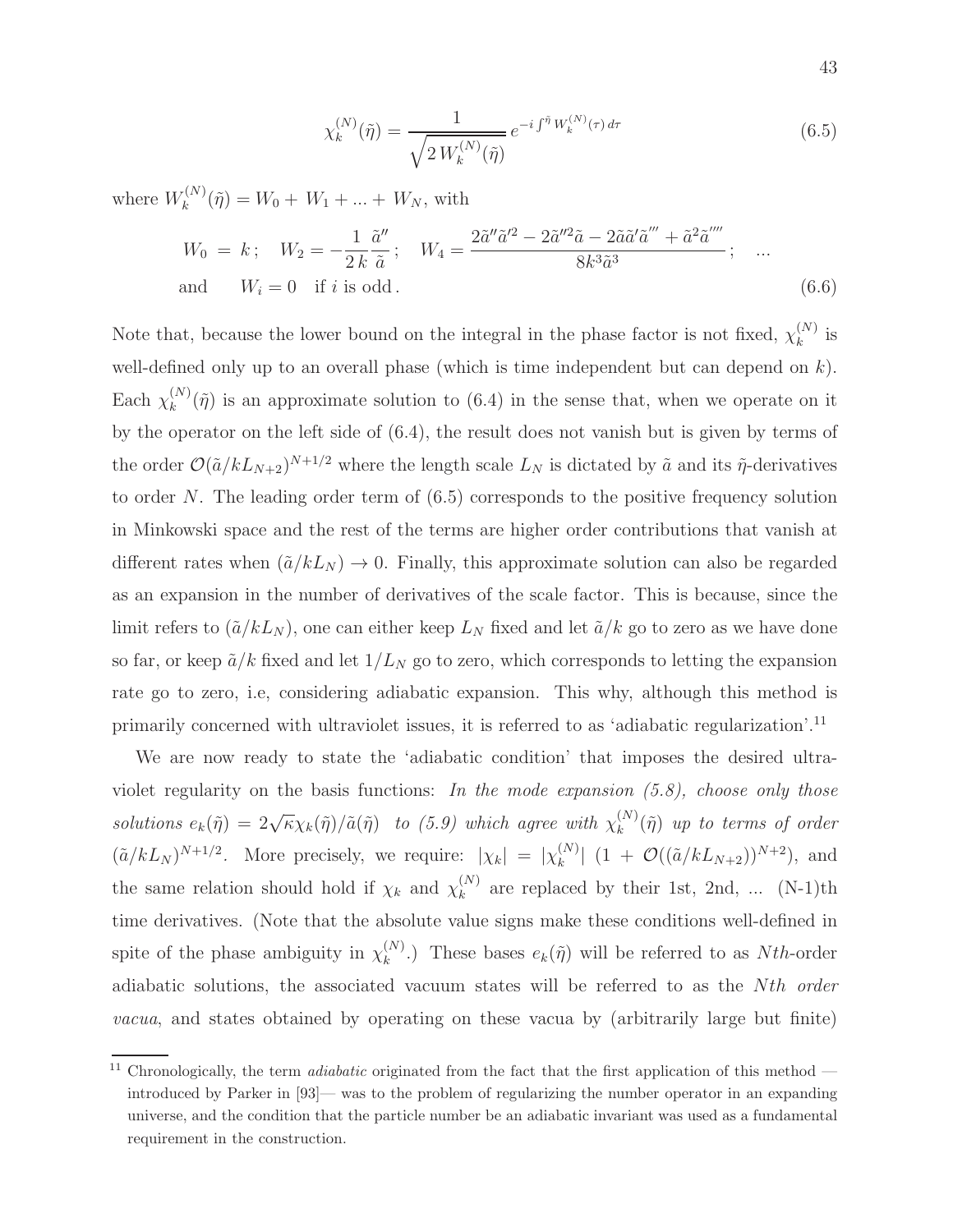sums of products of creation operators as *Nth*-order adiabatic states. From now on, we will restrict ourselves to  $N<sub>th</sub>$ -order adiabatic states and, for reasons explained in section VIB, for most part we will set  $N = 4$ . There is a large body of literature on the notion of adiabatic states and their properties. For further details, see in particular [8, 9, 95].

This framework has two important features.

- The adiabatic condition is only an *asymptotic* restriction for large  $kL/\tilde{a}$ . Therefore, for any given N, there are infinitely many families of solutions  $e_k(\tilde{\eta})$  which satisfy it. Each of these bases defines an adiabatic vacuum and, if two bases are non-trivially related (i.e., if the Bogoluibov coefficients  $\alpha_k$  are not pure phases for all k), the corresponding vacua are distinct. Thus, in striking contrast to the free field theory in Minkowski space, there is no preferred vacuum state, nor a canonical notion of 'particles'. Any one vacuum appears as an 'excited state with many particles' with respect to another vacuum.
- However, if  $N \geq 2$ , all adiabatic vacua —and hence all adiabatic states— lie in the same Hilbert space  $\mathcal{H}_1$ . This is because if  $N \geq 2$ , then  $\sum |\beta_k|^2 < \infty$ , whence any one adiabatic vacuum has only a finite number of particles relative to any other.

This completes the specification of the Hilbert  $\mathcal{H}_1$  of perturbations we began in section V B. While we used the framework originally developed for quantum field theory in classical space-times, because we used the dressed effective metric  $\tilde{g}_{ab}$  for our background, it follows from section IV that  $\mathcal{H}_1$  is the Hilbert space of quantum perturbations  $\psi$  propagating on the quantum geometry  $\Psi_o$ .

Remark: Had we chosen to work with spatial manifolds  $\mathbb M$  with  $\mathbb R^3$  topology rather than  $\mathbb{T}^3$ , Eq (6.3) would be replaced by

$$
\langle 0|\hat{\underline{\mathrm{N}}}_{\vec{k}}|0\rangle := \langle 0|\hbar^{-1}\hat{\underline{\mathrm{A}}}_{\vec{k}}\hat{\underline{\mathrm{A}}}_{\vec{k}}^{\dagger}|0\rangle = |\beta_k|^2(2\pi)^3\delta^3(0) \,. \tag{6.7}
$$

This implies that  $|\beta_k|^2$  is now the number *density* of the 'under-barred exitations/particles' —with momentum  $\vec{k}$ — in the vacuum  $|0\rangle$  per unit volume of M and per unit co-moving *volume in the momentum space*. The  $\delta^3(0)$  (in the momentum space) in (6.7) arises because of the infinite spatial volume of M. Thus, in addition to the potential ultraviolet divergence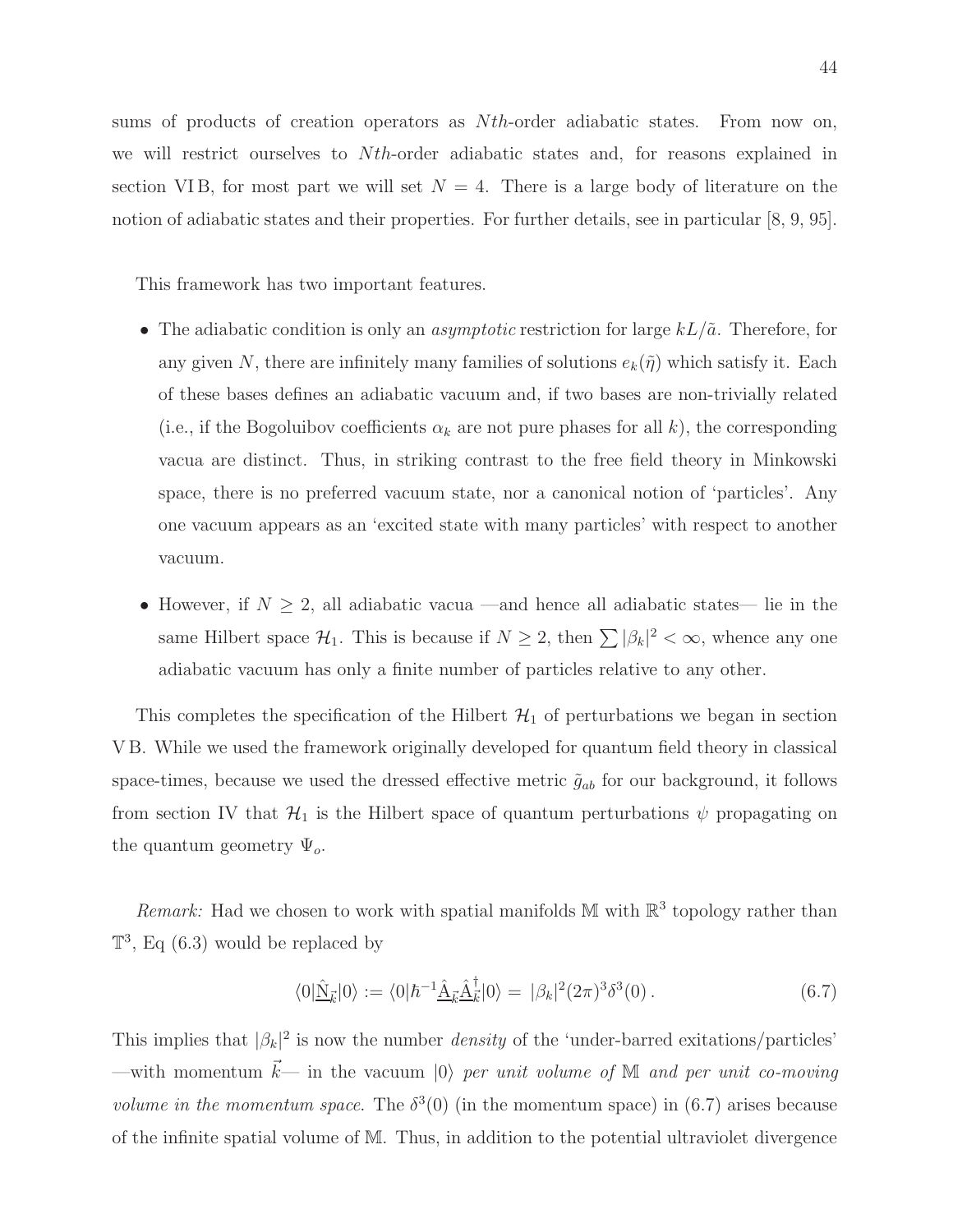that would occur if  $|\beta_k|$  does not fall-off appropriately for large k, we now also have an infrared divergence. Note that this cannot be cured simply by putting an infrared cut-off in the  $\vec{k}$  space: the total number of particles created with momenta  $\vec{k}$  within any finite range  $\Delta_k$  also diverges because of the infinite spatial volume of M. In particular, this divergence persists for massive fields as well; it arises because we now have an infinite volume and a homogeneous background. This then implies that the Fock representations of the Heisenberg or Weyl algebra associated with any two bases  $e_k(\tilde{\eta})$  and  $\underline{e}_k(\tilde{\eta})$  are unitarily inequivalent unless  $\alpha_k$  is a pure phase for all k. But physically this infinity is spurious. Therefore, for  $\mathbb{R}^3$  topology, a notion of 'physical equivalence' is more appropriate than that of 'unitary equivalence'. To introduce it, recall first that if the topology is  $\mathbb{R}^3$  one has to introduce a fiducial cell  $\mathcal C$  and restrict all integrations to it already at the classical level. (From a physical perspective one can choose the cell so that its physical volume is larger than the volume of the observed universe.) Two Fock representations of perturbations would be regarded as physically equivalent if the vacuum state associated with one contains a finite number of 'exitations/particles' with respect to the other within any region contained in  $\mathcal{C}$ . Then, if we restrict ourselves to adiabatic vacua of order  $N \geq 2$ , we are ensured of physical equivalence. If we require  $N \geq 4$ , the expectation values of the regularized stress-energy tensor would be well-defined distributions and we can restrict the support of test functions in  $\mathcal{C}$ .

## B. Regularization of composite operators

In this subsection we summarize the necessary regularization procedure to obtain physical information from the formal expressions of composite operators on the Hilbert space  $\mathcal{H}_1$ . Adiabatic regularity of the basis modes  $e_k(\tilde{\eta})$  will provide the necessary control on the ultraviolet divergences in the expectation values of composite operators, leading to state independent criteria to extract the physical, finite results while respecting the underlying covariance of the theory.

Consider a formal operator  $\hat{O}(\vec{x}, \tilde{\eta})$  which is at least quadratic in the field operator and its conjugate momentum, and is factor ordered to be self-adjoint. Examples of direct interest are the stress-energy tensor and the Hamiltonian. Consider the expectation value of this operator with respect to an adiabatic vacuum selected by a basis  $\chi_k(\tilde{\eta})$ . Using the mode decomposition (5.8) and the commutation relation (5.11), the vacuum expectation value of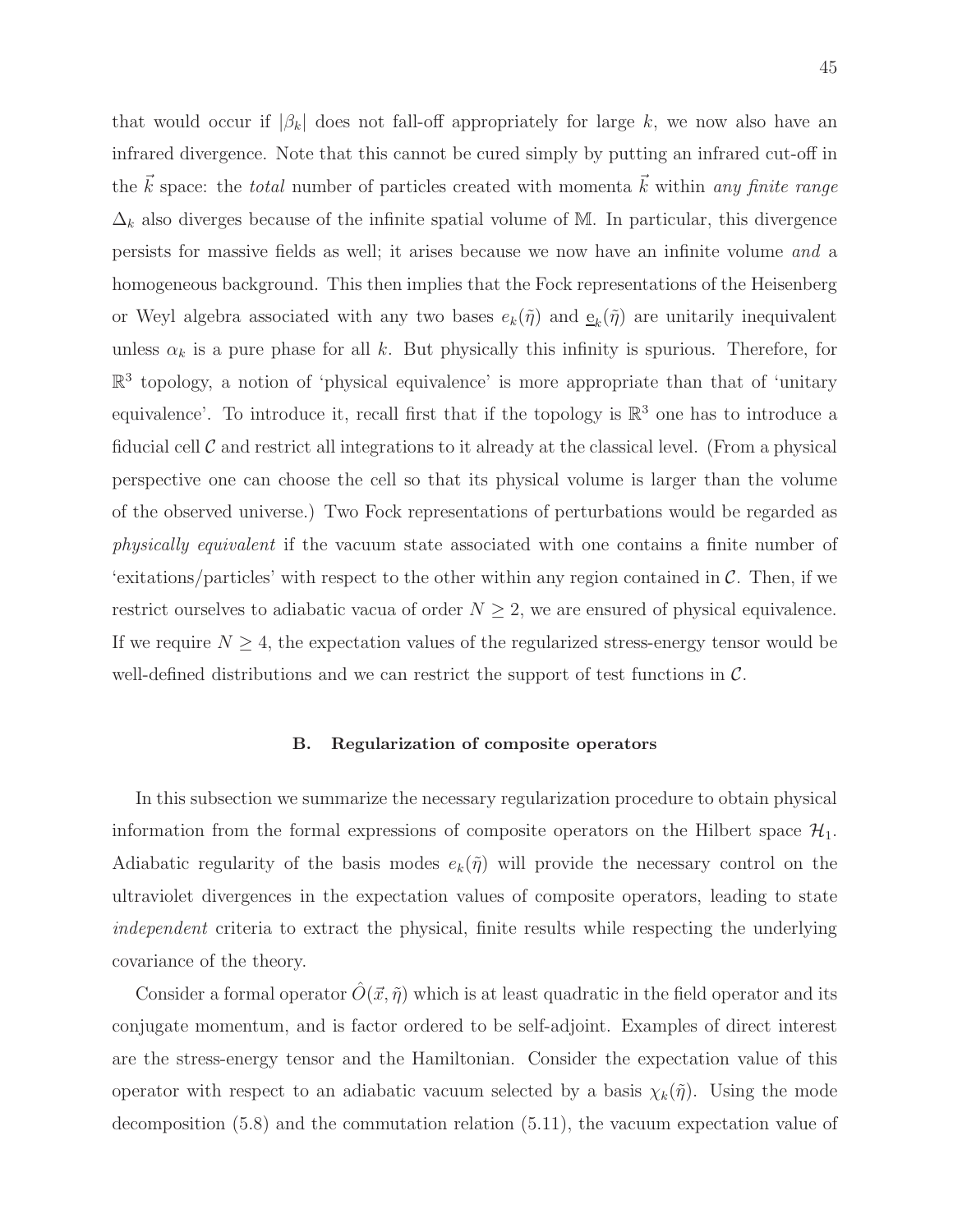$\tilde{O}(\vec{x}, \tilde{\eta})$  can be expressed as a formal sum in the momentum space, of the type

$$
\langle 0|\hat{O}(\vec{x},\tilde{\eta})|0\rangle_{\text{formal}} = \frac{1}{\ell^3} \sum_{\vec{k}} O_k[\chi_k(\tilde{\eta})]
$$
\n(6.8)

where there is no x-dependence on the right side because  $|0\rangle$  is translationally invariant. Generically, the sum would be ultraviolet divergent. In adiabatic regularization the physically relevant, finite expression is obtained by subtracting, mode by mode, each term in the adiabatic expansion of  $O_k[\chi_k(\tilde{\eta})]$  that contains at least one ultraviolet divergent piece [93, 95] (see also [8, 9]). Thus, if  $O^{(N)}$  is the *Nth* adiabatic order term in the expansion of the summand, if any one part of  $O^{(N)}$  is divergent, the entire term  $O^{(N)}$  is subtracted (including parts that have no ultraviolet divergences). On the other hand, following the criterion of minimal subtraction, this procedure is applied only up to that order in the adiabatic expansion at which the formal expression has divergent pieces. Thus, if the  $Mth$  adiabatic order term has no divergent part, then nothing is subtracted at order M.

The most interesting example for us is the stress-energy tensor of gauge invariant tensor perturbations since it plays the key role in checking if the truncation scheme is self-consistent, i.e., whether or not the back-reaction can be neglected. For classical fields  $\mathcal{T}(\vec{x})$ , the expression is given by

$$
T_{ab} = \frac{1}{4\kappa} \left[ \tilde{\nabla}_a \mathcal{T} \tilde{\nabla}_b \mathcal{T} - \frac{1}{2} \tilde{g}_{ab} \tilde{g}^{cd} \tilde{\nabla}_c \mathcal{T} \tilde{\nabla}_d \mathcal{T} \right]. \tag{6.9}
$$

At the quantum level the stress-energy tensor is a composite operator of dimension four, and in four space-time dimensions we expect ultraviolet divergences up to fourth order in the co-moving momentum k. Let us first consider energy density operator  $\hat{\rho}(\vec{x}, \tilde{\eta})$ . Given a basis  $e_k(\tilde{\eta}) = 2\sqrt{k} \chi_k(\tilde{\eta})/\tilde{a}(\tilde{\eta})$  of fourth or higher adiabatic order, the formal expression for the expectation value of  $\hat{\rho}(\vec{x}, \tilde{\eta})$  in the associated adiabatic vacuum is

$$
\langle 0|\hat{\rho}|0\rangle_{\text{formal}} := -\langle 0|\hat{T}_0^0|0\rangle_{\text{formal}} = \frac{\hbar}{\ell^3 \tilde{a}^4(\tilde{\eta})} \sum_{\vec{k}} \rho_k[\chi_k(\tilde{\eta})]
$$
  

$$
= \frac{\hbar}{2\ell^3 \tilde{a}^4(\tilde{\eta})} \sum_{\vec{k}} |\chi'_k|^2 + \left(k^2 + \frac{\tilde{a}'^2}{\tilde{a}^2}\right) |\chi_k|^2 - 2\frac{\tilde{a}'}{\tilde{a}} \text{Re}(\chi_k \chi_k'^\star). \tag{6.10}
$$

By using the adiabatic expansion of each  $\chi_k$  in the above summand, it is easy to see that all the ultraviolet divergences are contained in terms of adiabatic order equal to and smaller than four. The zeroth adiabatic order term produces a  $\sum(1/k^3)$  divergence in co-moving momentum k; the second order term a  $\sum(1/k^2)$  one; and the fourth order term a  $\sum(1/k)$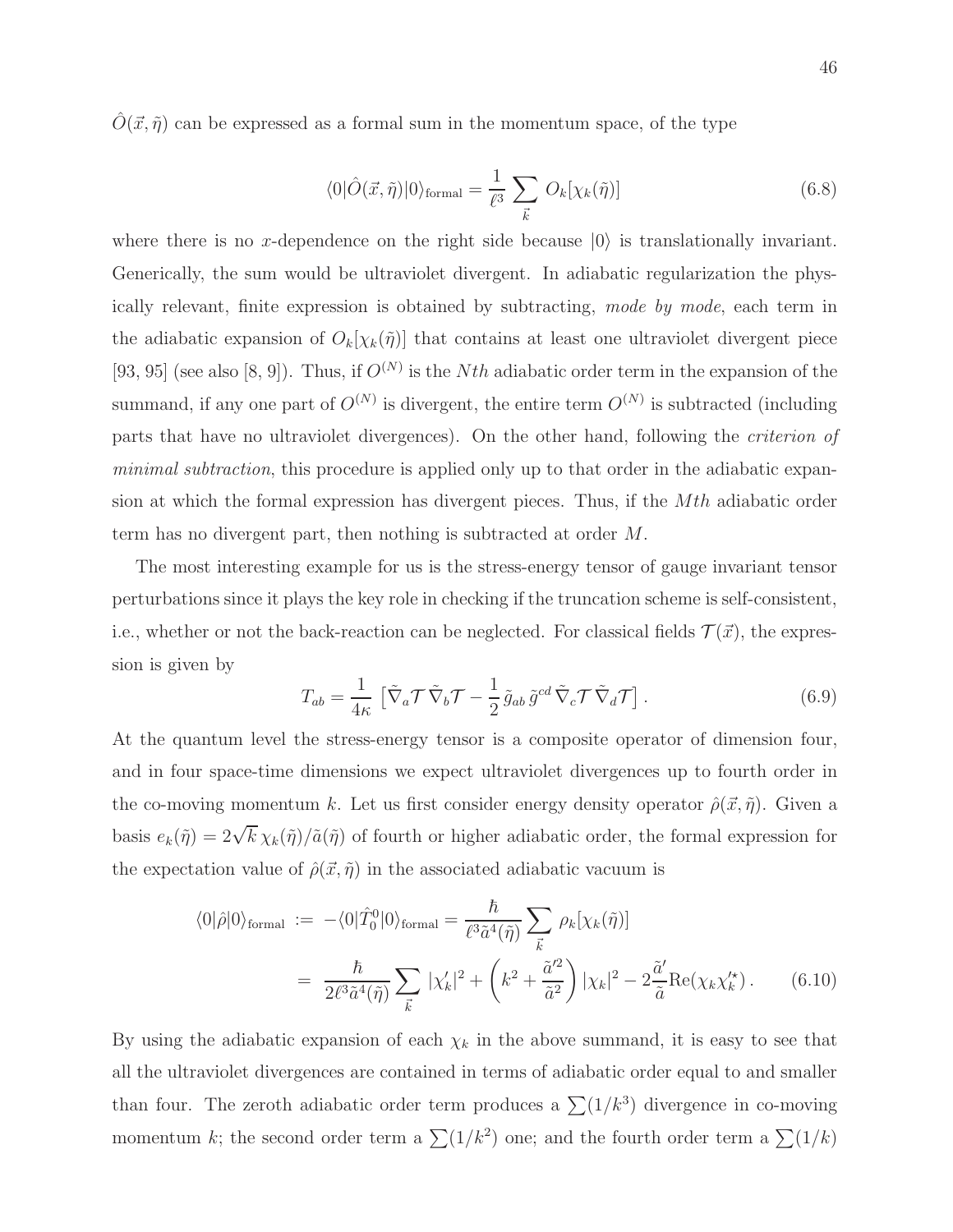one. Therefore, the subtraction terms  $C^{\rho}(k, \tilde{\eta})$  needed to regularize the energy density are obtained from the terms of zeroth, second and fourth adiabatic order in the expansion of the summand:

$$
C^{\rho}(k,\tilde{\eta}) = \rho_k^{(0)} + \rho_k^{(2)} + \rho_k^{(4)} = \frac{k}{2} + \frac{\tilde{a}^{\prime 2}}{4\tilde{a}^2 k} + \frac{4\tilde{a}^{\prime 2}\tilde{a}'' + \tilde{a}\tilde{a}^{\prime\prime 2} - 2\tilde{a}\tilde{a}'\tilde{a}^{\prime\prime\prime}}{16\tilde{a}^3 k^3}.
$$
 (6.11)

Thus, the vacuum expectation value of the renormalized energy density is

$$
\langle 0|\hat{\rho}|0\rangle_{\text{ren}} = \frac{\hbar}{\ell^3 \tilde{a}(\tilde{\eta})^4} \sum_{\vec{k}} \left(\rho_k[\chi_k(\tilde{\eta})] - C^{\rho}(k,\tilde{\eta})\right). \tag{6.12}
$$

Note that the subtraction terms  $C^{\rho}$  are local in the background geometry and, even more importantly, are *state independent*. The expectation value in any fourth order state in  $\mathcal{H}_1$ is computed by the same procedure, using the same subtraction terms.

The only other independent degree of freedom in the stress-energy tensor in a homogenous and isotropic background is the trace T (or the pressure  $p = (\rho + T)/3$ ). The corresponding vacuum expectation value can be calculated using results given in [99]:

$$
\langle 0|\hat{T}|0\rangle_{\text{ren}} = \frac{-\hbar}{\ell^3 \tilde{a}^4(\tilde{\eta})} \sum_{\vec{k}} -|\chi_k'|^2 + \left(k^2 - \frac{\tilde{a}'^2}{\tilde{a}^2}\right)|\chi_k|^2 + 2\frac{\tilde{a}'}{\tilde{a}} \text{Re}(\chi_k \chi_k'^*) - C^T(k, \tilde{\eta}), \quad (6.13)
$$

where the 4th adiabatic order subtraction terms are

$$
C^{T}(k,\tilde{\eta}) = \frac{-\tilde{a}^{\prime 2} + \tilde{a}\tilde{a}^{\prime \prime}}{2\,\tilde{a}^{2}k} - \frac{6\tilde{a}^{\prime 2}\tilde{a}^{\prime \prime} - 3\tilde{a}\tilde{a}^{\prime \prime 2} - 4\tilde{a}\tilde{a}^{\prime} \tilde{a}^{\prime \prime \prime} + \tilde{a}^{2}\tilde{a}^{\prime \prime \prime}}{8\tilde{a}^{3}k^{3}}.
$$
(6.14)

Note that both vacuum expectation values, (6.12) and (6.13), are constant functions on M as they must be given that the vacuum is translationally invariant.<sup>12</sup> If the vacuum were replaced by a generic 4th order adiabatic state, this constancy will not hold. In that case the expectation value would be distributions in  $\vec{x}$ . Finally, by themselves these expectation values only provide a quadratic form on the Hilbert space  $\mathcal{H}_1$ . However, recent results show that they are the expectation values of an operator valued distribution  $\hat{T}_{ab}$  on  $\mathcal{H}_1$  [96].

A natural question now arises: Does the vacuum expectation value of the renormalized stress-energy tensor satisfy covariant conservation  $\tilde{\nabla}_a \langle \hat{T}^{ab} \rangle_{\text{ren}} = 0$  with respect to the dressed effective background  $\tilde{g}_{ab}$ ? In any homogenous and isotropic background, the conservation

<sup>&</sup>lt;sup>12</sup> As a consequence, while the summands on the right side of these expressions can be interpreted as the contribution of the mode  $\vec{k}$  to  $\langle \hat{\rho}(x) \rangle_{\text{ren}}$  and  $\langle \hat{T}(x) \rangle_{\text{ren}}$ , they are *not* the Fourier transforms  $\langle \hat{\rho}_k \rangle_{\text{ren}}$  and  $\langle \hat{T}_k \rangle_{\text{ren}}$  of these quantities in the *x*-space.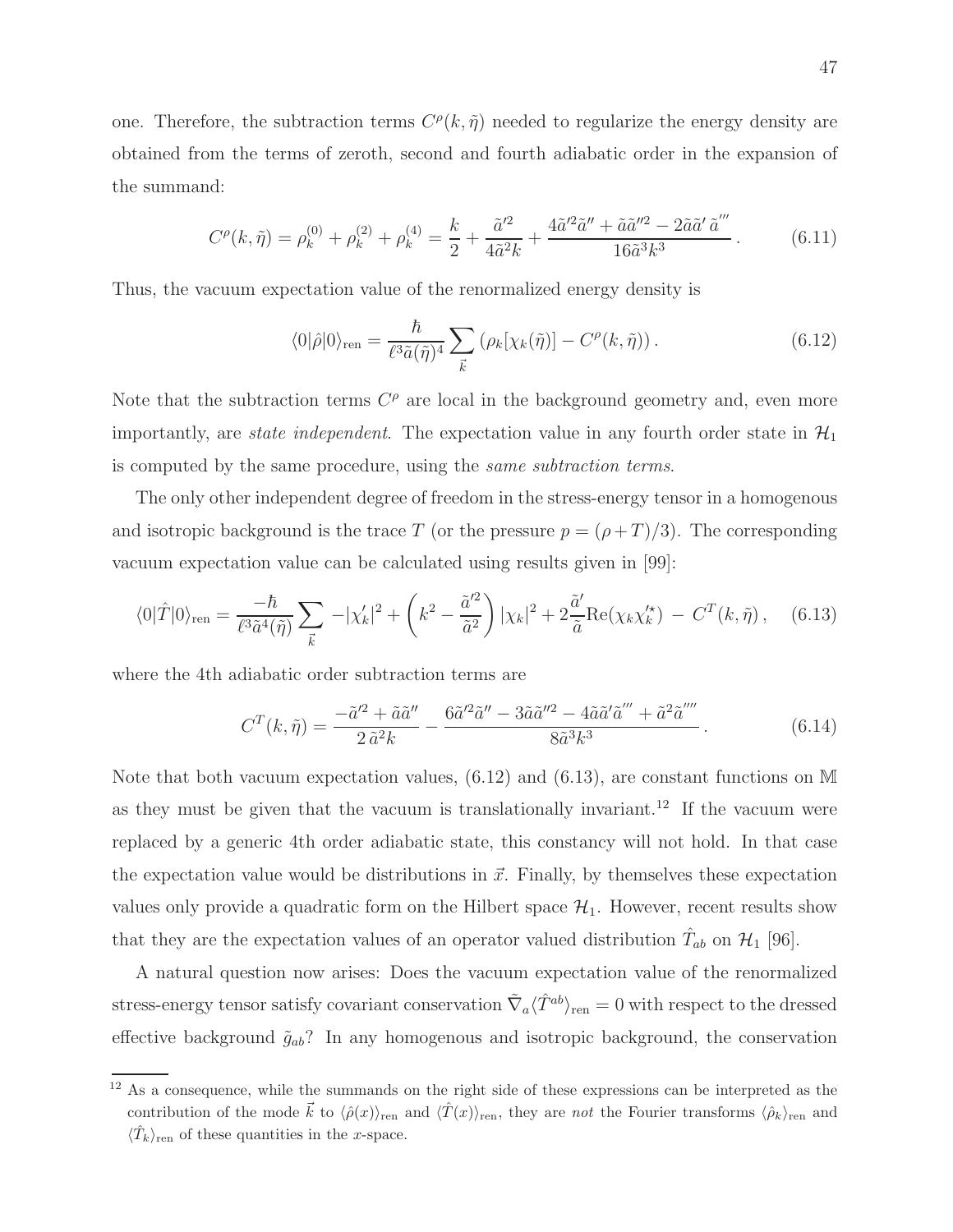equation reduces to  $\langle \hat{\rho} \rangle'_{\text{ren}} + \frac{\tilde{a}'}{\tilde{a}}$  $\frac{\tilde{a}'}{\tilde{a}}(4\langle \hat{\rho} \rangle_{\text{ren}} + \langle \hat{T} \rangle_{\text{ren}}) = 0.$  The formal, unrenormalized expressions for  $\langle \hat{\rho} \rangle$  and  $\langle T \rangle$  satisfy this relation mode by mode as a consequence of the wave equation satisfied by the  $\chi_k$ . The adiabatic subtraction terms also satisfy the conservation equation mode by mode. Thus, one can directly verify that the expectation value of the renormalized stress-energy is indeed conserved (see, for instance, [97]).

This adiabatic regularization of  $\hat{T}_{ab}$  also has the desired properties enunciated in Wald's axioms [92]: it reduces to the standard normal ordering in the flat space-time limit; the subtractions terms are constructed from local information in the background geometry, and, as already noted, the renormalized stress energy is conserved;  $\tilde{\nabla}_a \langle \hat{T}^{ab} \rangle_{\text{ren}} = 0.$ 

Remark: As noted in section III, physically it is appropriate to introduce an infrared cutoff by absorbing into the background the modes whose physical wave length is larger than the physical radius of the observable universe. Since physical wave lengths scale linearly with the scale factor  $\tilde{a}$ , this can be achieved in a time independent fashion by imposing a cut-off,  $k_{IR}$ , in the co-moving wave number k. As is clear from the above discussion of conservation of stress-energy, the vacuum expectation value of the new renormalized stress-energy tensor will also be covariantly conserved. Furthermore, by construction, the renormalized energy density and pressure will again be constant on M.

We will conclude this section with renormalization of the Hamiltonian operator  $\hat{H}_1$  that generates the dynamics of perturbations in conformal time  $\tilde{\eta}$ . The form (3.31) of the classical Hamiltonian and the fact that the lapse corresponding to the conformal time is  $N = a$  imply that the Hamiltonian operator has the following formal expression:

$$
\hat{H}_{1,\text{formal}} = \frac{1}{2\hat{V}} \sum_{\vec{k}} \frac{4\kappa}{\tilde{a}^2} |\hat{\mathfrak{p}}_{\vec{k}}|^2 + \frac{\tilde{a}^2}{4\kappa} k^2 |\hat{\mathcal{T}}_{\vec{k}}|^2 = \tilde{a}^4 \int d^3x \,\hat{\rho}_{\text{formal}} \,. \tag{6.15}
$$

Therefore, the renormalized Hamiltonian is given by

$$
\hat{H}_{1,\text{ren}} = \frac{1}{2\tilde{V}} \sum_{\vec{k}} \frac{4\kappa}{\tilde{a}^2} |\hat{\mathfrak{p}}_{\vec{k}}|^2 + \frac{\tilde{a}^2}{4\kappa} k^2 |\hat{\mathcal{T}}_{\vec{k}}|^2 - \hbar \mathring{V} C^{\rho}(k, \tilde{\eta}). \tag{6.16}
$$

Our discussion of energy density immediately implies that the expectation values of  $\hat{H}_{1,\text{ren}}$ are well defined on any 4th order adiabatic state. Furthermore, by taking its commutators with  $\hat{\mathcal{T}}_{\vec{k}}, \hat{\mathfrak{p}}_{\vec{k}}$  we recover the Heisenberg equations of motion (4.18) satisfied by  $\hat{\mathcal{T}}_{\vec{k}}$ . However, we do not have a proof that  $\hat{H}_{1,ren}$  is a self-adjoint operator (in the precise sense that it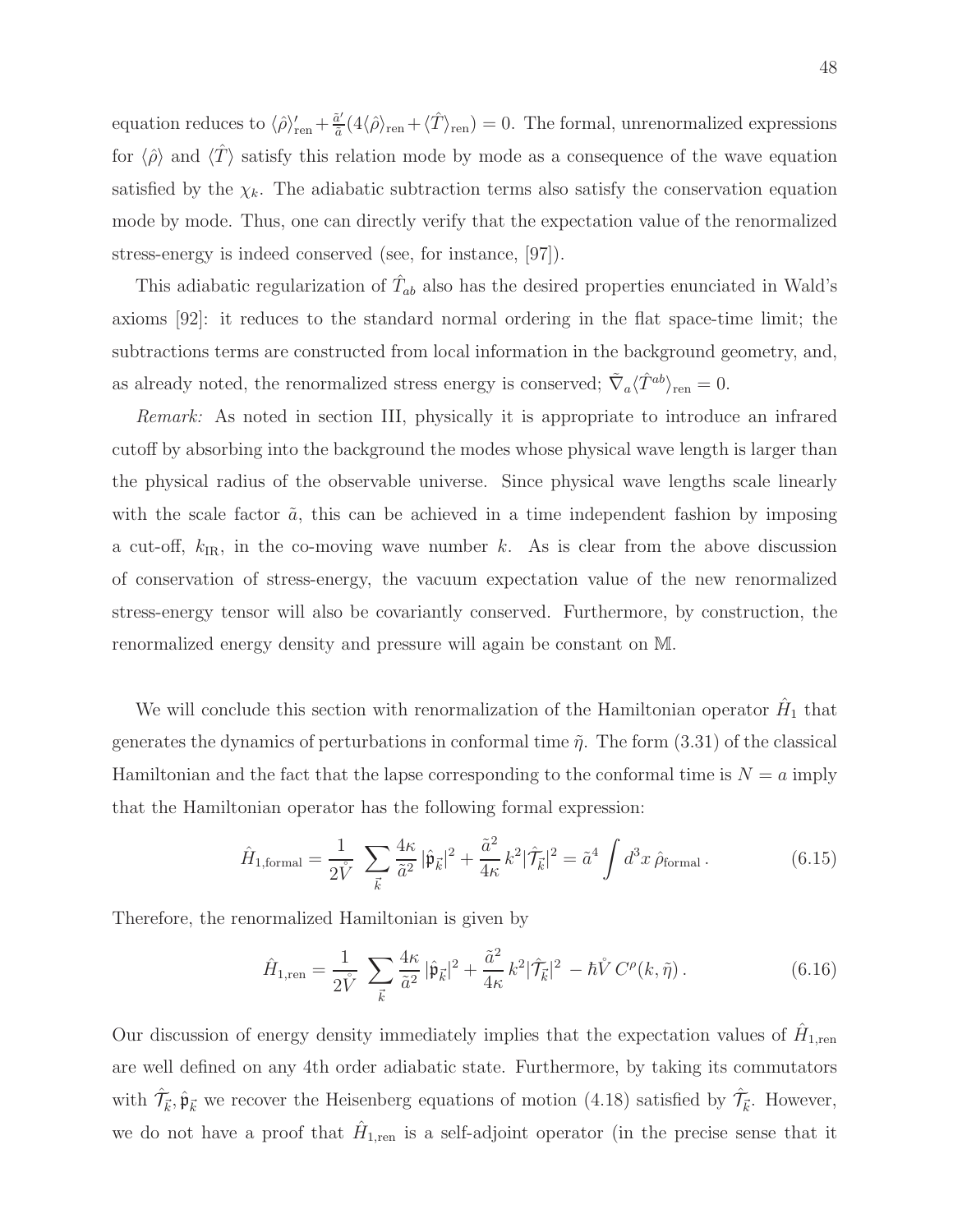is densely defined and its domain equals that of its adjoint. In particular, the strategy of using the Friedrich extension does not work because the operator is not positive definite.) Although we expect this to be the case, we also note that, quite generally in cosmology, proving self-adjointness involves non-trivial subtleties and technicalities especially because the Hamiltonians have a non-trivial time dependence.

Remark: In the case when M is topologically  $\mathbb{R}^3$ , one continues to use the mode by mode subtraction strategy but one has to replace  $(1/\ell^3) \sum_{\vec{k}}$  by  $1/(2\pi)^3 \int d^3k$ . Again, the renormalized stress-energy is conserved, the subtraction terms are local and the prescription reduces to the standard normal ordering in Minkowski space-time.<sup>13</sup> Again it is physically appropriate to introduce an infrared cut off in the co-moving  $k$ -space and conservation of stress-energy persists after imposing this cut-off. In addition, as shown in Ref. [98, 99], in FRLW space-times this adiabatic regularization is equivalent to the point-splitting Hadamard renormalization. Therefore although the procedure is not manifestly covariant because of the mode by mode subtraction, the result is fully covariant w.r.t.  $\tilde{g}_{ab}$ . From a fundamental quantum consideration,  $\tilde{g}_{ab}$  is only a convenient mathematical construction and the true quantum geometry is encoded in  $\Psi_o$ . Still, it is desirable that the effective description have space-time covariance.

# C. Narrowing down initial conditions

As discussed in section VIA, our quantum Hilbert space  $\mathcal{H}_1$  of perturbations does not admit a preferred vacuum state. In quantum field theories on Minkowski or de Sitter spacetime, underlying isometries serve as powerful tools to single out preferred states. Our quantum FLRW background  $\Psi_o$  is invariant under the 3-dimensional translation group acting on  $\mathbb{M} = \mathbb{T}^3$ . It is then natural to seek preferred states in  $\mathcal{H}_1$  by demanding that they also be translationally invariant. As discussed in section V, this condition leads us to the infinite dimensional space of vacua which, in view of our discussion in VI B, we now require to be of

<sup>&</sup>lt;sup>13</sup> Counter terms now appear under an integral sign. Results of Ref. [98, 99] imply that, one can use this integral form of counter terms also in the spatially compact cases. This procedure is justified on the grounds that the ultraviolet regularization should not be sensitive to the global topology and has, furthermore, some advantages.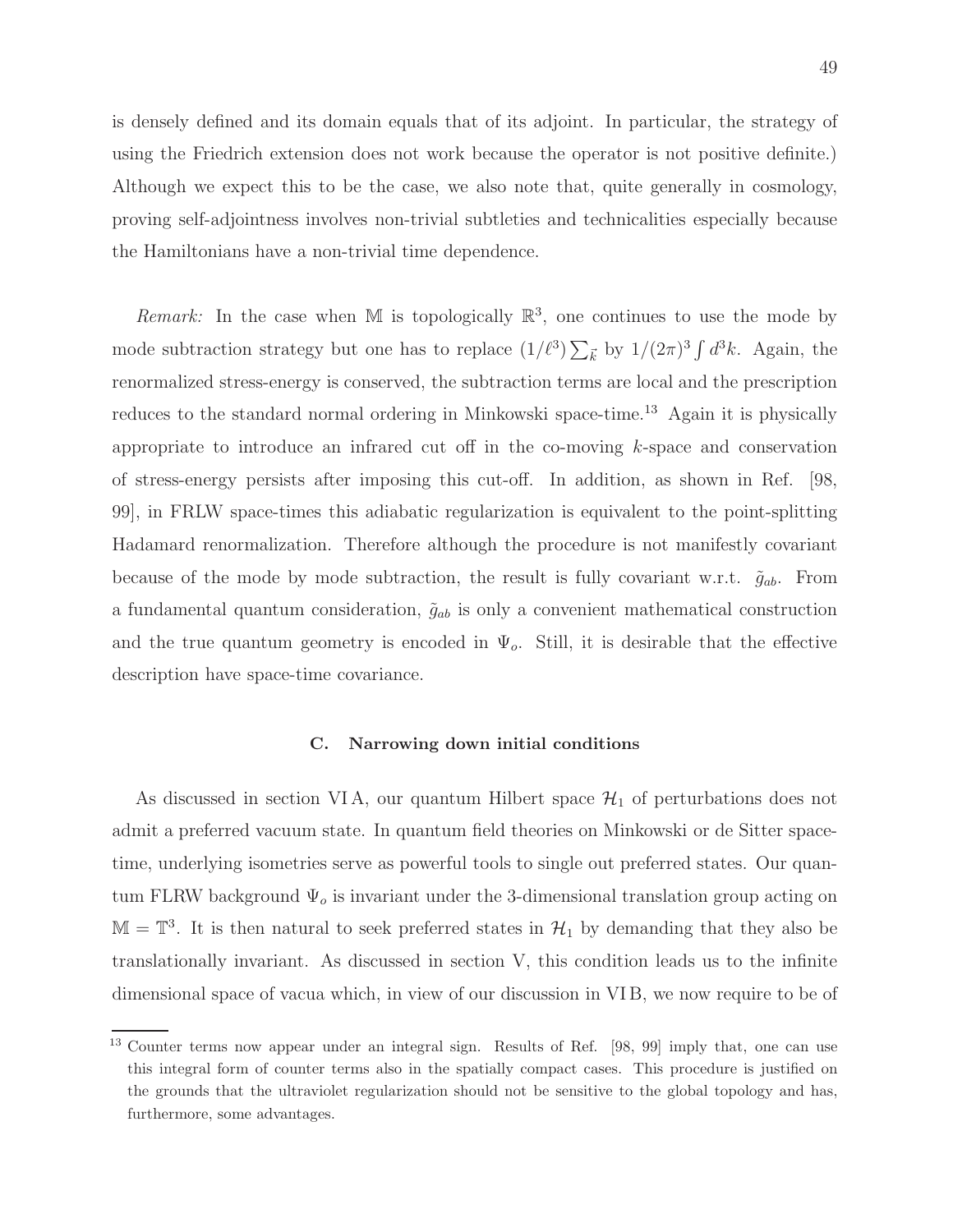4th adiabatic order. If one requires the state to satisfy these properties initially, i.e. at the bounce, then they are satisfied for all times. This is the family of 'preferred' states selected by the symmetry and regularity requirements. As we will discuss in detail elsewhere, this choice is well-suited to formulate a quantum version of Penrose's Weyl curvature hypothesis [100]. Furthermore, in the inflationary context, one can motivate this choice using physical considerations based on properties of the new repulsive force with origin in quantum geometry that dominates the dynamics at and near the bounce [1, 2].

At a fundamental level, we allow any of these 'vacua' as initial conditions at the bounce provided, of course, the energy density  $\langle \hat{\rho} \rangle$  in the perturbations at the bounce is negligible compared to the energy density  $\langle \hat{\rho}_o \rangle \sim 0.41 \rho_{\rm Pl}$  in the background quantum geometry  $\Psi_o$ . However, for specific calculations and especially detailed numerical simulations, one has to work with specific states. Are there then especially convenient vacua to work with? The adiabatic procedure summarized in section VI A provides a strategy to select an 'obvious' candidate, provided one fixes an instant of time  $\tilde{\eta}_0$ . Recall that to ensure 4th order adiabaticity we required that, for  $kL_4/a \gg 1$ , the basis functions  $\chi_k$  must agree with a specific approximate solution  $\chi_k^{(4)}$  $\binom{4}{k}$  defined in (6.5) at least up to terms of adiabatic order four. Therefore, given an instant  $\tilde{\eta}_0$  of time, we can construct a 'natural' basis  $\chi_k^{\text{obv}}$  by asking that it has the same initial data at that time as  $\chi_k^{(4)}$ <sup>(4)</sup>. Thus the idea is to ask for solutions  $\chi_k^{\text{obv}}(\tilde{\eta})$ to the exact evolution equation (6.4) which satisfy

$$
\chi_k^{\text{obv}}(\tilde{\eta}_0) = \chi_k^{(4)}(\tilde{\eta}_0) \, ; \qquad \text{and} \qquad \partial_{\tilde{\eta}} \chi_k^{\text{obv}}(\tilde{\eta}_0) = \partial_{\tilde{\eta}} \chi_k^{(4)}(\tilde{\eta}_0) \, . \tag{6.17}
$$

Since  $\chi_k^{(4)}$ <sup>(4)</sup> are only approximate solutions to (6.4), they will not agree with  $\chi_k^{\text{obv}}$  at any other time  $\tilde{\eta} \neq \tilde{\eta}_0$ . Nonetheless,  $\chi_k^{\text{obv}}(\tilde{\eta})$  are automatically of 4th adiabatic order for all times  $\tilde{\eta}$ . We will call the associated vacuum state the *obvious 4th-order adiabatic vacuum at the* time  $\tilde{\eta}_0$ . In LQC, the preferred instant of time required in this strategy is provided by the bounce.

Note, however, that for this strategy to work, the quantity  $W_k^4(\tilde{\eta}_0)$  in (6.5) must be non-negative since it appears under a square-root in the expression of  $\chi_k^{(4)}$  $\binom{4}{k}(\tilde{\eta}_0)$ . Now, as we pointed out in III, there is a natural *physical* infrared cut-off  $k_{IR}$  provided by the radius of the observable universe. Typically, for  $k > k_{\text{IR}}$ , i.e, for the relevant k,  $W_k^{(4)}$  $\kappa^{(4)}$  is positive. But if  $k_{IR}$  is too low for this to happen, as explained in section VIA, one has to suitably modify the form of  $W_k^4(\tilde{\eta}_0)$  for low k. In this case, even for a fixed value  $\tilde{\eta}_0$  of time, there would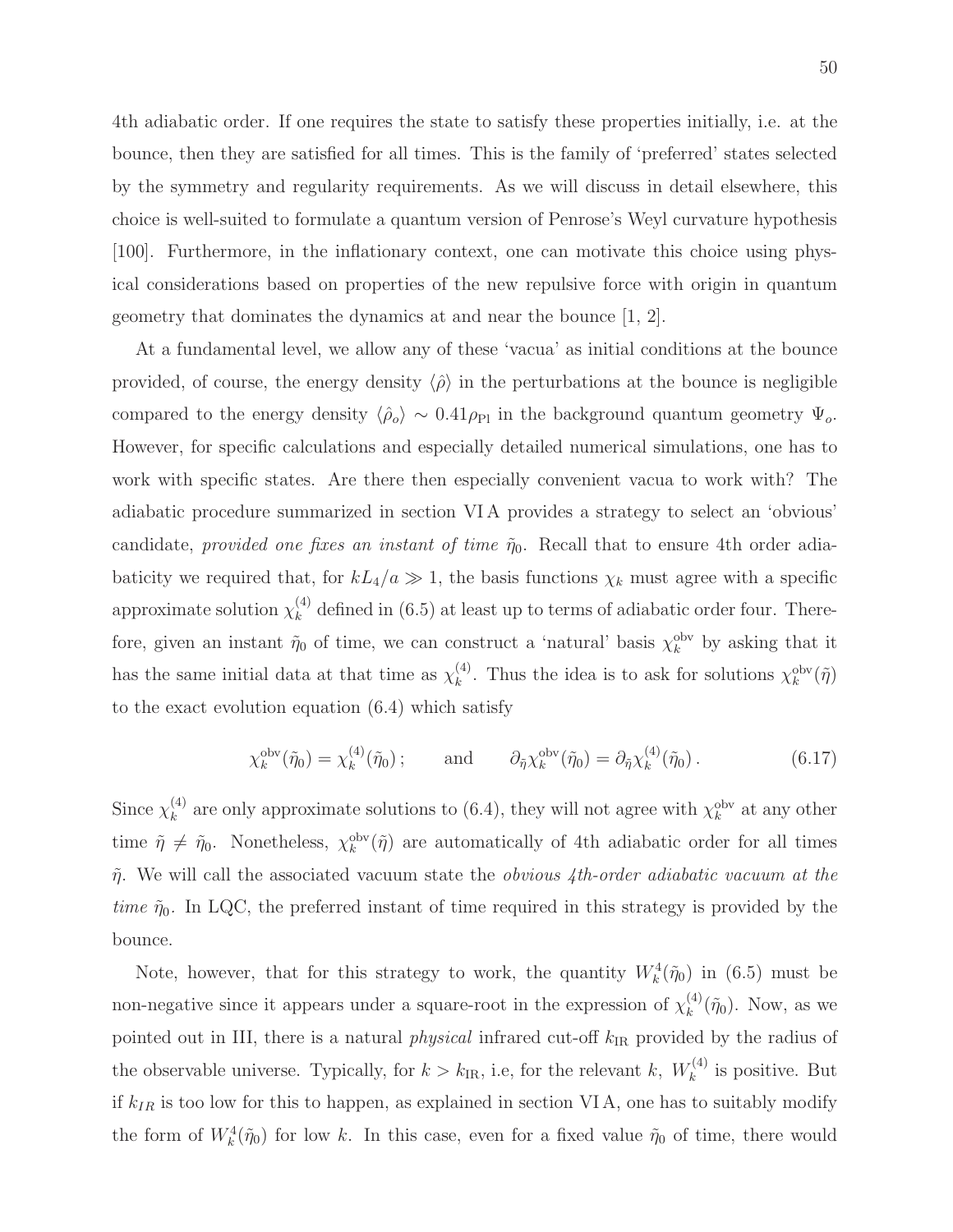be an ambiguity in the choice of the basis  $\chi_k$  for low k, and hence also in the resulting 4th adiabatic order vacuum  $|0\rangle_{\tilde{\eta}_0}^{\text{obv}}$ .

This vacuum state  $|0\rangle_{\tilde{\eta}_0}^{\text{obv}}$  is especially convenient to work with in numerical simulations. Therefore it serves as a technically powerful tool to establish the viability of conjectures e.g., that, in the inflationary context, there exist quantum states for which the back-reaction can be ignored— and to probe qualitative features of quantum dynamics. However, even when there is a preferred instant of time, such as the bounce time in LQC, and the infrared cut-off is sufficiently large for the state to be unique, there is no physical principle that singles out this vacuum over other 4th adiabatic order vacua. A better strategy would be to narrow down the choice of vacua by adding external inputs suggested by the physics of the problem. In the present analysis there is a natural avenue along these lines. Since the test field approximation plays a central role, one could ask: Are there 4th adiabatic order vacua for which the expectation value of the renormalized energy density is exactly zero at a given time? The answer to this question is in the affirmative and, although this condition does not single out a unique state, it reduces the choices considerably. This issue will be discussed in detail in a separate publication [101].

## D. A Criterion for self-consistency of the truncation scheme

Our results in sections  $V - VIC$  provide us with a specific quantum theory, corresponding to the truncated phase space  $\tilde{\Gamma}_{\text{Trun}}$ . This self contained mathematical framework enables one to describe quantum dynamics of the truncated system, once the initial state is specified, say at the bounce. The key question now is whether the truncated theory has an interesting domain of validity. The basic assumption behind truncation is that the back-reaction due to the stress-energy tensor  $T_{ab}$  of the first order fields can be neglected (compared to the background stress-energy tensor  $T_{ab}^o$  during the dynamical phase of interest. Already in the classical theory, it is clear that generic first order perturbations violate this condition. The interesting question there is rather the following: Is there a sufficiently large subspace in  $\tilde{\Gamma}_{\text{Trun}}$  on which this condition is satisfied? More precisely, if we restrict ourselves to an instant of time and choose perturbations which do meet this condition, does the condition continue to be satisfied over the period of evolution of interest? We will now formulate the analogs of these questions in the quantum theory.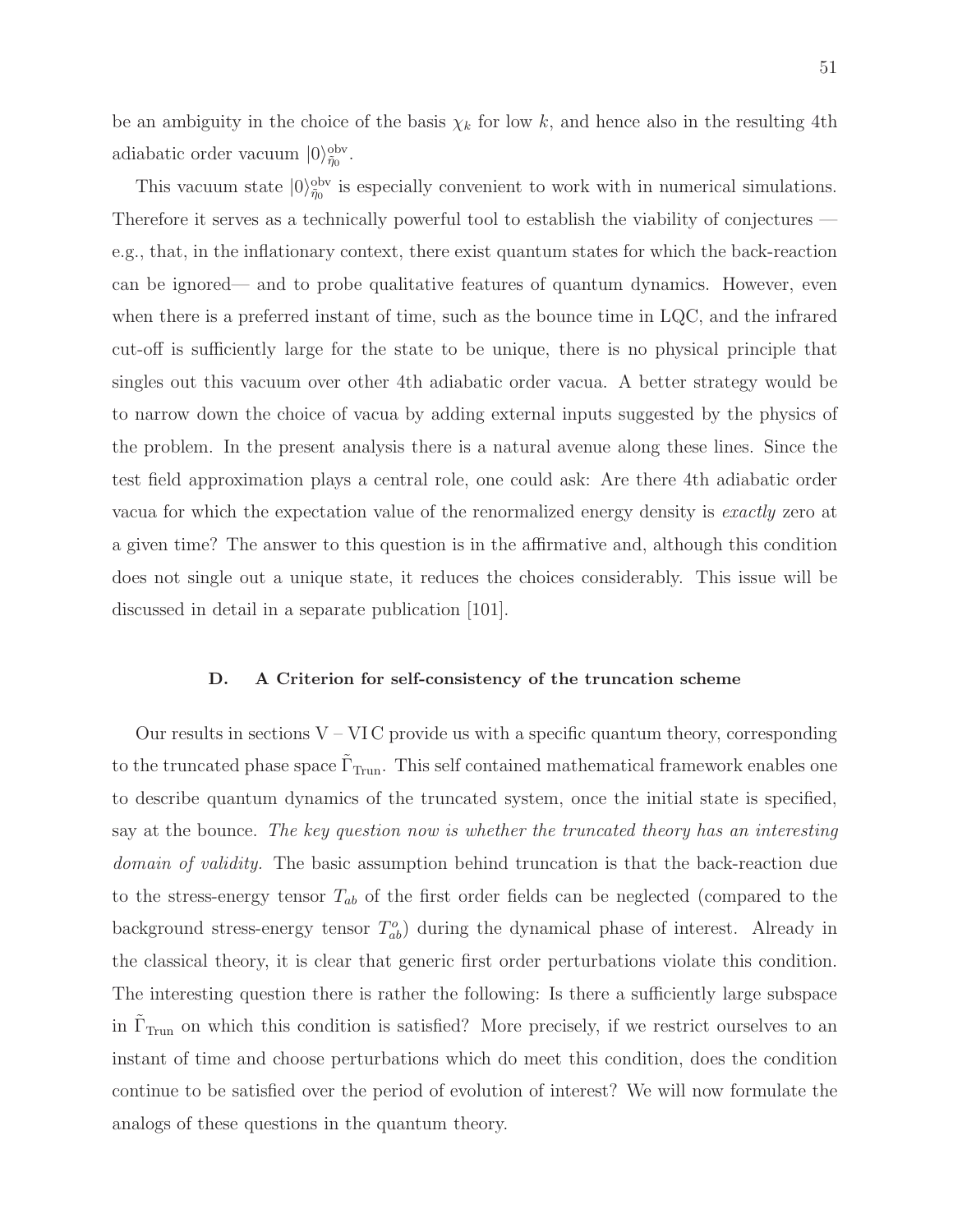Somewhat surprisingly, in the quantum theory one encounters some novel features. First, in the classical theory the only 'preferred' time to specify the initial conditions would be the big bang which is singular. In the quantum theory, by contrast, the bounce provides a natural time  $\tilde{\eta}_{\text{B}}$  for this task. The second feature is equally significant but also more subtle. Because of the underlying symmetries of the background, it is natural to require the initial state  $\psi$  at time  $\tilde{\eta}_{\text{B}}$  to be translationally invariant. An immediate consequence is that the expectation value  $\langle \hat{T}_{ab} \rangle$  of the renormalized stress-energy tensor operator is then homogeneous *for all times*.<sup>14</sup> This property has the important consequence that the *second* order perturbations are again homogeneous and isotropic since their sole source is  $\langle \hat{T}_{ab} \rangle$ . Thus, thanks to the symmetry of our initial state  $\psi$  at the bounce, the back reaction can change only the zeroth order, homogeneous fields, changing the total state  $\Psi_o \otimes \psi$  to a nearby state of the type  $(\Psi_o + \delta \Psi_o) \otimes \psi$ . Our initial conditions on  $\psi$  at  $\tilde{\eta} = \tilde{\eta}_{\text{B}}$  guarantee that the shift  $\delta \Psi$ <sub>o</sub> at this initial time is negligible. The key question then is whether it continues to remain negligible under time evolution.

On general grounds one would say that the answer is dictated by the time dependence of  $\langle \hat{T}_{ab} \rangle$ . But in the detailed mathematical framework, it is the second order truncation  $\hat{S}_2$ of the Hamiltonian constraint that determines the change  $\delta \Psi_o$  in the background quantum geometry and in this equation it is only  $\langle \hat{\rho} \rangle$  —rather than the full  $\langle \hat{T}_{ab} \rangle$ — that enters as the source. Let us suppose that the energy density  $\langle \hat{\rho} \rangle$  is negligible compared to the background energy density  $\langle \hat{\rho}_o \rangle$  from  $\tilde{\eta}_B$ , until some time  $\tilde{\eta}_0$  of interest. Then it follows that  $\delta \Psi_o$  would continue to be negligible from  $\tilde{\eta}_B$  to  $\tilde{\eta}_0$ . It may seem somewhat surprising at first that one does not have to require explicitly that the other independent component  $\hat{T}$  of  $\hat{T}_{ab}$  should be small. This is because we are requiring that  $\langle \hat{\rho} \rangle$  be negligible compared to  $\langle \hat{\rho}_o \rangle$  not just initially but *for all times between*  $\tilde{\eta}_{\text{B}}$  *and*  $\tilde{\eta}_0$ . The difficult part of the calculation is to check that the evolution of  $\psi$  is such that this condition does holds. If it does, then  $\Psi_o \otimes \psi$  would provide a solution in which the back-reaction is negligible even in the Planck era. This would then be a self-consistent solution to the quantum truncated theory. Thus, a sufficient condition for self-consistency of the truncation approximation is that the energy tensity in the quantum perturbations should remain small compared to that in the background from  $\tilde{\eta}_{\text{B}}$ 

<sup>&</sup>lt;sup>14</sup> Note that this property holds even though the perturbations operators  $\hat{\mathcal{T}}(\vec{x},\tilde{\eta})$  themselves are *purely inhomogeneous*! In the classical theory, there are no perturbations  $\mathcal{T}(\vec{x}, \tilde{\eta})$  which are purely inhomogeneous but their energy density is purely homogeneous.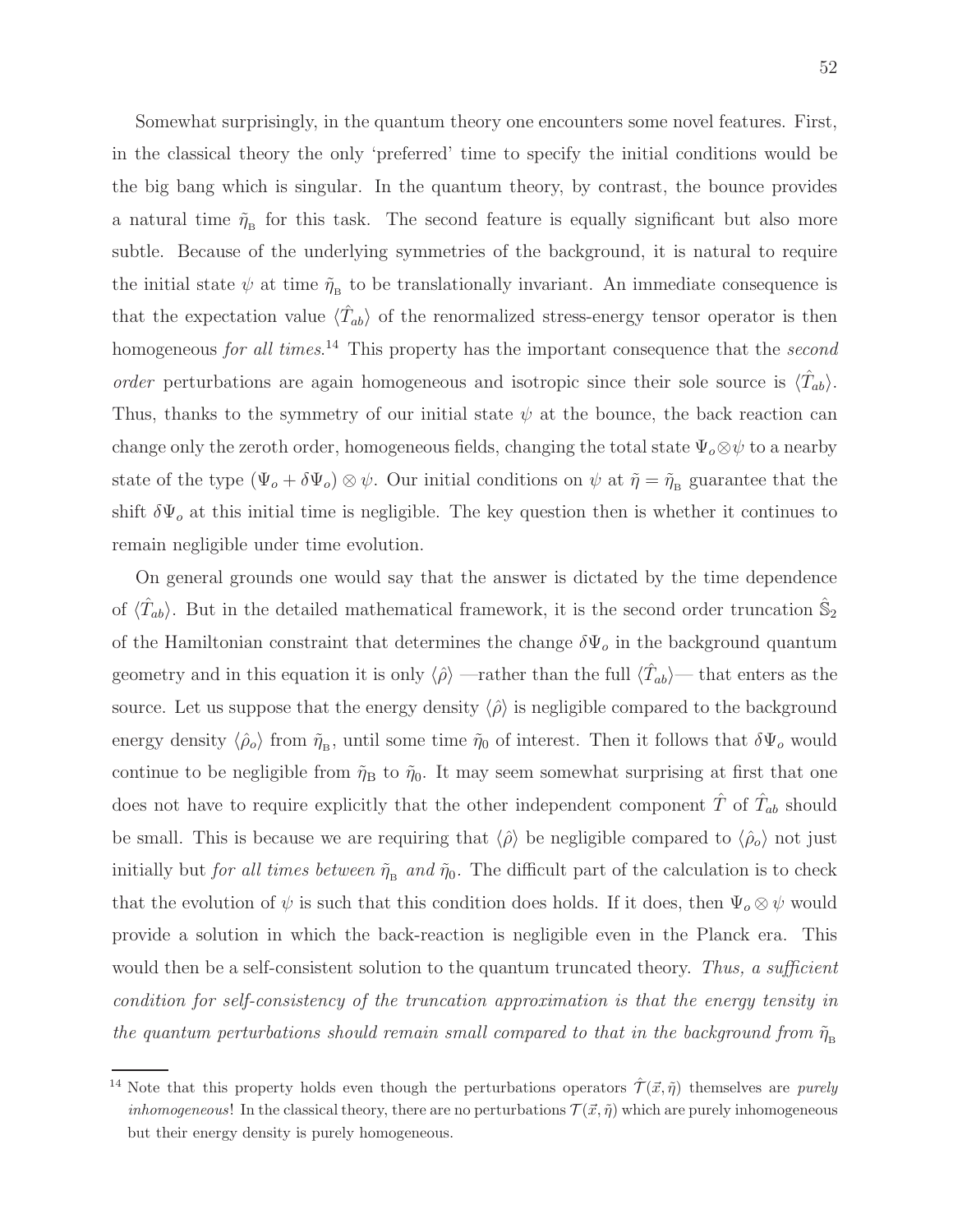to  $\tilde{\eta}_0$ .

In [2] we will use detailed numerical simulations to show that the inflationary scenario does admit states  $\Psi_o \otimes \psi$  in which  $\langle \hat{\rho} \rangle$  is negligible compared to the background  $\langle \hat{\rho}_o \rangle$  for all times between the bounce and the onset of the slow roll inflation. Furthermore, given a state satisfying this condition, we will show that there is an open neighborhood of  $\psi$  such that the condition continues to be satisfied by  $\Psi_o \otimes \tilde{\psi}$  for all  $\tilde{\psi}$  in this neighborhood. Thus, there is a rich class of states that provide self-consistent solutions to the truncated quantum theory, demonstrating that the standard inflationary scenario admits a consistent extension all the way back to the big bounce.

But the general framework constructed in this section is not tied to inflation. It provides the technical machinery that is needed to check if any given paradigm, based on general relativity and first order cosmological perturbations, admits a self-consistent extension to the Planck regime. More precisely, it would enable one to address the following question: In this paradigm, does the quantum theory admit solutions in which the back reaction can be neglected throughout the period of interest, including the Planck era?

# VII. SUMMARY AND DISCUSSION

In the last four sections, we developed an extension of the standard cosmological perturbation theory to include the Planck regime of LQG. The strategy was to first truncate classical general relativity coupled to a scalar field to the sector commonly used in the cosmology of the early universe —FLRW space-times and linear inhomogeneous perturbations thereon— and then construct the quantum theory of just this sector using LQG techniques.

Already in the truncation of the classical Hamiltonian theory there is a subtlety that has often been overlooked in the LQC literature: while the dynamics on the homogeneous sector is generated by a (Hamiltonian) constraint, that on the full truncated phase space  $\Gamma_{\text{Trun}}$  is not. Indeed, because the dynamical vector field  $X^{\alpha}$  on  $\Gamma_{\text{Trun}}$  fails to Lie drag the full symplectic structure  $\Omega_{\text{Trun}} = \Omega_o + \Omega_1$  on  $\Gamma_{\text{Trun}}$ , it is not generated by any Hamiltonian. Rather,  $\Gamma_{\text{Trun}}$  is the normal bundle over  $\Gamma_o$  —where the base space  $\Gamma_o$  is regarded as the homogeneous, isotropic subspace of the full phase space  $\Gamma$  of general relativity— and  $X^{\alpha}$  is the lift to  $\Gamma_{\text{Trun}}$  of the Hamiltonian vector field on  $\Gamma_o$ , induced by the full Hamiltonian vector field on Γ. In the classical theory, this subtlety can be ignored if one works with the space of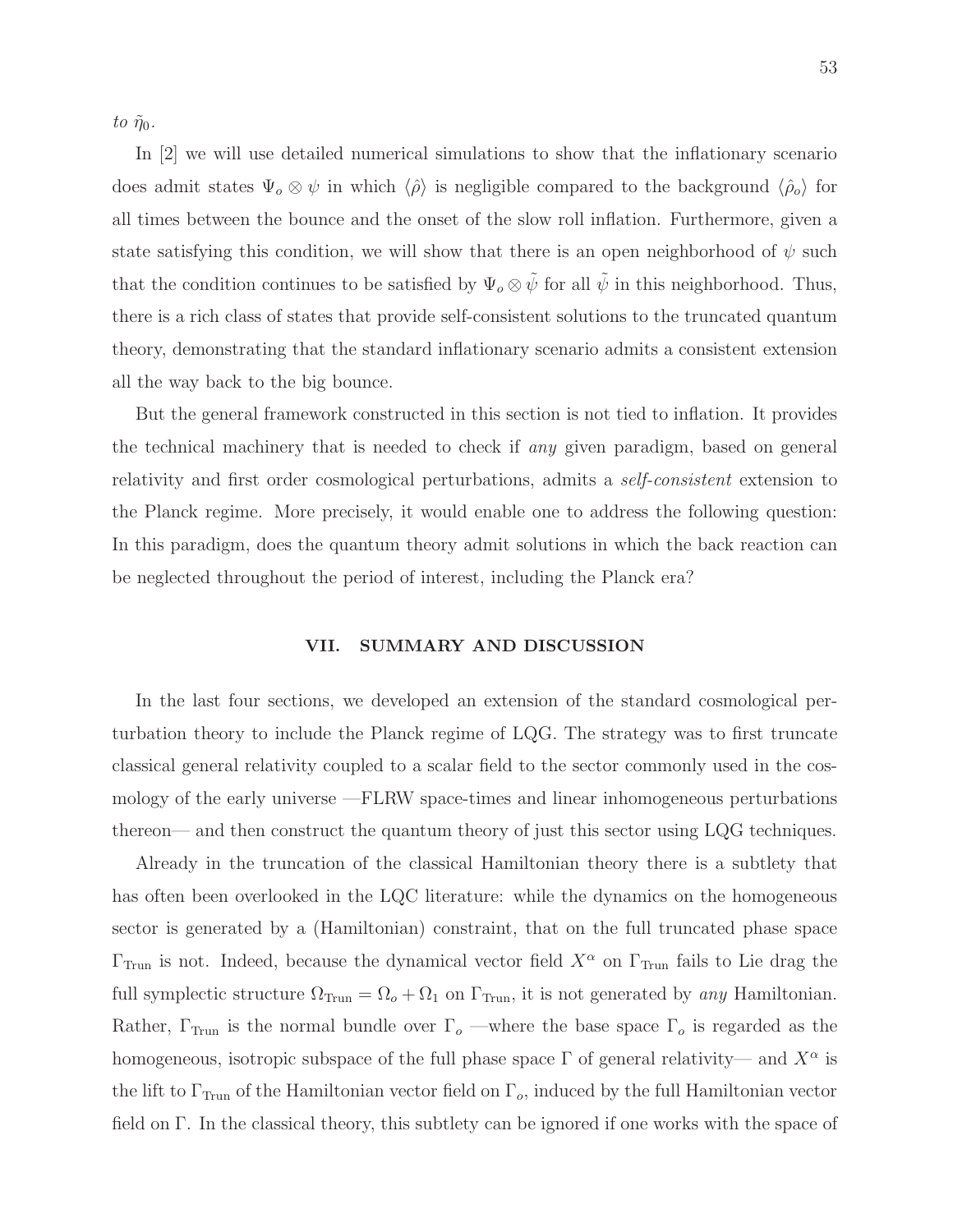solutions (rather than the phase space), as is common in the standard cosmology literature. But it becomes important for passage to quantum theory if one wishes to treat both the perturbations and the background quantum mechanically. Then there is no conceptual justification for trying to construct dynamics for the full truncated system by imposing a quantum constraint. One can do this only on the homogeneous sector, and one then has to 'lift' this quantum dynamics to the full Hilbert space just as in the classical theory.

Having constructed the dynamics of gauge invariant variables on the truncated phase space, we then used LQG techniques to construct quantum kinematics: the Hilbert space  $\mathcal{H}_o$  of states of background quantum geometry, the Hilbert space  $\mathcal{H}_1$  of gauge invariant quantum fields  $\hat{Q}$ ,  $\hat{\mathcal{T}}$  representing perturbations and physically interesting operators on both these Hilbert spaces. The imposition of the quantum constraint on the homogeneous sector leads one to interpret the background scalar field  $\phi$  as a *relational* or *emergent* time variable with respect to which physical degrees of freedom evolve. Furthermore, the background geometry is now represented by a wave function  $\Psi_o$  which encodes the probability amplitude for various FLRW geometries to occur. The physically interesting wave functions  $\Psi_o$  are sharply peaked, but the peak follows a bouncing trajectory, not a classical FLRW solution that originates at the big bang. In addition,  $\Psi_o$  has fluctuations about this bouncing trajectory. Quantum fields  $Q, T$ , representing inhomogeneous scalar and tensor perturbations, propagate on this quantum geometry and are therefore sensitive not only to the major departure from the classical FLRW solutions in the Planck regime, but also to the quantum fluctuations around the bouncing trajectory, encoded in  $\Psi_o$ . Therefore at first the problem appears to be very complicated. However, a key simplification made it tractable: Within the test field approximation inherent to the truncation strategy, the propagation of  $\hat{Q}, \hat{\mathcal{T}}$ on the quantum geometry  $\Psi_o$  is completely equivalent to that of their propagation on a specific, quantum corrected FLRW metric  $\tilde{g}_{ab}$ . Although  $\hbar$  does appear in its coefficients, this 'dressed, effective metric'  $\tilde{g}_{ab}$  is smooth and allows us to translate the evolution of  $\hat{Q}$ ,  $\hat{\mathcal{T}}$ with respect to the relational time to that in terms of the conformal (or proper) time of  $\tilde{g}_{ab}$ . Furthermore, away from the Planck regime,  $\tilde{g}_{ab}$  satisfies Einstein's equations to an excellent approximation. In this sense, the standard quantum field theory of  $\hat{Q}$ ,  $\hat{\mathcal{T}}$  emerges from the more fundamental description of these fields evolving on the quantum geometry  $\Psi_o$  with respect to the relational time  $\phi$ . This exact relation between quantum fields  $\hat{Q}$ ,  $\hat{\mathcal{T}}$  on the quantum geometry  $\Psi_o$  and those on the dressed, effective geometry of  $\tilde{g}_{ab}$  enabled us to carry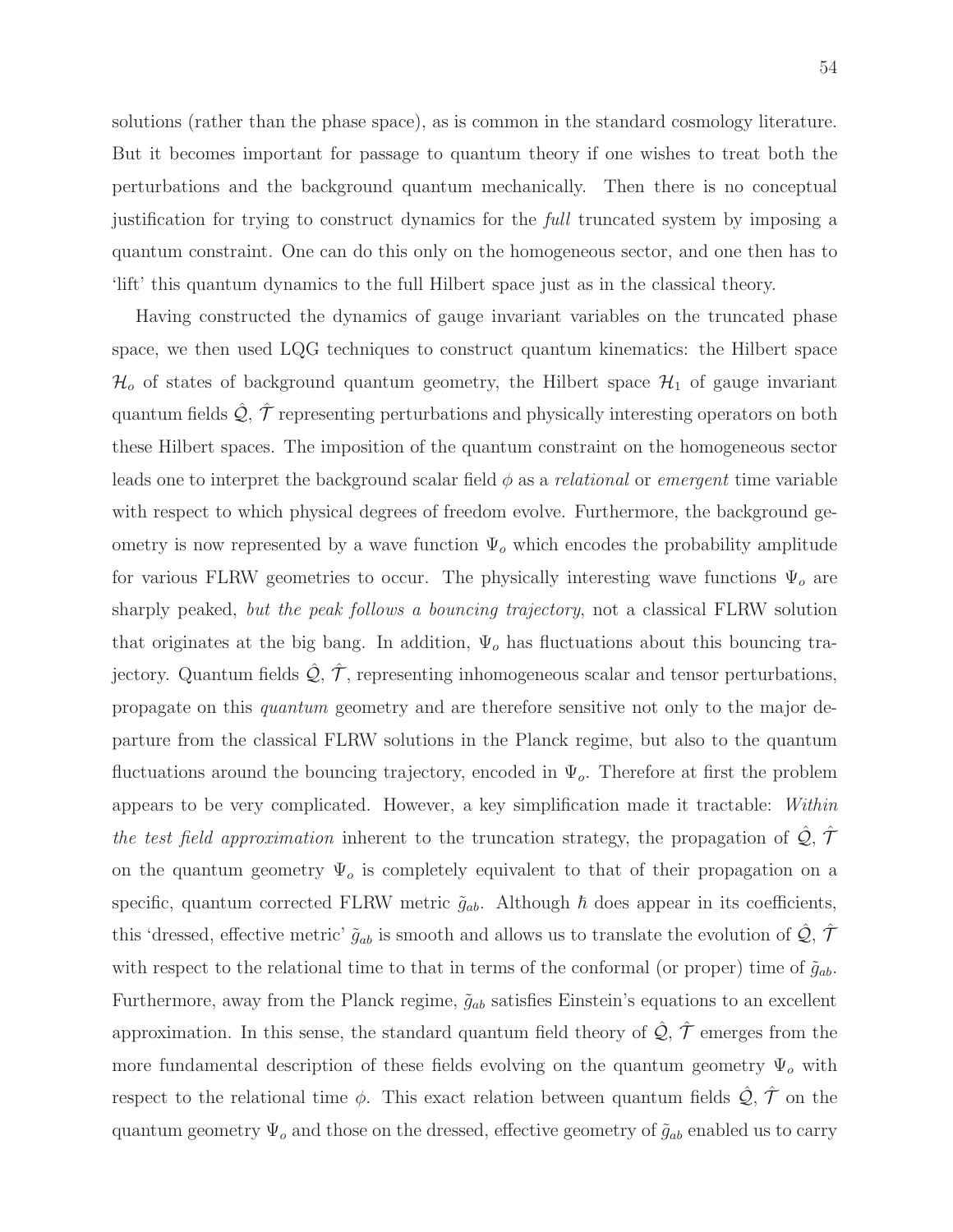over adiabatic regularization techniques from quantum field theory in curved space-times to those on quantum geometries  $\Psi_o$ . Together, all this structure provides us with a well-defined quantum theory of the truncated phase space we began with.

This framework has a broad range of applicability because scenarios of the early universe are often based on linear perturbations on FLRW backgrounds. Our construction provides an avenue to extend them all the way to the quantum gravity era because quantum perturbations now propagate on a quantum geometry which is completely regular, with specific upper bounds for curvature and density in the background. We can therefore use the new framework to re-examine the 'trans-Planckian issues' encountered in these scenarios. Note first that, the truncated theory under consideration here allows modes with trans-Planckian frequencies. There is no obstruction because the quantum geometry underlying LQG is subtle: In particular, while there is a minimum non-zero eigenvalue of the area operator, there is no such minimum for the volume or length operators even though their eigenvalues are also discrete. The real danger is not the existence of such modes but rather that the energy density in these modes may not be negligible compared to that in the quantum background geometry. If this occurs, our quantum theory of the truncated sector would not be viable. Whether this can happen is a very non-trivial issue especially in the Planck regime immediately following the bounce. Heuristically, if the state has just a few excitations each carrying say,  $10^6$  times the Planck energy in a  $\text{cm}^3$  volume, there would be no difficulty (since the energy *density* would be negligible). If on the other hand there is one such excitation per Planck volume, our truncation approximation will fail. Then we cannot neglect back-reaction. This is not an impasse to quantum theory as such, but the proper treatment of such states will have to await full LQG.

The key question then is whether the test field approximation underlying this truncation scheme is satisfied. A priori this is a difficult issue and, to our knowledge, had not been considered in the literature because even to formulate this question precisely one needs the notion of the renormalized stress-energy tensor on the Hilbert space  $\mathcal{H}_1$  of quantum perturbations propagating on the quantum geometry of  $\Psi_o$ . In our framework this was provided by 'lifting' the adiabatic techniques of [95, 99] to quantum fields on quantum geometries  $\Psi_o$ . Specifically, by appealing to symmetry principles and regularity requirements, we argued that it was appropriate to focus attention on those states  $\Psi_o \otimes \psi \in \mathcal{H}_o \otimes \mathcal{H}_1$  of the combined system for which: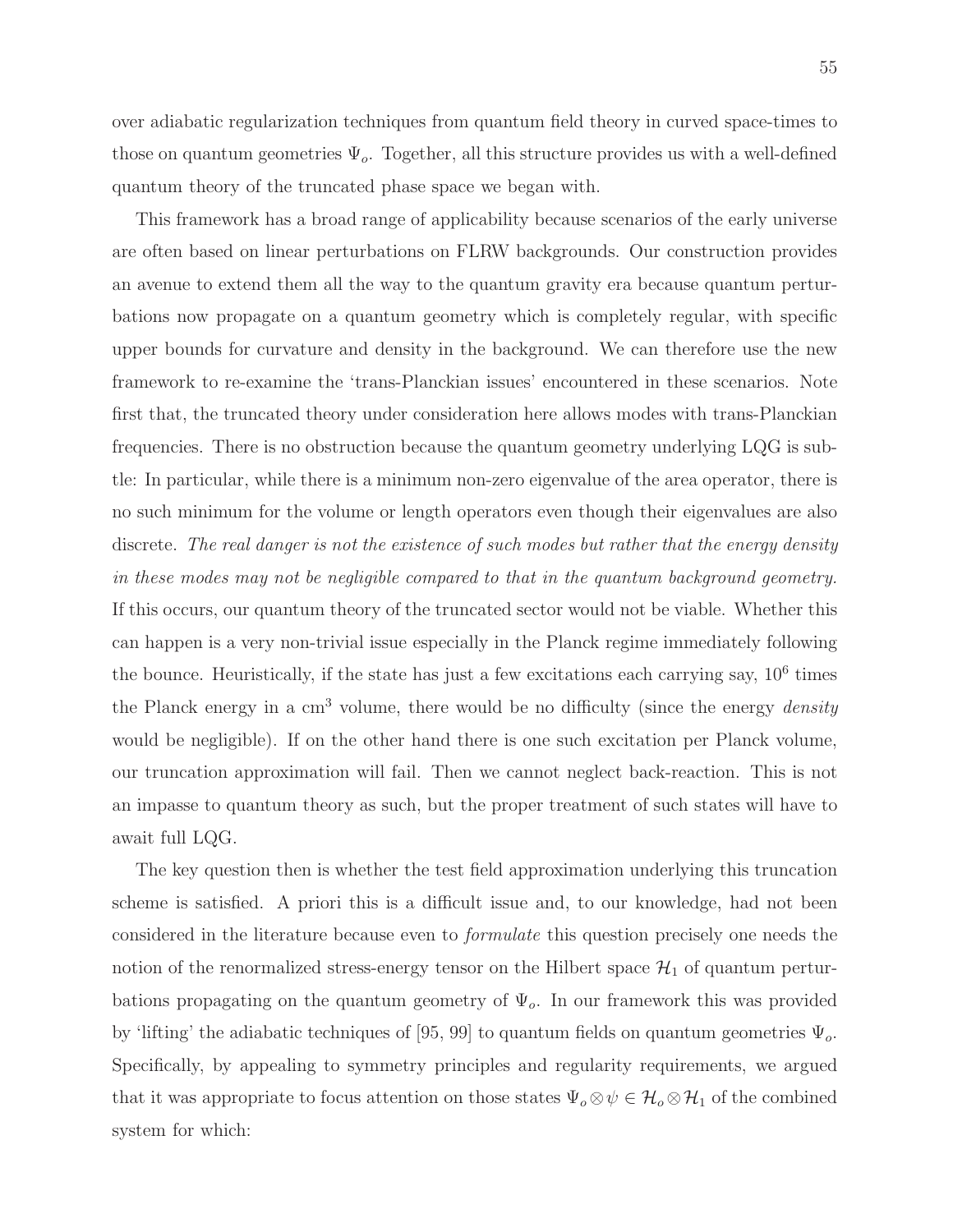- 1)  $\psi$  is invariant under the translational symmetry of  $\Psi_o$ ;
- 2)  $\psi$  is a 4th order adiabatic state w.r.t.  $\tilde{g}_{ab}$ ; and,
- 3) at the bounce, the energy density  $\langle \hat{\rho} \rangle$  in the state  $\psi$  is negligible compared to the energy density  $\langle \hat{\rho}_o \rangle$  in the background.

We then showed that the truncation approximation is self-consistent if  $\langle \hat{\rho} \rangle$  continues to remain negligible compared to  $\langle \hat{\rho}_o \rangle$  from the bounce time  $\tilde{\eta}_B$  to a late time  $\tilde{\eta}_0$  of physical interest (e.g., when radiation decoupled from matter). In particular, our argument shows that the full stress-energy tensor is not needed; this significantly simplifies the task of performing numerical simulations that are needed to check self-consistency.

As noted in section I, this criterion does not imply that truncated solutions are necessarily close to exact solutions because the sum of all higher order effects need not be negligible. However, in practice such criteria are generally regarded as sufficient for truncations to be trustworthy. Indeed, this philosophy governs the entire theory of cosmological, stellar and black hole perturbations in general relativity as well as perturbative calculations in quantum field theory. In the same spirit, our self consistency criterion can be used to test viability of the first order truncation in the studies of the very early universe that include the Planck regime.

In the next paper [2] we will use this criterion in the context of inflation. We first extend the general framework of this paper slightly to incorporate the  $(1/2)m^2\phi^2$  potential and  $\mathbb{R}^3$ spatial topology. (The value of m is fixed by using the 7 year WMAP data [102, 103].) We motivate the initial conditions —called 'quantum homogeneity' at the bounce— and carry out detailed numerical simulations using the 'obvious' 4th order adiabatic vacuum for the initial quantum state  $\psi$  of perturbations. They show that the back-reaction of perturbations remains negligible over the 11 orders of magnitude in matter density and curvature, from the big bounce until the onset of slow roll. Furthermore, the power spectrum at the end of inflation turns out to be very close to that obtained in the standard inflationary scenario and is thus compatible with the WMAP observations. By varying initial conditions for the background (within computational feasibility) we show that these results are robust. Furthermore, we show that self-consistency is preserved if the initial state is chosen to be in a neighborhood of the 'obvious' 4th adiabatic order vacuum. Taken together these results establish existence of self-consistent extensions of the inflationary scenario to the Planck regime. Finally, there is a small range for the value  $\phi_B$  of the background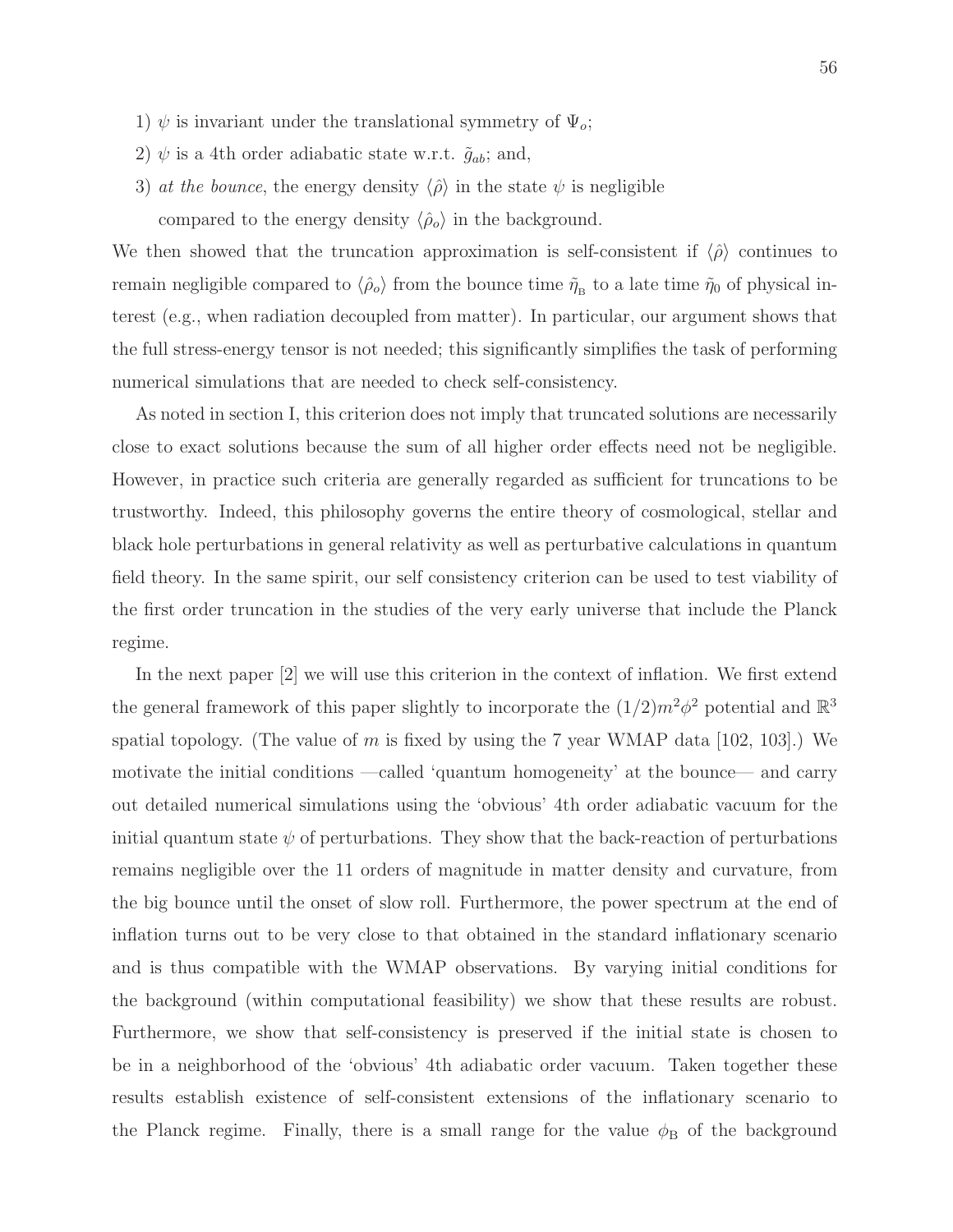inflaton field  $\phi$  at the bounce for which the quantum state at the onset of inflation differs sufficiently from the Bunch Davies vacuum assumed in standard inflation to give rise to non-Gaussianities that could be measured in future observations along the lines of [104–107].

We will conclude by pointing out a direction for significant improvements and extensions of this framework. We began with a truncation of general relativity coupled with matter, that is well-suited for cosmology of the early universe. In the passage to the quantum theory, for the homogeneous sector we used LQC framework, rooted in the quantum geometry underlying LQG. This was crucial for the resolution of the big bang singularity and the subsequent quantum dynamics in the Planck era. On the other hand, to facilitate comparisons with the standard cosmological literature, we used a Fock-type representation for perturbations  $\hat{Q}$ ,  $\hat{\mathcal{T}}$ . As in the Gowdy models [25–29], this is a well-defined and internally consistent quantization. But it would be more satisfactory to use a 'polymer-type' representation rooted in LQG also for perturbations not only for aesthetic reasons but also because it would provide sharper guidelines to relate the truncated quantum theory to full LQG. Therefore, let us first ask: Would this change of representation make a qualitative difference in the results? The following heuristics lead us to believe that the answer is in the negative. Note that  $\hat{Q}, \hat{\mathcal{T}}$  represent perturbations and, in any self-consistent solution  $\Psi_o \otimes \psi$ , the energy density in the perturbations is negligible compared to that in the background.<sup>15</sup> On general grounds one would expect that, in a viable LQG representation of states capturing this physics, their dynamics and properties would be well approximated by our  $\psi \in \mathcal{H}_1$ . As a concrete illustration, we can use the following simplistic strategy to aid intuition. Use the background structure available in the truncated sector to decompose the perturbations  $\mathcal{Q}(\vec{x}), \mathcal{T}(\vec{x})$  into Fourier modes thereby representing these fields as an assembly of harmonic oscillators, and then imagine using the polymer representation of these oscillators to construct the LQG Hilbert space  $\mathcal{H}_1^{\text{LQG}}$  $_1^{\text{LQG}}$  for these fields. Then one knows [108, 109] that for low energy states the results of the polymer and the standard (Fock-type) quantization are in excellent agreement. This suggests the 'hybrid' approach is viable from practical or phenomenological perspective. Moreover, it is well suited to bridge quantum field theory on

<sup>&</sup>lt;sup>15</sup> This is a major conceptual difference from, say, the Gowdy model where gravitational waves are not perturbations around any 'background' geometry. Indeed, in the vacuum Gowdy models, the entire energy density resides in the gravitational waves.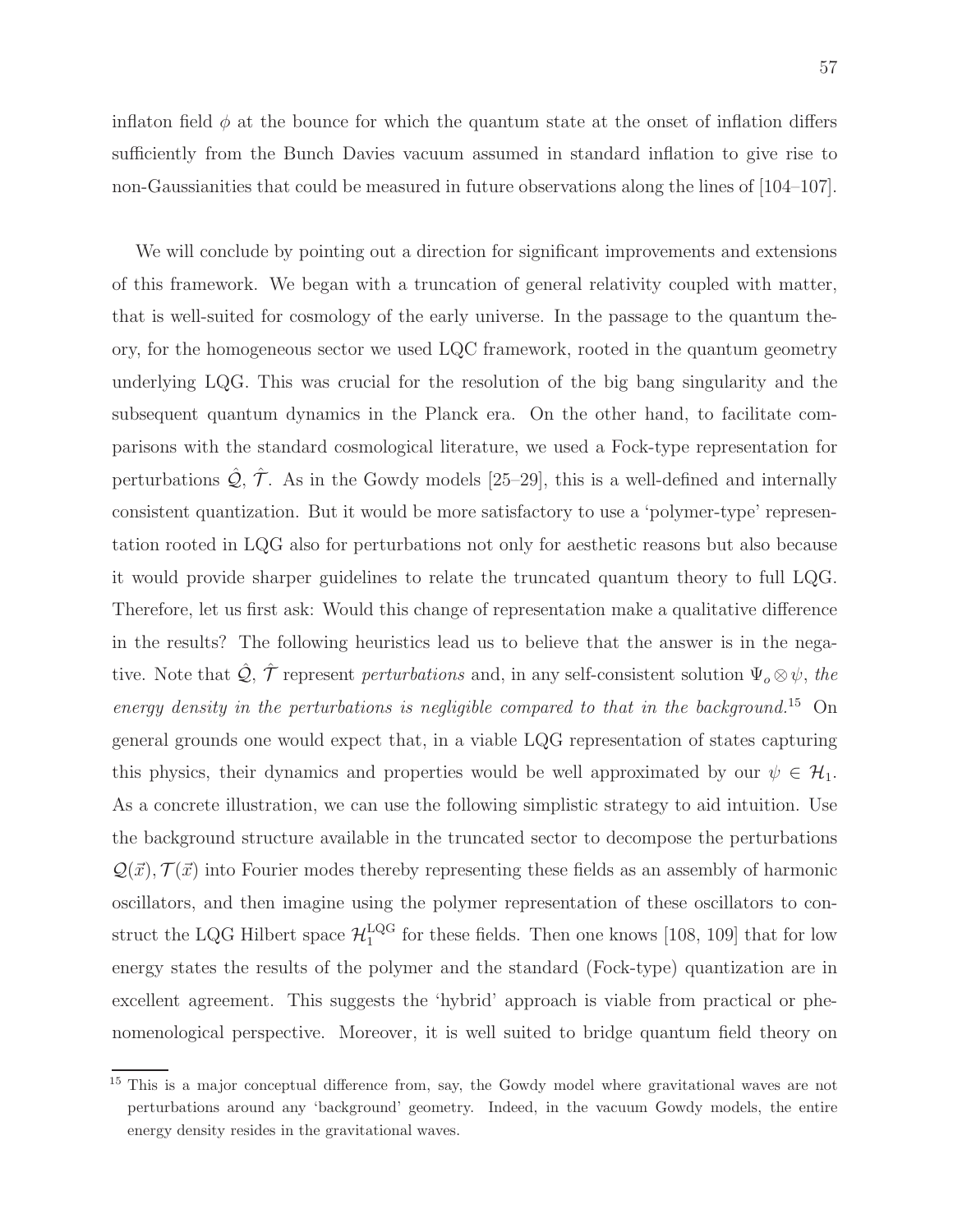quantum geometries with the well-established quantum field theory in curved space-times.

However, from a fundamental perspective it is highly desirable to systematically extend this framework by replacing  $\mathcal{H}_1$  with an appropriate Hilbert space that descends from LQG. In particular, such an extension will enable one to arrive at the regularization and renormalization procedure 'starting from above' i.e., from full LQG considerations. By contrast, in this paper, we have introduced this procedure 'starting from below', i.e., from quantum field theory in curved space-times. Put differently, our primary goal of this paper is to carve out a path to extend the cosmological perturbation theory to the Planck era. The emphasis has been on showing that there does exist such a framework with a number of desirable mathematical properties and physical features which, moreover, is well suited for phenomenological applications. But from a fundamental LQG perspective, it can and should be related to LQG even more closely.

#### Acknowledgments

We would like to thank David Brizuela, Stefan Hollands, Alok Ladha, Jerzy Lewandowski, Hanno Sahlmann and Thomas Thiemann for discussions and Guillermo Mena, Parampreet Singh, David Sloan and Jose Velhinho for correspondence. This work was supported in part by the NSF grant PHY-1205388, the Eberly research funds of Penn state and the Marie Curie Fellowship program of the EU.

#### Appendix A: Truncated dynamics: A simple example

In this appendix we will illustrate the truncation procedure of section III using  $\lambda \Phi^4$ theory. This example is simple enough to perform explicit calculations that bring out the main conceptual subtleties —in particular the differences between dynamics of the exact and truncated theories— which are sometimes overlooked in the cosmology literature.

### 1. Space-time framework

As in the main text we assume that the space-time M is topologically  $\mathbb{M} \times \mathbb{R}$ , where the Cauchy surfaces M are topologically 3-toruses  $\mathbb{T}^3$ . But the space-time metric  $\eta_{ab}$  is now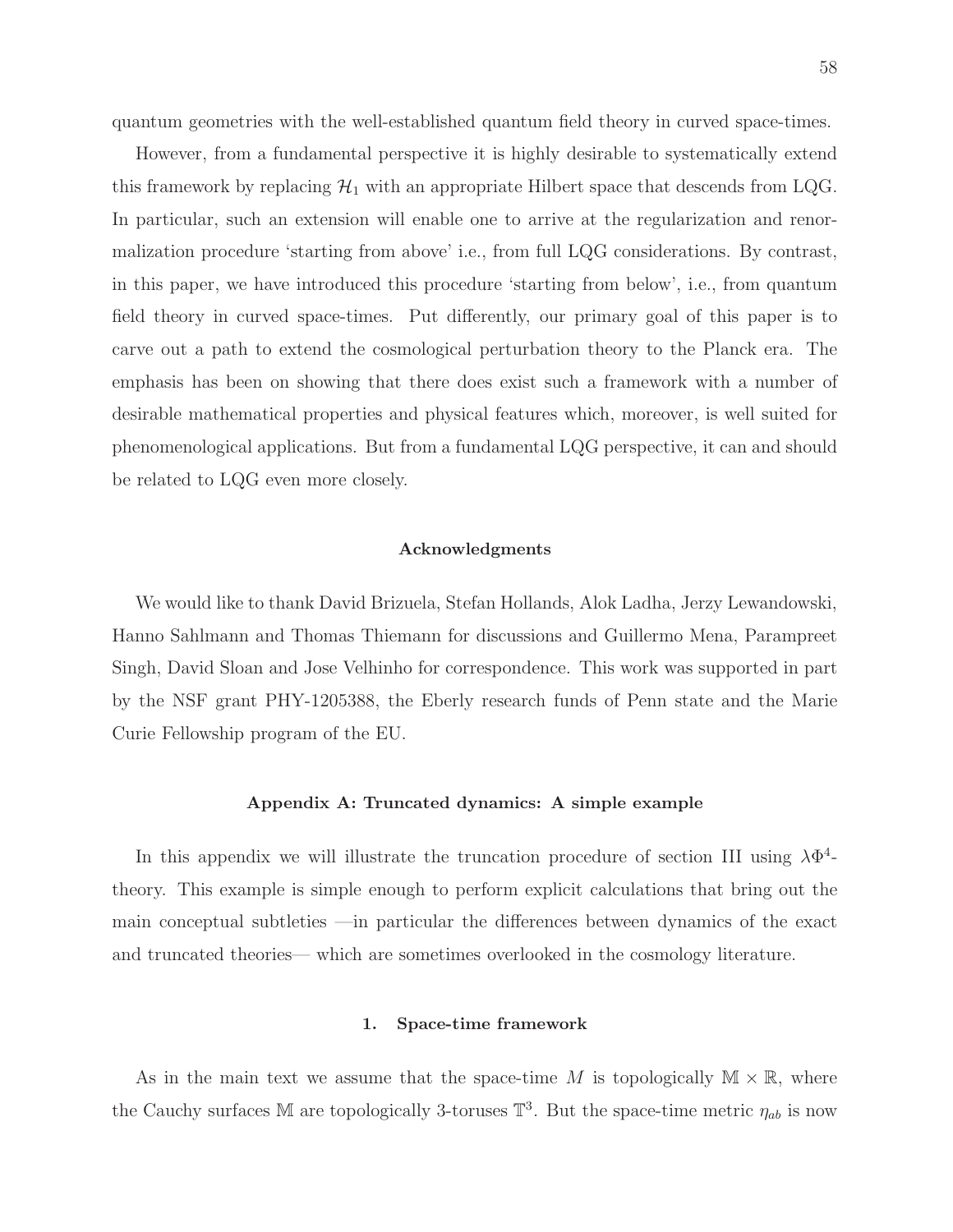assumed to be flat (with signature  $-,+,+,+)$ . Denote by  $S$  the space of suitably regular solutions to

$$
\Box \Phi - \mu^2 \Phi - \lambda \Phi^3 = 0 \tag{A1}
$$

and by  $S<sub>o</sub>$  its subspace consisting of spatially homogeneous solutions. We are interested in a small neighborhood of  $S<sub>o</sub>$  in S. In this neighborhood, it is convenient to consider curves

$$
\Phi[\epsilon](\vec{x},t) = \phi(t) + \epsilon \varphi^{(1)}(\vec{x},t) + \frac{\epsilon^2}{2!} \varphi^{(2)}(\vec{x},t) + \ldots + \frac{\epsilon^n}{n!} \varphi^{(n)}(\vec{x},t) + \ldots
$$
 (A2)

parameterized by  $\epsilon \in ]-1, 1[$ , which pass through  $S_o$  at  $\epsilon = 0$ . The  $\varphi^{(n)}(\vec{x}, t)$  are to be thought of as the nth order, inhomogeneous perturbations on the homogeneous solution  $\phi(t)$ . Since we are interested in curves that move away from  $\mathcal{S}_o$ , to avoid redundancy, without any loss of generality we will assume that the first order perturbation  $\varphi^{(1)}(\vec{x}, t)$  are purely inhomogeneous, i.e. that

$$
\int d\mathring{v} \,\varphi^{(1)}(\vec{x},t) = 0 \qquad \forall t \,.
$$
 (A3)

Here in what follows all the integrals are over M and  $d\mathring{v}$  is the natural volume element thereon. Substituting the expansion (A2) in (A1) and matching coefficients of  $\epsilon^n$  for each n we obtain a hierarchy of equations:

$$
\ddot{\phi} + \mu^2 \phi + \lambda \phi^3 = 0, \qquad (\Box - \mu^2 - 3\lambda \phi^2) \varphi^{(1)} = 0,
$$
  

$$
(\Box - \mu^2 - 3\lambda \phi^2) \varphi^{(2)} = 6\lambda \phi (\varphi^{(1)})^2, \qquad (\Box - \mu^2 - 3\lambda \phi^2) \varphi^{(3)} = 6\lambda \left( (\varphi^{(1)})^3 + 3\phi \varphi^{(1)} \varphi^{(2)} \right),
$$
  
... \qquad \dots \qquad (A4)

Note that the first equation on  $\phi$  is non-linear but an *ordinary differential equation* (ODE) and each of the subsequent equation on  $\varphi^{(n)}$  is a *linear* partial differential equation (PDE) in  $\varphi^{(n)}$  with sources containing lower order fields, already determined by solving the previous equations in the hierarchy. Thus, the task of solving the non-linear PDE (A1) is reduced to solving one non-linear ODE and a succession of linear PDEs. $^{16}$  The idea is that an approximate solution to the full problem can be obtained by truncating the series to the

<sup>&</sup>lt;sup>16</sup> Note that the equation on  $\varphi^{(1)}$  has no source terms. Therefore, if the initial data is purely inhomogeneous, so is the solution. Because equations of  $\varphi^{(n)}$  for  $n > 1$  have source terms which are non-linear in the lower order fields, we cannot demand that they be purely inhomogeneous. Note also that, for  $n > 1$  there is freedom in adding a solution to the homogeneous equation. This can be removed, e.g., by choosing retarded solutions to the inhomogeneous equations.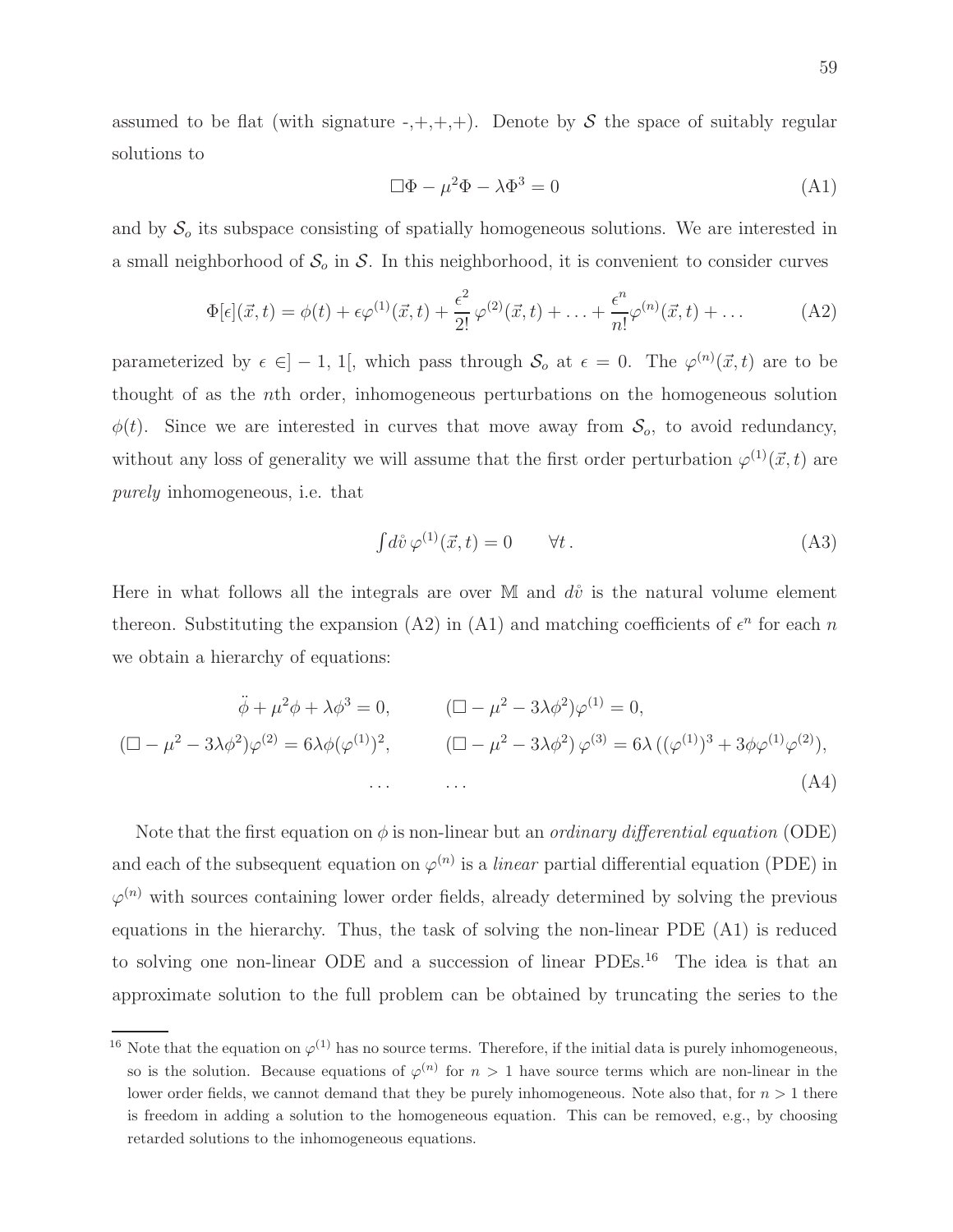appropriate order, i.e., by ignoring terms of  $O(\epsilon^{n+1})$ , say. As usual, while the meaning of the approximation in terms of the smallness parameter  $\epsilon$  (which could be tied to the coupling constant  $\lambda$  for physical reasons) is clear, the truncated series can be a good approximation to the full solution  $\Phi$  only if  $\varphi^{(n)}$  remain small compared to  $\phi$ . It is important to note that this scheme of obtaining approximate solutions is distinct from an alternative procedure that appears to be used often in the cosmology literature (although sometimes only implicitly). That strategy corresponds to defining a field  $\delta\Phi$  via  $\Phi(\vec{x}, t) = \phi(t) + \delta\Phi$  and solving the equation

$$
\Box \delta \Phi - \mu^2 \delta \Phi - (3\lambda \phi^2) \delta \Phi - (3\lambda \phi) \delta \Phi^2 - \lambda \delta \Phi^3 = 0
$$
 (A5)

To the linear order this strategy agrees with (A4), but not to higher. Indeed, already at the second order, one now has to solve a *non-linear* PDE, with a function  $\phi$  as a coefficient, which is in some ways more complicated than solving the original  $(A1)$ .

# 2. The Hamiltonian framework

For the  $\lambda \Phi^4$  system, one could pass to the quantum theory directly from the classical space-time formulation sketched above. However, general relativity is a background independent theory and the generalized Dirac quantization strategy followed in LQC requires us to pass through the Hamiltonian framework. Therefore we will now illustrate how the truncation procedure of section A 1 works in the phase space language.

The full phase space  $\Gamma$  is spanned by pairs  $(\Phi(\vec{x}), \Pi(\vec{x}))$  on the 3-manifold M which is topologically  $\mathbb{T}^3$  and its homogeneous subspace  $\Gamma_o$  is spanned by real numbers  $(\phi, p_{(\phi)})$ . The symplectic structure is given by:

$$
\Omega(\delta_1, \delta_2) = \int d\mathring{v} \, [\delta_1 \Phi \, \delta_2 \Pi - \delta_2 \Phi \, \delta_1 \Pi], \tag{A6}
$$

where  $\delta \equiv (\delta \Phi, \delta \Pi)$  denotes tangent vectors to Γ. The corresponding Poisson brackets are also the familiar ones:  $\{\Phi(\vec{x}_1), \Pi(\vec{x}_2)\} = \delta(\vec{x}_1, \vec{x}_2)$ . Dynamics is generated by the Hamiltonian H:

$$
H(\Phi,\Pi) = \frac{1}{2} \int d\mathring{v} \left[\Pi^2 + D_a \Phi D^a \Phi + \mu^2 \Phi^2 + \frac{\lambda}{2} \Phi^4\right].
$$
 (A7)

Note that although  $\Gamma$  is infinite dimensional just as the solution space  $\mathcal{S}$ , and  $\Gamma_o$  is 2dimensional just as  $S_o$ , there is a key difference: Γ and Γ<sub>o</sub> are vector spaces unlike S and  $\mathcal{S}_{o}$ . As we will see the ability to define constant vector fields on  $\Gamma$  plays an important role in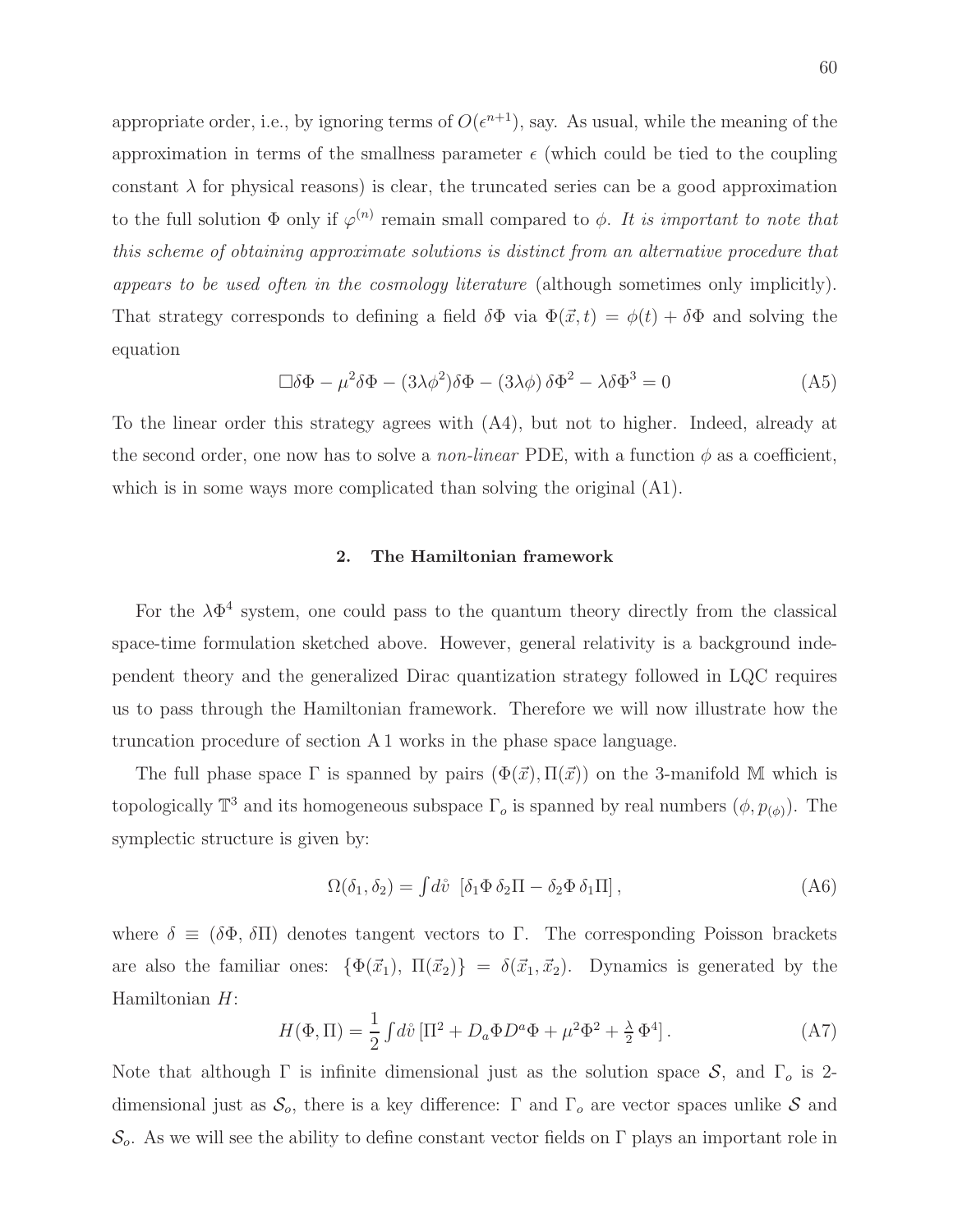defining truncated dynamics. (This structure is also available on the phase space of general relativity and used in the main text to define truncated dynamics.)

Again, we are interested only in a small neighborhood of the homogeneous subspace  $Γ<sub>o</sub>$  of Γ. Therefore we are led to consider 1-parameter family of curves, parameterized by  $\epsilon \in ]-1,1[$ :

$$
\Phi[\epsilon](\vec{x}) = \phi + \epsilon \varphi^{(1)}(\vec{x}) + \dots + \frac{\epsilon^n}{n!} \varphi^{(n)}(\vec{x}) + \dots \text{ and}
$$
  
\n
$$
\Pi[\epsilon](\vec{x}) = \frac{p_{(\phi)}}{V_o} + \epsilon \pi^{(1)}(\vec{x}) + \dots + \frac{\epsilon^n}{n!} \pi^{(n)}(\vec{x}) + \dots
$$
\n(A8)

where  $\varphi^{(1)}(\vec{x}), \pi^{(1)}(\vec{x})$  are purely inhomogeneous, and  $V_o$  is the volume of the 3-torus M. By truncating the series at nth order we obtain the phase space that is appropriate for describing the homogeneous solutions  $(\phi, p_{(\phi)})$ , together with first, second, ... *n*th order perturbations propagating thereon. Since in the main text we focus on just the first order perturbations, let us do the same here.

Thus, let the truncated phase-space  $\Gamma_{\text{Trun}}$  consist of a doublet of pairs of canonically conjugate fields  $(\phi, p_{(\phi)}; \varphi^{(1)}(\vec{x}), \pi^{(1)}(\vec{x}))$  where  $\phi, p_{(\phi)}$  are real numbers (representing homogeneous fields on M) and  $\varphi^{(1)}(\vec{x}), \pi^{(1)}(\vec{x})$  are purely inhomogeneous fields on M. Thus,  $\Gamma_{\text{Trun}} = \Gamma_o \times \Gamma_1$ . The symplectic structure on  $\Gamma_{\text{Trun}}$  is given by  $\Omega_{\text{Trun}} = \Omega_o + \Omega_1$ , where

$$
\Omega_o(\delta_1, \delta_2) = \delta_1 \phi \, \delta_2 p_{(\phi)} - \delta_2 \phi \, \delta_1 p_{(\phi)} \qquad \Omega_1(\delta_1, \delta_2) = \int d\mathring{v} \, [\delta_1 \varphi^{(1)} \delta_2 \pi^{(1)} - \delta_2 \varphi^{(1)} \delta_1 \pi^{(1)}] \tag{A9}
$$

which yields the Poisson brackets

$$
\{\phi, p_{(\phi)}\} = 1, \qquad \{\varphi^{(1)}(\vec{x}_1), \pi^{(1)}(\vec{x}_2)\} = [\delta(\vec{x}_1, \vec{x}_2) - \frac{1}{V_o}] \equiv \bar{\delta}(\vec{x}_1, \vec{x}_2) \tag{A10}
$$

where  $\delta(\vec{x}_1, \vec{x}_2)$  is the Dirac delta-distribution restricted to the purely inhomogeneous fields on M.<sup>17</sup> By decomposing fields  $\Phi(\vec{x}), \Pi(\vec{x})$  in  $\Gamma$  into purely homogeneous and purely inhomogeneous parts, one can readily see that the full pase space  $(\Gamma, \Omega)$  is naturally isomorphic to the truncated phase space  $(\Gamma_{\text{Trun}}, \Omega_{\text{Trun}})$ . However, the physical meaning of the inhomogeneous fields is different in the two cases and, more importantly, the dynamics is very different.

<sup>&</sup>lt;sup>17</sup> The term  $1/V_o$  is necessary simply because the fields  $\varphi^{(1)}(\vec{x})$  and  $\pi^{(1)}(\vec{x})$  are purely inhomogeneous. For example, if we integrate the left side of the Poisson bracket between  $\varphi^{(1)}$  and  $\pi^{(1)}$  over  $x_1$  (or  $x_2$ ), we get zero and  $1/V_0$  terms assures that the right side also vanishes.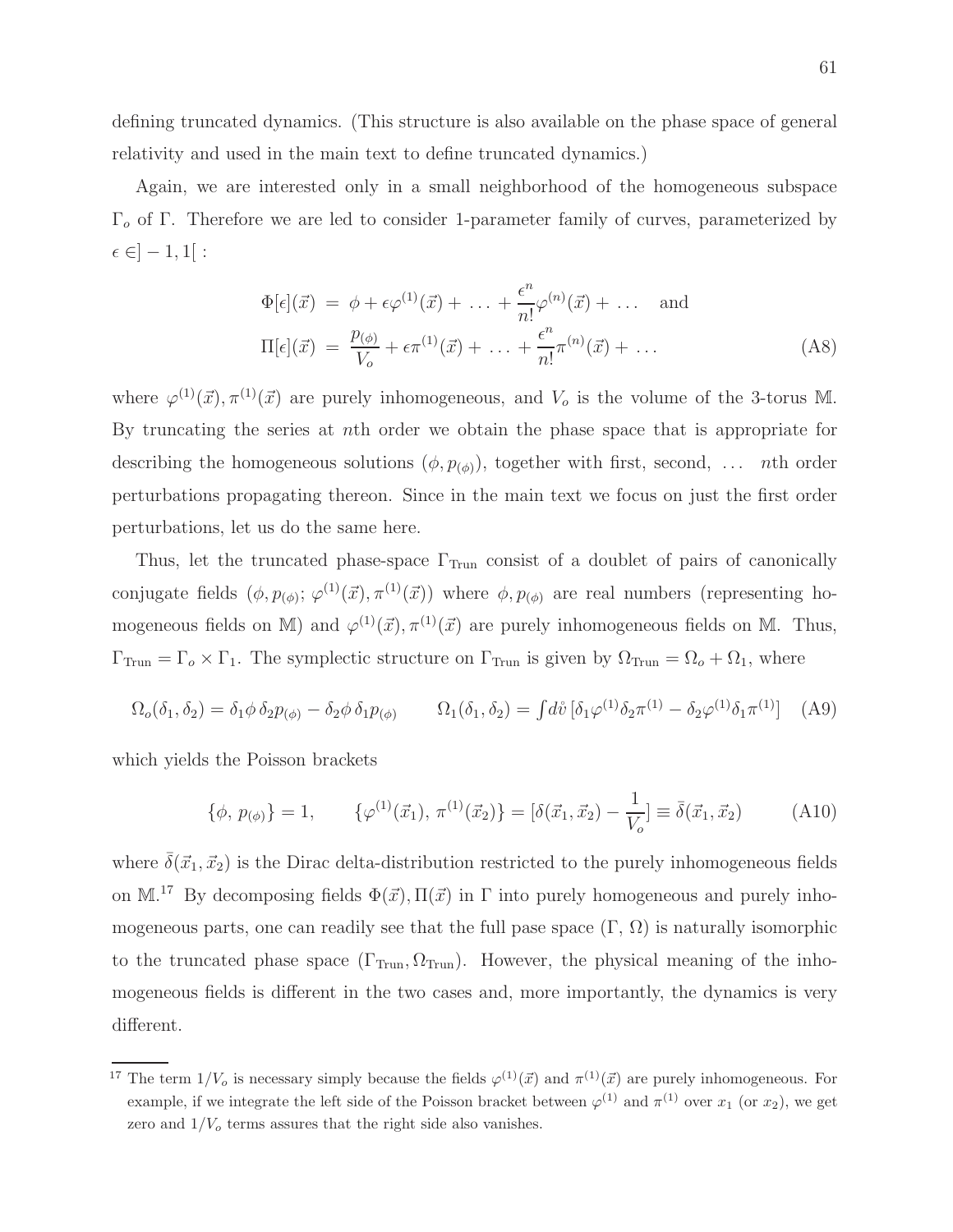Geometrically,  $\Gamma_{\text{Trun}}$  is the normal bundle over  $\Gamma_o$  (since purely inhomogeneous fields are orthogonal to the purely homogeneous ones in the  $L^2$  norm of the space of functions on M.) To obtain the dynamical flow on  $\Gamma_{\text{Trun}}$ , let us begin with the full, non-linear Hamiltonian vector field  $X_H$  on a small neighborhood of  $\Gamma_o$  in  $\Gamma$ . Since the exact Hamiltonian flow generated by  $X_H$  is tangential to  $\Gamma_o$ , the equations of motion on  $\Gamma_o$  are just the restrictions of those on full  $\Gamma$  to the homogeneous sector:  $\dot{\phi} = p_{(\phi)}/V_o$ ,  $^{2}\phi + \lambda \phi^{3}$ ) $V_o$ . To obtain the equations of motion on the (inhomogeneous) tangent vectors  $(\varphi^{(1)}, \pi^{(1)})$ , we first note that the Hamiltonian flow  $X_H$  on  $\Gamma$  naturally drags these tangent vectors along dynamical trajectories on  $\Gamma_o$ . To obtain the 'dot', however, we need to compare the image  $(\varphi^{(1)}, \pi^{(1)})|_{t+\delta t}$ at  $(\phi, p_{(\phi)})|_{t+\delta t}$  with the original tangent vector  $(\varphi^{(1)}, \pi^{(1)})|_{t}$  at the point  $(\phi, p_{(\phi)})|_{t}$  of  $\Gamma_o$ . This can be trivially accomplished because Γ has a vector space structure. The resulting equations of motion are:  $\dot{\varphi}^{(1)}(\vec{x}, t) = \pi^{(1)}(\vec{x}, t)$ ,  $\dot{\pi}^{(1)}(\vec{x}, t) = [D^2 - \mu^2 - 3\lambda \phi^2(t)] \varphi^{(1)}(\vec{x}, t)$ . The resulting dynamical vector field  $X_{\text{Dyn}}$  on  $\Gamma_{\text{Trun}}$  is given by:

$$
X_{\text{Dyn}} := (\dot{\phi}, \dot{p}_{(\phi)}; \dot{\varphi}^{(1)}, \dot{\pi}^{(1)} = \left(\frac{p_{(\phi)}(t)}{V_o}, -[\mu^2 \phi(t) + \lambda \phi^3(t)]V_o; \ \pi^{(1)}, [D^2 - \mu^2 - 3\lambda \phi^2(t)]\varphi^{(1)}\right)
$$
(A11)

Thus, the full dynamics on  $\Gamma$  induces a well-defined flow  $X_{\text{Dyn}}$  on  $\Gamma_{\text{Trun}}$ . Furthermore, this dynamical vector field can be expressed in a form adapted to symplectic geometry. Using Greek letters to denote the abstract indices labeling tangent vectors to  $\Gamma$ ,  $X_{\text{Dyn}}^{\alpha}$  can be expressed as

$$
X^{\alpha}_{\text{Dyn}} = \Omega^{\alpha\beta}_{o} \partial_{\beta} H_{o} + \Omega^{\alpha\beta}_{1} \partial_{\beta} H_{1} \tag{A12}
$$

where

$$
H_o(\phi, p_{(\phi)}) := H|_{\Gamma_o} = \frac{V_o}{2} \left( \frac{p_{(\phi)}^2}{V_o^2} + \mu^2 \phi^2 + \frac{\lambda}{2} \right) \phi^4 \right),
$$
  

$$
H_1(\varphi^{(1)}, \pi^{(1)}) = \frac{1}{2} \int d\mathring{v} \left[ (\pi^{(1)})^2 + D^a \varphi^{(1)} D_a \varphi^{(1)} + \mu^2 (\varphi^{(1)})^2 + 3\lambda (\phi^2) (\varphi^{(1)})^2 \right].
$$
 (A13)

Note however that this is *not* a Hamiltonian flow on  $\Gamma_{\text{Trun}}$  because it is not of the form  $(\Omega_o^{\alpha\beta} + \Omega_1^{\alpha\beta})\partial_\beta H_{\text{Trun}}$  for any function  $H_{\text{Trun}}$  on  $\Gamma_{\text{Trun}}$ . The obvious candidate,  $H_{\text{Trun}}$  :=  $H_o + H_1$  does not work because  $\Omega_o^{\alpha\beta}\partial_\beta H_1 \neq 0$  (since  $H_1$  depends not only on  $(\varphi^{(1)}, \pi^{(1)})$  but also on  $\phi$ ).<sup>18</sup> More generally, one can verify that the fact that  $H_1$  depends on  $\phi$  implies that

<sup>&</sup>lt;sup>18</sup> Had we simply defined dynamics using  $H_{\text{Trun}} := H_o + H_1$ , it would have included the homogeneous part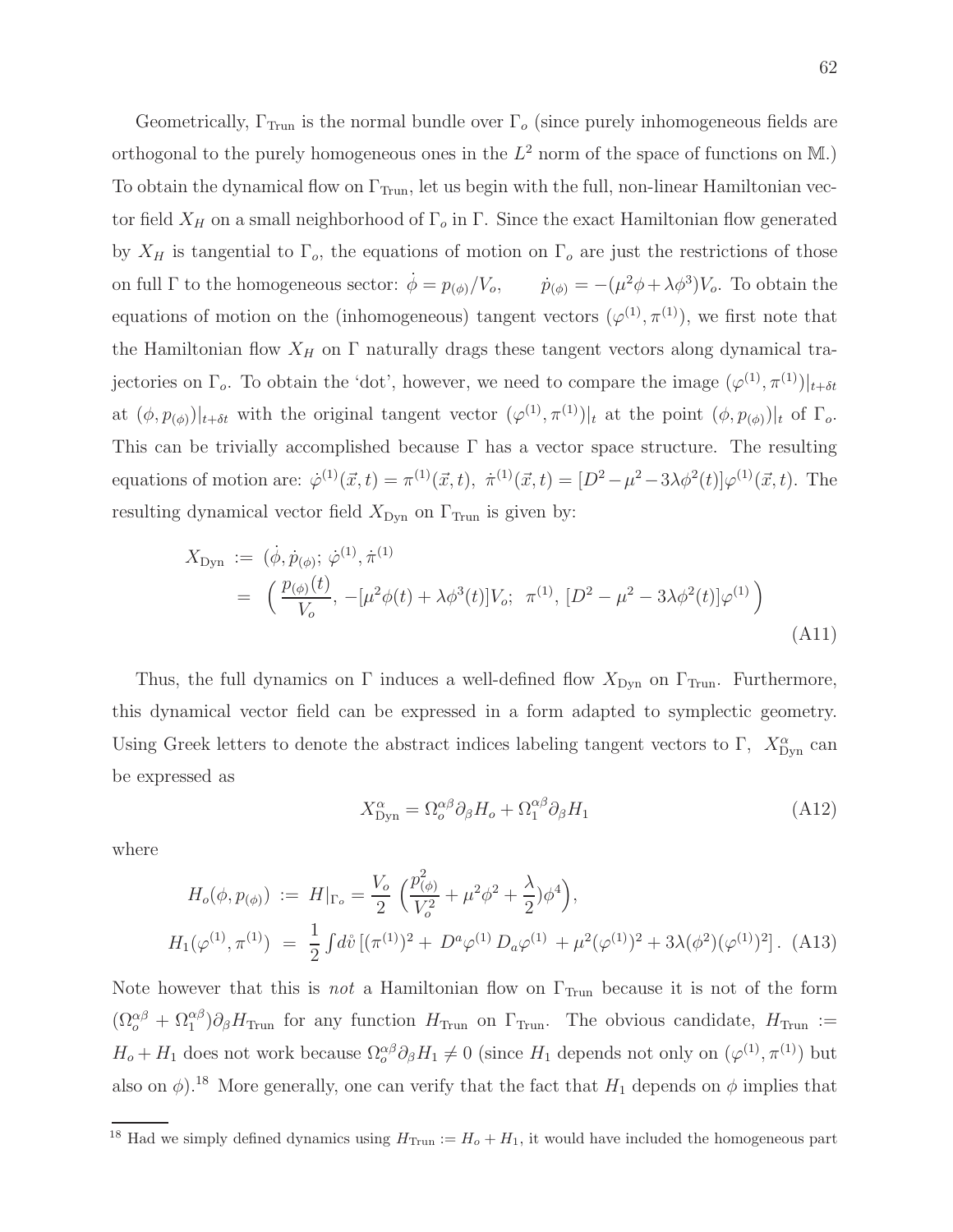the Lie derivative of  $\Omega_{\text{Trun}} := \Omega_o + \Omega_1$  by the dynamical vector field  $X_{\text{Dyn}}$  on  $\Gamma_{\text{Trun}}$  does not vanish.

In the classical theory, the fact that we have a well-defined dynamical flow on  $\Gamma_{\text{Trun}}$ suffices. However, the fact that the flow is not Hamiltonian introduces new features in the transition to quantum theory. Keeping the quantum perspective in mind, one can rephrase the classical dynamics as follows. Since the homogeneous solution is to be regarded as the background and inhomogeneities as perturbations, we can first restrict ourselves to the homogeneous part of the phase space  $(\Gamma_o, \Omega_o)$  and note that, on it, the dynamics is indeed governed by a true Hamiltonian flow, generated by  $H<sub>o</sub>$ . Fix any dynamical trajectory  $\phi(t), p_{(\phi)}(t)$  in  $\Gamma_o$ . To specify how perturbations propagate on this background solution, we need to lift this trajectory to the normal bundle,  $\Gamma_{\text{Trun}}$ . This is precisely what the remaining part,  $\Omega_1^{\alpha\beta}\partial_\beta H_1$ , of the dynamical vector field  $X^{\alpha}_{\text{Dyn}}$  does. Given any tangent vector  $(\varphi_o^{(1)}, \pi_o^{(1)})$  at a point, say  $(\phi(t_o), p_{(\phi)}(t_o))$ , along the given dynamical trajectory, the orbit of  $X_{\text{Dyn}}^{\alpha}$  through the point  $(\phi(t_o), p_{(\phi)}(t_o); \varphi_o^{(1)}(t_o), \pi_o^{(1)}(t_o))$  of  $\Gamma_{\text{Trun}}$  specifies the dynamics of the perturbation  $(\varphi^{(1)}, \pi^{(1)})$  on the background trajectory  $(\phi(t), p_{(\phi)}(t))$ . The fact that we have lifts to  $\Gamma_{\text{Trun}}$  of orbits in  $\Gamma_o$  trivially implies that, even though different choices of the initial  $(\varphi^{(1)}, \pi^{(1)})$  define distinct orbits (describing dynamics of various perturbations), all these orbits in  $\Gamma_{\text{Trun}}$  project down to the same orbit on  $\Gamma_o$ . This is just a reflection of the fact that the dynamics defined by  $X^{\alpha}_{\text{Dyn}}$  neglects the back-reaction of the perturbation on the homogeneous background.

*Remark:* To obtain the truncated dynamics  $X_{\text{Trun}}$  we used the vector space structure of Γ to transport the vector  $(\varphi^{(1)}, \pi^{(1)})|_{t+\delta t}$  at  $(\phi, p_{(\phi)})|_{t+\delta t}$  to the point  $(\phi, p_{(\phi)})|_{t}$ . However, one can carry out this comparison more generally, e.g., if there is a natural flat connection to transport vectors from one point of the phase space to another. This is the case when Γ is a cotangent bundle over an affine space (as in LQG) or over a convex subset of a vector space (as in the ADM framework of general relativity). Therefore the procedure of inducing dynamics on the truncated phase space from the exact dynamics in a neighborhood of the homogeneous sector of the phase space goes through also in the cosmological context

of the back reaction of the first order perturbation  $(\varphi^{(1)}, \pi^{(1)})$ . This would not be physically consistent because this dynamics ignores the inhomogeneous part of the back-reaction of the same perturbation which is of the same order in the  $\epsilon$  expansion.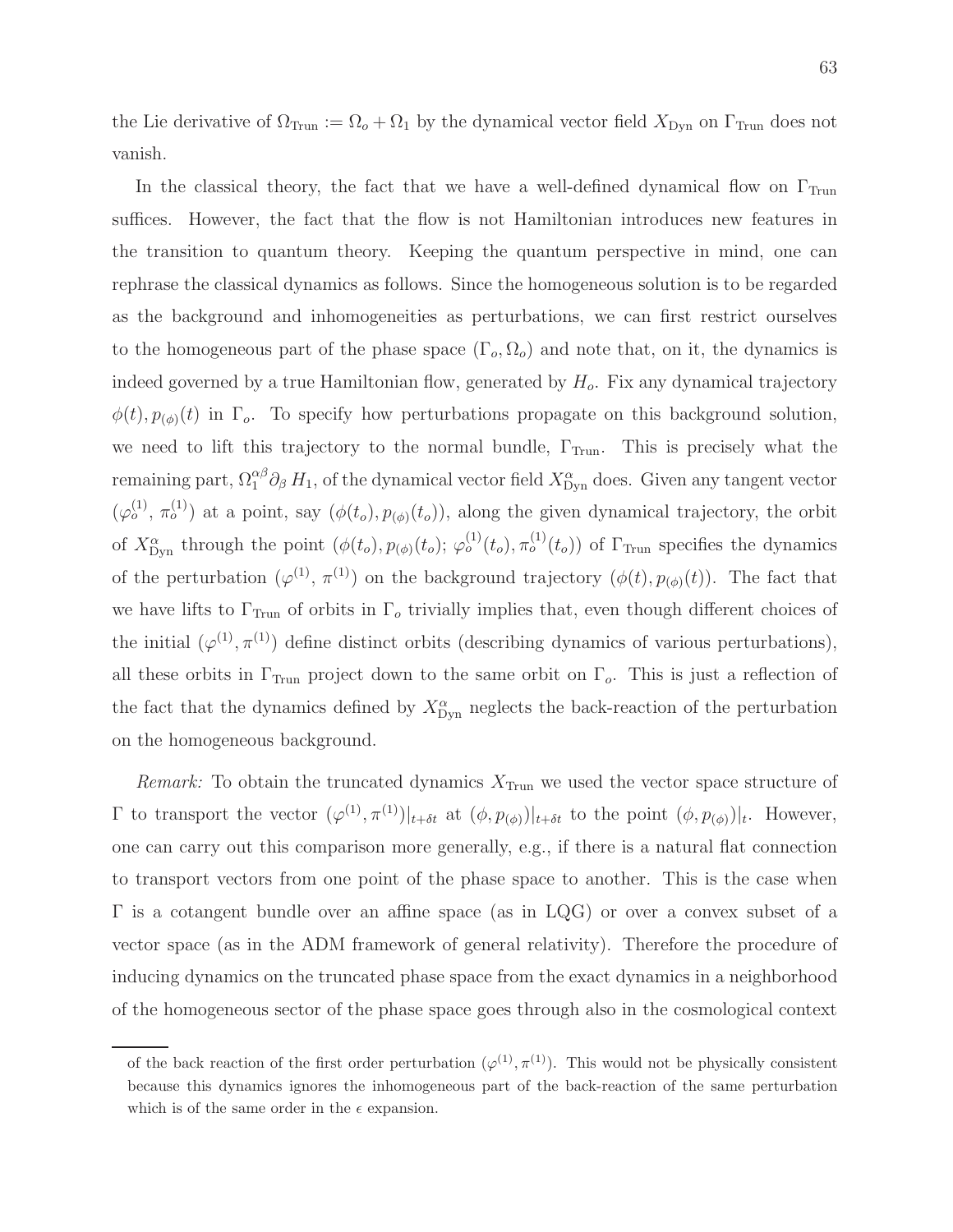analyzed in the main text.

- [1] I. Agullo, A. Ashtekar and W. Nelson, A quantum gravity extension of the inflationary scenario, Phys. Rev. Lett. 109, 251301 (2012).
- [2] I. Agullo, A. Ashtekar and W. Nelson, The pre-inflationary dynamics of loop quantum cosmology: Confronting quantum gravity with observations, (in preparation)
- [3] A. R. Liddle and D. H. Lyth, Cosmological Inflation and Large-Scale Structure (Cambridge University press, Cambridge (2000)).
- [4] S. Dodelson, *Modern Cosmology,* Academic Press, Amsterdam (2003)).
- [5] V. Mukhanov, *Physical Foundations of Cosmology,* (Cambridge University Press, Cambridge  $(2005)$ .
- [6] S. Weinberg, *Cosmology,* (Oxford University press, Oxford (2008)).
- [7] N. D. Birrell and P. C. W. Davies, *Quantum Fields in Curved Space-times* (Cambridge UP, Cambridge, 1982).
- [8] S. Fulling, *Aspects of Quantum Field Theory in Curved Space-times*, (Cambridge UP, Cambridge, 1989).
- [9] L. Parker and D. Toms, *Quantum Field Theory in Curved Space-time* (Cambridge UP, Cambridge, 2009).
- [10] M. Bojowald, Absence of singularity in loop quantum cosmology, Phys. Rev. Lett. 86 5227- 5230 (2001).
- [11] A. Ashtekar, T. Pawlowski and P. Singh, Quantum nature of the big bang, Phys. Rev. Lett. 96 141301 (2006).
- [12] A. Ashtekar, T. Pawlowski and P. Singh, Quantum nature of the big bang: An analytical and numerical investigation I, Phys. Rev. D73 124038 (2006).
- [13] A. Ashtekar, T. Pawlowski and P. Singh, Quantum nature of the big bang: Improved dynamics, Phys. Rev. D74 084003 (2006).
- [14] A. Ashtekar, A. Corichi and P. Singh, Robustness of predictions of loop quantum cosmology, Phys. Rev. D77 024046 (2008).
- [15] P. Singh, Are loop quantum cosmologies never singular? Class. Quant. Grav. 26 125005 (2009).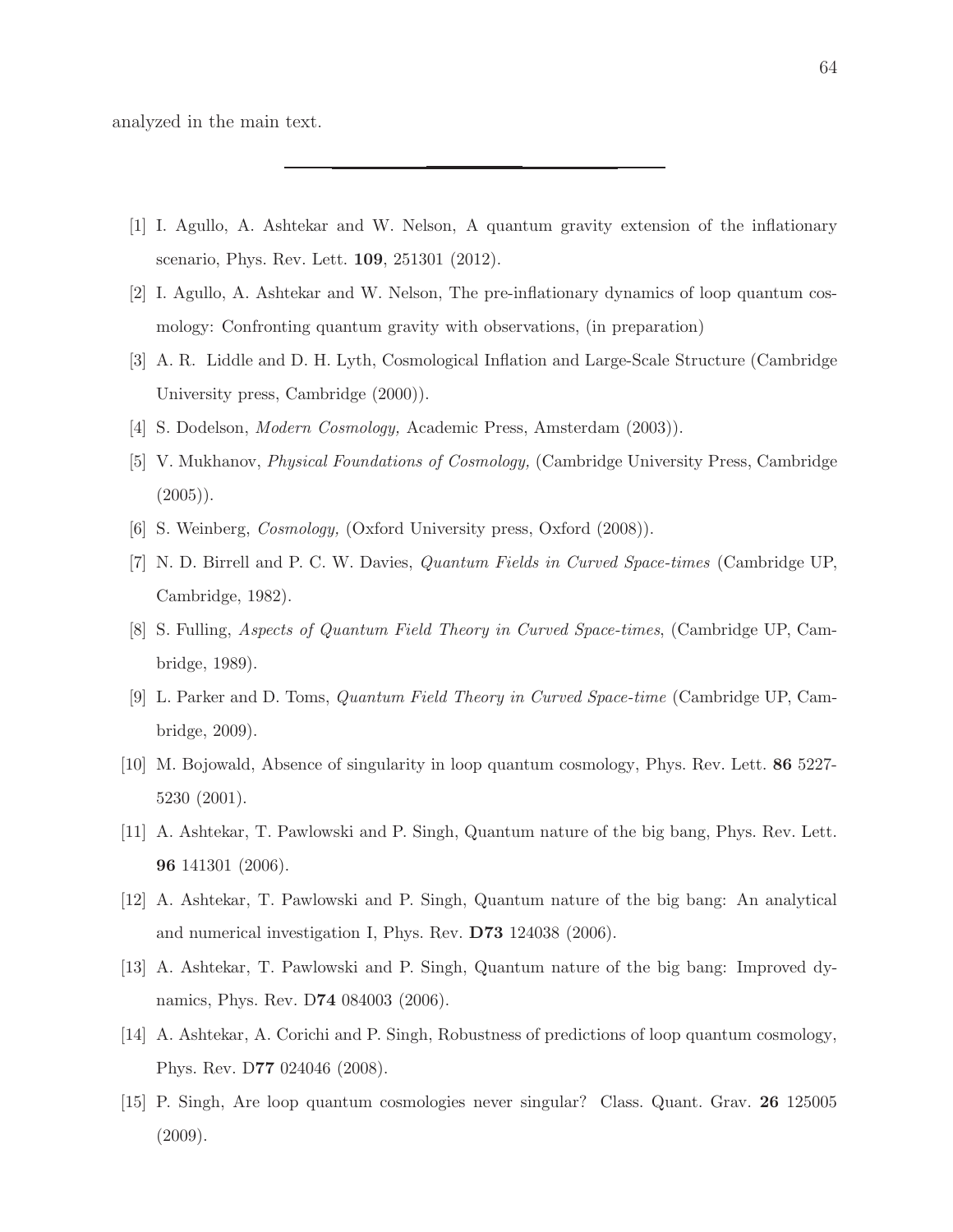- [16] A. Ashtekar, T. Pawlowski, P. Singh and K. Vandersloot, Loop quantum cosmology of  $k=1$ FRW models. Phys. Rev. D75 0240035 (2006).
- [17] L. Szulc, W. Kaminski, J. Lewandowski, Closed FRW model in loop quantum cosmology, Class. Quant. Grav. 24 2621 (2007).
- [18] E. Bentivegna and T. Pawlowski, Anti-deSitter universe dynamics in LQC, Phys. Rev. D77 124025 (2008).
- [19] W. Kaminski and T. Pawlowski, The LQC evolution operator of FRW universe with positive cosmological constant Phys. Rev. D81 024014 (2010).
- [20] A. Ashtekar and T. Pawlowski, Loop quantum cosmology with a positive cosmological constant, Phys. Rev. bf85, 064001 (2012).
- [21] A. Ashtekar and E. Wilson-Ewing, Loop quantum cosmology of Bianchi type I models, Phys. Rev. D79 083535 (2009).
- [22] M. Martin-Benito, G. A. Mena Marugan, T. Pawlowski, Loop quantization of vacuum Bianchi I cosmology, Phys. Rev. D78 064008 (2008); Physical evolution in loop quantum cosmology: The example of vacuum Bianchi I, Phys. Rev. D80 084038 (2009).
- [23] A. Ashtekar and E. Wilson-Ewing, Loop quantum cosmology of Bianchi type II models, Phys. Rev. D80 123532 (2009).
- [24] E. Wilson-Ewing, Loop quantum cosmology of Bianchi type IX models, Phys. Rev. D82 043508 (2010).
- [25] M. Martin-Benito, L. J. Garay and G. A. Mena Marugan, Hybrid quantum Gowdy cosmology: combining loop and Fock quantizations, Phys. Rev. D78 083516 (2008); L. J. Garay, M. Martn-Benito, G. A. Mena Marugan, Inhomogeneous loop quantum cosmology: Hybrid quantization of the Gowdy model, Phys. Rev. D82 044048 (2010).
- [26] D. Brizuela, G. A. Mena Marugan and T. Pawlowski, Big bounce and inhomogeneities, Class. Quant. Grav. 27 052001 (2010).
- [27] M. Martin-Benito, G. A. Mena Marugan, E. Wilson-Ewing, Hybrid quantization: From Bianchi I to the Gowdy model, Phys. Rev. D82 084012 (2010).
- [28] M. Martn-Benito, D. Martin-de Blas, G. A. Mena Marugan, Matter in inhomogeneous loop quantum cosmology: the Gowdy  $T^3$  model,  $arXiv:1012.2324$ .
- [29] D. Brizuela, G. A. Mena Marugan and T. Pawlowski, Effective dynamics of the hybrid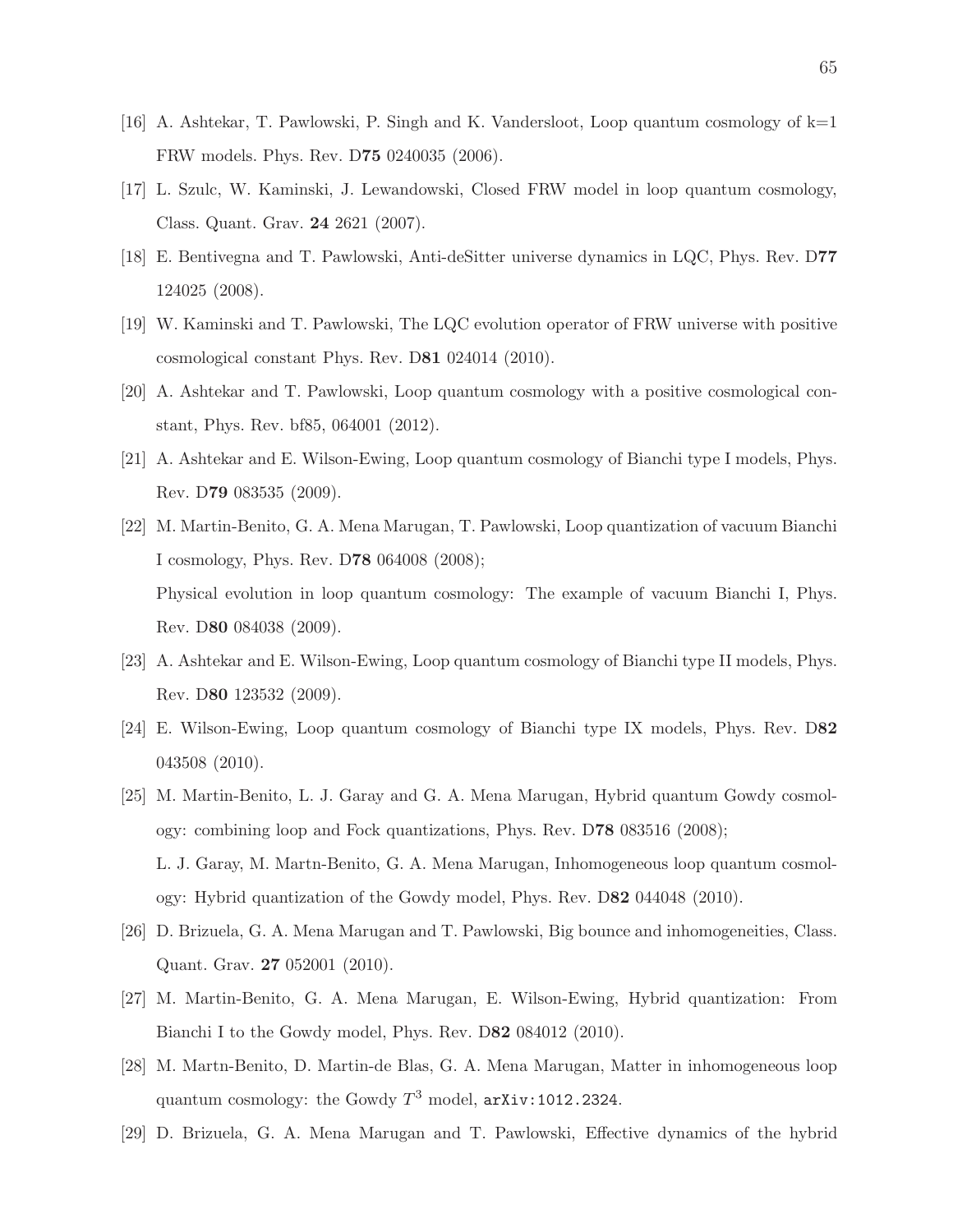quantization of the Gowdy T3 universe, arXiv:1106.3793.

- [30] M. Bojowald, Loop quantum cosmology. Liv. Rev. Rel. 8 11 (2005).
- [31] A. Ashtekar and P. Singh, Loop quantum cosmology: A status report, Class. Quant. Grav. 28, 213001 (2011).
- [32] A. Ashtekar, J. Baez, A. Corichi, and K. Krasnov, Quantum Geometry and Black Hole Entropy, Physical Review Letters, 80, 904-907 (1998).
- [33] A. Ashtekar, J. Baez and K. Krasnov, Quantum Geometry of Isolated Horizons and Black Hole Entropy, Advances in Theoretical and Mathematical Physics, 4, 1-95 (2000).
- [34] J. F. Barbero G., J. Lewandowski and E. J. S. Villasenor, Quantum isolated horizons and black hole entropy, arXiv:1203.0174.
- [35] E. Bianchi, E. Magliaro and C. Perini, LQG propagator from new spin foams, Nucl. Phys. B822, 245-269 (2009).
- [36] E. Bianchi and Y. Ding, Lorentzian spin-foam propagator, arXiv:1109.6538.
- [37] C. Rovelli, Zakopane lectures on loop gravity, arXiv:1102.3660.
- [38] A. Ashtekar, W. Kaminski and J. Lewandowski, Quantum field theory on a cosmological, quantum space-time, Physical Review D79 064030 (2009), arXiv:0901.0933.
- [39] P. Bielewicz and A. J. Banday, Constraints on the topology of the Universe derived from the 7-year WMAP data, MNRS 412, 2104-2110 (2011).
- [40] V. Taveras, LQC corrections to the Friedmann equations for a universe with a free scalar field, Phys. Rev. D78 064072 (2008).
- [41] A. Ashtekar, M. Campiglia and A. Henderson, Path Integrals and the WKB approximation in loop quantum cosmology, Phys. Rev. D82 124043 (2010).
- [42] S. Tsujikawa, P. Singh, R. Maartens, Loop quantum gravity effects on inflation and the CMB, Class. Quant. Grav. 21 5767 (2004).
- [43] M. Artymowski, Z. Lalak, L. Szulc, Loop quantum cosmology corrections to inflationary models, JCAP 0901 004 (2009).
- [44] W. Nelson and M. Sakellariadou, Lattice refining loop quantum cosmology and inflation, Phys. Rev. D 76 044015 (2007).
- [45] M. Bojowald, G. Calcagni, S. Tsujikawa, Observational constraints on loop quantum cosmology, JCAP 11, 046 (2011).
- [46] G. Calcagni, Observational effects from quantum cosmology arXiv:1209.0473.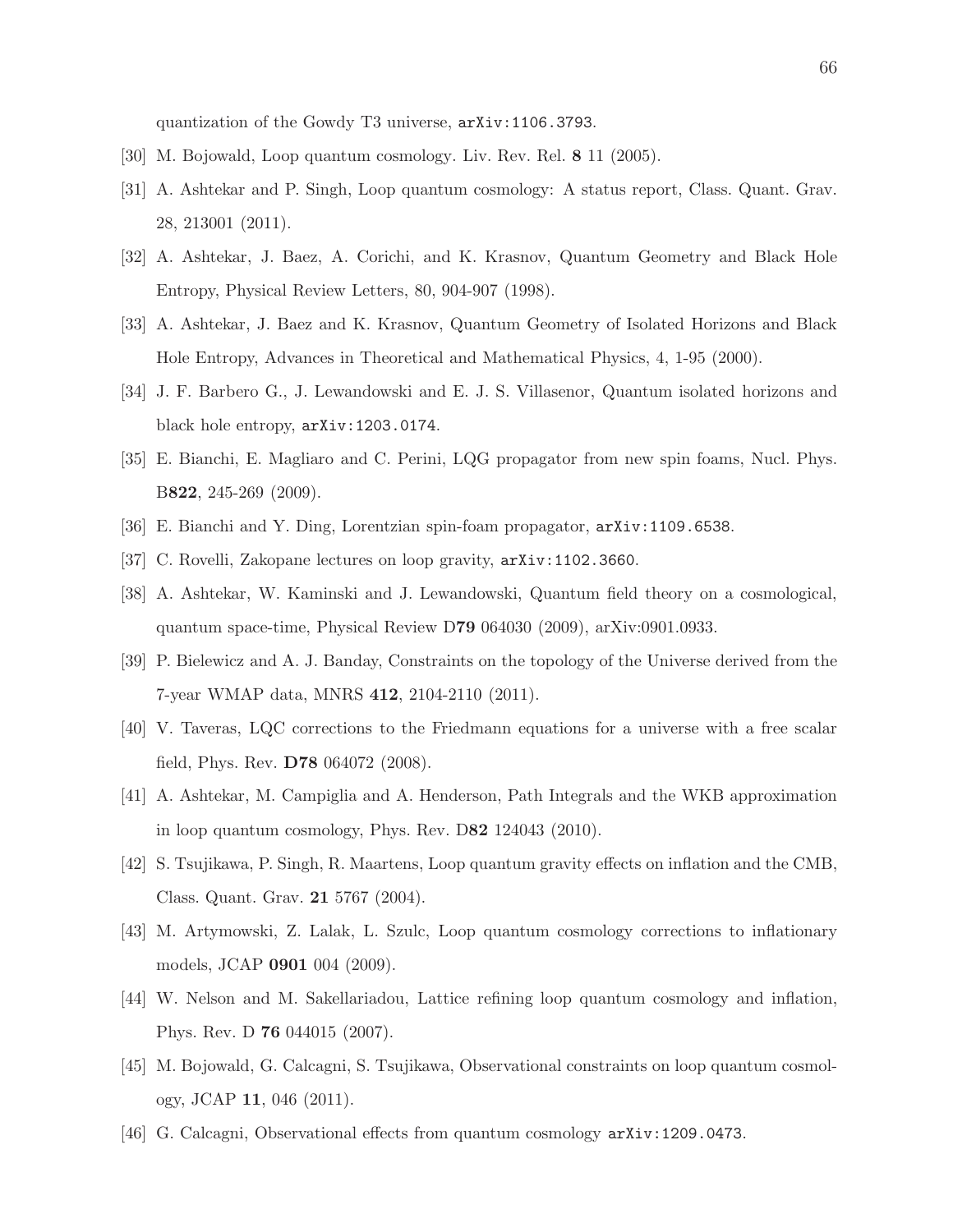- [47] M. Bojowald and G. M. Hossain, Loop quantum gravity corrections to gravitational wave dispersion, Phys. Rev. D 77 023508 (2008).
- [48] M. Bojowald, G. M. Hossain, M. Kagan, S. Shankaranarayanan, Anomay freedom in perurbative loop quantum gravity, Phys. Rev. D 78 063547 (2008).
- [49] J. Grain and A. Barrau, Cosmological footprints of loop quantum gravity, Phys. Rev. Lett. 102 081301 (2009).
- [50] J. Grain, T. Cailleteau, A. Barrau and A. Gorecki, Fully loop-quantum-cosmology-corrected propagation of gravitational waves during slow-roll inflation, Phys. Rev. D81 024040 (2010).
- [51] J. Mielczarek, T. Cailleteau, J. Grain and A. Barrau, Inflation in loop quantum cosmology: Dynamics and spectrum of gravitational waves, Phys. Rev. D81 104049 (2010).
- [52] J. Grain, A. Barrau, T. Cailleteau and J. Mielczarek, Observing the big bounce with tensor modes in the cosmic microwave background: Phenomenology and fundamental LQC parameters, Phys. Rev. D82 123520 (2010).
- [53] T. Cailleteau, J. Mielczarek, A. Barrau and J. Grain, Anomaly-free scalar perturbations with holonomy corrections in loop quantum cosmology,  $arXiv:1111.3535$ .
- [54] M. Bojowald and G. M. Paily, Deformed General Relativity and Effective Actions from Loop Quantum Gravity, arXiv:1112.1899.
- [55] S. A. Hojman, K. Kuchar and C. Teitelboim, Geomtrodynamics regained, Ann. Phys. 96, 88-135 (1976).
- [56] J. Mielczareck, Possible observational effects of loop quantum cosmology, Phys. Rev. D81 063503 (2010).
- [57] A. Ashtekar, New variables for classical and quantum gravity, Phys. Rev. Lett. 57 2244-2247 (1986);

A new Hamiltonian formulation of general relativity, Phys. Rev. D36 1587-1603 (1987).

- [58] J. F. G.Barbero, Real Ashtekar variables for Lorentzian signature space-times, Phys. Rev. D51, 5507-5510 (1995).
- [59] A. Ashtekar, M. Bojowald and J. Lewandowski, Mathematical structure of loop quantum cosmology. Adv. Theo. Math. Phys. 7 233–268 (2003)
- [60] A. Ashtekar and M. Campiglia, On the uniqueness of kinematics of loop quantum cosmology, Class. Quantum Grav. (at press), arXiv:1209.4374.
- [61] J. Lewandowski, A. Okolow, H. Sahlmann and T. Thiemann, Uniqueness of diffeomorphism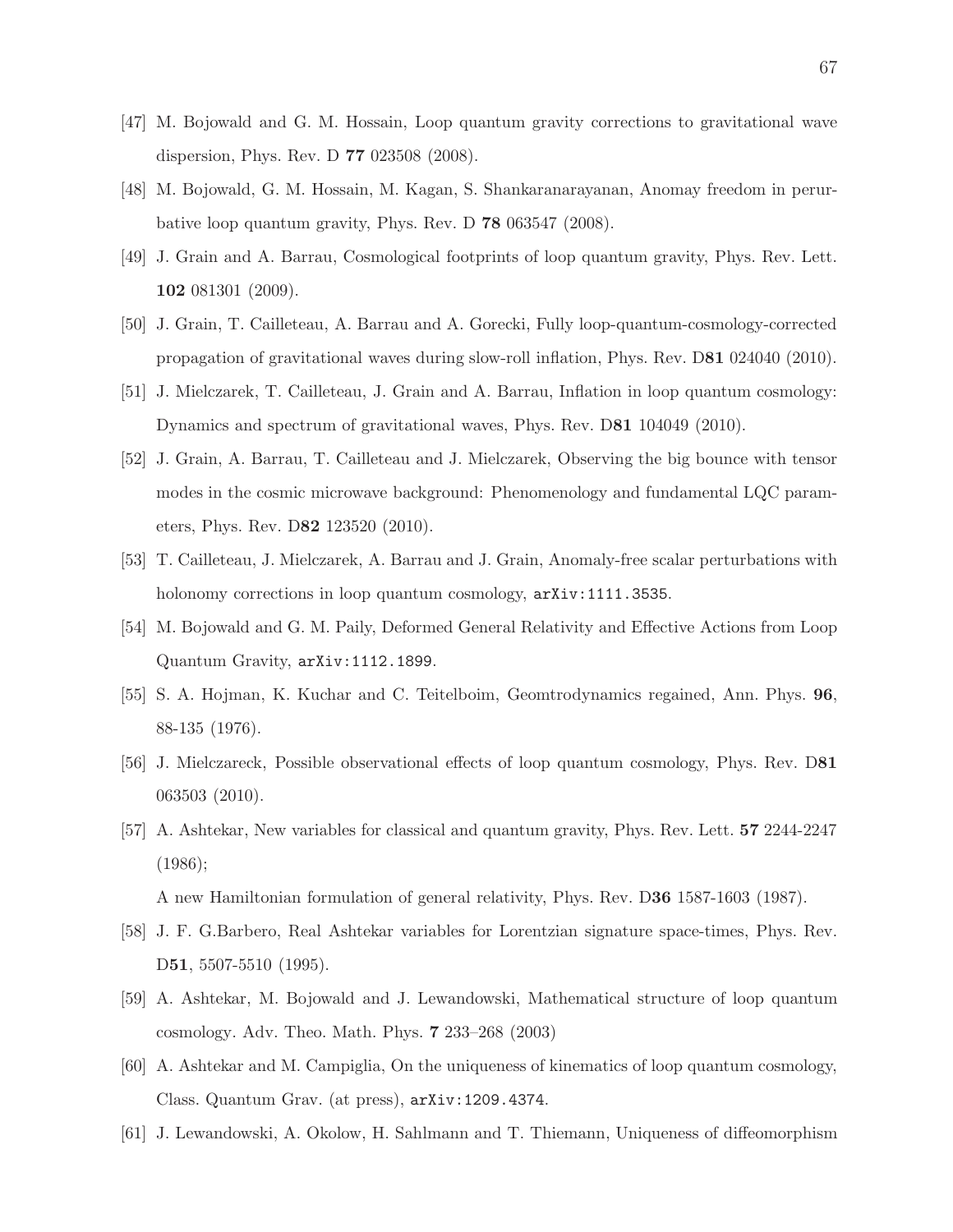invariant states on holonomy flux algebras, Comm. Math. Phys. 267 703-733 (2006).

- [62] C. Fleishchack, Representations of the Weyl algebra in quantum geometry, Commun. Math. Phys. 285 67-140 (2009).
- [63] Unique factor ordering in the continuum limit of LQC, W. Nelson and M. Sakellariadou, Phys. Rev. D78, 024006 (2008).
- [64] B. Gupt and P. Singh, Contrasting features of anisotropic loop quantum cosmologies: the role of spatial curvature, Phys. Rev. D85, 044011 (2012).
- [65] P. Singh, Curvature invariants, geodesics and the strength of singularities in Bianchi-I loop quantum cosmology, Phys. Rev. D85, 104011 (2012).
- [66] A. Corichi and E. Montoya, Effective dynamics in Bianchi type II loop quantum cosmology, arXiv:1201.4853.
- [67] B. K. Berger, Quantum cosmology: Exact solution for the Gowdy  $T^3$  Model, Phys. Rev. D 11 2770 (1975).
- [68] G. A. Mena Marugan, Canonical quantization of the Gowdy model, Phys. Rev D 56 908-919 (1997).
- [69] M. Pierri, Probing quantum general relativity through exactly soluble midisuperspaces II: Polarized Gowdy models, Int. J. Mod. Phys. D 11 135 (2002).
- [70] A. Corichi, J. Cortez and H. Quevedo, On unitary time evolution in Gowdy  $T^3$  Cosmologies, Int. J. Mod. Phys. D11, 1451-1468 (2002).
- [71] I. Agullo, Observational signatures of loop quantum cosmology, talk given at the Loops 11 conference, May 27th, 2011; http: //www.iem.csic.es/loops11/
- [72] I. Agullo, A. Ashtekar and W. Nelson, Perturbations in loop quantum cosmology, arXiv:1204.1288.
- [73] J. Olmedo, Inflation and inhomogeneities: a hybrid quantization; talk given at the Loops 11 conference, May 27th, 2011; http: //www.iem.csic.es/loops11/ M. Fermandez-Mendez, G. A. Mena Marugan and J. Olmedo, Hybrid quantization of an inflationary universe, Phys. Rev. D 86, 024003 (2012).
- [74] D. Langlois, Hamiltonian formalism and gauge invariance for linear perturbations in inflation, Class. Quant. Grav. 11 389-407 (1994).
- [75] J. Bardeen, Gauge invariant cosmological perturbations, Phys. Rev. 22, 1882 (1980).
- [76] J. Puchta Quantum fluctuations in quantum spacetime, M.Sc. Thesis (University of Warsaw,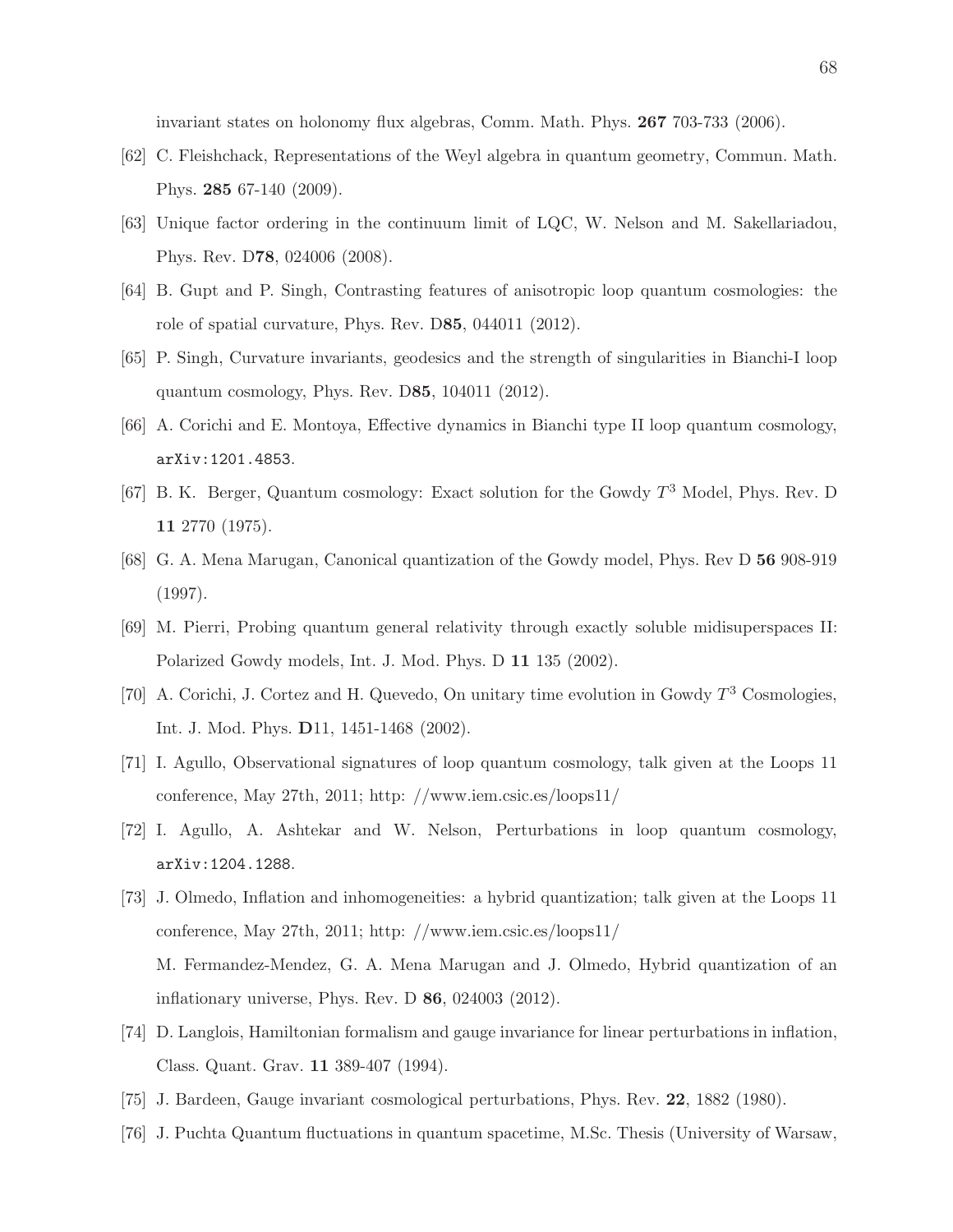2009).

- [77] J. Cortez, G. A. Mena Marugan, J. Olmedo, J. M. Velhinho, Uniqueness of the Fock quantization of fields with unitary dynamics in nonstationary spacetimes, Phys. Rev. D83 025002  $(2011).$
- [78] M. Fermandez-Mendez, G. A. Mena Marugan and J. Olmedo and Jos M. Velhinho, Unique Fock quantization of scalar cosmological perturbations, Phys. Rev. D85, 103525 (2012).
- [79] L. Castello-Gomar, J. Cortez, D. Martin-de Blas, G. A. Mena Marugn, and J. M. Velhinho, Uniqueness of the Fock quantization of scalar fields in spatially flat cosmological spacetimes, JCAP 1211:001 (2012).
- [80] B. Dittrich and J. Tambornino, Gauge invariant perturbations around symmetry reduced sectors of general relativity, Class. Quant. Grav. 24 4543-4585 (2007).
- [81] M. Bojowald, H. H. Hernandez, M. Kagan, P. Singh, A. Skirzewski, Hamiltonian cosmological perturbation theory with loop quantum gravity corrections, Phys. Rev. D74 123512 (2006); M. Bojowald, H. H. Hernandez, M. Kagan, P. Singh, A. Skirzewski, Formation and Evolution of Structure in Loop Cosmology, Phys. Rev. Lett. 98 031301 (2007).
- [82] K. Giesel, S. Hofmann, T. Thiemann, O. Winkler, Manifestly gauge-invariant general relativistic perturbation theory: I. Foundations, Class. Quant. Grav. 27 055005 (2010).
- [83] K. Giesel, S. Hofmann, T. Thiemann, O. Winkler, Manifestly gauge-invariant general relativistic perturbation theory: II. FRW background and first order, Class. Quant. Grav. 27 055006 (2010).
- [84] L. Bethke and J. Magueijo, Inflationary tensor fluctuations, as viewed by Ashtekar variables and their imaginary friends, Phys. Rev. D84 024014 (2011).
- [85] W. Kaminski and J. Lewandowski, The flat FRW model in LQC: the self-adjointness, Class. Quant. Grav. 25 035001 (2008).
- [86] D. Marolf, Refined algebraic quantization: Systems with a single constraint. arXiv: gr-qc/9508015;

Quantum observables and recollapsing dynamics. Class. Quant. Grav. 12 1199–1220 (1994).

- [87] A. Ashtekar, J. Lewandowski, D. Marolf, J. Mourão and T. Thiemann, Quantization of diffeomorphism invariant theories of connections with local degrees of freedom. Jour. Math. Phys. 36 6456–6493 (1995).
- [88] A. Ashtekar, L. Bombelli and A. Corichi, Semiclassical states for constrained systems, Phys.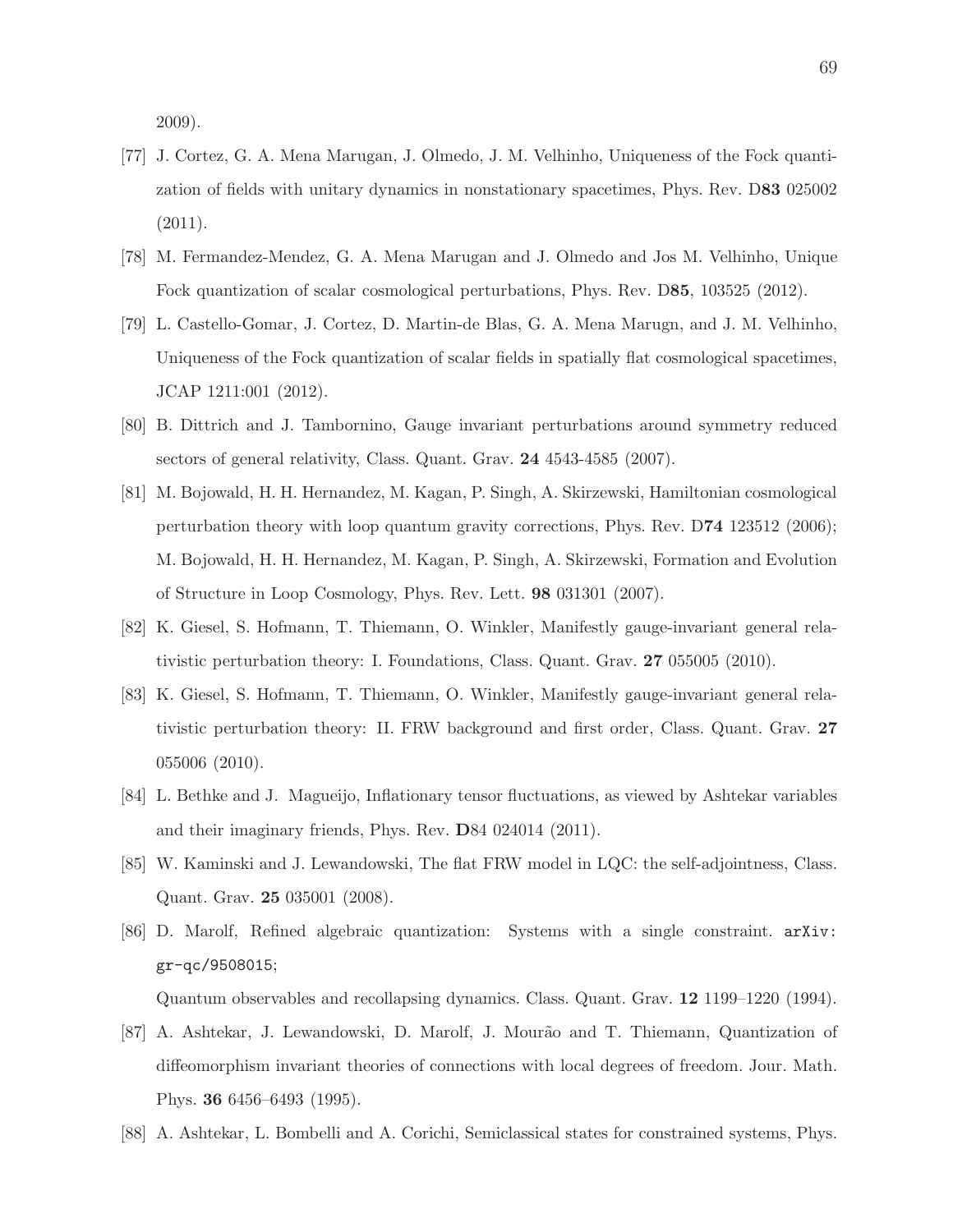Rev. D72 025008 (2005).

- [89] A. Dapor, J. Lewandowski, Y. Tavakoli, Lorentz symmetry in QFT on quantum Bianchi I space-time, Phys. Rev. D86, 064013 (2012).
- [90] I. M. Gel'fand and M. A. Naimark, On the embedding of normed rings into the ring of operators in Hilbert space, Mat. Sobrn. 12, [54] 197-217 (1943), I. E. Segal, Postulates of general quantum mechanics, Ann. Math. 48 930-948 (1947).
- [91] A. Ashtekar and A. Magnon, Quantum fields in curved space-times, Proc. R. Soc. (London), A346, 375-394, (1975), A geometrical approach to external potential problems in quantum field theory, Gen. Relat. Grav. 12, 205-223 (1980).
- [92] R. M. Wald, *Quantum field theory in curved space-time and black hole thermodynamics* (University pf Chicago Press, Chicago 1994).
- [93] L. Parker, The creation of particles in an expanding universe, Ph.D. thesis, Harvard University (1966).
- [94] L. Parker, Particle creation in expanding universes, *Phys.Rev.Lett.* 21 562 (1968); Quantized fields and particle creation in expanding universes 1, *Phys. Rev.* 183, 1057(1969).
- [95] L. Parker and S. A. Fulling, Adiabatic regularization of the energy momentum tensor of a quantized field in homogeneous spaces, Phys. Rev. D 9 341 (1974).
- [96] S. Hollands, personal communication to IA and AA (May 2012).
- [97] P. R. Anderson, C. Molina-Paris, and E. Mottola, Short distance and initial state effects in inflation: Stress tensor and decoherence, Phys. Rev. D72 043515 (2005).
- [98] N. D. Birrell, The application of adiabatic regularization to calculations of cosmological interest, Proc. R. Soc. A 361, 513 (1978).
- [99] P. R. Anderson and L. Parker, Adiabatic regularization in closed Rebertson-Walker universes, Phys Rev. D 36, 2963 (1987).
- [100] R. Penrose, Singularities and time-asymmetry, in *General Relativity: An Einstein Centenary Survey*, edited by S. W. Hawking and W. Israel. (Cambridge University Press, Cambridge, 1979), pages 581 638.
- [101] I. Agullo and W. Nelson, Preferred quantum states in linear QFT on FLRW Backgrounds. (In preparation) Hamiltonians in Expanding Universes, Gen. Relativ. Gravit. 10, 807-824 (1979).